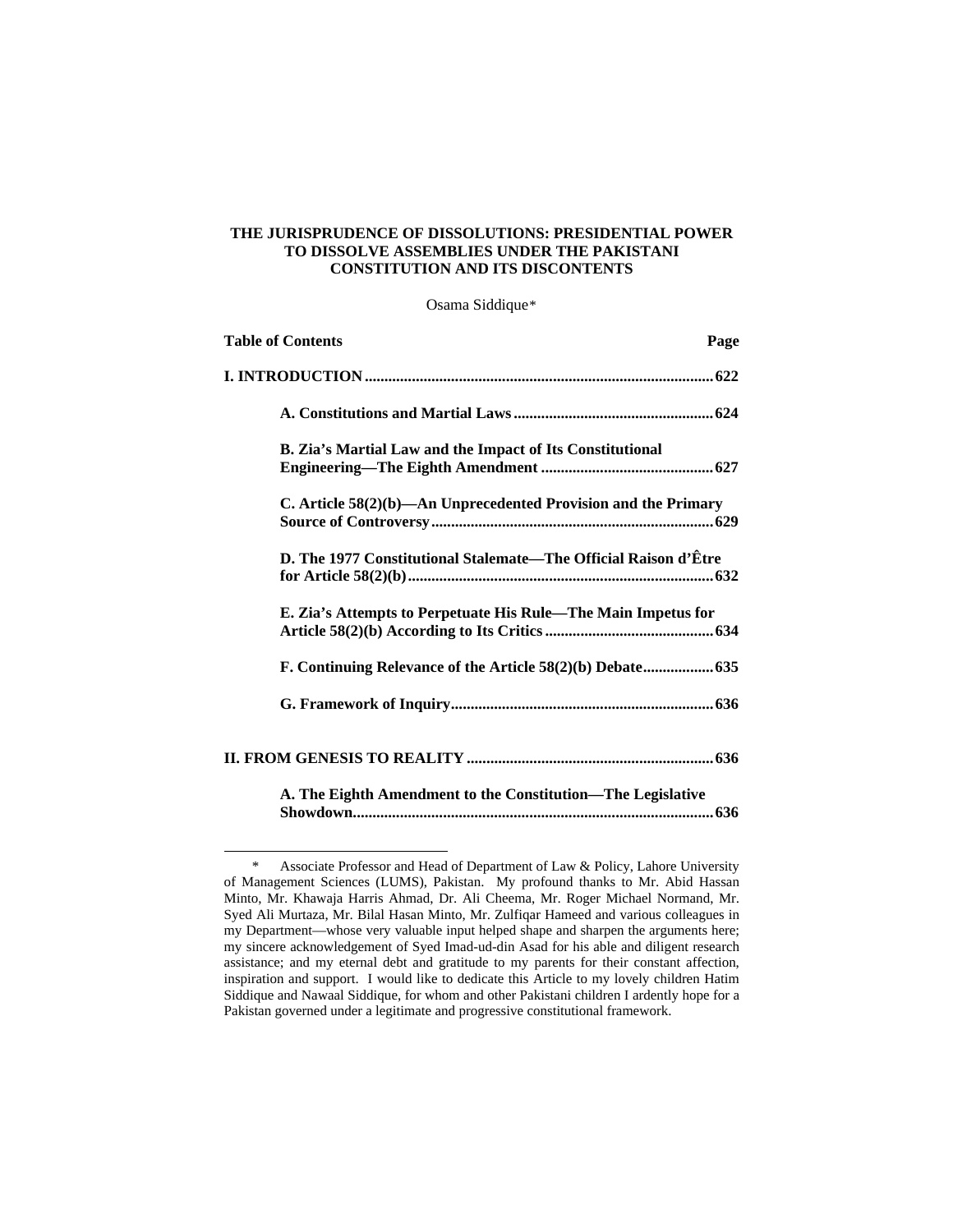| 616                                                        | Arizona Journal of International & Comparative Law<br><i>Vol.</i> 23, <i>No.</i> 3<br>2006 |  |  |
|------------------------------------------------------------|--------------------------------------------------------------------------------------------|--|--|
|                                                            | B. Article 58(2)(b)-The Interpretive Aftermath  645                                        |  |  |
|                                                            |                                                                                            |  |  |
|                                                            | A. The First Dissolution-The Haji Saifullah Case  648                                      |  |  |
|                                                            |                                                                                            |  |  |
|                                                            |                                                                                            |  |  |
|                                                            |                                                                                            |  |  |
|                                                            |                                                                                            |  |  |
|                                                            | b. Evaluation of Grounds and Supporting Evidence 656                                       |  |  |
|                                                            |                                                                                            |  |  |
|                                                            |                                                                                            |  |  |
| <b>B. The Second Dissolution—The Tariq Rahim Case  658</b> |                                                                                            |  |  |
|                                                            |                                                                                            |  |  |
|                                                            |                                                                                            |  |  |
|                                                            |                                                                                            |  |  |
|                                                            |                                                                                            |  |  |
|                                                            | b. Evaluation of Grounds and Supporting Evidence 669                                       |  |  |
|                                                            |                                                                                            |  |  |
|                                                            |                                                                                            |  |  |
|                                                            | C. The Third Dissolution-The Nawaz Sharif Case 671                                         |  |  |
|                                                            |                                                                                            |  |  |
|                                                            | a. Direct Hearings in the Supreme Court  674                                               |  |  |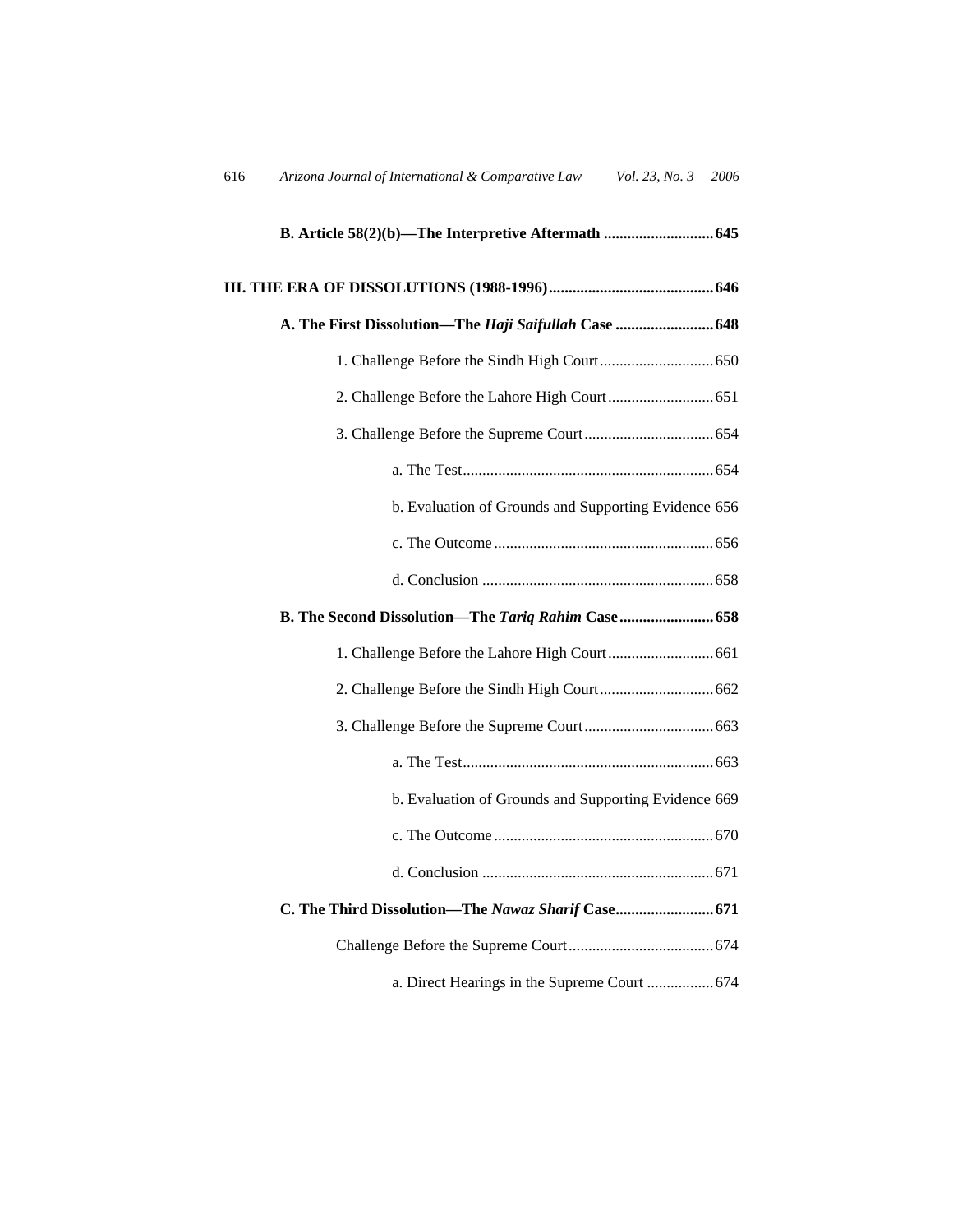| V. CONCLUSION: TO BE OR NOT TO BE-THE PAST AND FUTURE           |  |  |
|-----------------------------------------------------------------|--|--|
| <b>B. Legal Framework Order—Revival of the Constitution and</b> |  |  |
| A. Legitimization of the Martial Law-The Zafar Ali Shah Case696 |  |  |
|                                                                 |  |  |
|                                                                 |  |  |
|                                                                 |  |  |
|                                                                 |  |  |
| c. Evaluation of Grounds and Supporting Evidence. 689           |  |  |
|                                                                 |  |  |
|                                                                 |  |  |
|                                                                 |  |  |
|                                                                 |  |  |
| D. The Fourth Dissolution—The Benazir Bhutto Case 682           |  |  |
|                                                                 |  |  |
|                                                                 |  |  |
| e. Inconsistent Approaches and Political Diatribes678           |  |  |
| d. Evaluation of Grounds and Supporting Evidence 676            |  |  |
|                                                                 |  |  |
|                                                                 |  |  |

**[OF ARTICLE 58\(2\)\(b\) .....................................................................................703](#page-88-0)**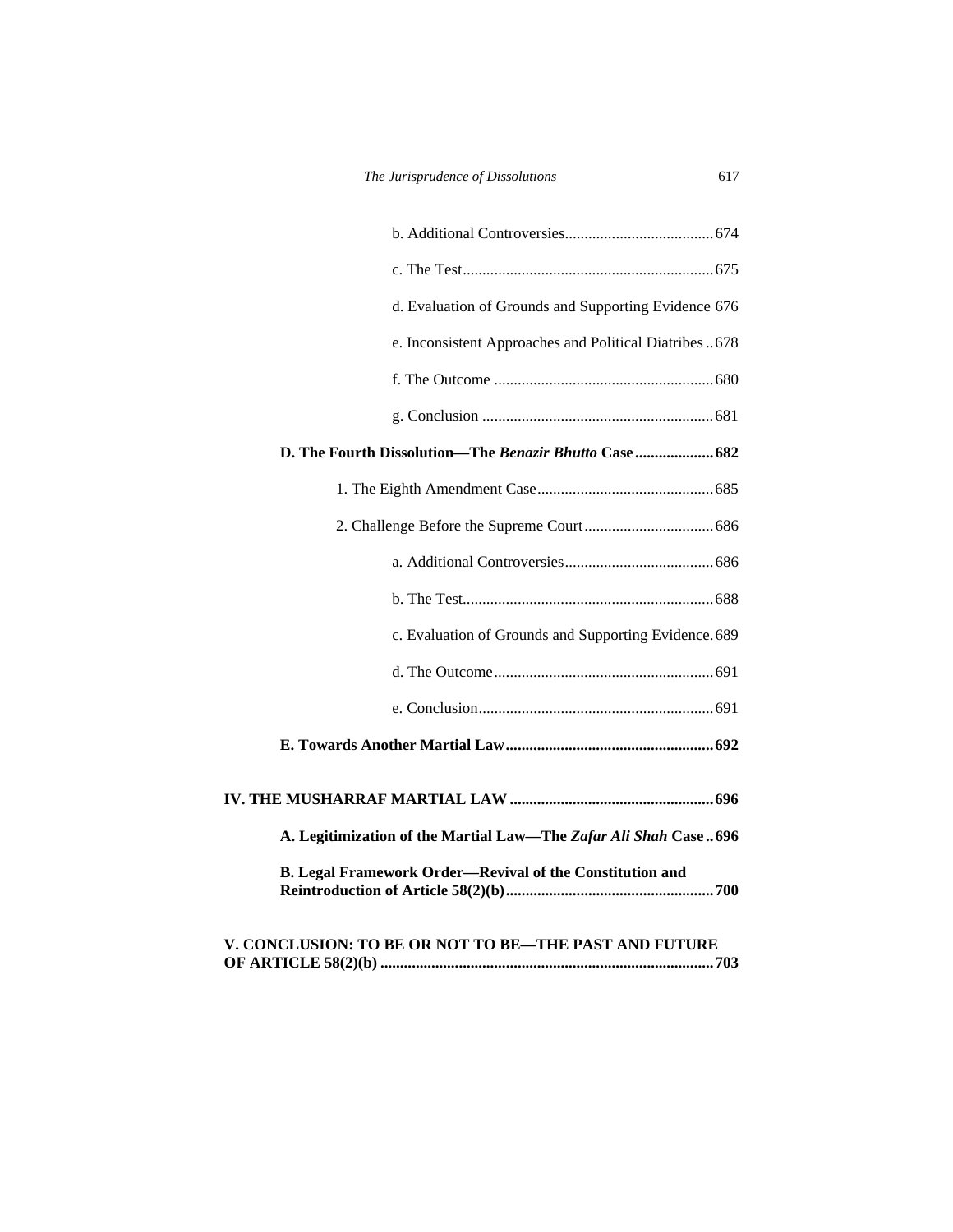| A. Tests Employed by the Supreme Court to Gauge the Validity of |  |
|-----------------------------------------------------------------|--|
|                                                                 |  |
|                                                                 |  |
|                                                                 |  |
|                                                                 |  |
|                                                                 |  |
| 711                                                             |  |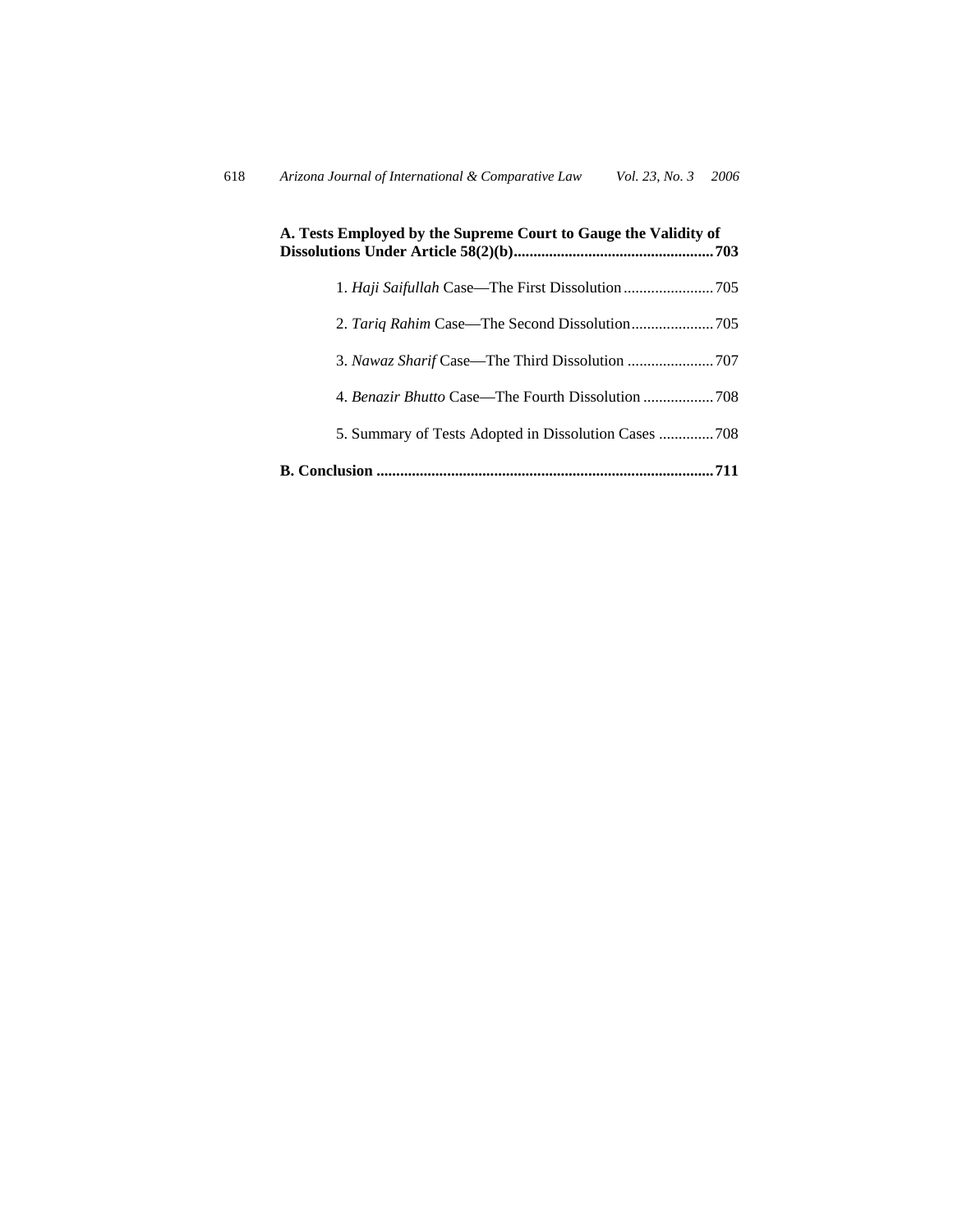*It will be seen that the declared objectives of the imposition of Martial Law are to create conditions suitable for the holding of free and fair elections in terms of the 1973 Constitution. . . . [T]he declared intention of the Chief Martial Law Administrator still remains the same, namely, that he has stepped in for a temporary period and for the limited purpose of arranging free and fair elections so as to enable the country to return to a democratic way of life.* 

*In the presence of these unambiguous declarations, it would be highly unfair and uncharitable to attribute any other intention to the Chief Martial Law Administrator and to insinuate that he has not assumed power for the purposes stated by him, or that he does not intend to restore democratic institutions in terms of the 1973 Constitution.*[1](#page-4-0)

*While the Court does not consider it appropriate to issue any directions . . . as to a definite time-table for the holding of elections, the Court would like to state in clear terms that it has found it possible to validate the extra-Constitutional action of the Chief Martial Law Administrator not only for the reason that he stepped in to save the country at a time of grave national crisis and constitutional break-down, but also because of the solemn pledge given by him that the period of constitutional deviation shall be of as short a duration as possible, and that during this period all his energies shall be directed towards creating conditions conducive to the holding of free and fair elections, leading to the restoration of democratic rule in accordance with the dictates of the Constitution. The Court, therefore, expects the Chief Martial Law Administrator to redeem this pledge . . . .*[2](#page-4-1)

—Chief Justice S. Anwarul Haq writing the opinion of the Court in the *Nusrat Bhutto* case, which validated General Muhammad Zia-ul-Haq's ("Zia") imposition of martial law on July 5, 1977. Zia originally promised to hold elections within ninety days of his assuming power. In 1984, Zia held a controversial referendum to win a five-year term as President. Martial law was eventually lifted in 1985 and non-party-based elections were held in the same year. Zia, however, continued to retain both the offices of President and Chief of Army Staff until his death in 1988 in an air crash. $3$ 

<span id="page-4-2"></span><span id="page-4-1"></span><span id="page-4-0"></span> $\overline{a}$ 

 *. . . .* 

<sup>1.</sup> Begum Nusrat Bhutto v. Chief of Army Staff, 29 PLD 657, 715 (1977) (Pak.).

<sup>2.</sup> *Id.* at 723.

<sup>3.</sup> *See infra* Part II.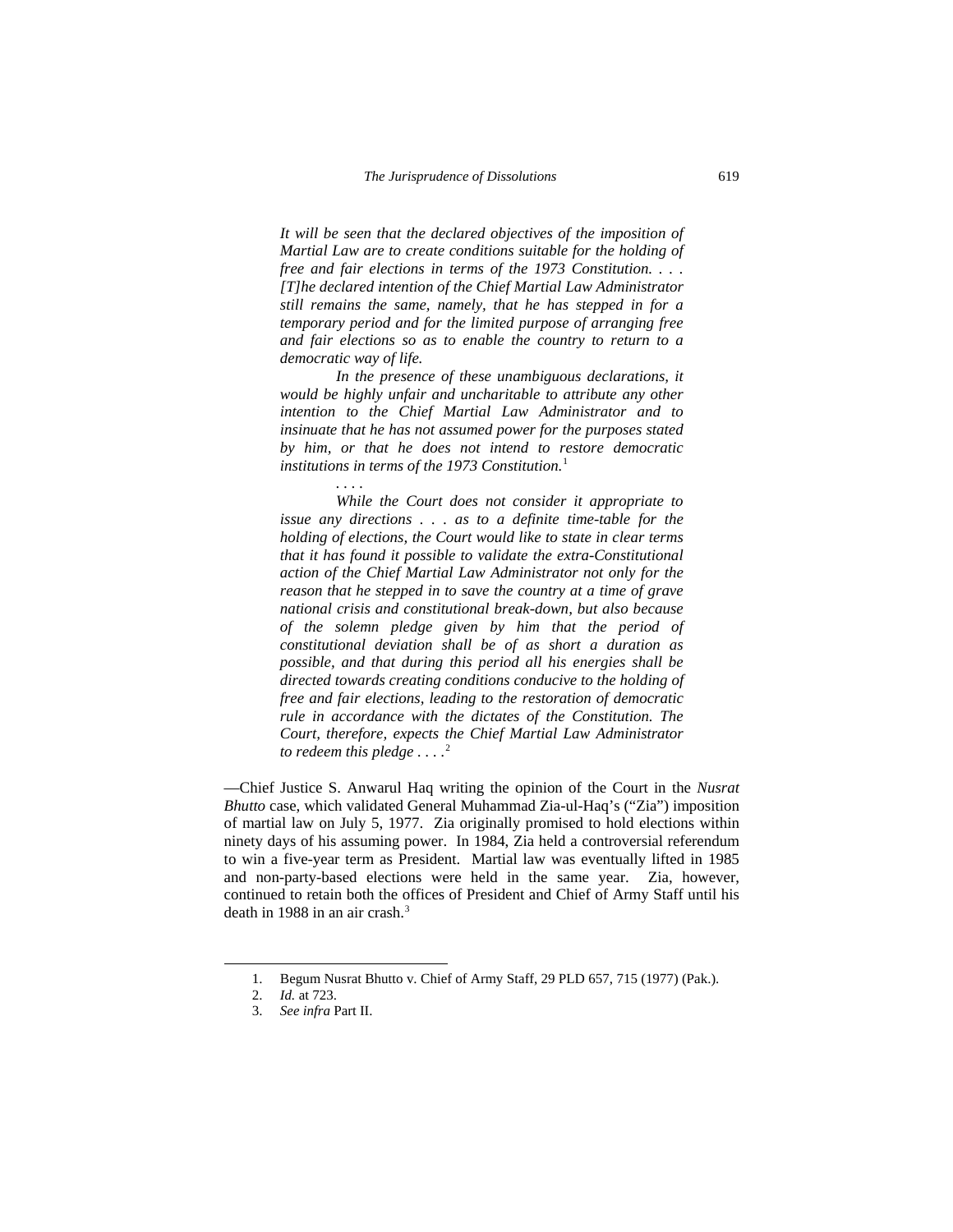*We are of the view that the machinery of the Government at the Centre and the Provinces had completely broken down and the Constitution had been rendered unworkable. A situation arose for which the Constitution provided no solution and the Armed Forces had to intervene to save the State from further chaos, for maintenance of peace and order, economic stability, justice and good governance and to safeguard integrity and sovereignty of the country dictated by highest considerations of State necessity and welfare of the people . . . .[4](#page-5-0)*

*[I]t has already been emphasized in the Short Order that prolonged involvement of the Army in civil affairs runs a grave risk of politicizing it, which would not be in national interest and that civilian rule in the country must be restored within the shortest possible time after achieving the declared objectives as reflected in the speeches of the Chief Executive, dated 13th and 17th October, 1999, which necessitated the military takeover.[5](#page-5-1)*

—Chief Justice Irshad Hasan Khan writing the opinion of the Court in the *Zafar Ali Shah* case, which validated General Pervez Musharraf's imposition of martial law on October 12, 1999. In 2002, Musharraf held a controversial referendum to win a five-year term as President. Martial law was eventually lifted in 2002, and elections were held in the same year. Musharraf, however, continues to retain both the offices of President and Chief of the Army Staff.<sup>[6](#page-5-2)</sup>

 The Pakistan Supreme Court judgments quoted from above, separated as they are by twenty-three years, have an uncanny resemblance in both their logic and purpose. Both legitimize military dictators and beget cynicism and lack of faith in the ongoing democratic process in the country. Both, nevertheless, implore a quick return to civilian rule, expressing tremendous faith in the perpetrators of the coups. Such judicial pronouncements lend further credence to Pakistan's image as a failed state in the minds of some international observers, who refuse to acknowledge it as a nation-state, even several decades after its creation. These judgments also influence local commentators to describe Pakistan as a nondemocratic state with an underdeveloped political culture and a judiciary that is pliant to the will of the military-political establishment.<sup>[7](#page-5-3)</sup> However, Pakistan's constitutional history is arguably much more complex than such a

<span id="page-5-0"></span>-

<sup>4.</sup> Zafar Ali Shah v. General Pervez Musharraf, 52 PLD 869, 1169 (2000) (Pak.).

<sup>5.</sup> *Id.* at 1207.

<sup>6.</sup> *See infra* Part IV.

<span id="page-5-3"></span><span id="page-5-2"></span><span id="page-5-1"></span><sup>7.</sup> *See* MEGHNAD DESAI & AITZAZ AHSAN, DIVIDED BY DEMOCRACY 111-22 (David Page ed., Roli 2005); *see also* LAWRENCE ZIRING, PAKISTAN IN THE TWENTIETH CENTURY: A POLITICAL HISTORY 614 (1997).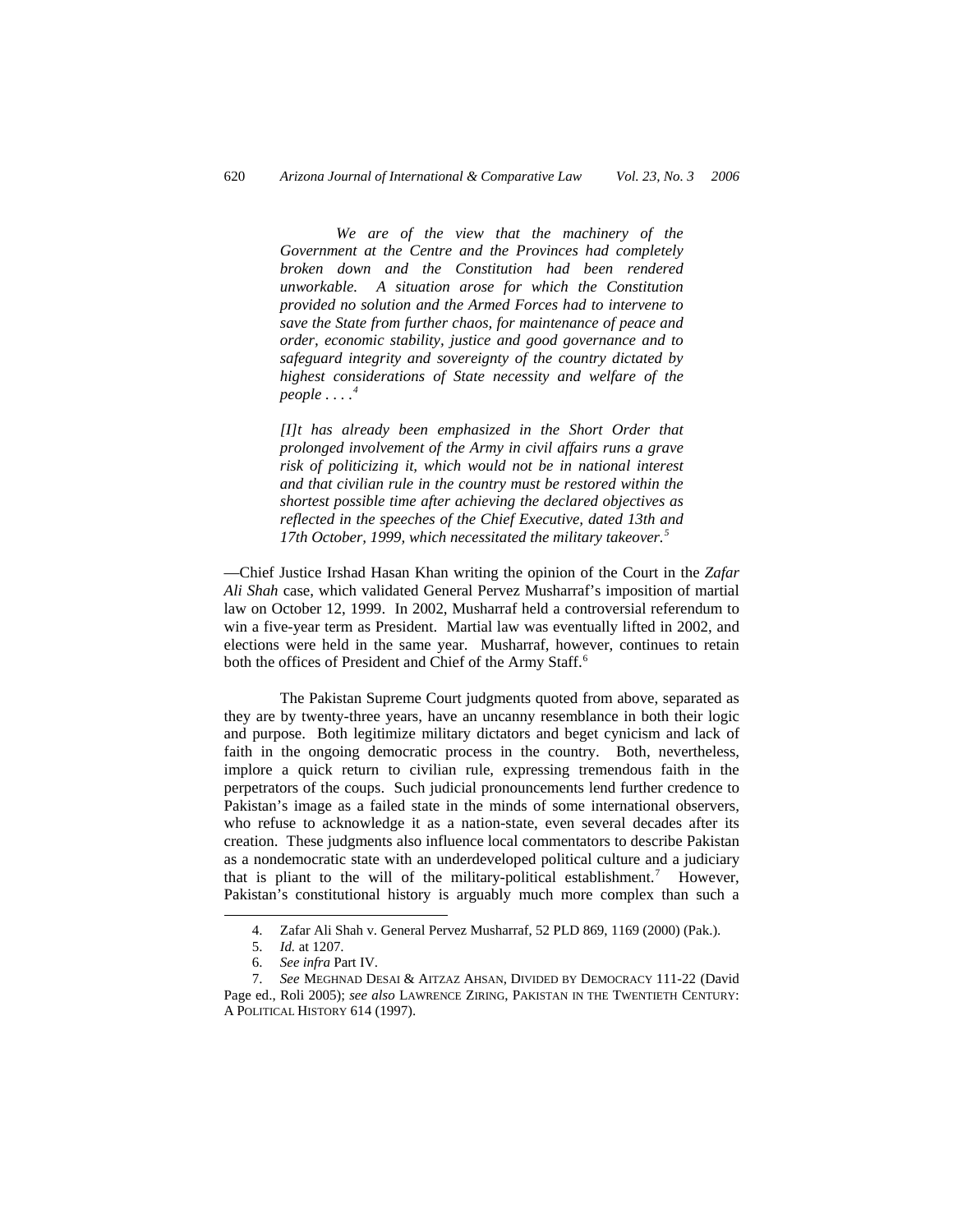generalization would suggest, and in order to assess the future of constitutionalism and democracy in this geopolitically significant country, it is important to gauge the vibrancy of its democratic ethos and the historical attempts at entrenching such ethos. An unstable Pakistan signals negative ramifications on a scale that transcends its national boundaries, and that makes it a very important case study.

 To Muhammad Ali Jinnah, the nation's founding father (fondly referred to by Pakistanis as the "Quaid-i-Azam" or the "Great Leader"), it was crystal clear that Pakistan's future lay in strong traditions of constitutional democracy, as evidenced by his several statements and speeches at the time of its birth. $8\text{ In a}$  $8\text{ In a}$ significant speech at that time, he expressed unequivocal admiration for American democracy and charted out his own nation's ideals and goals:

> Though Pakistan is a new State, for well over a century now there have been many connections of trade and commerce between the people of Pakistan and the people of the United States. The relationship was strengthened and made more direct and intimate during two World Wars and more particularly and more recently during the Second World War when our two people stood shoulder to shoulder in defense of democracy. The historic fight, for self-government by your people and its achievement by them, the consistent teaching and practice of democracy in your country had for generations acted as a beacon light and had in no small measure served to give inspiration to nations who like us were striving for independence and freedom from the shackles of foreign rule.<sup>[9](#page-6-1)</sup>

It is, therefore, no coincidence that over half a century later Pakistan and the United States are part of another alliance for democracy. Significantly, however, Pakistan is no longer led by a brilliant constitutional lawyer, statesman, and advocate for democracy, but a military ruler. How this came to pass is an important story.

<span id="page-6-0"></span><sup>8.</sup> *See, e.g.*, ZULFIKAR KHALID MALUKA, THE MYTH OF CONSTITUTIONALISM IN PAKISTAN 70-75 (Oxford Univ. Press 1995); ALLEN MCGRATH, THE DESTRUCTION OF PAKISTAN'S DEMOCRACY 42-44 (Oxford Univ. Press 1996). *See generally* MOHAMMED ALI JINNAH, JINNAH: SPEECHES AND STATEMENTS 1947-1948 (S. M. Burke ed., Oxford Univ. Press 2004) (2000).

<span id="page-6-1"></span><sup>9.</sup> Quaid-i-Azam Mohammad Ali Jinnah, Pakistan and USA: Equal Partners in Defense of Democracy, Reply to the Speech Made by the First Ambassador of the United States of America at the Time of Presenting his Credentials to Quaid-i-Azam (Feb. 26, 1948), *in* MOHAMMED ALI JINNAH, JINNAH: SPEECHES AND STATEMENTS 1947-1948, *supra* note 8, at 127-28.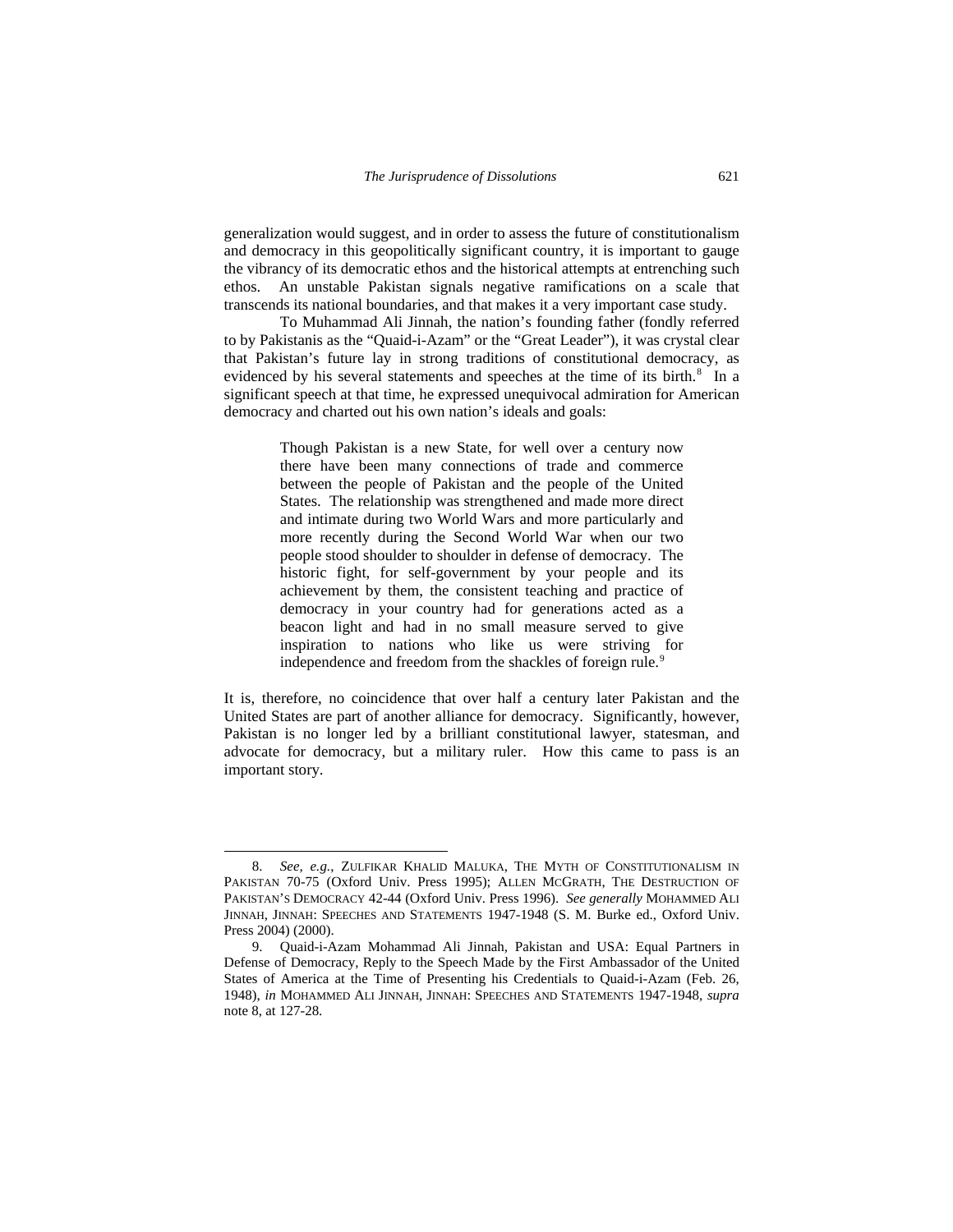#### **I. INTRODUCTION**

<span id="page-7-0"></span>Since its emergence on August 14, 1947, Pakistan's political and constitutional evolution has been repeatedly interrupted by praetorian rule through several impositions of martial law—the most recent one imposed after General Pervez Musharraf's military coup in 1999. Musharraf's coup was legitimized by the judiciary, which has been habitually relegated to the task of validating army take-overs through questionable jurisprudence[.10](#page-7-1) Musharraf continues to hold the dual position of President of Pakistan and Chief of Army Staff, thus epitomizing the military's historically dual role in Pakistan. The primary tool employed by him for controlling the recently revived political process is the highly controversial Article 58(2)(b) of the Pakistani Constitution, which entrenches tremendous political power in his person. This provision was originally inserted into the Pakistani Constitution in 1985 by Pakistan's previous military dictator, General Muhammad Zia-ul-Haq ("Zia").<sup>[11](#page-7-2)</sup> Zia had also assumed power through a military coup in 1977 and ruled Pakistan mostly through martial law until his controversial death in 1988 in a mysterious air crash.<sup>[12](#page-7-3)</sup>

Article 58(2)(b) is arguably the most significant act of constitutional engineering in Pakistan's recent history. It provides the President of Pakistan with untrammeled discretionary powers to dissolve elected governments on a largely subjective judgment of their performance. No previous constitutional arrangement in Pakistan offers a precedent or parallel for such powers, and this has caused some commentators to describe the country's existing constitutional structure as a hybrid of a parliamentary and a presidential system of government,<sup>[13](#page-7-4)</sup> or, more critically, as a hybrid of constitutional democracy and executive tyranny.<sup>[14](#page-7-5)</sup>

<span id="page-7-1"></span><sup>10.</sup> For the most recent such legitimization, see Zafar Ali Shah v. General Pervez Musharraf, 52 PLD 869, 1219-23 (2000) (Pak.); *see also infra* Part IV.A.

<sup>11.</sup> *See infra* Parts I.B-C.

<span id="page-7-3"></span><span id="page-7-2"></span><sup>12.</sup> ZIRING, *supra* note 7, at 501-02. For an analysis of the Zia era and the events leading to the introduction of Article 58(2)(b), see *infra* Parts I.B, I.D-E. On August 17, 1988, Zia's U.S.-built C-130 military transport plane crashed shortly after takeoff from Bahawalpur, a town in Southern Punjab where Zia had gone to witness the demonstration of the American M-1 tank. ZIRING, *supra* note 7, at 501-02. On board were several topranking Pakistani military officers as well as the American Ambassador to Pakistan, Arnold Raphel, and the U.S. Chief Military Attache, Brigadier-General Herbert Wassom. *Id.* There were no survivors. *Id.* While sabotage was widely suspected and alleged, several inquiries later, no official report has been made public that formally and convincingly explains the crash. *See id.* at 503-04.

<sup>13.</sup> *See, e.g.*, Ahmad Tariq Rahim v. Pakistan, 44 PLD 646, 684 (1992) (Pak.).

<span id="page-7-5"></span><span id="page-7-4"></span><sup>14.</sup> *See, e.g*., THE NATIONAL ASSEMBLY OF PAKISTAN DEBATES: OFFICIAL REPORT IV, 1964-66 (1985) [hereinafter OFFICIAL REPORT IV]; *see also* MALUKA, *supra* note 8, at 272- 73.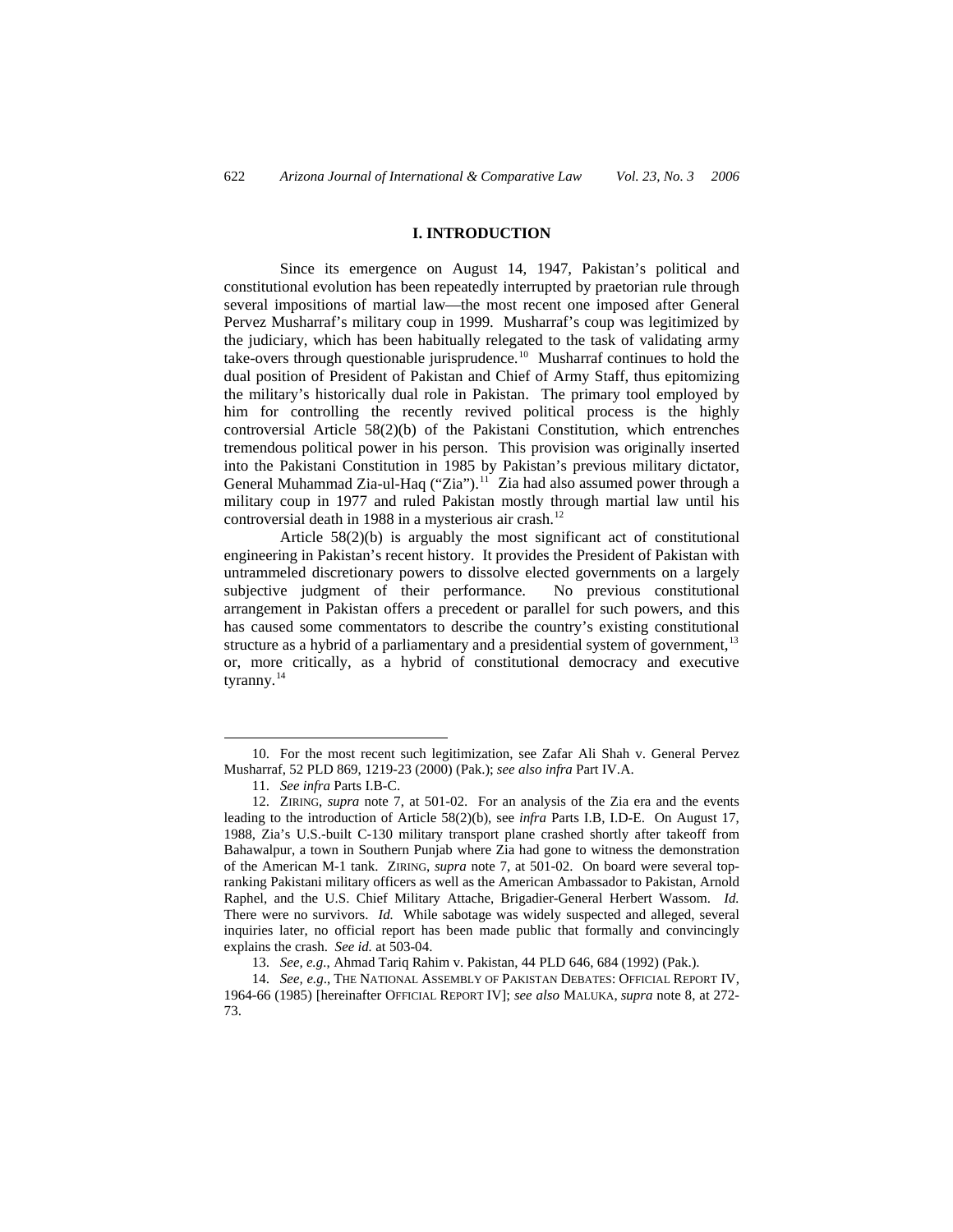Advocates of Article 58(2)(b) describe it as a "safety valve" against imposition of direct martial laws that have ruled the country in the past.<sup>[15](#page-8-0)</sup> They argue that instead of the army stepping in, as it has done in the past, to ostensibly resolve a constitutional stalemate, such stalemates can now be constitutionally resolved through the invocation of Article  $58(2)(b)$ .<sup>[16](#page-8-1)</sup> They further describe it as a source of adequate balance between presidential and prime ministerial powers, and contend it brings greater political stability through a meaningful check over governmental excesses and incompetence that, according to them, led to constitutional crises in the past.<sup>[17](#page-8-2)</sup> They rely in particular on the constitutional stalemate of 1977 that led to Zia's martial law, which will be discussed at length later in this Article.<sup>[18](#page-8-3)</sup>

A strong contrary opinion is that Article 58(2)(b) has been a reason for, rather than a solution to, acute political instability for Pakistan, as four elected governments were dissolved through it in the short span of eight years after its first invocation by Zia.<sup>[19](#page-8-4)</sup> This, to Article 58(2)(b)'s critics, has had hugely negative ramifications for a nascent democratic culture.<sup>[20](#page-8-5)</sup> Furthermore, these dissolutions were legally challenged and invariably judicially legitimized. It can be argued that the resultant judicial pronouncements have undermined judicial integrity, capacity, and consistency.<sup>[21](#page-8-6)</sup>

After its repeal in 1998 while an elected government was in power, the re-emergence of Article 58(2)(b) under Musharraf portends that quite apart from its telling historical role, the provision can play an equally important part in shaping Pakistan's future.<sup>[22](#page-8-7)</sup> Like before, the President of Pakistan, who is currently also its Chief of Army Staff, has a constitutional mechanism to get rid of an elected government in a highhanded manner. Given the continuing political instability of the country and its weak institutional culture, a government that exerts any independence and does not fully subscribe to the presidential view of things is quite likely to be shown its way out in such a manner.

This Article attempts to assess the place and significance of Article 58(2)(b) in Pakistan's constitutional history; to gauge its capacity for providing a

1

<span id="page-8-0"></span><sup>15.</sup> OFFICIAL REPORT IV, *supra* note 14, at 1572-73, 1791, 1800, 2176-77; Mahmood Khan Achakzai v. Pakistan, 49 PLD 426, 446-47, 480 (1997); *see generally* HAMID KHAN, EIGHTH AMENDMENT: CONSTITUTIONAL & POLITICAL CRISIS IN PAKISTAN 111-32 (2d ed. 1995).

<sup>16.</sup> *See* sources cited *supra* note 15.

<sup>17.</sup> *See* sources cited *supra* note 15.

<sup>18.</sup> *See* discussion *infra* Parts I.B-D.

<span id="page-8-7"></span><span id="page-8-6"></span><span id="page-8-5"></span><span id="page-8-4"></span><span id="page-8-3"></span><span id="page-8-2"></span><span id="page-8-1"></span><sup>19</sup>*.* HAMID KHAN, CONSTITUTIONAL AND POLITICAL HISTORY OF PAKISTAN 863-64 (Oxford Univ. Press 2001). From 1988 to 1996, four elected governments were dissolved: Junejo's government in 1988, Benazir's government in 1990, Nawaz Sharif's government in 1993, and the second Benazir's government in 1996. *Id.*

<sup>20.</sup> *See* KHAN, *supra* note 15, at 133-35.

<sup>21.</sup> *See infra* Part V.

<sup>22.</sup> *See infra* Parts IV-V.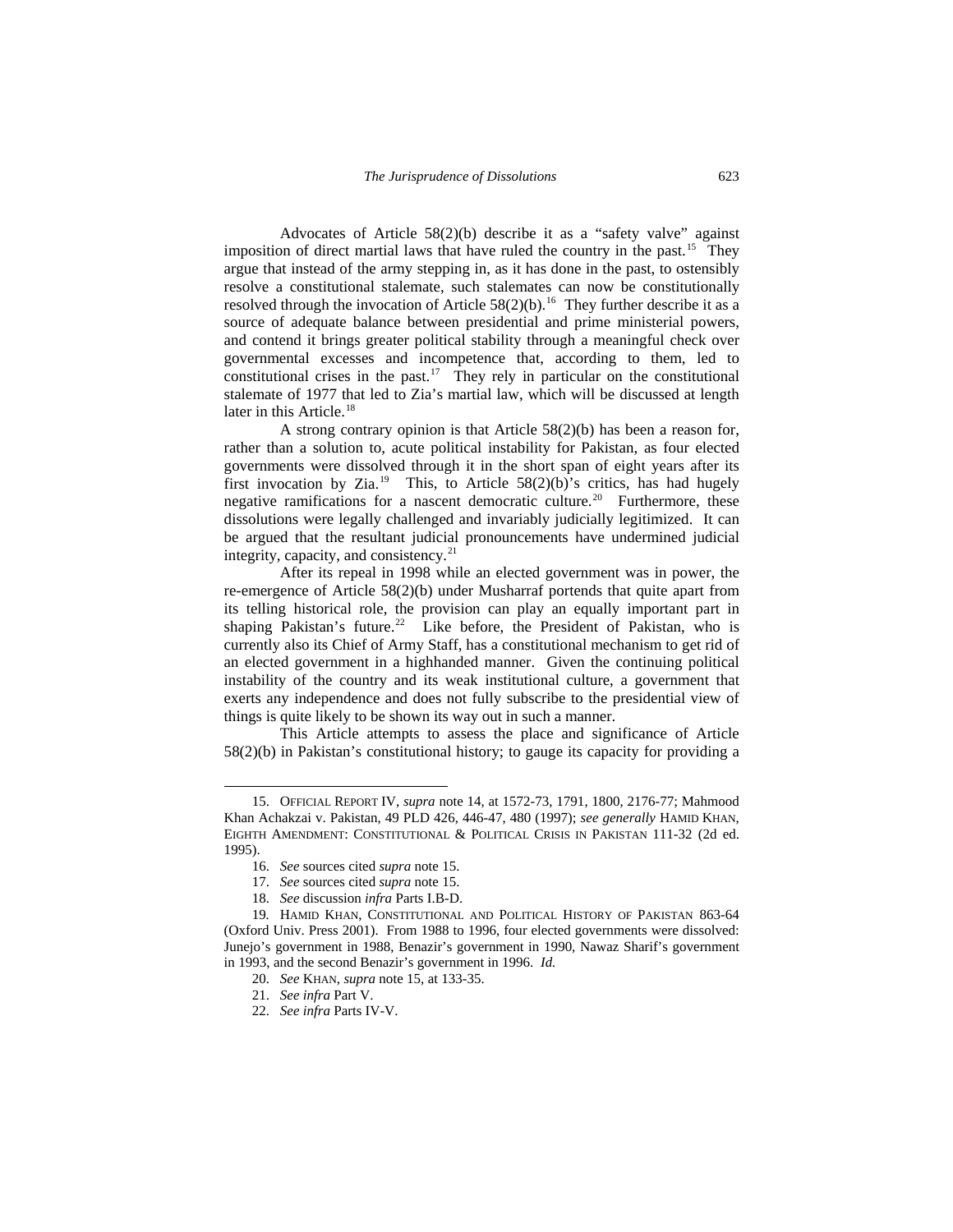<span id="page-9-0"></span>constitutional solution to Pakistan's perennial political instability; and to determine the nature and extent of its fallouts, particularly its effect on the judiciary and judicial output. Part I of this Article briefly looks at the historical context of Article 58(2)(b), introduces the divergent and at times polarized political and constitutional positions provoked by it, and lays down the framework of inquiry for this Article's analysis. Part II discusses the lessons learned from detailed archival research into Article 58(2)(b)'s legislative genesis and its complex interpretive challenges. Part III conducts a scrutiny of the jurisprudence that has emerged due to invocation of Article  $58(2)(b)$  on four separate occasions between 1988 and 1996. Part IV analyzes the provision's re-emergence under Musharraf after its repeal in 1998. Part V offers conclusions on this controversial provision's impact on the Constitution as well as on the future of constitutionalism in Pakistan.

## **A. Constitutions and Martial Laws**

 $\overline{a}$ 

In Pakistan's fifty-eight-year history, constitutional evolution and state formation and structuring have been largely constrained by the institutional imbalances and weak political culture that the newly emerged country inherited at the time of its independence. These processes were further impeded by the postindependence curtailment of political activity through dominance, initially by a bureaucratic military grid and later by a military junta.<sup>23</sup> Since the country's tumultuous first decade, $24$  usurpation of power by praetorian rulers has come through several impositions of martial law, at times preceded by traumatic coups d'état.<sup>[25](#page-9-3)</sup> Pakistan, therefore, has experienced direct military rule for more than

<span id="page-9-1"></span><sup>23</sup>*.* For a perceptive analysis of Pakistan's first decade and the combination of international political and economic imperatives, as well as regional and domestic factors that allowed the military-bureaucracy grid to assume a dominant role in decisionmaking within the state structure, see AYESHA JALAL, THE STATE OF MARTIAL RULE: THE ORIGINS OF PAKISTAN'S POLITICAL ECONOMY OF DEFENCE (C.A. Bayly et al. eds., Cambridge Univ. Press 1990); s*ee also* MOHAMMAD WASEEM, POLITICS AND THE STATE IN PAKISTAN (1989).

<span id="page-9-2"></span><sup>24</sup>*.* According to Paula R. Newberg, during this significant decade, "relationships between the executive and legislatures in Pakistan came into profound conflict; these contests became paradigmatic for politics for the next several decades." PAULA R. NEWBERG, JUDGING THE STATE: COURTS AND CONSTITUTIONAL POLITICS IN PAKISTAN 36-37 (1995).

<span id="page-9-3"></span><sup>25.</sup> Though I am dealing here with the four major martial laws imposed in Pakistan, there have been seven displacements of civilian governance with military rule since independence:

<sup>(1)</sup> Martial law imposed by the federal government in Lahore in 1953 to suppress anti-Ahmadiyya agitation and the resultant disturbances (Ahmadis claim to be a sect of Islam, though that very assertion is the main point of dispute between Ahmadis and mainstream Islamic clerics);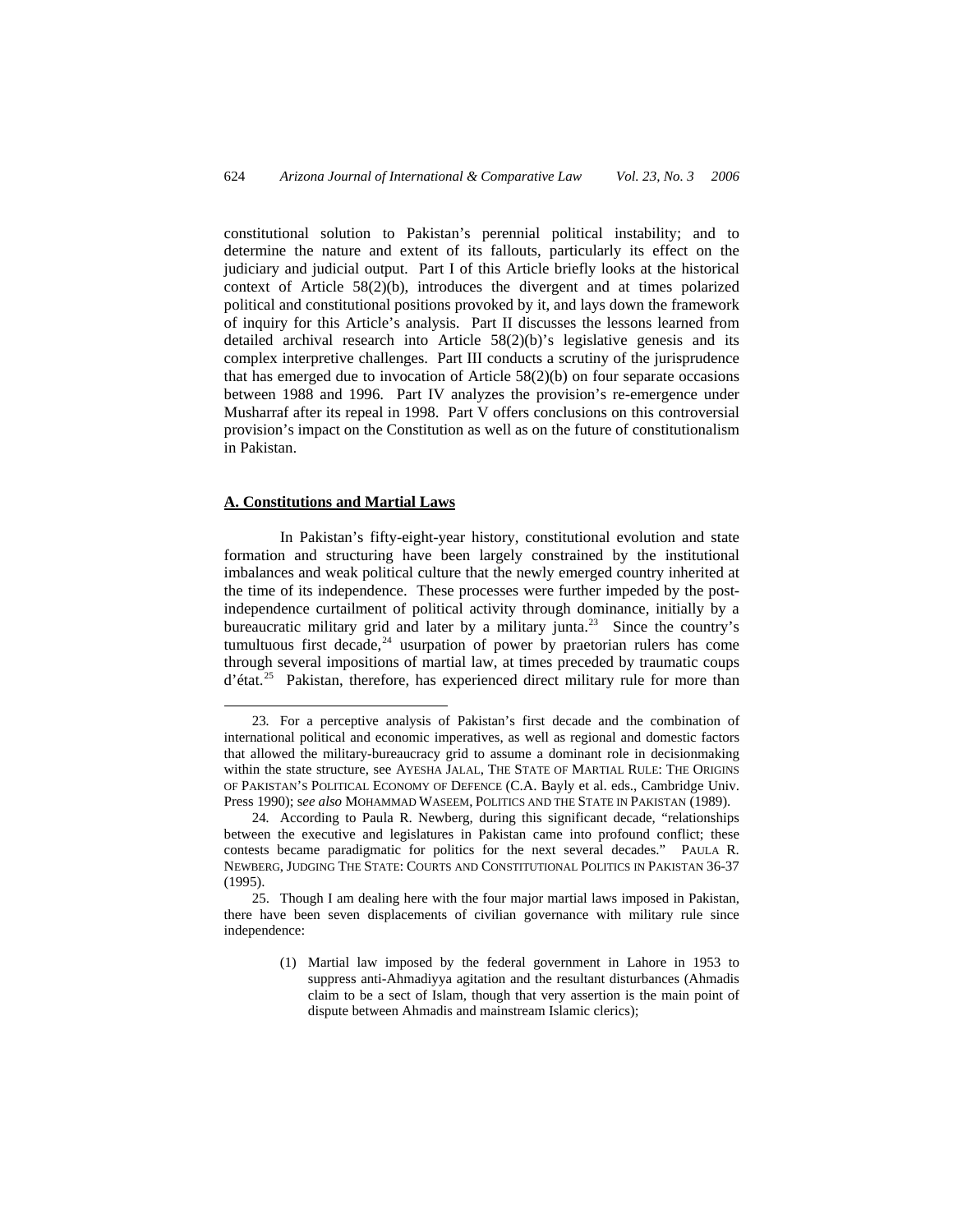half of its history, and for the rest, the military has played a decisive role in national affairs behind the scenes.

After Pakistan's emergence as an independent nation-state, two acts of the British Parliament governed its new political framework. The Government of India Act (1935), an imperial holdover acting as de facto provisional constitution, carried over the office and powers of the Governor-General, who represented the British Crown for purposes of the Government of the Federation.<sup>[26](#page-10-0)</sup> The forwardlooking Indian Independence Act (1947) created a Constituent Assembly to perform legislative functions and, more crucially, to frame the country's first constitution.<sup>[27](#page-10-1)</sup> The burden of having to define both the country's legal as well as political frameworks, which created at times conflicting demands, proved onerous for the first Constituent Assembly.<sup>[28](#page-10-2)</sup> The challenges of constitution-making and lawmaking constantly encroached upon each other. Effective governance is a formidable task for any new legislative body, made more difficult in Pakistan's case by increasing conflicts between the Constituent Assembly and the office of the Governor-General—two institutions drawing power from different governing laws, and distinct in their history, emphasis, and approach to governance.<sup>[29](#page-10-3)</sup>

This worsening relationship culminated in Governor-General Ghulam Muhammad declaring a state of emergency on October 24, 1954, effectively dissolving the Assembly—a decision that was controversially upheld by the country's highest court through a purely technical and unpersuasive interpretation of the laws laying down the respective jurisdiction and powers of the Constituent

- (2) The 1958 martial law imposed by President Iskander Mirza and Federal Marshal Muhammad Ayub Khan;
- (3) The 1969 martial law imposed by General Agha Muhammad Yahya Khan;
- (4) Continuation of the 1969 martial law by Zulfiqar Ali Bhutto on assuming power on December 20, 1971; Bhutto thus becoming the country's first civilian Chief Martial Law Administrator;
- (5) Local martial law imposed in April 1977 in several cities of Pakistan, by Zulfiqar Ali Bhutto's federal government under Article 245 of the 1973 Constitution;
- (6) Martial law imposed on July 5, 1977, by General Muhammad Zia-ul-Haq to depose Prime Minister Zulfiqar Ali Bhutto; and
- (7) Martial law imposed on October 13, 1999, by General Pervez Musharraf, to depose Prime Minister Nawaz Sharif.

*See* Begum Nusrat Bhutto v. Chief of Army Staff, 29 PLD 657, 675 (1977) (Pak.) (with slight adaptation of language and the addition of the most recent Musharraf martial law).

26. Government of India Act, 1935, 25 Geo. V, c. 2, § 7.

<span id="page-10-3"></span><span id="page-10-2"></span><span id="page-10-1"></span><span id="page-10-0"></span>27. Indian Independence Act, §§ 6, 8 (1947) (Pak.), *reprinted in* DR. SAFDAR MAHMOOD, CONSTITUTIONAL FOUNDATION OF PAKISTAN 33-35 (Lahore: Jang Publishers 1990) (1975).

28. *See generally* KHAN, *supra* note 19, at 106-33.

-

29. *Id.* at 130-31; *see also* MALUKA, *supra* note 8, at 137-39.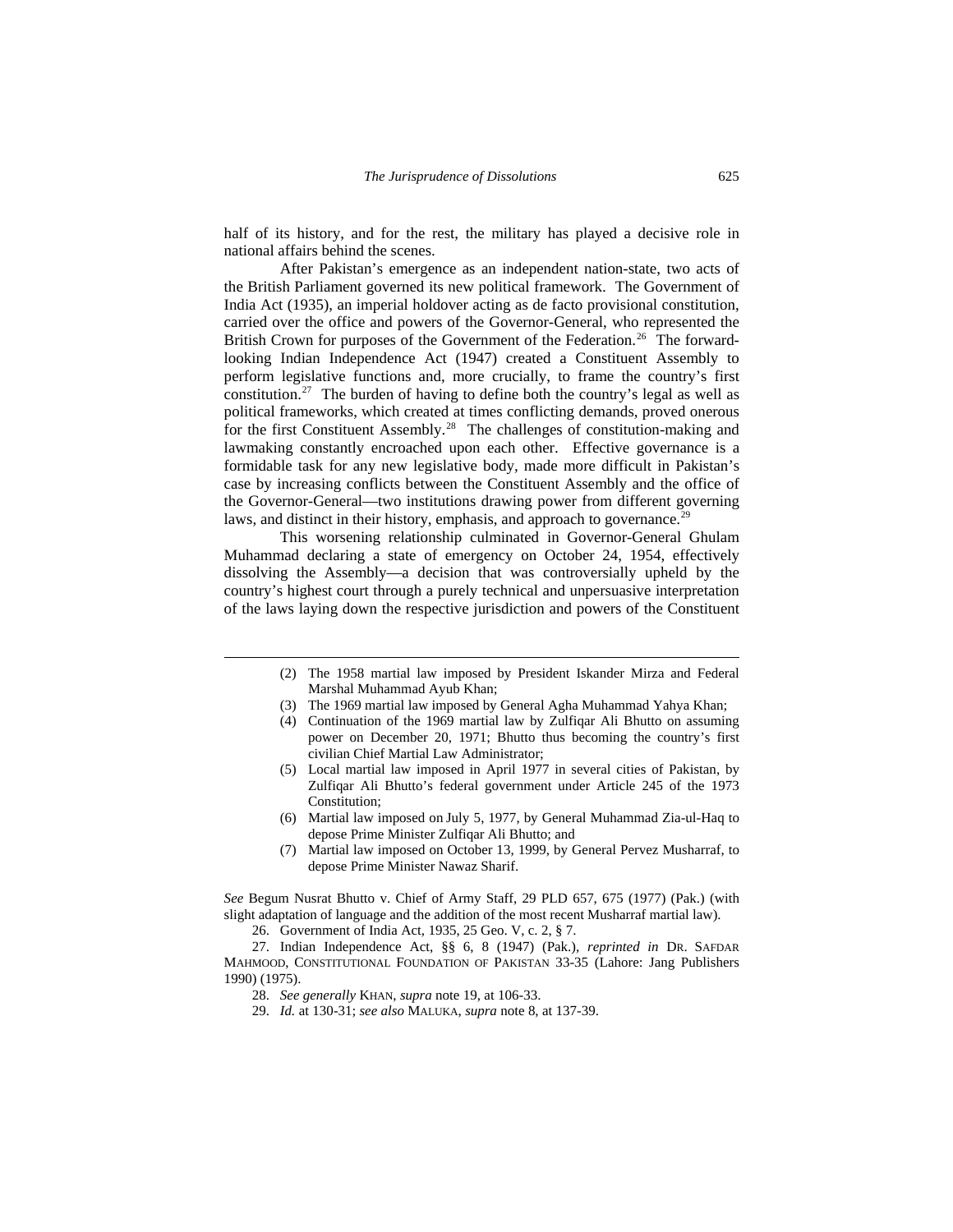Assembly and the Governor-General.<sup>[30](#page-11-0)</sup> Seven years into independence, the first constitutional debacle had emerged. Constitution-making through a transparent, popularly accepted process, as well as the sanctity of legislative bodies, received a serious blow. Pakistan never quite recovered from this setback, and three subsequent attempts at framing and sustaining a constitution in 1956, 1962, and 1973 came to premature and abrupt ends due to the martial laws of 1958, 1969, and 1977, respectively, which abrogated or put in abeyance these constitutions.<sup>[31](#page-11-1)</sup>

Fluid political structures, governance inexperience, and power politics contributed to the inability of parliamentary democracy to govern the new country effectively. In later years, these failures served as potent exhibits in the junta's prosecution case against electoral democracy. Like characters in a tableau depicting the last days of the Mughal Empire, elected governments appeared and disappeared with a resigned, apologetic, and fatalistic rapidity. The imperatives of unconstitutional regimes seeking legal and moral legitimacy, as well as the systemic derailing and chaos caused by oscillations between civil and military rule compelled the Pakistani judiciary to play the role of both court and parliament. The legal challenges to the military coups repeatedly put the judiciary in a very difficult position, with the Supreme Court persuading itself to go to fantastical extremes in order to validate illegal takeovers, adducing support from obscure and controversial jurisprudential sources.<sup>[32](#page-11-2)</sup>

During this time, the Supreme Court introduced the controversial doctrine of revolutionary legality, based on a politicized misreading of Professor Hans Kelsen's "theory of revolutionary legality."<sup>[33](#page-11-3)</sup> Commentators find the Supreme Court judgments from this period a "landmark in common law jurisprudence regarding the validity, legitimacy, and legislative capacity of extraconstitutional regimes."[34](#page-11-4) They argue that they provide the first express transformation of Professor Hans Kelsen's theories of constitution and revolution

-

<span id="page-11-0"></span><sup>30.</sup> *See* Pakistan v. Moulvi Tamizuddin Khan, 7 PLD 240, 240-45 (Fed. App. 1955) (Pak.); *see* SYED SHARIFUDDEN PIRZADA, DISSOLUTION OF CONSTITUENT ASSEMBLY OF PAKISTAN AND THE LEGAL BATTLES OF MOULVI TAMIZUDDIN KHAN (1995); *see also* FAROOQ HASSAN, THE GENESIS OF THE CONSTITUTIONAL DILEMMAS OF PAKISTAN (Aziz Publishers 1989); MALUKA, *supra* note 8, at 139-43.

<span id="page-11-1"></span><sup>31</sup>*. See generally* KHAN, *supra* note 19; NEWBERG, *supra* note 24; IMTIAZ OMAR, EMERGENCY POWERS AND THE COURTS IN INDIA AND PAKISTAN (2002); ZIRING, *supra* note 7.

<span id="page-11-2"></span><sup>32.</sup> *See* Tayyab Mahmud, *Jurisprudence of Successful Treason: Coup d' Etat & Common Law,* 27 CORNELL INT'L L.J. 49, 56-57 (Winter 1994) [hereinafter Mahmud, *Jurisprudence*]; *see also* Tayyab Mahmud, *Praetorianism and Common Law in Post-Colonial Settings: Judicial Responses to Constitutional Breakdowns in Pakistan*, 1993 UTAH L. REV. 1225, 1245 [hereinafter Mahmud, *Praetorianism*] (examining judicial reactions to constitutional challenges in Pakistan).

<span id="page-11-3"></span><sup>33.</sup> *See* HANS KELSEN, GENERAL THEORY OF LAW AND STATE 116-19, 220-21, 368-69 (Anders Wedbeg trans., Harvard Univ. Press 1949).

<span id="page-11-4"></span><sup>34</sup>*.* Mahmud, *Jurisprudence*, *supra* note 32, at 56; *see* Mahmud, *Praetorianism*, *supra* note 32, at 1245.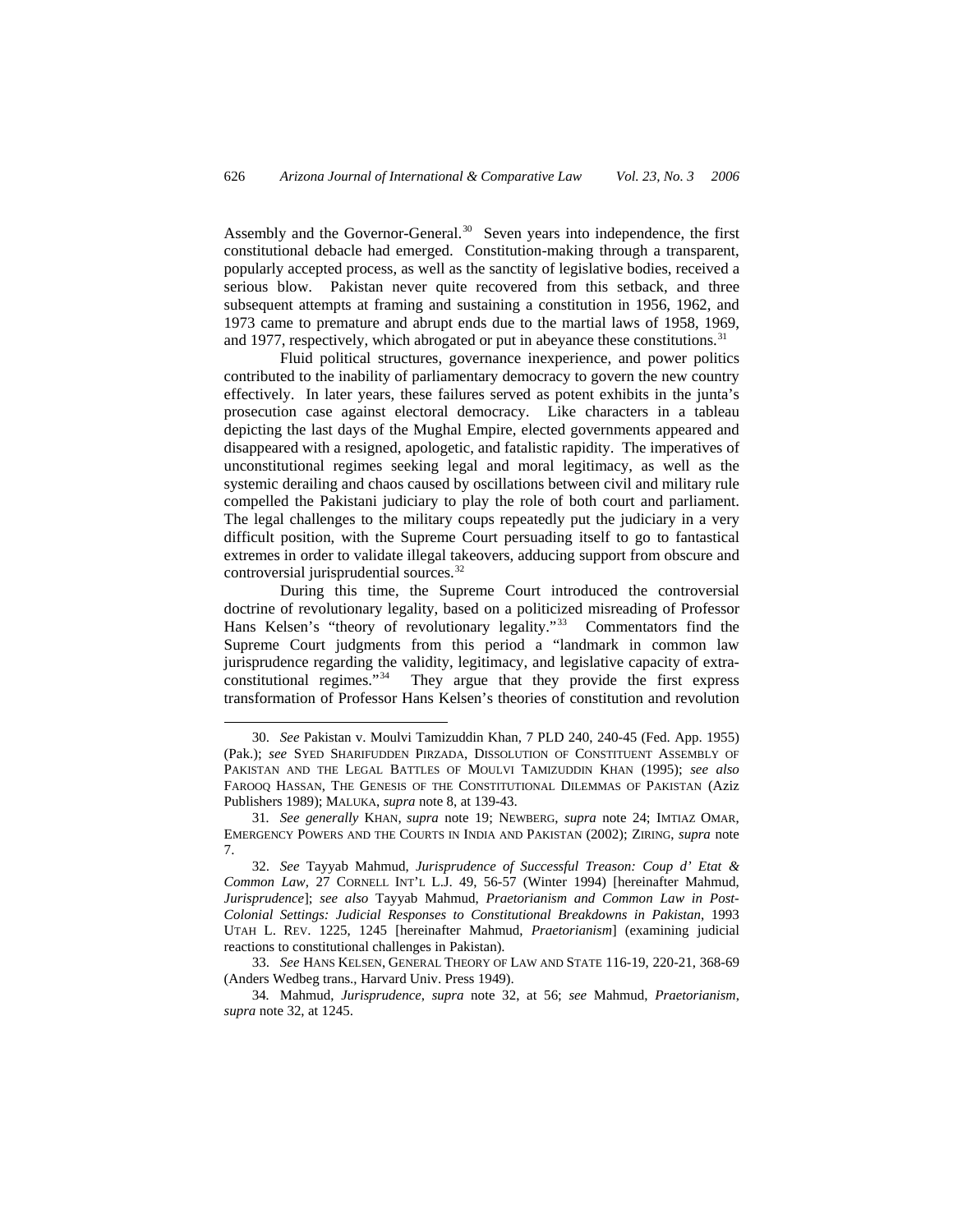<span id="page-12-0"></span>into a judicially pronounced common law "doctrine of revolutionary legality."[35](#page-12-1) They insist that these judgments raised serious questions of political validity, cast a deep shadow on the personal integrity of the judges, and were negligently oblivious to the political implications of their sweeping holdings.<sup>36</sup> The burden placed on the judiciary was such that Justice Muhammad Munir, the first Chief Justice of Pakistan's highest court and the architect of (and to many, the culprit behind) these controversial early rulings, described the pressures he faced as follows: "The mental anguish caused to the Judges by these cases is beyond description and I repeat that no judiciary anywhere in the world had to pass through what may be described as a judicial torture."<sup>37</sup>

## **B. Zia's Martial Law and the Impact of Its Constitutional Engineering—The Eighth Amendment**

The 1977 martial law gave birth to Zia's eleven-year-long authoritarian rule over Pakistan, looked upon by many as an era that exacerbated the country's political instability and further confused its constitutional milieu.<sup>38</sup> Most importantly, Zia assumed for himself the power of amending the Constitution. Judges of the superior courts were required to take a loyalty oath under the Provisional Constitutional Order,<sup>[39](#page-12-5)</sup> which amounted to a pledge of allegiance to the new military order, to the exclusion of the earlier constitutional system.<sup>[40](#page-12-6)</sup> At the same time, the oath was used to purge independent-minded judges, who refused the oath or were not invited to take it. $41$  Zulfikar Ali Bhutto's highly controversial trial and execution, in the face of strong domestic and international protest, is perhaps the most ignominious episode from Zia's early years.<sup>[42](#page-12-8)</sup> Zia's regime curtailed fundamental rights and political activity on a day-to-day basis, as well as in deep institutional ways. A new brand of Islamic obscurantism and, to

<span id="page-12-1"></span><sup>35</sup>*.* Mahmud, *Jurisprudence*, *supra* note 32, at 56; *see* Mahmud, *Praetorianism*, *supra* note 32, at 1245.

<span id="page-12-2"></span><sup>36</sup>*. See* Mahmud, *Jurisprudence*, *supra* note 32, at 138-40; Mahmud, *Praetorianism*, *supra* note 32, at 1302-06.

<span id="page-12-3"></span><sup>37.</sup> NAZIR HUSSAIN CHAUDHRI, CHIEF JUSTICE MUHAMMAD MUNIR: HIS LIFE, WRITINGS AND JUDGMENTS 20 (1973).

<span id="page-12-4"></span><sup>38.</sup> For a more detailed discussion of the impact of the Zia years on Pakistan's political history, see generally KHAN, *supra* note 19, at 579-667; LAWYER'S COMM. FOR HUMAN RIGHTS, ZIA'S LAW: HUMAN RIGHTS UNDER MILITARY RULE IN PAKISTAN (1985); M. DILAWAR MAHMOOD, THE JUDICIARY AND POLITICS IN PAKISTAN: A STUDY 73-154 (1992); MALUKA, *supra* note 8, at 255-76; NEWBERG, *supra* note 24, at 171-99; ZIRING, *supra* note 7, at 423-502.

<span id="page-12-8"></span><span id="page-12-7"></span><span id="page-12-6"></span><span id="page-12-5"></span><sup>39</sup>*.* Provisional Constitution Order, Chief Martial Law Administrator's Order No. 1 of 1981 (Pak.), *reprinted in* 33 PLD 183, 183-91 (1981) (Pak.); *see infra* Parts II.A, IV.A.

<sup>40.</sup> *See* KHAN, *supra* note 19, at 648.

<sup>41</sup>*. Id*. at 648-51.

<sup>42.</sup> *See generally id.* at 596-628.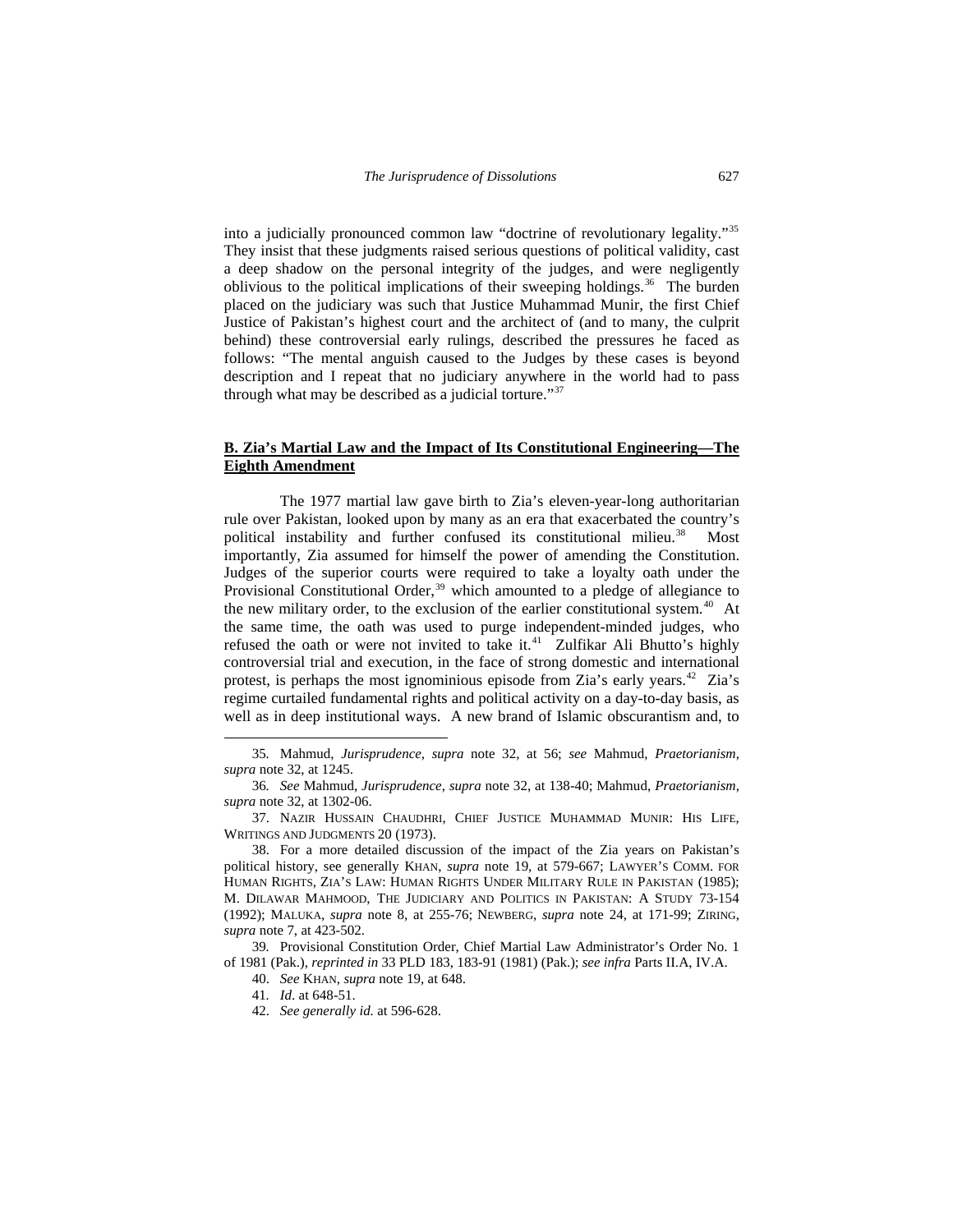many, a facile, opportunistic use of religion to legitimize *realpolitik* brought about the introduction of flawed and highly controversial personal morality and blasphemy laws, the empowerment of courts to declare any law as un-Islamic, and the concurrent curtailment of courts' jurisdiction in matters concerning fundamental rights and civil liberties.<sup>[43](#page-13-0)</sup> Open intimidation of judges and politicians happened as well. Zia created parallel and unaccountable military courts, as well as the Federal Shariat Court, with jurisdiction in issues involving matters of *Sharia*.<sup>[44](#page-13-1)</sup> The Federal Shariat Court was, at times, used for pushing upstairs independent-minded judges of the high courts.<sup>[45](#page-13-2)</sup> These steps caused jurisdictional/doctrinal confusions in many areas of law. The political debate grew further confused with the creation of a non-representative, nominated, puppet Federal Council called the *Majlis-e-Shoora*. [46](#page-13-3) Other prominent fallouts of the Zia era include the militarization of society, the emergence of drug barons as a potent political force, and language-based politics.<sup>[47](#page-13-4)</sup> Throughout this period, Zia received strong cold war support from the United States and the West owing to the Russian invasion of Afghanistan and the resultant jihad that made Zia a necessary ally for the West.<sup>[48](#page-13-5)</sup>

After eight years of rigid clampdown on political activity, Zia reluctantly and only ostensibly relinquished limited powers to a timid new government in 1985.<sup>[49](#page-13-6)</sup> This government was elected on a non-party basis in a strategically depoliticized environment, where most of the country's leading politicians had been marginalized in one way or another—they were banned, constrained, or restricted, or compelled to boycott the elections because they had no faith in its freedom and fairness.<sup>[50](#page-13-7)</sup>

Zia's martial law is distinct from previous martial laws in one significant respect. While his predecessors drastically and irrevocably brought to closure short periods of constitutional rule through outright abrogation of constitutions, Zia put the only consensus-based constitution of the country—the Constitution of 1973—into cold storage, resurrecting it at a later stage, but with crucial structural changes to enhance executive power.<sup>[51](#page-13-8)</sup> To many who categorize Zia's regime as Machiavellian, one particular set of amendments to the Constitution of 1973 epitomizes his stratagems to further entrench his rule.<sup>52</sup> This set of amendments

<span id="page-13-0"></span>-

<sup>43.</sup> *See id.* at 627-28, 663-66.

<sup>44</sup>*. See id*. at 636-41.

<sup>45.</sup> *Id.* at 638, 641.

<span id="page-13-5"></span><span id="page-13-4"></span><span id="page-13-3"></span><span id="page-13-2"></span><span id="page-13-1"></span><sup>46</sup>*.* KHAN, *supra* note 19, at 653-54. The President chose the members of the *Majlise-Shoora*, assigned functions to them, and could dissolve the *Majlis-e-Shoora* at will. *Id.*

<sup>47</sup>*. See id*. at 700.

<sup>48</sup>*. See* sources cited *supra* note 38.

<sup>49.</sup> *See* NEWBERG, *supra* note 24, at 188-90.

<sup>50.</sup> *Id.*

<sup>51.</sup> *See* MALUKA, *supra* note 8, at 271-73.

<span id="page-13-9"></span><span id="page-13-8"></span><span id="page-13-7"></span><span id="page-13-6"></span><sup>52.</sup> *See generally id.* at 271-74; *see also* NEWBERG, *supra* note 24, at 190-91; KHAN, *supra* note 19, at 676-79.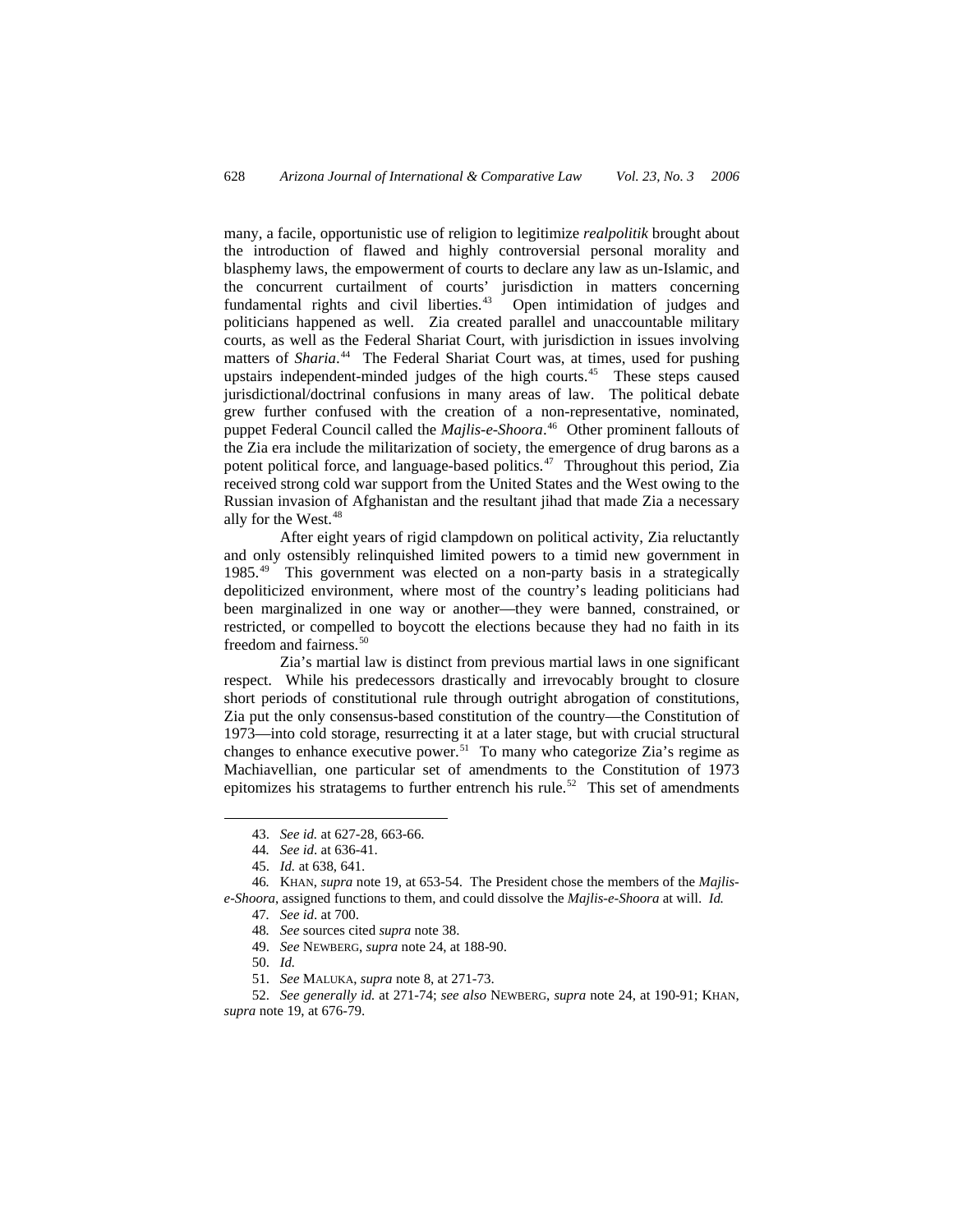<span id="page-14-0"></span>has become part of the Pakistani nomenclature as the "Eighth Amendment."<sup>[53](#page-14-1)</sup> The term has come to acquire a sinister aura, so that it is now used in popular parlance as a synonym for intrigue and deception. More simplistic analyses of the country's travails categorize the Eighth Amendment as the Pandora's box that can be blamed for Pakistan's contemporary woes.<sup>[54](#page-14-2)</sup>

## **C. Article 58(2)(b)—An Unprecedented Provision and the Primary Source of Controversy**

The Eighth Amendment's most controversial aspect was the unprecedented empowerment of the President—through the addition of Article 58(2)(b) to the Constitution—to dissolve elected assemblies on a largely subjective evaluation of their performance.<sup>[55](#page-14-3)</sup> Article 58(2)(b)'s formulation deserves a close look.<sup>[56](#page-14-4)</sup> The presidential power of dissolution provided under

 $\overline{a}$ 

(1) The President shall dissolve the National Assembly if so advised by the Prime Minister; and the National Assembly shall, unless sooner dissolved, stand dissolved at the expiration of forty-eight hours after the Prime Minister has so advised.

*Explanation.* Reference in this Article to "Prime Minister" shall not be construed to include reference to a Prime Minister against whom a notice of a resolution for a vote of no-confidence has been given in the National Assembly but has not been voted upon or against whom such a resolution has been passed or who is continuing in office after his resignation or after the dissolution of the National Assembly.

- (2) Notwithstanding anything contained in clause (2) of Article 48, the President may also dissolve the National Assembly in his discretion where, in his opinion,
	- (a) a vote of no-confidence having been passed against the Prime Minister, no other member of the National Assembly is likely to command the confidence of the majority of the members of the National Assembly in accordance with the provisions of the Constitution, as ascertained in a session of the National Assembly summoned for the purpose; or
	- (b) a situation has arisen in which the Government of the Federation cannot be carried on in accordance with the provisions of the Constitution and an appeal to the electorate is necessary.

<span id="page-14-1"></span><sup>53.</sup> Since the amendments were introduced through the Constitution (Eighth Amendment) Act, 1985.

<sup>54.</sup> MAHMOOD, *supra* note 38, at iii.

<span id="page-14-4"></span><span id="page-14-3"></span><span id="page-14-2"></span><sup>55.</sup> The Constitution (Eighth Amendment) Act, 1985, § 5 (Pak.), *available at* http://www.nrb.gov.pk/constitutional\_and\_legal/constitution/amendments\_text.pdf.

<sup>56.</sup> Article 58 provides: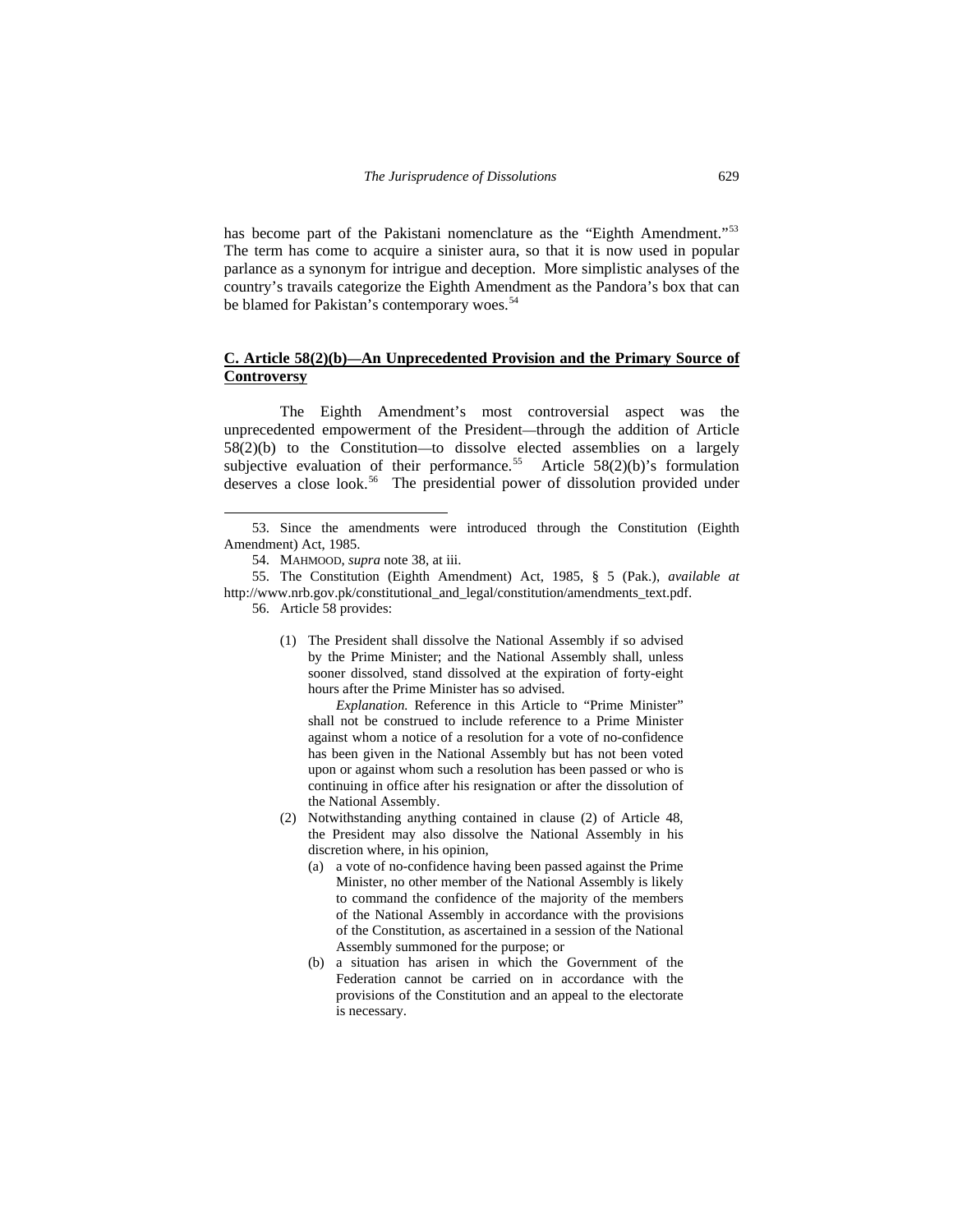Article 58(2)(b) is broader and more subjective than under any previous Pakistani constitutional arrangement or, for that matter, any regional constitutional arrangement.[57](#page-15-0) A quick review of similar provisions under previous Pakistani constitutions will bear this out.

Under the 1956 Constitution, the President, who was the executive Head of State, was required to function within the confines and constraints of a parliamentary system.<sup>[58](#page-15-1)</sup> Pakistan's early and ongoing experience with drastic use of executive power<sup>[59](#page-15-2)</sup> seems to have dictated a constitutional arrangement whereby the President could only remove the Prime Minister from office in the scenario where the Prime Minister no longer commanded the confidence of the majority of the members of the National Assembly.<sup>[60](#page-15-3)</sup> The President could also summon, prorogue, or dissolve the National Assembly, but only on the advice of the cabinet. $61$  Thus, while entrusted with important functions, the President's powers

 $\overline{a}$ 

<span id="page-15-1"></span>58. CONSTITUTION OF THE ISLAMIC REPUBLIC OF PAKISTAN arts. 32, 35, 37, 39, 41-43 (1956) (abrogated 1958).

<span id="page-15-2"></span>59. After Governor-General Ghulam Muhammad's dissolution of Khawaja Nazimuddin's government in 1953, five successive Prime Ministers, Muhmmad Ali Bogra, Chaudhry Mohammad Ali, Hussain Shaheed Suharwardi, I.I. Chundrigar, and Malik Feroze Khan Noon fell in the pre-1958 martial-law era to the vagaries of fluid political and constitutional structures, governance inexperience, insidious power politics, and the tussle between the executive and the legislature. DESAI & AHSAN, *supra* note 7, at 102-06. *See generally* MCGRATH, *supra* note 8.

<span id="page-15-4"></span><span id="page-15-3"></span>60. CONSTITUTION OF THE ISLAMIC REPUBLIC OF PAKISTAN art. 37(6)-(7) (1956) (abrogated 1958).

61*. Id*. arts. 37(7), 50. KHAN, *supra* note 19, at 175-76, points out that:

In the draft Constitution of the second Constituent Assembly there was a provision that the President might at his discretion dissolve the National Assembly if he were satisfied that it had ceased to command the confidence of the majority of the electorate. This proposal raised strong protests both inside and outside the Assembly and consequently, the Constitution provided that the dissolution should take place on the advice of the Cabinet.

CONSTITUTION OF THE ISLAMIC REPUBLIC OF PAKISTAN art. 58 (amended 1985), *available at* http://www.nrb.gov.pk/constitutional\_and\_legal/constitution/part3.ch2.html; The Constitution (Eighth Amendment) Act, 1985, § 5 (Pak.), *available at* http:// www.nrb.gov.pk/constitutional\_and\_legal/constitution/amendments\_text.pdf.

<span id="page-15-0"></span><sup>57.</sup> For example, Article 85(2) of the 1949 Constitution of India, read in conjunction with Article 74(1), tells us that the President can dissolve the House of the People (Lower House of the Indian Parliament) but only in consultation with the Council of Ministers headed by the Prime Minister, whose advice is binding on the President. *See* DURGA DAS BASU, SHORTER CONSTITUTION OF INDIA 489, 507-08 (13th ed. 2003). The President may require the Council of Ministers to reconsider such advice but shall act in accordance with the advice tendered after such reconsideration. *See id.*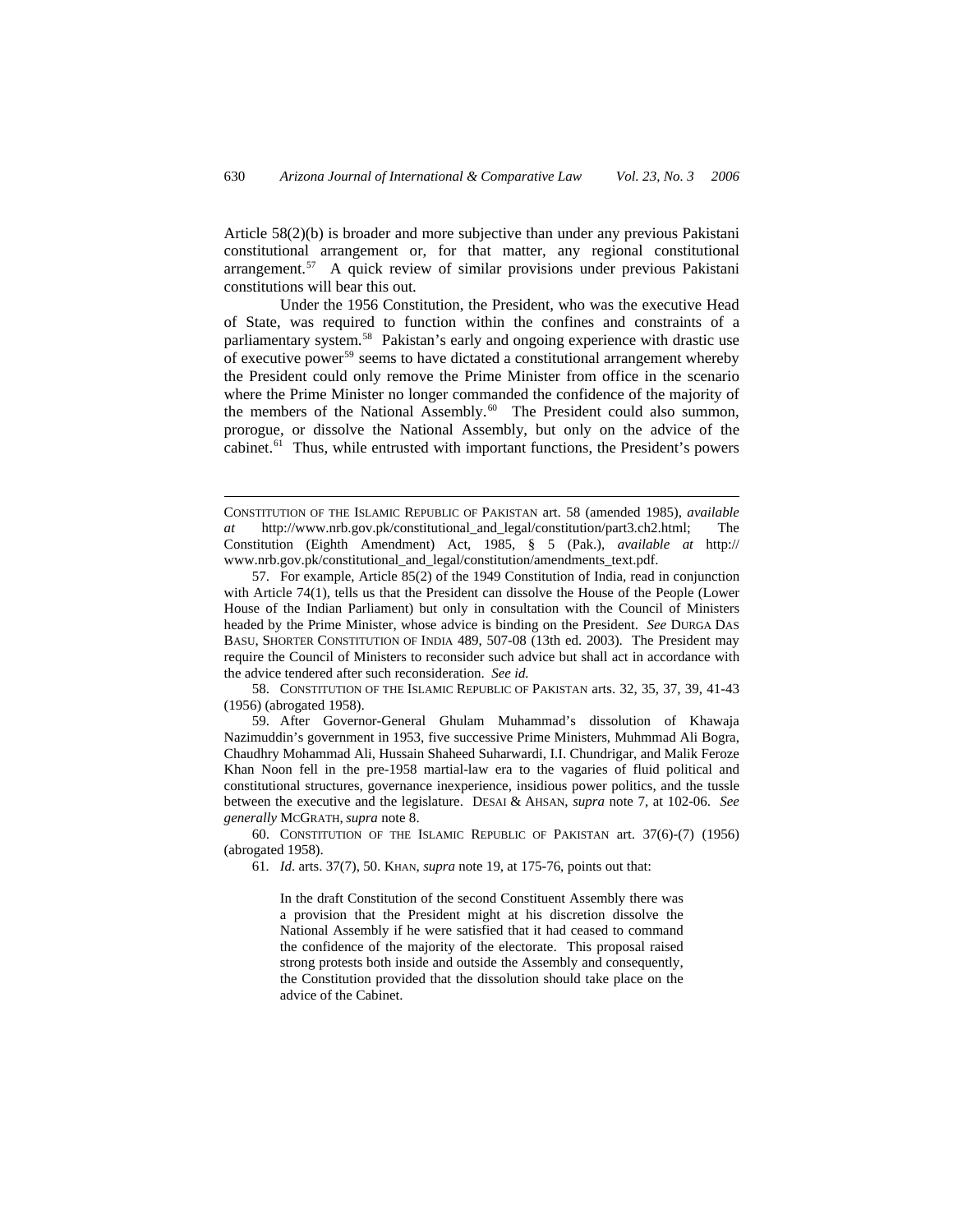were firmly reined in by the constraint of mandatory cabinet advice on various key matters.

The Constitution of 1962, which emerged during General Ayub Khan's military rule that had abrogated the Constitution of 1956, provided for a government comprised of a President and a central legislature called the National Assembly.<sup>[62](#page-16-0)</sup> It laid out not just a presidential form of government, but an unabashedly president-centric one. $63$  The powers given to the President were considerable and the checks on his exercise of that power were minimal.<sup>[64](#page-16-2)</sup> However, despite General's Ayub's predilection for a strong presidential form of government and his own not-coincidental occupation of that position, there were some important restraints on the President's power to dissolve the National Assembly. Article 23(3) precluded the possibility of the President dissolving the Assembly as a preemptive strike (i.e., he could not dissolve the Assembly if an impeachment resolution had been initiated against him). $65$  Article 23(4) acted as a deterrent against the President taking the dissolution decision in a cavalier fashion, by mandating that after dissolving the Assembly, he too was to cease holding office.<sup>[66](#page-16-4)</sup>

The Constitution of 1973 was the result of the eventual emergence of popular politics, which translated into sustained legislative activity with multiple stakeholders and political ideologies successfully culminating in a consensus document. It reversed the situation and made presidential power strictly subject to prime ministerial advice, while including safeguards against prime ministerial abuse of dissolution as a preemptive tactic against a potential vote of noconfidence, or as a revenge measure, if the Prime Minister had already been unseated through such a successful vote.<sup>[67](#page-16-5)</sup>

This brief review of previous Pakistani constitutional arrangements makes clear the extent to which Article 58(2)(b) marks a dramatic expansion of presidential powers to control elected assemblies. Never before has the President been given such untrammeled discretionary power with seemingly no accountability for wrongful or erroneous exercise. To its critics, this is one of Article 58(2)(b)'s fundamental shortcomings.

<sup>62.</sup> CONSTITUTION OF THE REPUBLIC OF PAKISTAN arts. 9, 19 (1962) (abrogated 1969).

<sup>63.</sup> *Id.* arts 9, 17, 18, 19, 22, 23, 26-36, and 209.

<span id="page-16-2"></span><span id="page-16-1"></span><span id="page-16-0"></span><sup>64.</sup> *See* HERBERT FELDMAN, *Revolution in Pakistan: A Study of the Martial Law Administration*, *in* THE HERBERT FELDMAN OMNIBUS 13, 245-51 (2001). Apart from considerable empowerment of the President, the system visualized an arrangement whereby he could give or withhold assent to all legislation (or return it to the Assembly for fresh consideration), and in case of a persistent difference of opinion, he could refer it to the electoral college for a verdict. *Id.* at 246. The Assembly, however, was provided no such access to the electoral college. *Id.*

<sup>65.</sup> CONSTITUTION OF THE REPUBLIC OF PAKISTAN art. 23(3) (1962) (abrogated 1969).

<sup>66.</sup> *Id.* art. 23(4).

<span id="page-16-5"></span><span id="page-16-4"></span><span id="page-16-3"></span><sup>67.</sup> CONSTITUTION OF THE REPUBLIC OF PAKISTAN art. 58 (1973), *available at*  http://www.nrb.gov.pk/constitutional\_and\_legal/constitution/part3.ch2.html.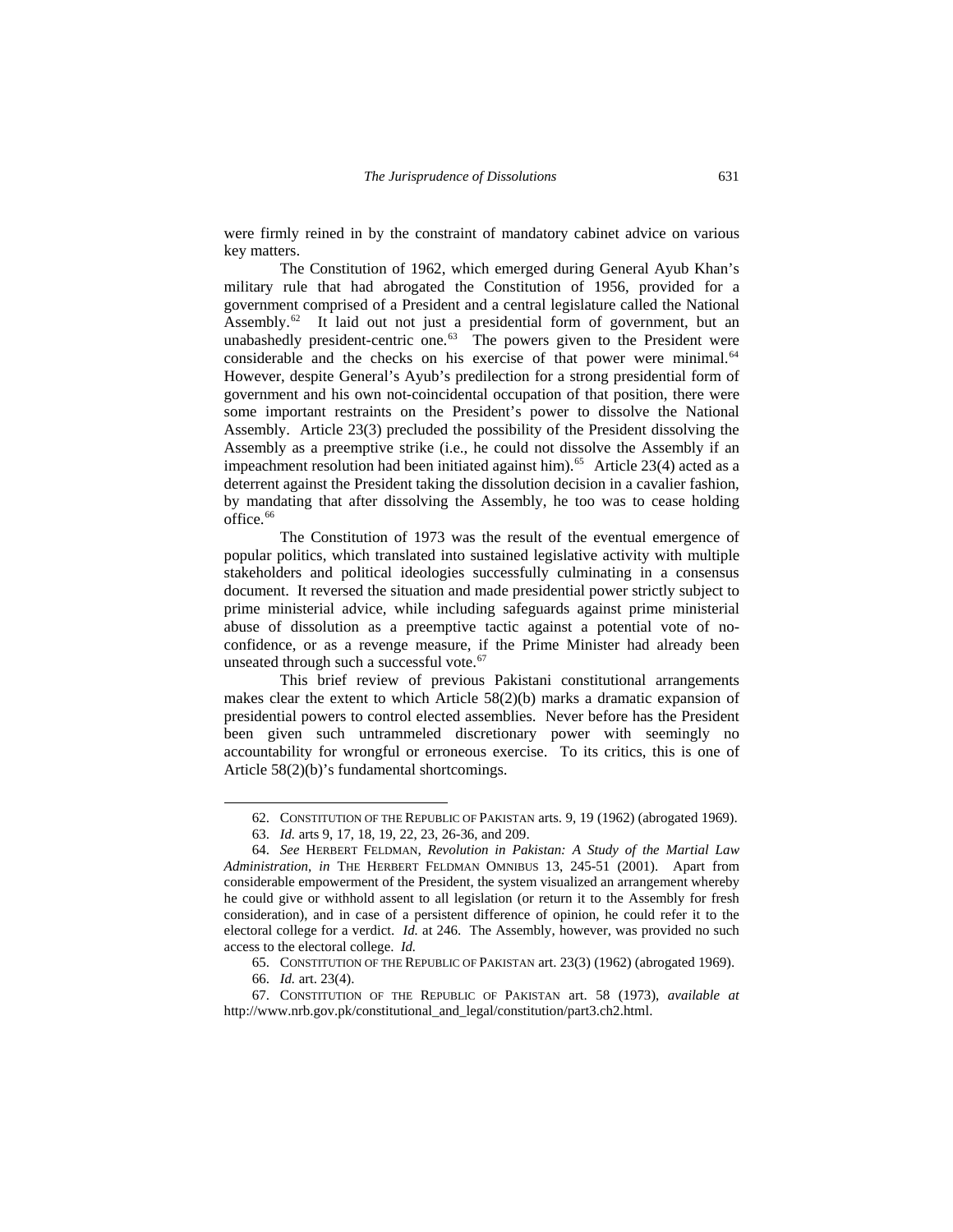# <span id="page-17-0"></span>**D. The 1977 Constitutional Stalemate—The Official Raison d'Être for Article 58(2)(b)**

The emergence of Zulfiqar Ali Bhutto's populist Pakistan People's Party (PPP) on the political scene in the 1970s is a watershed event in Pakistan's political evolution.[68](#page-17-1) Considering the country's tumultuous past, commentators give Bhutto credit for undertaking various measures to curb the influence of the hitherto dominant military-bureaucratic oligarchy. They emphasize the gargantuan forces that Bhutto was up against. $69$  At the same time, they argue that Bhutto's eventual demise resulted from both the legacy of "political structures . . . persistently impaired by the precedent set by previous military rule," as well as his government's failure "to abide by the framework of legitimate civilian rule."[70](#page-17-3)

1

<span id="page-17-2"></span>69*. See generally* JALAL, *supra* note 23, at 310-16 (explaining that, following the military's debacles, effecting change required maintaining support of a coalition with extremely varied ideologies and interests while working within the entrenched institutional balance of power by cooperating with the military and the civil bureaucracy).

<span id="page-17-3"></span>70. OMAR NOMAN, PAKISTAN: A POLITICAL AND ECONOMIC HISTORY SINCE 1947, at 58 (rev. ed. 1990).

<span id="page-17-1"></span><sup>68.</sup> Zulfiqar Ali Bhutto emerged on the political arena when he was inducted into President Iskander Mirza's cabinet after Mirza's imposition of martial law on October 8, 1958, in cohorts with the Commander-in-Chief of the Army, General Muhammad Ayub Khan. *See* KHAN, *supra* note 19, at 437 (Bhutto created an "entirely new" party with support of students and professionals; its "main plank" resembled a "socialist manifesto," including nationalization of industries and banks). Aulfiquar Ali Bhutto first came into political prominence when President Mizra made him a member of the first martial law cabinet on October 8, 1958. *Id.* at 434. Despite the ouster of Mizra on October 27, 1958, the Army Commander-in-Chief and now President, General Khan, retained Bhutto. *Id.* For events leading to the imposition of the first martial law in Pakistan, see *supra* note 59 and accompanying text. Bhutto held various positions in Ayub's cabinet, including becoming Foreign Minister in 1963, but eventually left the cabinet as a "disillusioned young man." KHAN, *supra* note 19, at 435. Ayub stepped down on March 25, 1969, succeeded by the Army Commander-in-Chief General Yahya, who immediately placed the country under martial law and assumed the office of President on April 1, 1969. *Id*. at 371. Under Yahya, Pakistan held general elections on December 7, 1970, for the National Assembly, and on December 17, 1970, for the Provincial Assemblies. *Id*. at 381, 383. Bhutto's newly formed Pakistan People's Party (PPP) emerged with a large majority in both elections. *Id.* at 381- 82. A series of events led to East Pakistan, now Bangladesh, declaring independence on March 25, 1971. *Id.* at 385-404, 406. Following Pakistan's military debacle in the region in the same year, Bhutto succeeded Yahya as President and Chief Martial Law Administrator. *Id.* at 438. Pakistan did not hold new elections for the National Assembly after the division of the country. *Id.* at 448. No elections were held under either the Interim Constitution of 1972 or the Constitution of 1973, which resulted in the same National Assembly, elected prior to the split, remaining intact until August 14, 1977. *Id.* at 509. On August 12, 1973, the National Assembly elected Bhutto as Prime Minister. *Id.* at 510. For further coverage of events leading to Pakistan's breakup in 1971 and Bhutto's emergence as a politician, see generally *id.* at 375-438.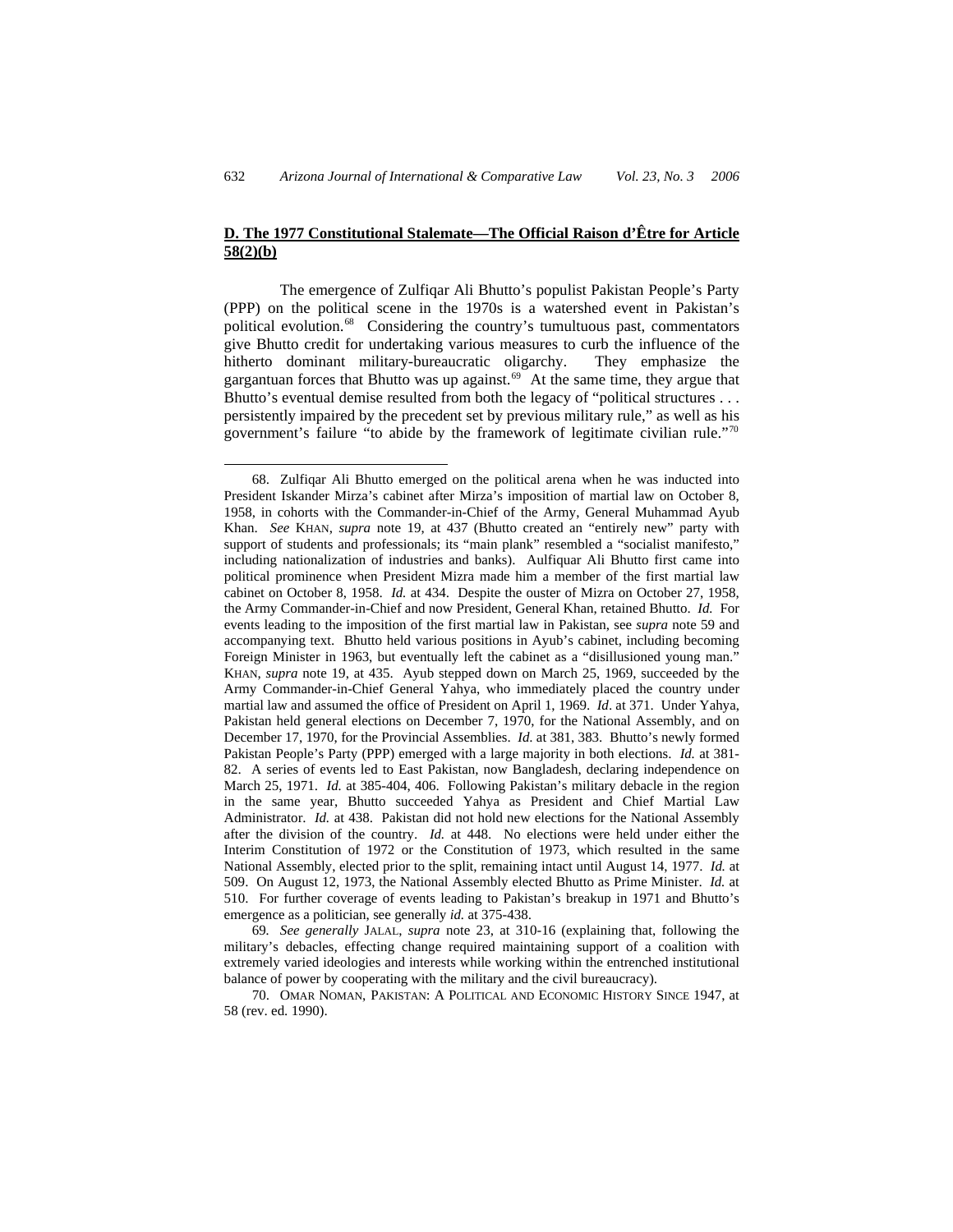Other commentators squarely place the blame on Bhutto for transforming his civilian government into a highly autocratic regime, betraying his charismatic promises to bring about a progressive, participatory government, thereby paving the way for Zia's martial law.<sup>[71](#page-18-0)</sup>

Bhutto's paradoxical personality seems to have characterized his politics, which was distinguished by mass populism that galvanized, for the first time in the country's history, huge disadvantaged sections of society.<sup>[72](#page-18-1)</sup> Controversial nationalization policies, strong-arm tactics, and political intolerance, however, characterized his later years.<sup>[73](#page-18-2)</sup> While attempting to keep the military out of politics through the creation of his own civilian militia, Bhutto had the dubious distinction of further institutionalizing the use of the state's coercive arm to quell the growing unrest triggered by his policies and style of governance. This eventually led to increasingly disruptive street agitations against Bhutto, led by a coalition of nine political parties called the Pakistan National Alliance (PNA).<sup>[74](#page-18-3)</sup> These represented, among others: the disgruntled, religiously inclined lowermiddle classes, which had always found Bhutto's rhetoric disturbingly secular; the urban middle classes, which were frustrated with Bhutto's scant regard for civil liberties and inept handling of growing inflation; and regional political movements that felt oppressed by Bhutto's brutal centrist rule.[75](#page-18-4) All these disparate oppositions cohesively rallied against Bhutto after what many believed were rigged elections in 1977, giving rise to a grave constitutional crisis.<sup>[76](#page-18-5)</sup> However, just when it seemed that a political solution was within reach, Zia marshaled in the troops.[77](#page-18-6)

The Supreme Court, which was to legitimize Zia's martial law, acknowledged ongoing mediatory talks between the Bhutto government and the PNA and did not deny that a solution seemed forthcoming.<sup>[78](#page-18-7)</sup> As a matter of fact, the Court admitted that the negotiations had not ended, though they were certainly becoming protracted.<sup>[79](#page-18-8)</sup> Furthermore, there is no assertion in the Court's judgment that there was a deadlock as such for any extended period of time, let alone a constitutional breakdown. $80$  Yet, nevertheless, the Court found the timing of the

<span id="page-18-2"></span><span id="page-18-1"></span><span id="page-18-0"></span>-

<sup>71</sup>*. See generally* ZIRING, *supra* note 7, at 371-422.

<sup>72.</sup> NOMAN, *supra* note 70, at 101-02.

<sup>73.</sup> *See, e.g.*, KHAN, *supra* note 19, at 522-24.

<sup>74</sup>*. See id.* at 554.

<sup>75</sup>*. See* NOMAN, *supra* note 70, at 67-68, 110-11.

<sup>76</sup>*. See id*.

<sup>77</sup>*. See* KHAN, *supra* note 19, at 541-79; *see also* NOMAN, *supra* note 70, at 118.

<span id="page-18-7"></span><span id="page-18-6"></span><span id="page-18-5"></span><span id="page-18-4"></span><span id="page-18-3"></span><sup>78</sup>*. See* Begum Nusrat Bhutto v. Chief of Army Staff, 29 PLD 657, 695 (1977) (Pak.).

<sup>79</sup>*. See id.*

<span id="page-18-9"></span><span id="page-18-8"></span><sup>80.</sup> *See* NEWBERG, *supra* note 24, at 163-64 (arguing that all the political factors on which the Court relied as justifications were speculative and exaggerated).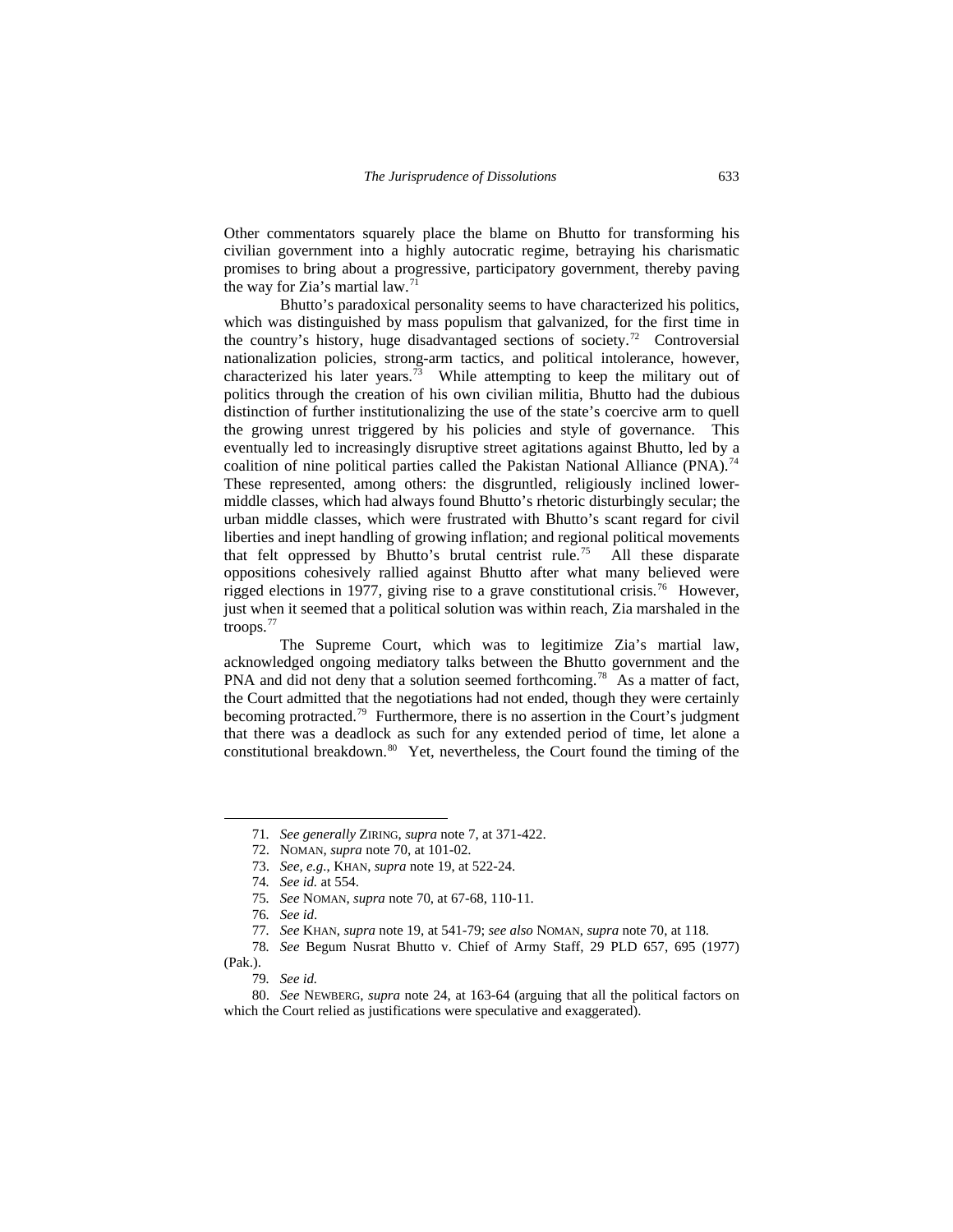<span id="page-19-0"></span>army takeover acceptable.<sup>[81](#page-19-1)</sup> Zia's power grab and the Court's ready support for it thus gave birth to another military regime.

It is this turbulent period prior to Zia's coup that has become a reference point for the kind of civil disturbance that subsequent power arrangements within the state—primarily that between the President and the Prime Minister—were ostensibly expected to prevent from recurring. Article 58(2)(b), according to its proponents, is the resultant panacea. They argue that by empowering the President to send prime ministerial governments packing, a highly useful check has been introduced into the constitution, ensuring that recalcitrant elected governments do not become entrenched despots.<sup>[82](#page-19-2)</sup> They further argue that, for the thirteen years it remained en vogue, before its repeal in 1998, Article 58(2)(b) acted as a "safety valve" against imposition of martial laws, as it provided a supposedly constitutional way out of political stalemates.<sup>[83](#page-19-3)</sup>

## **E. Zia's Attempts to Perpetuate His Rule—The Main Impetus for Article 58(2)(b) According to Its Critics**

It is true that no martial law was imposed during the period between 1985 and 1998, when Article 58(2)(b) was in force, and that one was indeed imposed soon after it was repealed. However, it is equally true that during the 1985-1998 period, four governments fell in very quick succession due to the invocation of Article  $58(2)(b)$ . As a result, the nascent revival of democracy after Zia's demise was repeatedly impeded before General Musharraf delivered the coup de grâce, assuming power in 1999 through another martial law.<sup>84</sup>

According to its critics, quite apart from its problematic genesis and arbitrary tampering with the inherently parliamentary nature of the Constitution of 1973, Article 58(2)(b) has been the source of further political instability in the country with far-reaching negative ramifications for the legislature, the judiciary, and the executive. $85$  The resultant adverse impact on the judiciary has been a major subject of debate and is the main concern of this Article. Commentators point out that the displacement of political space and marginalization of representative, pluralistic, and accountable political activity caused by the multiple dissolutions created a vacuum, which ruling elites filled by regularly

<span id="page-19-1"></span><sup>81.</sup> *Begum Nusrat Bhutto*, 29 PLD at 705. How close Bhutto and the PNA were to an actual agreement is uncertain. Some commentators suggest a compromise was likely when Zia called curtains, or even that Zia actively jeopardized the potential success of the negotiations. *See* KHAN, *supra* note 19, at 570-72; NEWBERG, *supra* note 24, at 161, 163- 64; MALUKA, *supra* note 8, at 257.

<sup>82</sup>*. See* sources cited *supra* note 15.

<span id="page-19-5"></span><span id="page-19-4"></span><span id="page-19-3"></span><span id="page-19-2"></span><sup>83</sup>*.* Mahmood Khan Achakzai v. Pakistan, 49 PLD 426, 446-47 (1997) (Pak.); *see also* Zafar Ali Shah v. General Pervez Musharraf, 52 PLD 869, 1218 (2000) (Pak.).

<sup>84</sup>*. See infra* Part III.E.

<sup>85</sup>*. See* KHAN, *supra* note 15, at 133-35; *see also* MALUKA, *supra* note 8, at 272-73.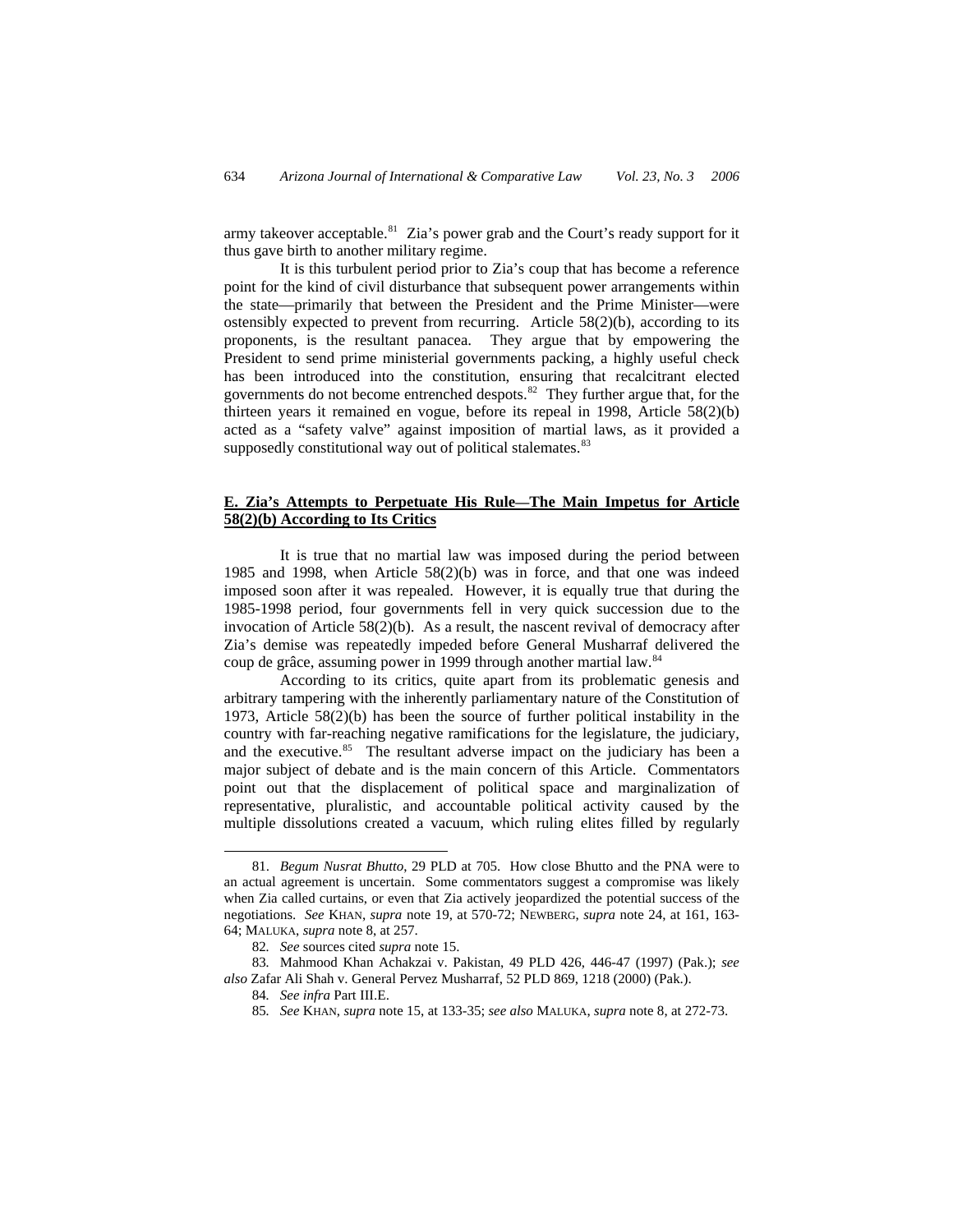<span id="page-20-0"></span>dragging the judiciary into the political arena. $86$  Key deliberations and debates over the country's political and constitutional ethos, structure, and mode of governance were not held in the nation's legislature but in the subtexts of the constitutional legal battles held in its courtrooms. These extraordinary challenges have arguably presented some of the most complex legal dilemmas confronted by any contemporary judicial system.<sup>[87](#page-20-2)</sup> As appointees that lack political constituencies, judges have proven much more vulnerable to coercive pressure than the larger body politic.<sup>[88](#page-20-3)</sup> In short, the Article  $58(2)(b)$  dissolutions have caused the country's judiciary to regularly adjudicate upon and legitimize the *vires* and the *fides* of the presidential dissolution orders, leading to highly controversial results. That has contributed to continuing confusion about appropriate state structure and mode of governance for Pakistan more than half a century after its emergence as a sovereign nation-state.<sup>[89](#page-20-4)</sup>

To its antagonists, therefore, Article 58(2)(b) is nothing more than Zia's Parthian shot—the dictator ensuring that he was not to be taken lightly in the new political climate. Though Zia retreated from the limelight after introducing controlled democracy to the country via non-party-based elections, through Article 58(2)(b) he wielded a seemingly unassailable new power—a constitutional Sword of Damocles. In other words, according to Zia's critics, even after martial law was lifted, Zia ensured that its specter loomed large over the country's subsequent history.<sup>[90](#page-20-5)</sup>

#### **F. Continuing Relevance of the Article 58(2)(b) Debate**

This review has heightened currency in a context where the country's current ruler, General Pervez Musharraf, who is perceived as a key Western ally in the so-called global war on terror, exerts a potentially fatal hold over the recently revived political process. This is due in major part to the reintroduction of Article 58(2)(b) to the Constitution, after it was repealed on April 4, 1997, through the Constitution (Thirteenth Amendment) Act  $(1997)$ , <sup>[91](#page-20-6)</sup> which was moved and passed in minutes during Prime Minister Nawaz Sharif's second stint in power.<sup>[92](#page-20-7)</sup>

<sup>86</sup>*. Id.*

<span id="page-20-2"></span><span id="page-20-1"></span><sup>87.</sup> *See* Upendra Baxi, *Constitutional Interpretation and State Formative Practices in Pakistan: A Preliminary Exploration*, *in* COMPARATIVE CONSTITUTIONAL LAW 132, 132-33 (Mahendra P. Singh ed., 1989).

<sup>88</sup>*. See* CHAUDHRI, *supra* note 37, at 14-25; *see also* KHAN, *supra* note 19, at 873-76.

<sup>89.</sup> *See* MALUKA, *supra* note 8, at 272-73.

<sup>90.</sup> *See id.*

<span id="page-20-7"></span><span id="page-20-6"></span><span id="page-20-5"></span><span id="page-20-4"></span><span id="page-20-3"></span><sup>91.</sup> The Constitution (Thirteenth Amendment) Act, 1997, § 2 (Pak.), *available at* http://www.pakistani.org/pakistan/constitution/amendments/13amendment.html.

<sup>92.</sup> KHAN, *supra* note 19, at 818.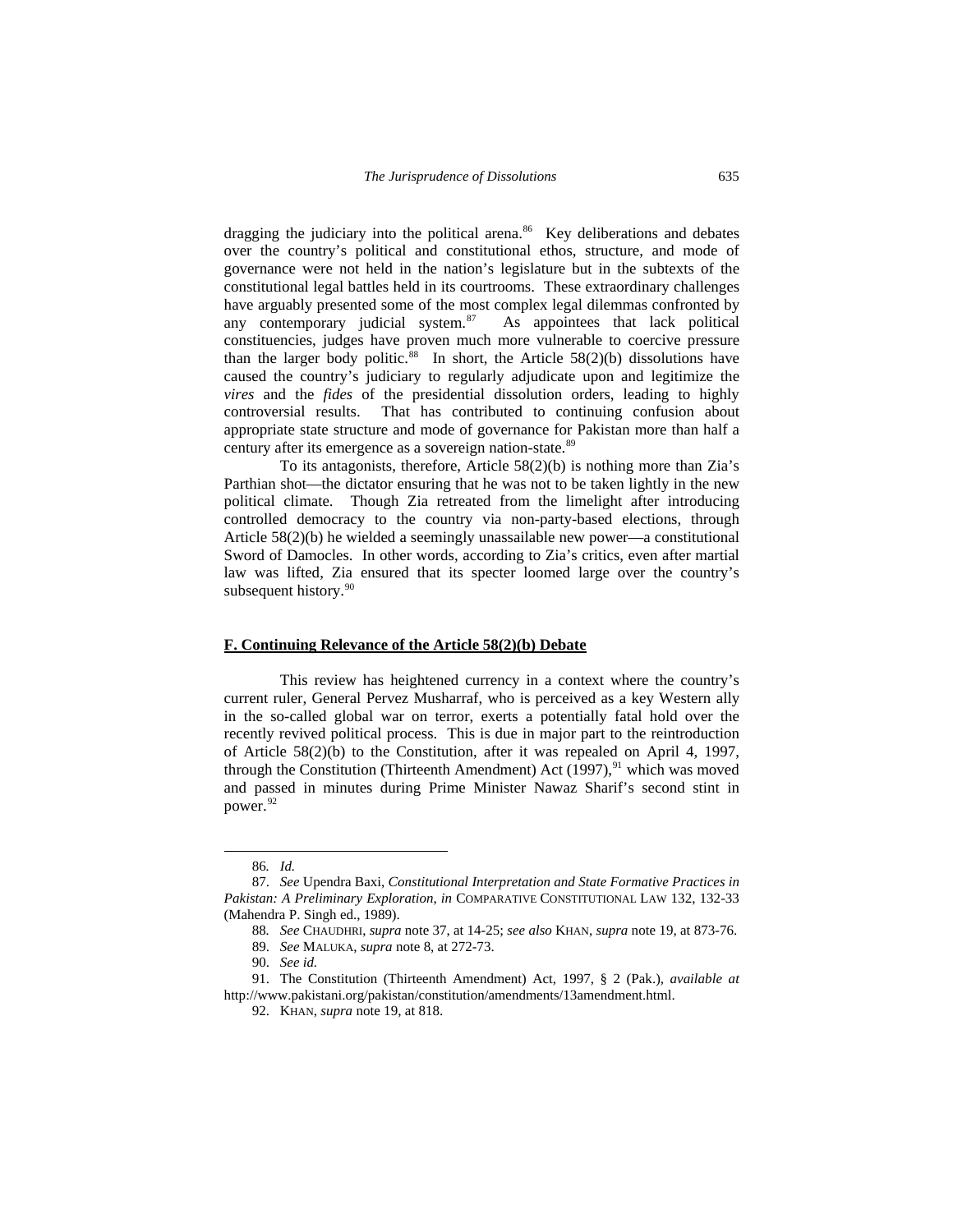<span id="page-21-0"></span>Thus, Article 58(2)(b) is not a topic of mere intellectual curiosity and historical relevance. It still contains the potential for influencing Pakistan's future. Therefore, it is imperative to explore Article 58(2)(b)'s complex nuances and objectively determine its true role in Pakistan's constitutional evolution in order to assess its potential impact on the country's constitutional and political future. Furthermore, such an exercise is needed to develop further insight into Pakistan's continuing experiment with developing a democratic state, while mainstream politics remains marginalized and the judiciary ultra-active in substituting itself in the role of the displaced political sovereign.

### **G. Framework of Inquiry**

Within this overall analytical framework, this Article endeavors to make the following related determinations:

- 1. To assess the place and significance of Article 58(2)(b) in Pakistan's constitutional history, in the broader context of its earlier attempts to achieve an optimal balance of power between the executive head and the government/legislature;
- 2. To gauge the capacity, as well as the success or lack thereof, of Article  $58(2)(b)$  in providing a constitutional solution to Pakistan's perennial political instability, through a detailed analysis of its legislative genesis, as well as its judicial interpretation, application, and evolution; and
- 3. To determine, apart from the quality and consistency of the judgments delivered by the courts on Article 58(2)(b) dissolutions, the nature and extent of significant and arguably unavoidable fallouts such as: (a) the effect on the independence, both real and perceived, of the judiciary; and (b) the impact on the eventual shape of the country's constitutional framework.

## **II. FROM GENESIS TO REALITY**

#### **A. The Eighth Amendment to the Constitution—The Legislative Showdown**

To understand the genesis of Article 58(2)(b), it is important to examine the legal framework of the times. As mentioned, upon assuming power in 1977, Zia put the Constitution of 1973 into abeyance and held the country under martial law. He ruled through ad hoc, makeshift laws such as the Laws (Continuance in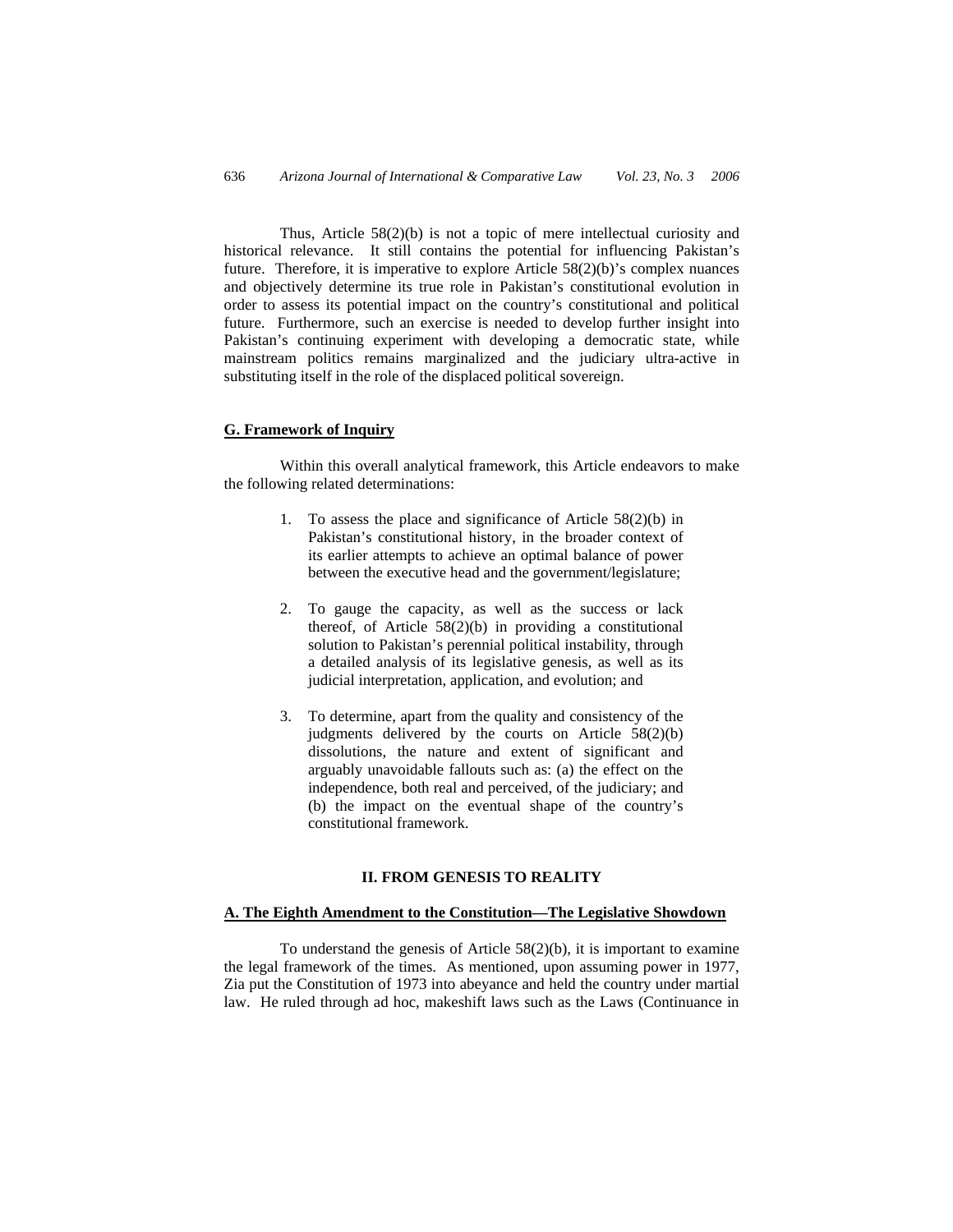Force) Order of 1977<sup>[93](#page-22-0)</sup> and various additional orders and ordinances issued in his capacity as Chief Martial Law Administrator and later as President.<sup>[94](#page-22-1)</sup> There was the eventual reverting to some semblance of a constitutional setup through the introduction of the Provisional Constitutional Order of 1981 ("1981 PCO").<sup>[95](#page-22-2)</sup> The net impact, however, was not much different because the 1981 PCO allowed Zia to supersede the Constitution of 1973, though he did incorporate a number of articles from it. $96$  In 1985, Zia took a significant step towards reviving the Constitution, which was necessary for installing the new government elected in 1985 under his close supervision.<sup>[97](#page-22-4)</sup> This step was the introduction of the Revival of the Constitution Order (RCO).<sup>[98](#page-22-5)</sup> The RCO made large-scale amendments to the Constitution. It is noteworthy that the RCO was introduced after the general elections, but prior to the formation of a civilian government and the nomination of the Prime Minister. Once the elected government assumed office and started exerting some independence, a heavily negotiated Constitution (Eighth Amendment) Act<sup>[99](#page-22-6)</sup> was the outcome of a compromise between the all-sweeping ambit of the RCO and the growing confidence of the new politicians, who started broaching the topic of parliamentary sovereignty. Upon closer review, it becomes obvious that the RCO was designed to tweak the Constitution of 1973, with the primary underlying aim being the empowerment of the office of the President. With Zia's rhetoric running thin after many repressive years in office, the changing political mood in the country was creating a compulsion to revive

-

<span id="page-22-0"></span><sup>93.</sup> Laws (Continuance in Force) Order, Chief Martial Law Administrator's Order No. 1 of 1977 (Pak.), *reprinted in* DR. SAFDAR MAHMOOD, CONSTITUTIONAL FOUNDATION OF PAKISTAN app. D, at 1104-07 (Lahore: Jang Publishers 1990) (1975) [hereinafter 1977 Order].

<sup>94.</sup> *See* KHAN, *supra* note 19, at 698.

<span id="page-22-2"></span><span id="page-22-1"></span><sup>95.</sup> Provisional Constitution Order, Chief Martial Law Administrator's Order No. 1 of 1981 (Pak.), *reprinted in* 33 PLD 183, 183-91 (1981) (Pak.).

<sup>96.</sup> *See id.* arts. 2, 15-16.

<span id="page-22-4"></span><span id="page-22-3"></span><sup>97.</sup> The 237-member Assembly was elected on non-party basis due to Zia's ban on political parties. The main political parties boycotted these elections, which saw the emergence of many hitherto political nobodies. Since the elected representatives could not organize themselves along political party associations—as many did not even belong to one—they subsequently divided themselves into two groups. There were those who were openly supportive of Zia, and they essentially took on the form and role of a ruling party Treasury bench. Those opposed to Zia's continuing rule formed the Opposition bench, which was further subdivided into two groups due to internal differences on some issues. *See* OFFICIAL REPORT IV, *supra* note 14, at 1280; *see also* WASEEM, *supra* note 23, at 409- 29.

<span id="page-22-5"></span><sup>98.</sup> Revival of the Constitution of 1973 Order, 1985, The President's Order No. 14 of 1985 (Pak.), *available at* http://www.pakistani.org/pakistan/constitution/orders/ po14\_1985.html.

<span id="page-22-6"></span><sup>99.</sup> *See* The Constitution (Eighth Amendment) Act, 1985 (Pak.), *available at* http://www.nrb.gov.pk/constitutional\_and\_legal/constitution/amendments\_text.pdf.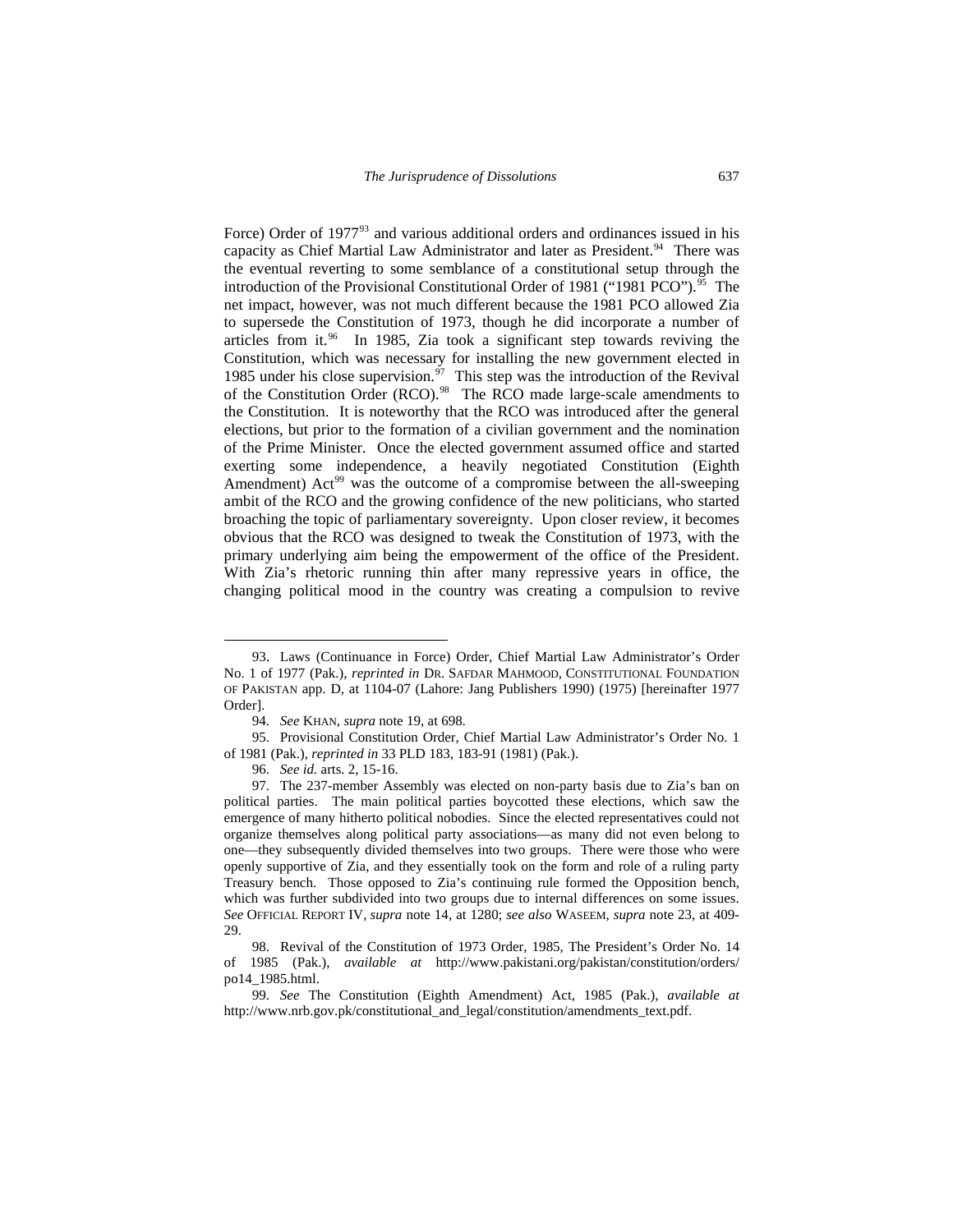democracy. However, Zia ensured that any revival would be highly diluted, primarily through the instrument of the Eighth Amendment to the Constitution.<sup>100</sup>

A careful perusal of the voluminous legislative debates surrounding the Eighth Amendment reveals an intriguing story. What comes through is the new parliamentarians' efforts to challenge Zia's stratagems. The primary antagonists did not belong to the Treasury bench but to two independent groups: the Opposition Parliamentary Group (OPG) and the Independent Parliamentary Group (IPG).[101](#page-23-1) Their attempts to thwart Zia demonstrated how even a weak democratic process can quickly develop depth and vigor. $102$ 

Much of the initial debate demonstrates acute mistrust between the Treasury and Opposition benches about their respective commitments to restoration of full democracy. In particular, there were apprehensions about the informal dialogue outside the Parliament between the various stakeholders and the hurried tactics of the government to push the Bill through, which members of the Opposition described as "bulldozing."[103](#page-23-3) The situation was not helped by the fact

 $\overline{a}$ 

<span id="page-23-3"></span>103*. See, e.g.*, *id.* at 309, 310, 312, 1291-95, 1350-51, 1356, 1428-29, 1431.

<sup>100.</sup> *See* MALUKA, *supra* note 8, at 272-73.

<sup>101</sup>*. See supra* text accompanying note 97.

<span id="page-23-2"></span><span id="page-23-1"></span><span id="page-23-0"></span><sup>102.</sup> OFFICIAL REPORT IV, *supra* note 14. The discussion over the Eighth Amendment continued for almost five weeks and is spread over hundreds of pages of parliamentary debate records, which is understandable given the radical agenda of the Eighth Amendment Bill, which contained eight clauses that encapsulated not just the future shape and structure of the Constitution of 1973, but eight years of lawmaking by Zia through ordinances. The Bill was presented before the National Assembly on September 8, 1985. *Id*. at 28. The debates were fierce, and the polarizations between pro-martial-law politicians, who mostly emerged on the scene during Zia's era and were members of his earlier handpicked *Majlise-Shoora*, and their opponents, are obvious. *See, e.g.*, *id*. at 51-52, 78, 1593. There were many references to out-of-Parliament negotiations (not involving all the members), which were at times denied and at others acknowledged by the government, quite apart from a resonant level of discomfort with the committees formally appointed to review the Bill. *See, e.g.*, *id*. at 309-10, 312, 1054, 1293. It is also evident that the debates were taking place in an environment of mounting pressure with the expectation that the lifting of martial law and the fate of the Assemblies hinged on the fate of the Bill, though the Treasury members constantly denied that there was a quid pro quo arrangement with Zia. *See, e.g.*, *id.* at 57-58, 71, 78, 580-81, 589-90, 1290, 1309, 1333, 1342, 1351. The debates got off to a stuttering start as the members were not provided access to all the relevant laws that they needed to peruse the Bill in an informed manner. *Id*. at 28, 232-36, 306-08, 486- 87. There were several adjournments and even protest walkouts by the Opposition members against what they considered to be attempts by the Treasury members to rush through the Bill without adequate discussion and debate, as the Parliament prepared itself physically, intellectually, and emotionally to undertake the mammoth task. *Id*. at 1427-35. In view of the informal diplomacy going on outside the Parliament, the Bill was withdrawn for revision on September 30, 1985—twenty-two days after it was introduced—without any substantive debate taking place on the actual clauses. *Id*. at 1055. A larger new version (containing twenty-two clauses) was presented and was finally approved on November 11, 1985. *Id*. at 1056, 3491-96.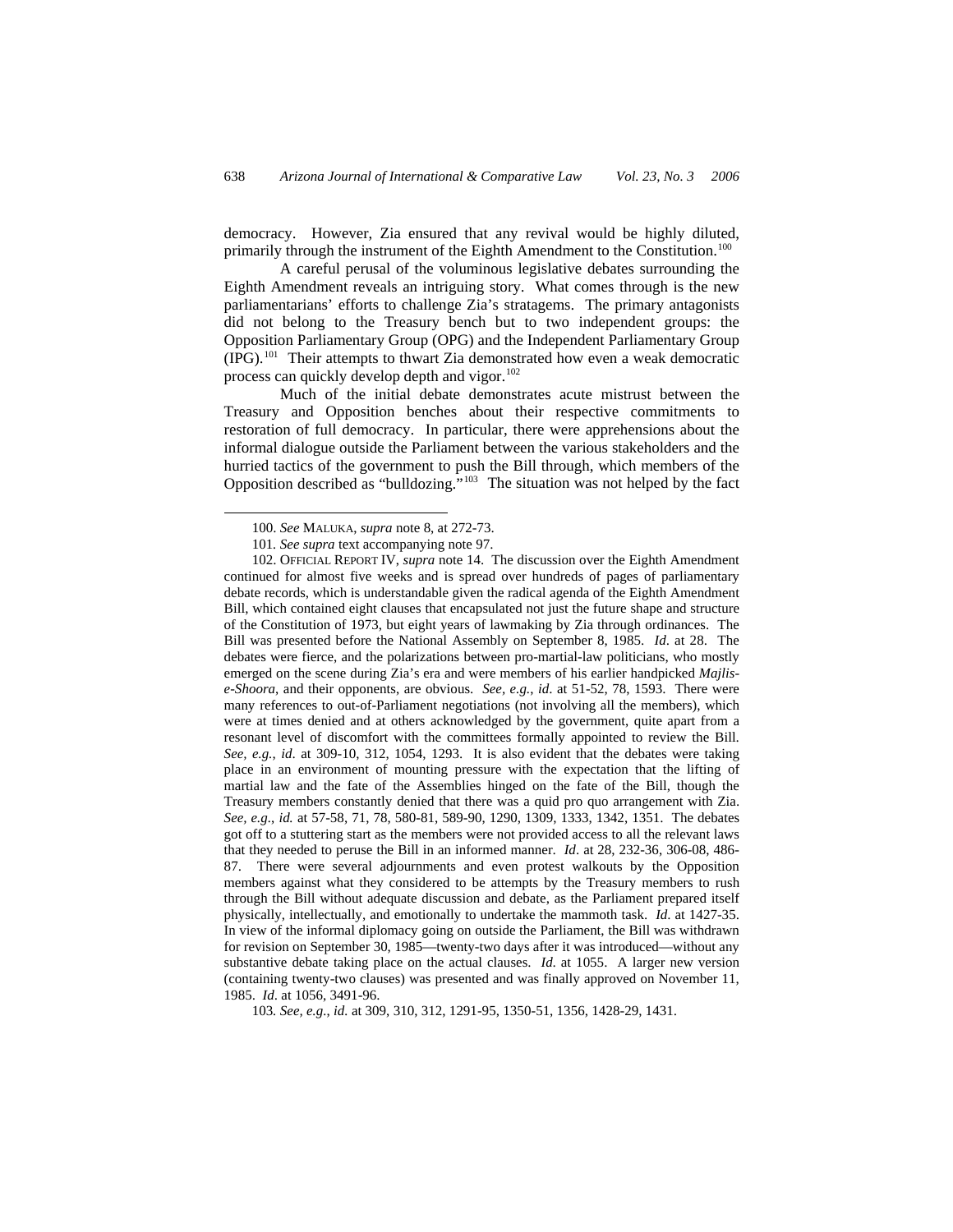that there was acute tension between various members of the National Assembly. Ample discussion time of the Assembly was used up as they made insinuations, as well as explicit allegations about each other, as cohorts of Zia. While there were collective attempts to win back concessions from Zia, the two Opposition groups also had fissures at various levels. These were especially apparent between the ones who were appreciative of Zia's "Islamization" (i.e., the various attempts by Zia to enforce *shariah* through introduction of new laws and amendments to existing ones, as well as his creation of special courts for upholding such laws) and others who believed that Islam had been foisted around by Zia as a mere political slogan.[104](#page-24-0) There was also lack of clarity about the extent of the National Assembly's sovereignty and its resultant capacity to amend the constitution, in view of the confusingly overlapping ambits of the Constitution of 1973 and the RCO.<sup>[105](#page-24-1)</sup> It is remarkable how, at times, obvious impediments to substantive discussion on the Bill were ignored.<sup>[106](#page-24-2)</sup> The upshot of the Treasury bench's recurrent argument was that the Constitution of 1973 was imbalanced. They persistently pointed out that it lacked the capacity to address emergency situations in the country, like the one in 1977 that, according to them, could have been prevented had the President been empowered to step into the fray.<sup>[107](#page-24-3)</sup> They surmised that Article 58(2)(b) was essentially a "safety valve" to save the country from acute political crises that had, in the past, always led to martial laws.<sup>[108](#page-24-4)</sup>

The counterarguments criticized backdoor modification of the parliamentary system of government, as visualized and preserved in the only consensus-based constitution of the country—the Constitution of 1973. The Opposition rallied against unwarranted empowerment of an indirectly elected individual, who could potentially control the parliamentary process through abuse

<sup>104</sup>*. See, e.g.*, *id.* at 1587-88, 1610, 1613-14, 1940-48, 1967-75, 2102, 2153.

<sup>105</sup>*. See, e.g.*, *id* at 1072, 1076.

<span id="page-24-2"></span><span id="page-24-1"></span><span id="page-24-0"></span><sup>106.</sup> There is enough evidence in the legislative history to lend credence to this impression. For instance, what is rather clear is the National Assembly Speaker's apparent partiality toward certain members, most notably an Opposition Member of the National Assembly (MNA), Haji Muhammad Saifullah Khan (also the petitioner in the *Haji Saifullah* case, which will be discussed in Part III.A of this Article). Khan occupied the floor for long periods of time, engaging in highly rhetorical, emotive, and repetitive antimartial-law speeches, as well as, at times, purely technical and highly time-consuming interruptions advocating a strict adherence to oftentimes banal procedural niceties. The negative externality was that a lot of time that should have been dedicated to discussion of more substantive issues was wasted on procedural issues. This provoked certain members to comment that the said MNA was acting in collusion with the pro-martial-law forces, as he was consistently delaying substantive parliamentary debate, and thus allegedly creating more time for those who were negotiating the Bill outside the National Assembly. *See, e.g.*, *id*. at 2241-2304.

<span id="page-24-4"></span><span id="page-24-3"></span><sup>107</sup>*. See, e.g.*, *id* . at 1307-08, 1562, 1566, 1572-75, 1762, 1767-68, 1778, 1791, 1800- 01, 3136-38.

<sup>108</sup>*.* OFFICIAL REPORT IV*, supra* note 14, at 1765, 2175-77.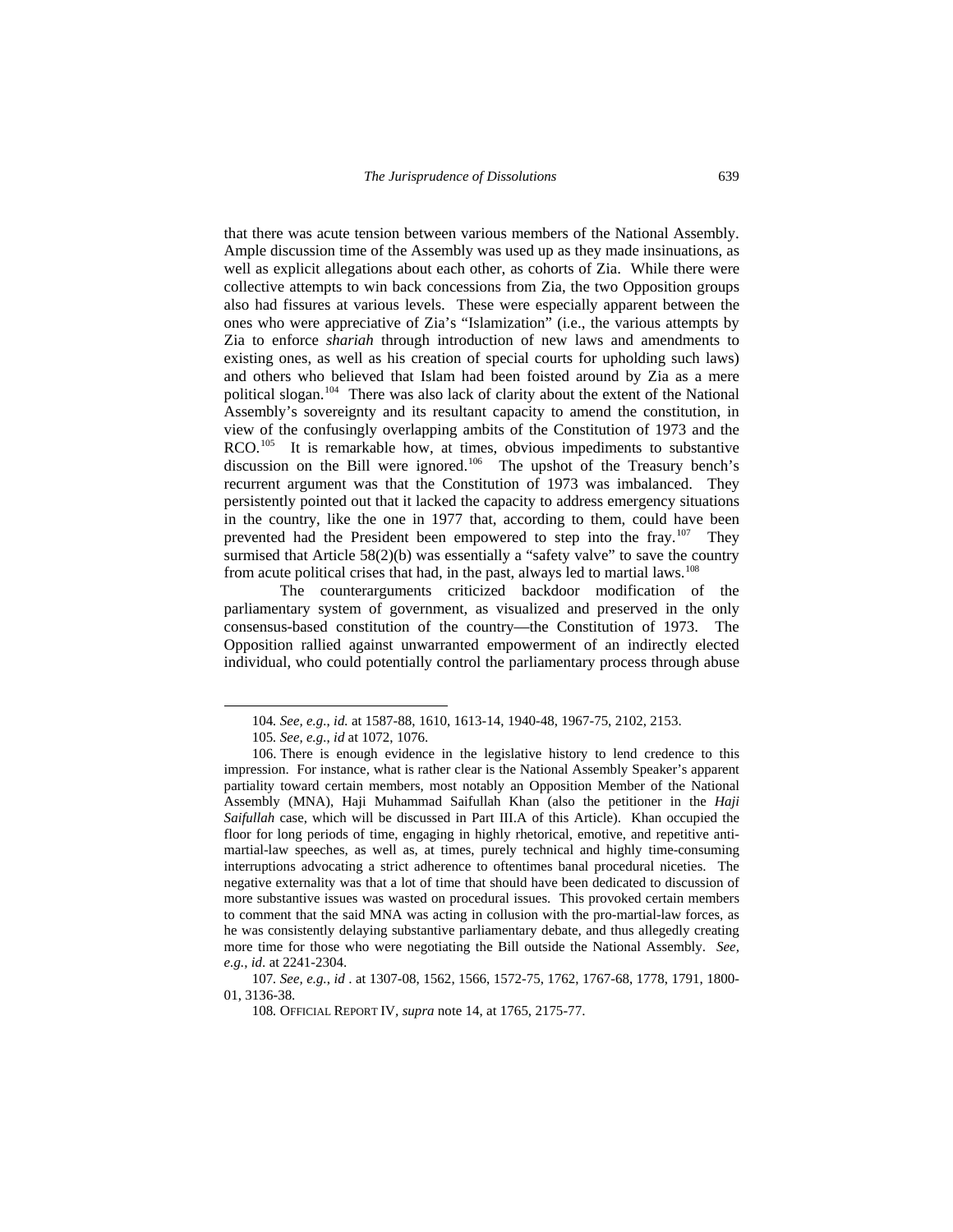of his vast new powers.[109](#page-25-0) Some also advocated, without success, that the changes proposed were so significant that they ought to be sent first for a public referendum.[110](#page-25-1) During general discussion on the floor of the Assembly, many of the Opposition members conducted an exhaustive, at times emotional, analysis of Pakistan's constitutional debacles. They came up with a severe critique of Zia's reneging his promise to hold elections in time, his resultant low credibility, and what they considered to be the various failings of his regime.<sup>[111](#page-25-2)</sup> Others stated categorically that Zia was introducing a Bill that was un-Islamic in nature, as it attempted to concentrate power in an individual.<sup>[112](#page-25-3)</sup> While reviewing the debate, it is fascinating to see anti-Zia arguments stemming and converging from both secular-democratic and Islamic-democratic perspectives. Others spoke very eloquently against the extension of an indemnity to all of Zia's legal actions and, of course, the RCO, and deflated the "safety valve" argument by pointing out that even the death penalty for treason, which was mandated under the Constitution of 1973, had not deterred Zia from imposing yet another martial law.<sup>[113](#page-25-4)</sup> To them, martial laws could only be blocked by robust democracy and not through controversial tampering with the constitution.

While both general and specific clause-by-clause discussions took place on the floor of the National Assembly, separate Treasury- and Opposition-group committees reviewed the Bill and formulated suggestions in the form of reports.<sup>[114](#page-25-5)</sup> There were joint and separate committee sessions, as well as exclusive sessions of the parliamentary group.[115](#page-25-6) Various consultations were held with the Prime Minister and, quite evidently, with Zia, and joint recommendations were then

 $\overline{a}$ 

<span id="page-25-6"></span><span id="page-25-5"></span>114*. See, e.g.*, OFFICIAL REPORT IV, *supra* note 14, at 1292, 1295-96, 1316, 1444, 2155.

<sup>109.</sup> *See, e.g.*, *id*. at 1760-1826, 2000, 2839-49.

<sup>110</sup>*. See, e.g.*, *id*.

<span id="page-25-2"></span><span id="page-25-1"></span><span id="page-25-0"></span><sup>111</sup>*. See, e.g.*, *id*. at 601-03, 1246-50, 1252-53, 1273-76, 1282-83, 1364, 2087-90, 2127-28, 2241-43, 2293, 2295-96, 2370-71, 2389, 2403-04.

<sup>112</sup>*. See, e.g.*, *id*. at 65-66, 486-88, 1099-100.

<span id="page-25-4"></span><span id="page-25-3"></span><sup>113.</sup> The debates were interspersed with the use of strong Islamic rhetoric and references to Islamic history, to underscore that, despite Zia's claim of Islamic credentials, his rule went against the very grain of what Zia's antagonists considered to be strong and consistent Islamic postulates supporting the idea of representative and participatory government. Another recurrent argument on the part of the Opposition was that, as a House, they lacked requisite legislative jurisdiction. They pointed out that since they were elected on a non-party basis, they did not possess the support of political basis, consensus, and mandate to attempt to amend the constitution, especially since it was the product of consensus between those elected through party-based elections. Many of them warned against the naivety of extending Zia's stay as an over-powerful President and sanctifying his earlier illegal actions, predicting that it would only mean the extension of an invitation to future martial laws. *See, e.g.*, *id*. at 1951-74, 2085-93.

<sup>115</sup>*. See, e.g.*, *id.* at 1299-1300, 1355-56, 1458, 1600.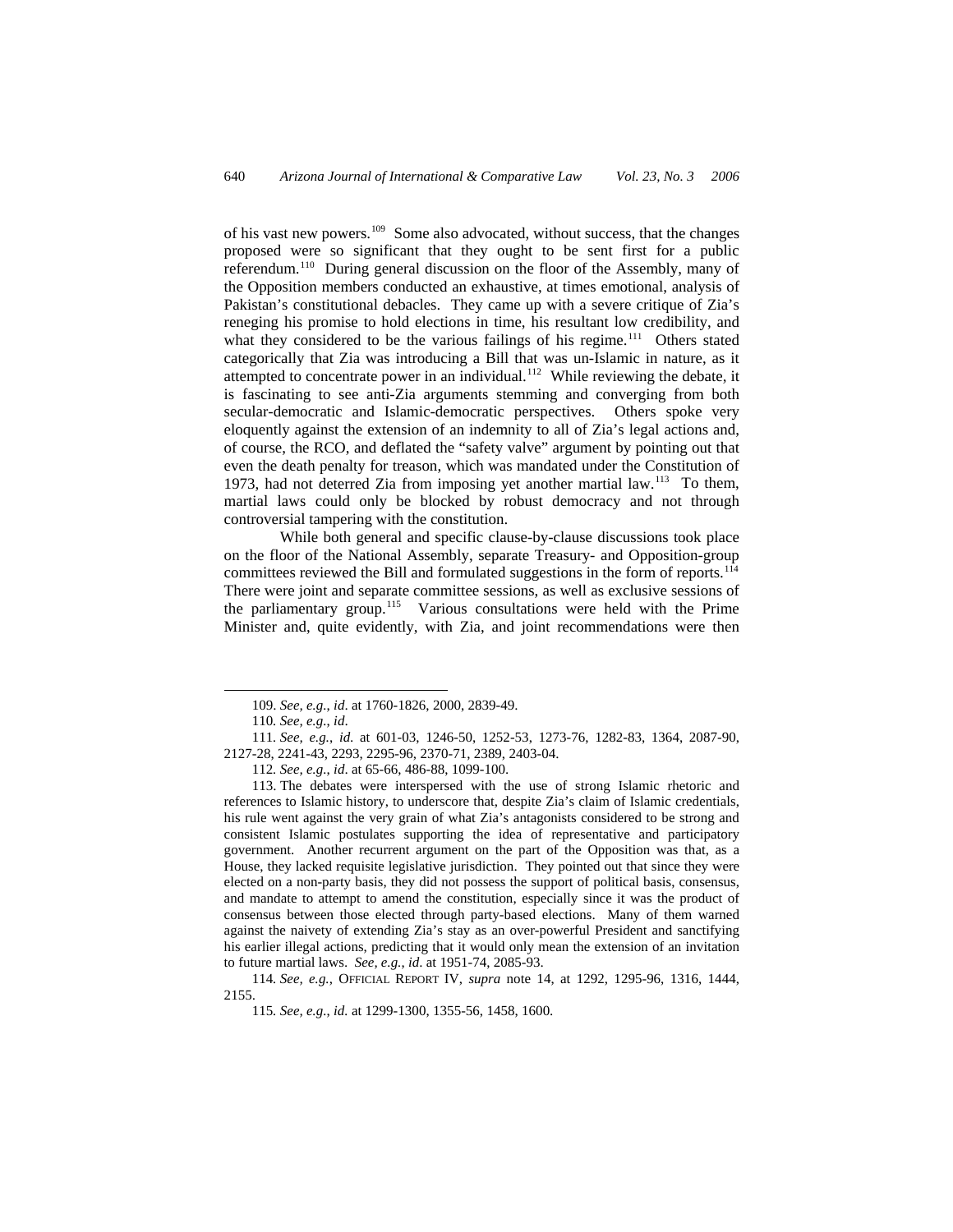brought to the Assembly for discussion.<sup>[116](#page-26-0)</sup> There was thus as much frenzied political activity outside the Assembly as negotiations within.

Inextricably linked to any discussion of the proposed Article  $58(2)(b)$ was a review of the proposed amendment to Article 48 of the Constitution. Article 48 speaks of the general nature of the powers of the President under the Constitution.<sup>[117](#page-26-1)</sup> A scrutiny of the transformation of this Article from its original 1973 version provides a telling snapshot of the dramatically shifting balance of power between the President and the Prime Minister. The original Constitution of 1973 visualized the President as a constitutional head bound to act on the advice of the Prime Minister and actually required the President to have all orders countersigned by the Prime Minister.<sup>[118](#page-26-2)</sup> This latter requirement was unpopular even amongst those advocating the 1973 version of the Article. In fact, they suggested that it be removed to prevent the President from being reduced to a mere "rubber stamp" and to thus bring about a more balanced arrangement.<sup>[119](#page-26-3)</sup>

Zia's RCO, on the other hand, had taken radical strides in the opposite direction. It had substituted the original provisions of Article 48 with completely new language, thereby tremendously empowering the President.<sup>[120](#page-26-4)</sup> The new "Super-President" could now potentially bypass the Prime Minister in significant ways. He was no longer bound by the advice of the Prime Minister, and his orders did not require the Prime Minister's counter-signature.<sup>[121](#page-26-5)</sup> While taking decisions, he could meet the former constitutional requirement by consulting with the "Cabinet" or just an "appropriate Minister."<sup>[122](#page-26-6)</sup> It was arguable whether he was even bound to act on such advice; the advisors had no prima facie recourse if they felt that their advice had been disregarded, as their communications regarding such advice were made privileged and beyond judicial review.<sup>[123](#page-26-7)</sup> Moreover, the President could exercise his discretion wherever the constitution granted him such discretionary powers. However, no objective mechanism was laid down to determine whether the Constitution did indeed grant such powers. Instead, the decisions of the President in his discretion were to be final, and the validity of such discretionary exercise of power was once again put beyond judicial review.[124](#page-26-8) Lastly, the President, who was already required to call a referendum on

-

<sup>116</sup>*. See, e.g.*, *id.* at 1300, 2478-79, 2488.

<span id="page-26-2"></span><span id="page-26-1"></span><span id="page-26-0"></span><sup>117.</sup> CONSTITUTION OF THE REPUBLIC OF PAKISTAN art. 48 (1973), *available at*  http://www.nrb.gov.pk/constitutional\_and\_legal/constitution/part3.ch1.html.

<sup>118</sup>*. Id*.

<sup>119.</sup> OFFICIAL REPORT IV, *supra* note 14, at 2280, 2628.

<span id="page-26-8"></span><span id="page-26-7"></span><span id="page-26-6"></span><span id="page-26-5"></span><span id="page-26-4"></span><span id="page-26-3"></span><sup>120</sup>*. See generally* 1977 Order*, supra* note 93; CONSTITUTION OF THE REPUBLIC OF PAKISTAN art. 48 (1973), *available at* http://www.nrb.gov.pk/constitutional\_and\_legal/ constitution/part3.ch1.html.

<sup>121</sup>*. See generally* sources cited *supra* note 120.

<sup>122</sup>*. Id.*

<sup>123</sup>*. Id.*

<sup>124</sup>*. Id.*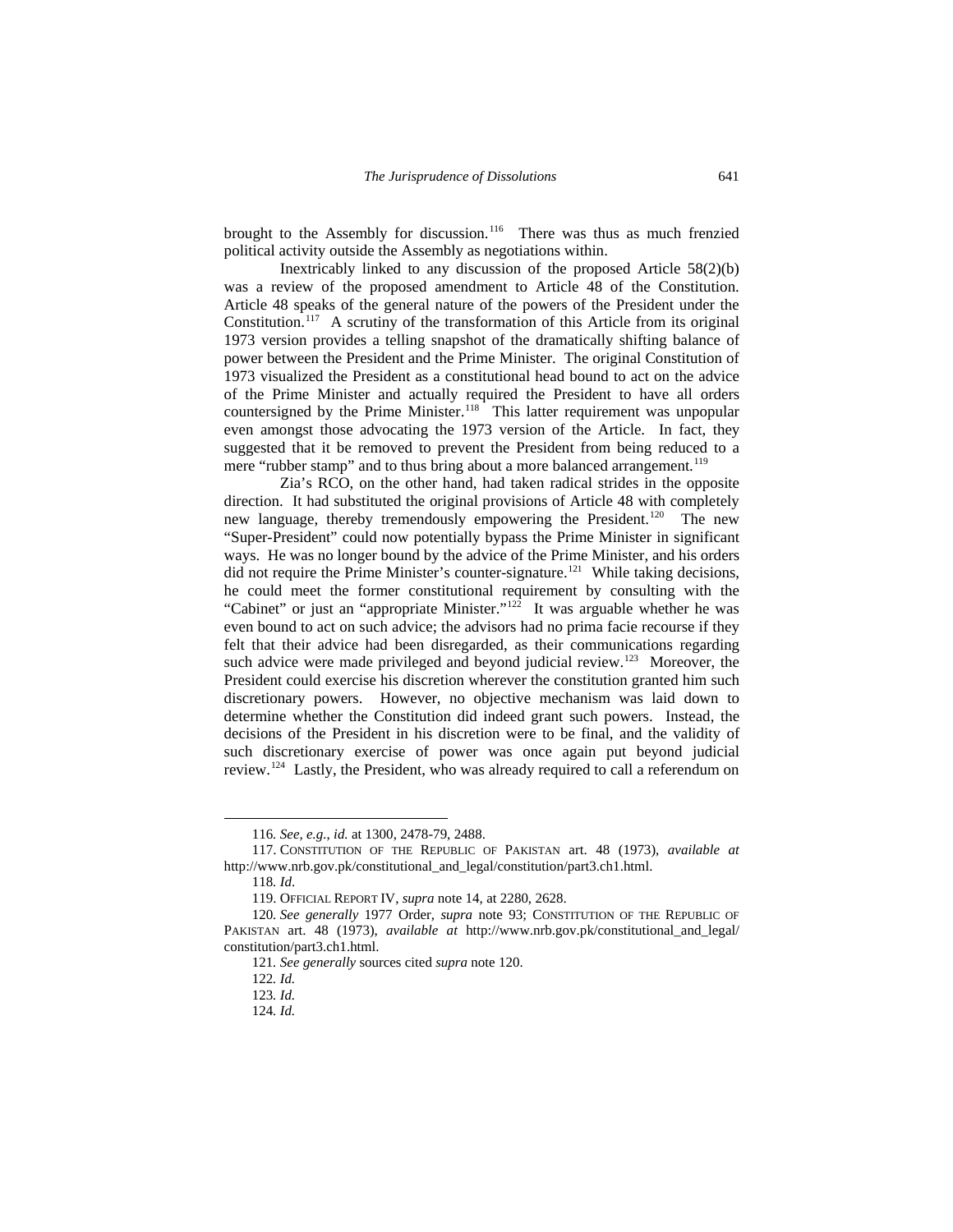the advice of the Prime Minister, could now also call one on his own if he felt that a matter of national importance needed to be referred to the public.<sup>[125](#page-27-0)</sup>

Not surprisingly, the proposed amendment of Article 48 received a lot of scrutiny in the parliamentary debates. The proponents of the Bill highlighted that they had drastically neutralized the RCO version of the Article that had transformed the President into an alleged Leviathan.<sup>126</sup> They pointed to the removal of the words "appropriate Minister" from the list of people with whom the President could consult to meet the constitutional requirement of seeking advice.[127](#page-27-2) They highlighted the elimination of RCO's Article 48, clause 3, which gave blanket cover to presidential discretion, so that as a logical consequence, one was now required to look at the wording of the Constitution to objectively gauge whether such discretion existed, rather than simply accepting the President's own judgment call.<sup>[128](#page-27-3)</sup> However, the opponents of the suggested amendment still warned of a gigantic President looming large over a much weakened prime ministerial parliamentary democracy. Their protests were in vain, though, as the proponents of the amendment eventually outvoted them.<sup>[129](#page-27-4)</sup>

The presidential power of dissolution under Article 58(2)(b) is what largely dominated the five weeks of parliamentary debates on the Eighth Amendment. As mentioned, the original Constitution of 1973 gave no special power whatsoever to the President in this regard—he could only dissolve the assemblies on the specific advice of the Prime Minister.<sup>[130](#page-27-5)</sup> Zia's RCO had completely reversed this with a president-centric formulation. While Article 58(2)(b) retained the possibility of the Prime Minister asking the President to dissolve the parliament, as under the Constitution of 1973, it added a new clause, giving the President complete discretionary powers to do so "where, in his opinion, an appeal to the electorate is necessary," with no check whatsoever on the exercise of such discretion.<sup>[131](#page-27-6)</sup>

To its credit, the Eighth Amendment Bill had somewhat diluted this allencompassing discretion. The Bill had bifurcated and reformulated clause 2 of Article 58 of the RCO. According to subclause 1, the President could only

<sup>125</sup>*. Id.*

<sup>126.</sup> OFFICIAL REPORT IV, *supra* note 14, at 2690-91, 3418.

<sup>127</sup>*. Id*. at 2823-26.

<span id="page-27-3"></span><span id="page-27-2"></span><span id="page-27-1"></span><span id="page-27-0"></span><sup>128.</sup> The Constitution (Eighth Amendment) Act, § 2 (1985) (Pak.), *available at* http://www.nrb.gov.pk/constitutional\_and\_legal/constitution/amendments\_text.pdf.

<span id="page-27-4"></span><sup>129.</sup> After the general discussion and the first reading, the records of the second reading of the Bill show a lot of apprehension about these amendments, which were characterized by the Opposition as blatantly changing the system into a presidential one. Several innovatively worded amendments and deletion motions to somehow dilute the Treasury-proposed amendment of Article 48 were, however, shot down by the Treasury. *See* OFFICIAL REPORT IV*, supra* note 14, at 2622-763, 2813-79.

<span id="page-27-6"></span><span id="page-27-5"></span><sup>130.</sup> CONSTITUTION OF THE REPUBLIC OF PAKISTAN art. 58 (1973), *available at*  http://www.nrb.gov.pk/constitutional\_and\_legal/constitution/part3.ch2.html.

<sup>131</sup>*. See generally* sources cited *supra* note 120.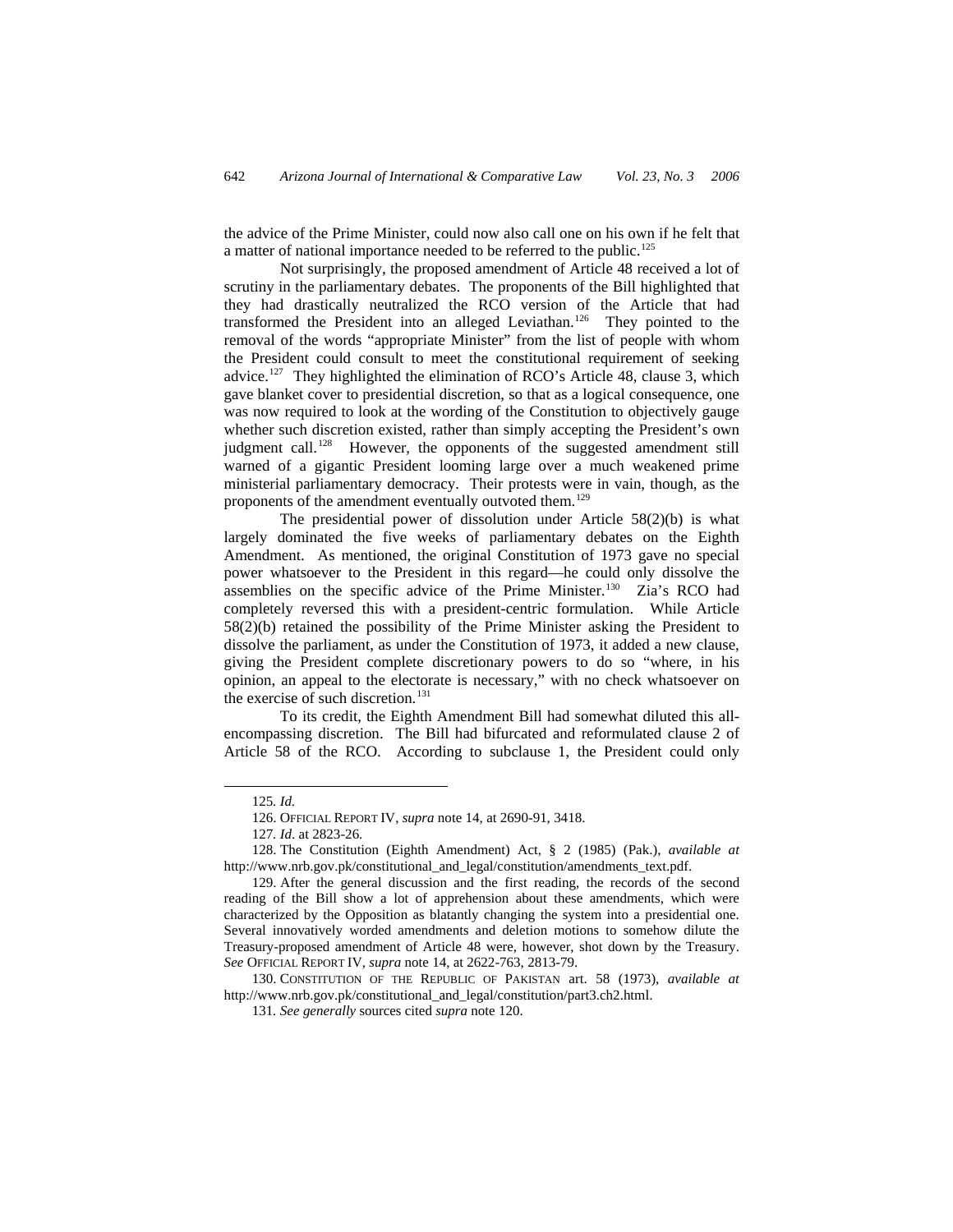dissolve the Parliament if a successful vote of no-confidence had been passed against the Prime Minister.<sup>[132](#page-28-0)</sup> The first obvious issue was that the Bill's formulation still left a lot of discretion for the President, as it was solely left to him to determine that "*no other member of the National Assembly is likely to command the confidence of the majority of the members of the National Assembly in accordance with the provisions of the Constitution.*"[133](#page-28-1)

Subclause 2 retained the President's unilateral power to dissolve the Parliament under the RCO, with the added check that *"a situation has arisen in which the Government of the Federation cannot be carried on in accordance with the provisions of the Constitution and an appeal to the electorate is necessary."*  <sup>[134](#page-28-2)</sup> The vagueness of this formulation was the second obvious issue.

The third obvious issue was that, though the critics of the Eighth Amendment were rightly mindful that Article 58(2)(b) could not be analyzed in isolation of Article 48(2), they found in the vague and overbroad language of the new articles no guidance as to the precise nexus between them.[135](#page-28-3) The language of Article 48(2) could potentially be used to extend blanket protection to the discretion given under Article 58(2)(b), with no possibility of judicial review. The Bill had not addressed this valid concern.

It can be safely said that while they were not successful in thwarting the amendment *en bloc*, the anti-Eighth Amendment parliamentarians were successful in addressing two of the above-enumerated lacunae. That is why the eventual formulation that was incorporated into the constitution was different on the following two important counts: (1) there was the addition of the *non-obstante* clause at the start of Article 58, in an attempt to ensure that the non-justiciability extended to presidential discretionary powers under Article 48 did not extend to his power of dissolution under Article 58(2)(b); and (2) there was the addition of the requirement that a determination be made as to whether any other member of the National Assembly was capable of commanding the confidence of the majority of the members.<sup>[136](#page-28-4)</sup>

These eventual concessions are significant given the Article's original ambit but, at the same time, modest, keeping in view the fact that to its opponents, the very idea of Article  $58(2)(b)$  was an anathema. The pages of the parliamentary debate reverberate with warnings that the said article was a deathblow for the democratic process. Its opponents argued, *inter alia*, that in a parliamentary democracy, the inherent natures of the constitutional positions of the President and the Prime Minister were so distinct, their political base so disparate, and their roles so well understood, that giving such a power to the

<sup>132</sup>*. See* The Constitution (Eighth Amendment) Act, § 5(a) (1985) (Pak.).

<span id="page-28-2"></span><span id="page-28-1"></span><span id="page-28-0"></span><sup>133</sup>*. Id*. § 5(b).

<span id="page-28-4"></span><span id="page-28-3"></span><sup>134</sup>*. Id.*

<sup>135.</sup> OFFICIAL REPORT IV, *supra* note 14, at 3425-26.

<sup>136.</sup> For the final formulation of Article 58, see *supra* note 56.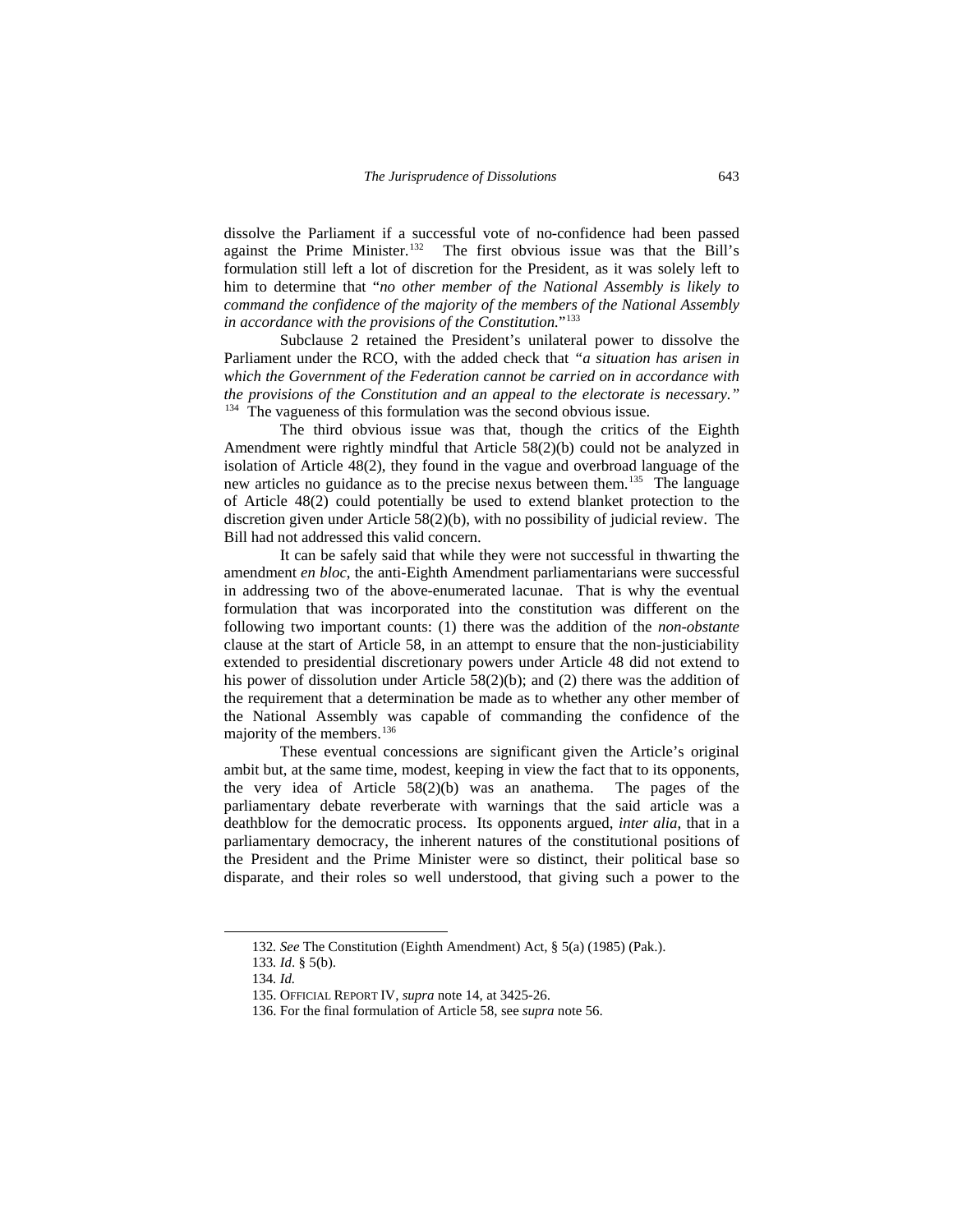President was unthinkable.<sup>[137](#page-29-0)</sup> They pointed out that there was no precedent for such powers in any other jurisdiction, finding it drastic and unfair to impose a powerful presidential system without greater debate and deliberation at the popular as well as legislative level.<sup>[138](#page-29-1)</sup> They understood that the independent functioning of the Prime Minister would be deeply impaired if he always had to look over his shoulder to see if the President had a finger on the red button.<sup>[139](#page-29-2)</sup> They questioned whether it would not create a culture of favoritism and an incentive for political opportunists to politicize and prevail upon the President, thus jeopardizing his impartiality.<sup>[140](#page-29-3)</sup> They highlighted Zia's track record and openly suggested that Article 58(2)(b) was meant for the perpetuation of his rule as an overlord over a weak parliamentary system.<sup>[141](#page-29-4)</sup> From religion to Rousseau, they found arguments against this vital amendment that, according to them, drastically tilted the balance of constitutional powers in favor of the President and created the possibility of abuse of such powers, and they openly voiced them.

Once the Opposition felt that they were fighting a losing battle, they switched gears. Given apparent quid pro quo between Zia and the Treasury bench conditioning the lifting of martial law on the passing of the Eighth Amendment, as well as the thinly disguised allegiances of some of the parliamentarians who owed their fledgling political careers to Zia's regime, it became increasingly apparent that Article 58(2)(b) was indeed going to be incorporated into the Constitution. Now the Opposition came up with some plausible suggestions to rationalize the President's inevitable new powers, requesting, for example, five-year immunity from dissolution for the incumbent Parliament, so that a precedent could be set for Parliaments completing their terms.<sup>[142](#page-29-5)</sup> They suggested that after a vote of noconfidence was passed against a Prime Minister, a fifteen-day period be allowed for other parliamentarians to try to procure the requisite votes to elect a new Prime Minister. $143$  They also asked for a clearly worded right of appeal against a dissolution order.<sup>[144](#page-29-7)</sup> However, these suggestions were not entertained.<sup>[145](#page-29-8)</sup> Some of the parliamentarians were apprehensive that the Parliament would not survive for long once Zia had the power to dissolve it. They were of the view that eventually, in order to find a political escape route due to his role in Bhutto's

<span id="page-29-5"></span><span id="page-29-4"></span><span id="page-29-3"></span><span id="page-29-2"></span><span id="page-29-1"></span><span id="page-29-0"></span><sup>137.</sup> OFFICIAL REPORT IV, *supra* note 14, at 1319, 1788, 2099-2101, 2276-77, 2394, 2450, 3100, 3111-13, 3240-41.

<sup>138</sup>*. Id*. at 3218.

<sup>139</sup>*. Id*. at 1314-15, 1323-24, 3131, 3263.

<sup>140</sup>*. Id*.

<sup>141</sup>*. Id*. at 1817, 2360-61, 2392-93, 3102.

<sup>142</sup>*. Id.*, at 3130.

<sup>143</sup>*.* OFFICIAL REPORT IV, *supra* note 14, at 3116.

<sup>144</sup>*. Id*. at 3117.

<span id="page-29-8"></span><span id="page-29-7"></span><span id="page-29-6"></span><sup>145</sup>*. Id*. at 3061-65, 3218-71, 3357-442, 3464-506. The Amendment was passed with 181 votes in favor, none against, and 56 abstentions.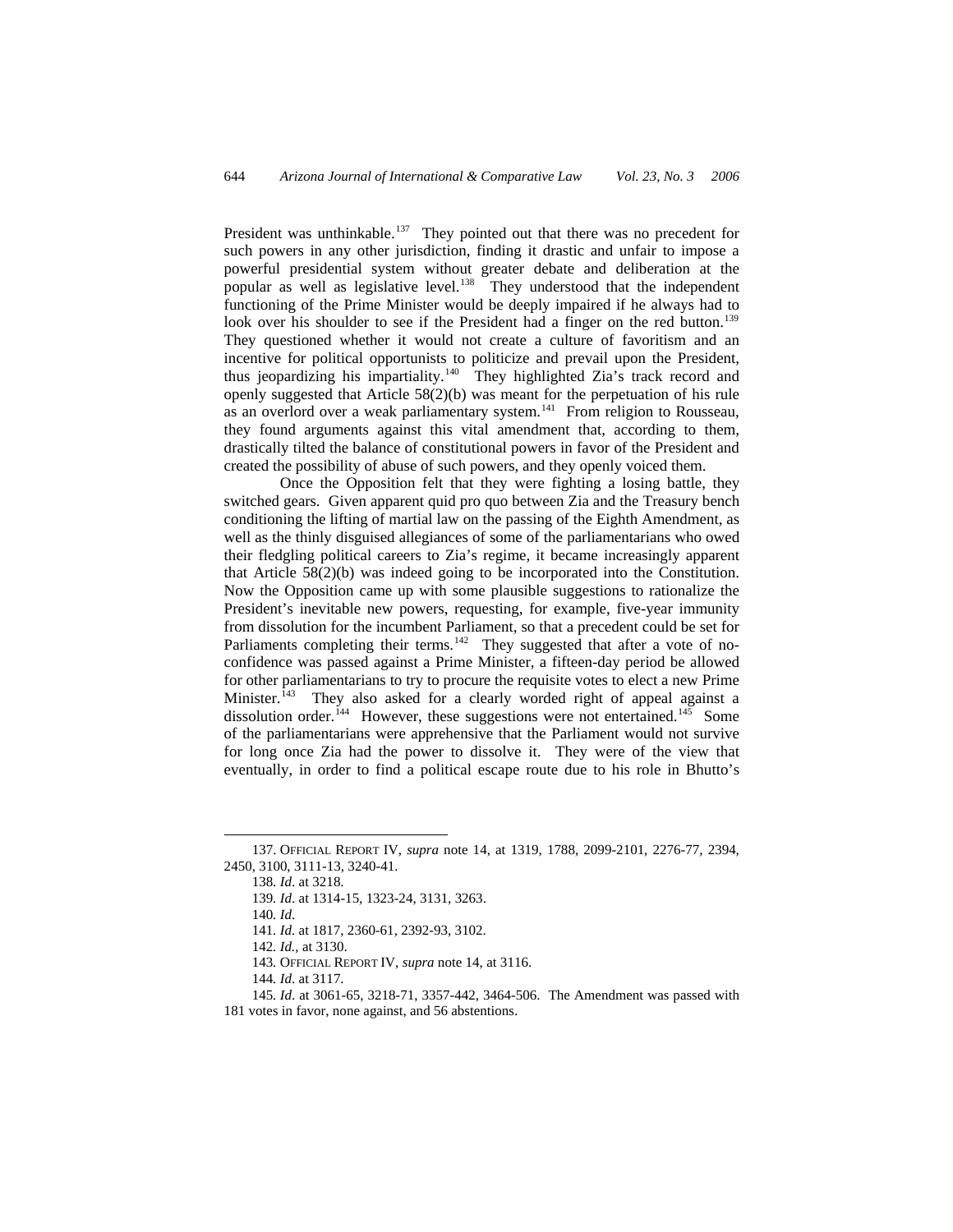<span id="page-30-0"></span>execution,<sup>[146](#page-30-1)</sup> Zia was bound to reach a compromise with his political opponents, thus making the existing Assembly redundant for his purposes.<sup>[147](#page-30-2)</sup> And, even otherwise, the vast new powers given to the President under the Eighth Amendment were not only going to solidly entrench Zia but also extend a standing invitation to future coup-makers to occupy the President's position in order to rule the country, at the cost of parliamentary democracy.<sup>[148](#page-30-3)</sup> Whether this was indeed the imperative that propelled Zia to his eventual decision to dissolve the very Assembly that had given him Article 58(2)(b), is subject to debate. What is indisputable is that Zia did indeed dissolve the Assembly only a couple of years later, as predicted by these parliamentarians.

The parliamentary debates surrounding the Eighth Amendment strongly underline the following. First, once adequate political space was provided, even the Zia-controlled, non-party-based Parliament demonstrated why participatory and pluralistic political activity is highly suited for debating and resolving fundamental issues of state-structure and governance mechanisms. The intensity, rigor, and level of debate were impressive, given the Assembly's obvious shortcomings and limitations. Second, reminiscent of Pakistan's earlier history, cardinal decisions about state-structure and governance arrangements were largely made outside the ordinary political sphere and in an atmosphere of thinly disguised duress. The draconian RCO was a masterstroke. It acted as a coercive alternative, by so radically empowering the President that even Article  $58(2)(b)$ seemed like a concession to those advocating a pure parliamentary system. There is evidence to suggest that Zia was using all the resources and guile of a veteran incumbent to gerrymander the parliamentary process. His larger-than-life presence, the compromised politics of many of the parliamentarians, and the entrenched structural imperatives of the martial law era largely determined the eventual outcome of the Eighth Amendment Bill.

## **B. Article 58(2)(b)—The Interpretive Aftermath**

 $\overline{a}$ 

Quite apart from its radical departure from the country's constitutional tradition and its dubious legislative origins, it is Article  $58(2)(b)$ 's vague and open-textured formulation that has tested its interpreters. For example, could it still be said that the 1973 Constitution enshrined a parliamentary system of

<span id="page-30-1"></span><sup>146.</sup> After Zia took over in 1977, Zulfiqar Ali Bhutto's subsequent trial, appeal, conviction, and eventual execution created an international controversy. KHAN, *supra* note 19, at 596. Bhutto was charged with the murder of a political opponent and tried and convicted in a manner that is still widely regarded as unfair and coercive. *See id.* at 599. Despite calls for clemency from various international figures, Bhutto was executed on April 4, 1979. *Id.* at 616-17. For a detailed analysis of the trial and its political motivations and legal shortcomings, see KHAN, *supra* note 19, at 596-619.

<span id="page-30-3"></span><span id="page-30-2"></span><sup>147.</sup> *See* OFFICIAL REPORT IV, *supra* note 14, at 2092-93, 2099-102. 148. *Id.*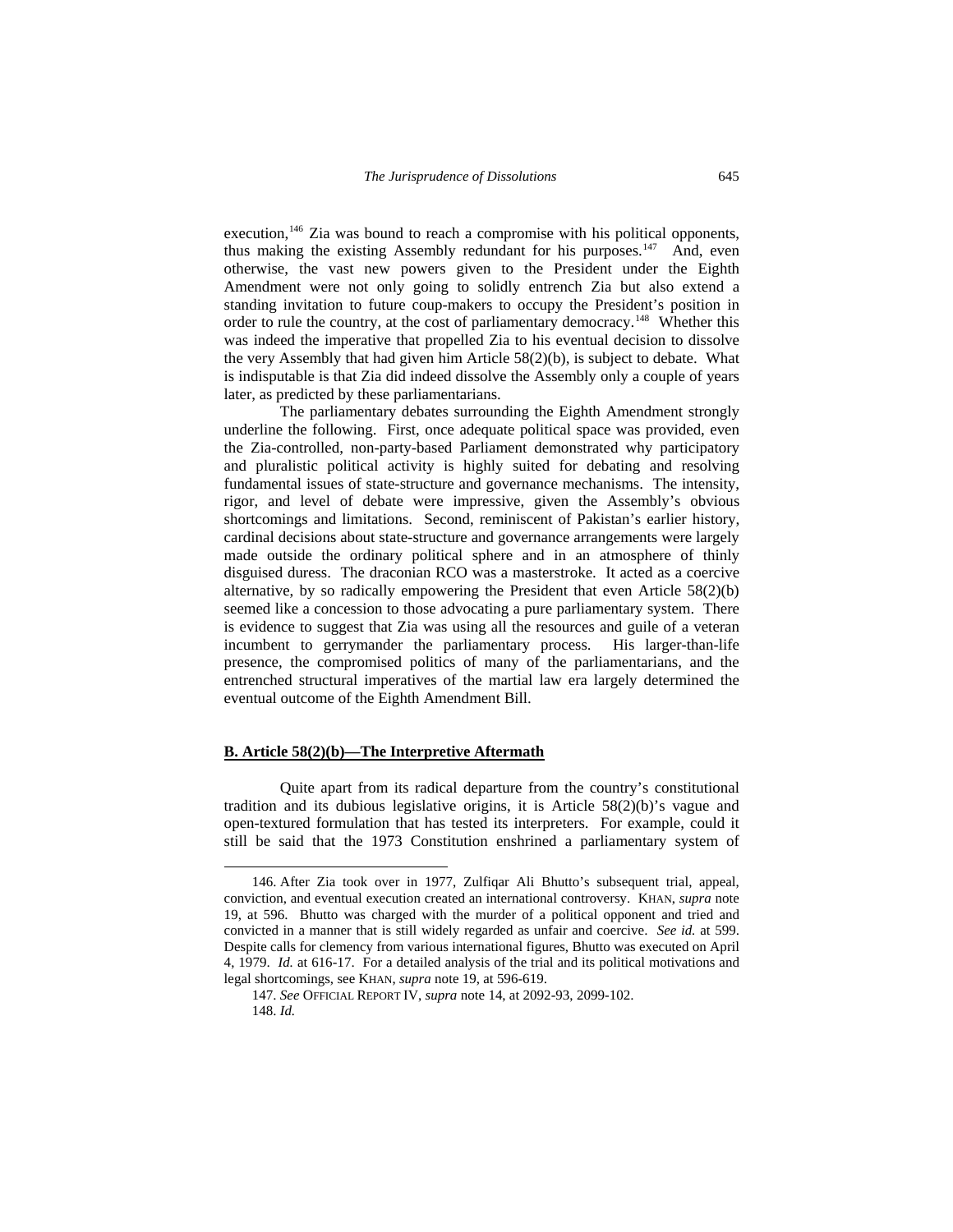<span id="page-31-0"></span>government with all power vesting in the Prime Minister and his cabinet? Moreover, what exactly was the ambit of these new presidential powers? The new formulation of Article 58(2)(b) was cryptic to say the least:

> *[T]he President may also dissolve the National Assembly in his discretion where, in his opinion, . . . a situation has arisen in which the Government of the Federation cannot be carried on in accordance with the provisions of the Constitution and an appeal to the electorate is necessary.*[149](#page-31-1)

How is such an "opinion" to be formulated and such "discretion" exercised? Is it purely subjective or are there any restraining parameters? These questions tormented the country's highest functionaries between 1988 and 1996. The political and legal environment of these eight years was dominated by theories about, and several attempted answers to, the meaning of these enigmatic words. Now that Article 58(2)(b) has been reincorporated into the constitution by Musharraf, they may again pose a formidable challenge to the Pakistani judiciary.

## **III. THE ERA OF DISSOLUTIONS (1988-1996)**

The judicial pronouncements of this era lie in the realm of high jurisprudence, both for the enormity and complexity of the questions that arose before the courts, and for the vast ambit of analysis and supra-constitutional theorizing employed to answer them. Repeatedly, the judiciary found itself confronted with multi-tiered and overwhelming questions that more fittingly belong to the political, legislative, and social arenas. The tone and tenor of the judgments openly display that their authors were deeply troubled about such questions remaining inadequately answered, even after many decades of experimentation. The judges were frustrated, disillusioned, and at times scathingly critical about the anti-democratic forces that they blamed for the state of affairs.[150](#page-31-2) Nevertheless, they engaged in expansive and, at times, impressive analyses of Pakistan's constitutional and political history, comparative constitutional law, and jurisprudential and political theories in order to reassess and restate the country's ethos, its constitutional-governance mechanism of popular choice, and the ingredients of its evolving constitutional culture. At various levels, this is a formidable output, arguably without precedent in the region or other post-colonial societies.

<span id="page-31-2"></span><span id="page-31-1"></span><sup>149.</sup> CONSTITUTION OF THE REPUBLIC OF PAKISTAN art. 58(2)(b) (amended 1985) (emphasis added), *available at* http://www.nrb.gov.pk/constitutional\_and\_legal/ constitution/amendments\_text.pdf.

<sup>150</sup>*. See, e.g.*, *infra* Parts III.A-B.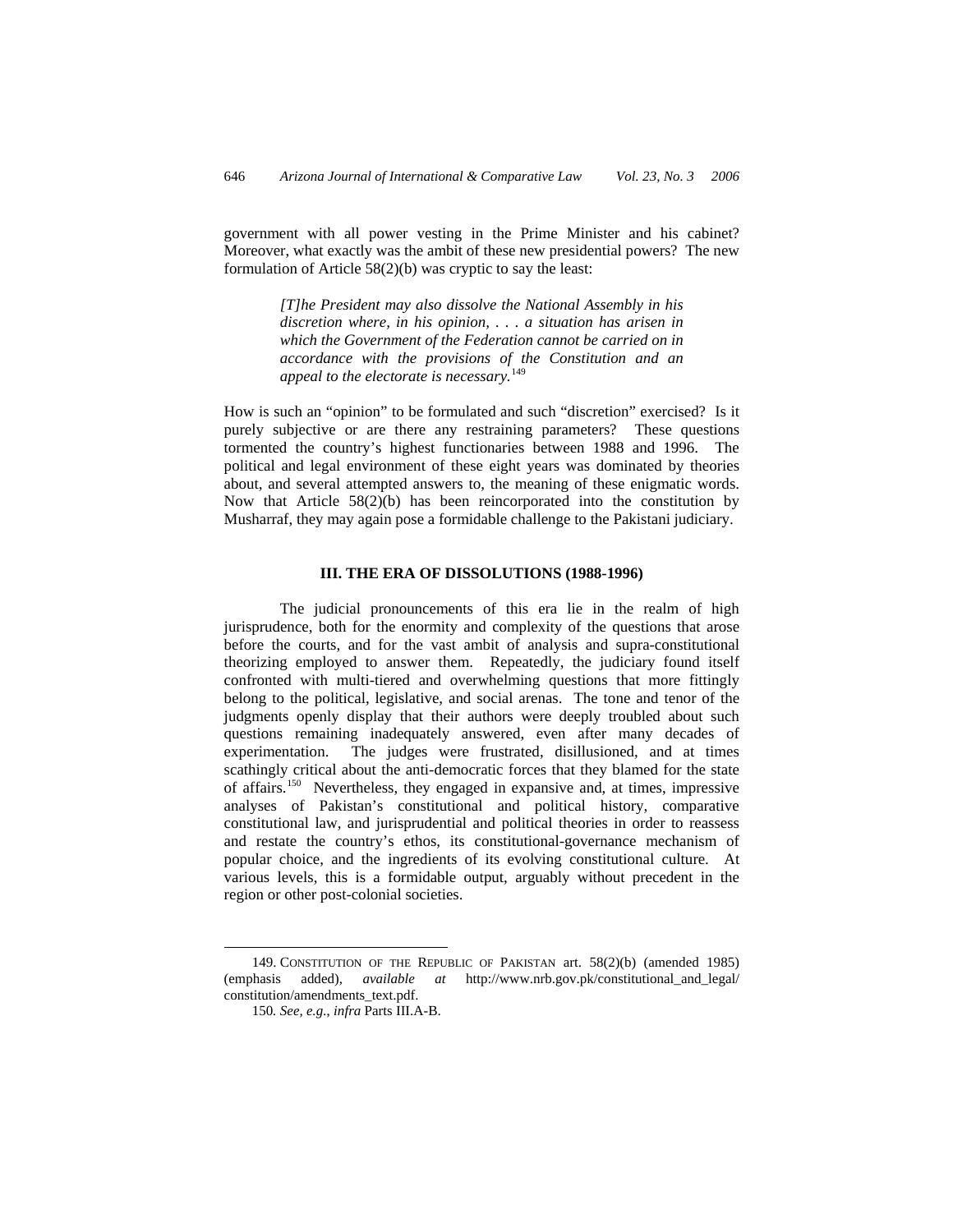However, the judgments lend further weight to the view that historiography, dialectics, and political theorizing are not suited to an organ of the government that has traditionally been required to be reticent and restrained in its utterances. The wisdom behind this view comes through as one closely examines how Pakistan's "Hercules" grapples with the "Hard Cases."<sup>[151](#page-32-0)</sup> Though impressive in terms of sweep and rigor, these judgments also divulge disturbing fissures and polarizations at ideological and political levels. Such aspects of these judgments are difficult to reconcile with the valid notion that constitutional judgments, while inherently political on one level, ought not to be politicized. Any analysis of these judgments, quite apart from their own complexities, is made difficult by the fact that they are situated in a turbulent and eventful post-martial-law period. It was a period that saw the brief reemergence of weak democratically elected governments attempting to maintain social cohesion and national integrity in a system still influenced by Zia's coterie of loyalists and hampered by a depleted democratic institutional setup. A comprehensive analysis of this era would be invaluable in contextualizing and appreciating the multiple nuances of the judgments being examined. However, that is a separate and considerable task beyond the scope of this Article.

A narrower ambit of inquiry entails careful textual scrutiny of these judgments. Given the short span of time that separates them and the similarity of events and circumstances surrounding them, consistency becomes very relevant at various levels. This is while keeping in mind that consistency is influenced by differences in case facts, the relative diversity of opinion that is the likely outcome of judicial examination of ambiguous and complex situations, the interpretation of open-textured legal texts, and the evaluation of evidence of varying quality. I

<span id="page-32-0"></span><sup>151.</sup> Ronald Dworkin describes (and ultimately critiques at some levels) the legal positivist theory of "Hard Cases" as follows: "when a particular law-suit cannot be brought under a clear rule of law, laid down by some institution in advance, then the judge has, according to that theory, a 'discretion' to decide the case either way. His opinion is written in language that seems to assume that one or the other party had a pre-existing right to win the suit, but that idea is only a fiction. In reality he has legislated new legal rights, and then applied them retrospectively to the case at hand." RONALD DWORKIN, TAKING RIGHTS SERIOUSLY 81 (7th ed. 1994) (1977). I have taken the term "Hard Cases" from this theory, as it can be argued that in the Pakistani cases under discussion, arguments of abstract policy and/or principle deeply permeate the legal decisions as Pakistani judges are faced with adjudicating cases that simply cannot be decided with sole recourse to clear guidelines provided by the law. Like Dworkin's imaginary super-judge, whom he dubs "Hercules," the Pakistani judges are constantly trying to "construct a scheme of abstract and concrete principles that provides a coherent justification for all common law precedents and, so far as these are to be justified on principle, constitutional and statutory provisions as well." *Id.* at 116-17. However, it is questionable whether, while employing the above adjudicative technique, they engage in outright superimposition of their own political convictions, or instead restrict themselves to their judgment of what the conception of community morality is. This latter interpretation, according to Dworkin, ought to decide such cases. *See id.* at 130.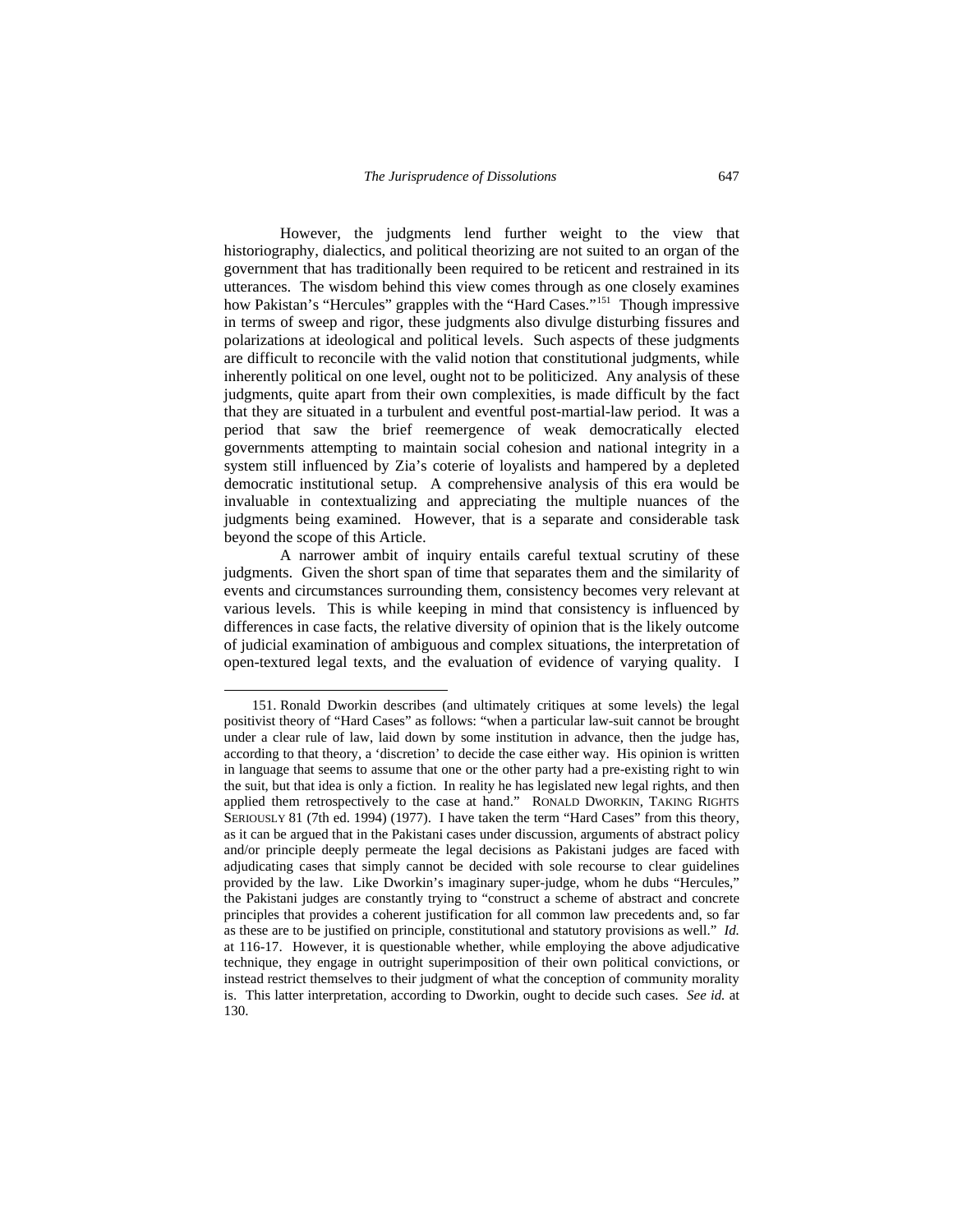<span id="page-33-0"></span>propose to gauge the quality of these judgments by examining: (1) the consistency between the opinions of individual judges adjudicating different dissolution cases (e.g., as a high court judge in one case and a Supreme Court judge in another or as a Supreme Court judge in both cases); (2) the consistency between the opinions of different judges adjudicating a particular case, i.e., the more classical comparison of majority, concurring, and dissenting opinions; and (3) the consistency between different judges adjudicating different cases, i.e., primarily a comparison of the majority opinions in different cases. To this end, I propose a framework of analysis with the following questions in mind:

- 1. Did the courts articulate a clear and legally sound interpretation of the scope of presidential power under Article 58(2)(b)?
- 2. Did the courts devise a meaningful test to gauge the limits of legally allowable and legitimate use of this power?
- 3. Did the courts consistently apply the same test in different cases, or did the test change across cases, and, if the latter, based on what justification?
- 4. Were the courts consistent in the qualitative evaluation of the facts and supporting evidence in each case, and in the application of the test to the facts and supporting evidence?
- 5. Were the decisions in these cases equitable?
- 6. Did the judgments contain any other elements that may create a perception of judicial bias or partiality, such as controversial *obiter* statements and analysis, inconsistent application of procedure, unjustifiable out-of-court statements, etc.?

With this framework of analysis in mind, I will now closely examine the relevant cases pertaining to the dissolutions.

### **A. The First Dissolution—The** *Haji Saifullah* **Case[152](#page-33-1)**

 $\overline{a}$ 

The premonitions voiced during legislative debates over the Eighth Amendment by certain members of the Assembly did not take long to materialize.

<span id="page-33-1"></span><sup>152.</sup> The petitioner in this historical case was Haji Muhammad Saifullah Khan ("Haji Saifullah")—the very same member of the National Assembly who had gained a reputation for making highly emotional and long-winded speeches against Zia on the floor of the Assembly elected in 1985. *See supra* text accompanying note 106. It is interesting to note that the ousted Prime Minister had not shown the same alacrity in approaching the courts, most probably because his erstwhile political coalition had become fragmented after the dissolution, a fact that was specifically referred to by the *Haji Saifullah* Court. *See infra*  Part III.A.3.c.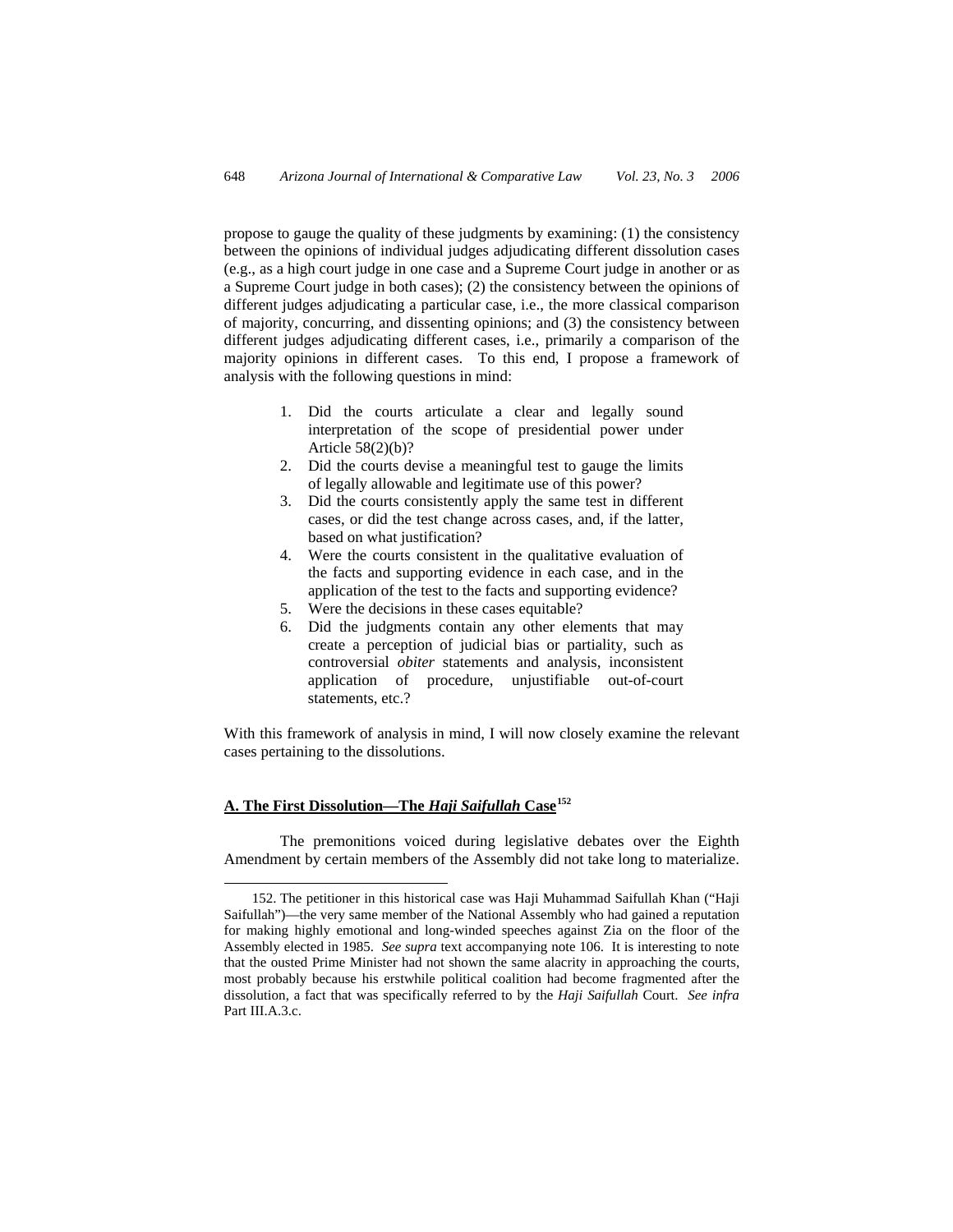Prime Minister Muhammad Khan Junejo's government was dissolved under dramatic circumstances. On May 29, 1988, the unsuspecting Prime Minister had just returned from an official trip to China, South Korea, and the Philippines, where he had been awarded the Philippines' highest civil award, the "Order of Sikatuna," "in recognition of his role for democracy, progress and well-being of the people of Pakistan."[153](#page-34-0) As recently as May 25, 1988, Zia had called a session of the National Assembly and had not even hinted at the surprise in store.[154](#page-34-1) The Prime Minister was sharing information about his successful tour with reporters at the airport when word got around that the President was holding a news conference at the President's House.<sup>155</sup> Upon rushing there, journalists were taken completely by surprise to hear the President announce his decision to dissolve the National Assembly.<sup>[156](#page-34-3)</sup> Within twenty-four hours, all the provincial governors dissolved the provincial assemblies.<sup>[157](#page-34-4)</sup>

Such was Zia's faith in the infallibility of his verdict that his charge sheet read like a casual, hurriedly jotted-down list of accusations. The upshot of the accusations was that the National Assembly was not up to the task of adequately performing its role and had failed to safeguard the property, honor, and security of the people.[158](#page-34-5) This had ostensibly led Zia to the conclusion that the government deserved to go, as it could not carry on in accordance with the provisions of the constitution, and hence an appeal to the electorate was necessary.<sup>[159](#page-34-6)</sup> The very

155*. Id*. at 178-79.

156*. Id.* at 179.

1

<span id="page-34-4"></span><span id="page-34-3"></span><span id="page-34-2"></span>157. The commonly reported and popularly understood reasons behind the falling-out between Zia and Junejo were the latter's growing independence, as well as the Ojhri Camp disaster. KHAN, *supra* note 19, at 689. The Ojhri Camp was an ammunition dump situated disturbingly close to the twin cities of Islamabad and Rawalpindi. *Id.* On the morning of April 10, 1988, it suddenly blew up, causing severe damage to life and property as missiles rained on unsuspecting civilians. *Id.* While it was officially categorized as an unfortunate accident, stories emerged that the explosion was a deliberate cover-up on the part of certain military bigwigs, who were apparently involved in pilfering arms and ammunition, including highly prized U.S. Stinger Missiles, that were meant for arming Afghan "freedom fighters." *Id.* On being intimated of a surprise inspection/audit, the hasty cover-up had apparently gone awry. *See id.* Junejo had promised a high-level inquiry in an ominously "tell-all" tone. *See id.* One also cannot easily rule out the aforementioned fear on the part of certain members of the Junejo Assembly that, eventually, Zia was going to reach out to the PPP in order to work out an exit strategy for himself, which would have necessitated his getting rid of the Junejo government. *Cf.* KHAN, *supra* note 19, at 689-93.

<span id="page-34-6"></span><span id="page-34-5"></span>158. *Haji Saifullah*, 41 PLD at 179.

159. *Id.*

<span id="page-34-0"></span><sup>153.</sup> Pakistan v. Muhammad Saifullah Khan (*Haji Saifullah*), 41 PLD 166, 178 (1989) (Pak.).

<span id="page-34-1"></span><sup>154.</sup> In the Supreme Court judgment on the validity of this dissolution, Justice Nasim Hasan Shah specially emphasized this bizarre context to the dissolution. *Id*. at 178-79, 182. This was to be a recurrent trend in subsequent dissolutions as well, where dissolution orders were, at times, contradictorily preceded by strong condonation and support for the governments of the day, by incumbent Presidents.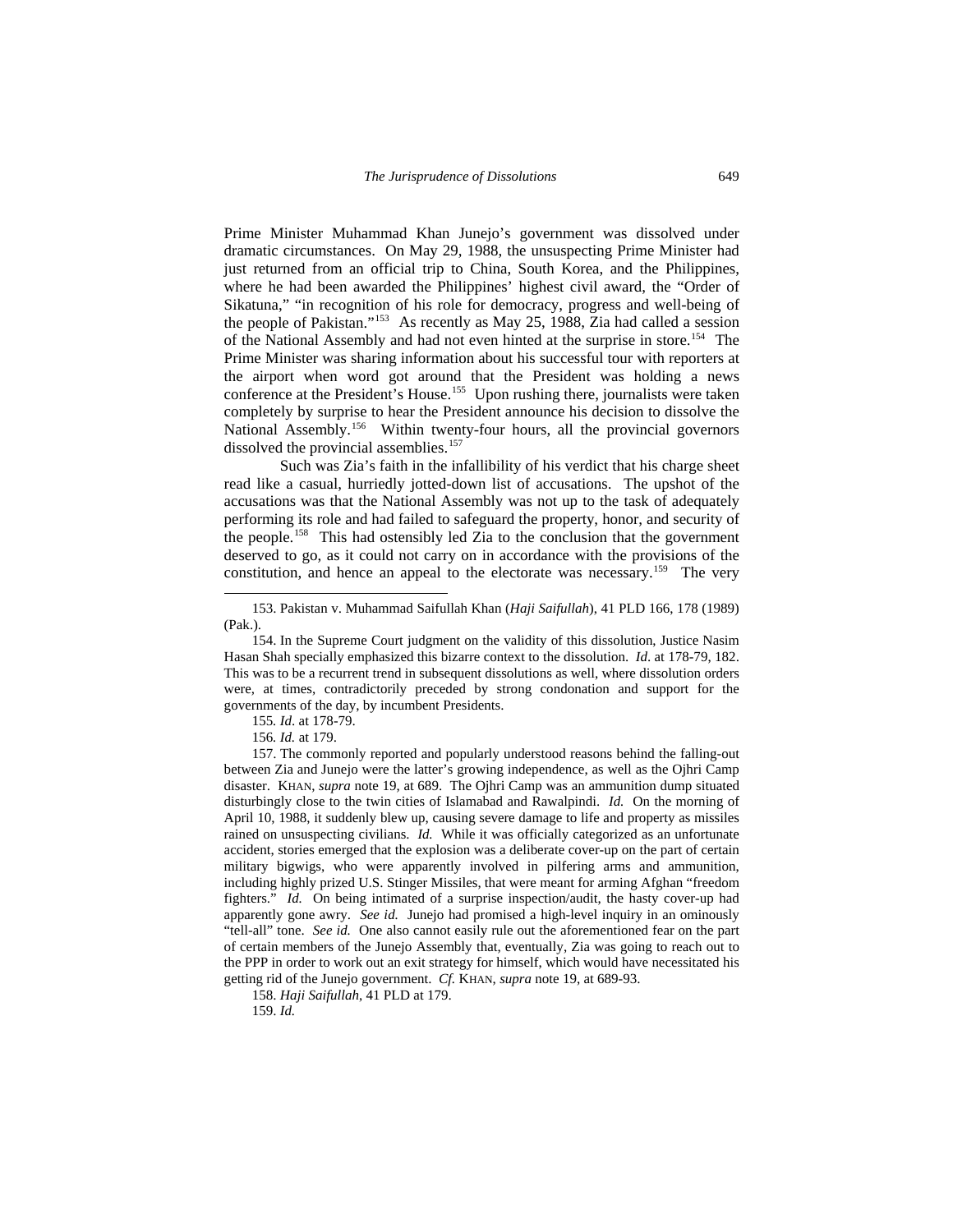<span id="page-35-0"></span>vagueness of these charges made them susceptible to being judicially discredited.<sup>[160](#page-35-1)</sup>

The resulting *Haji Saifullah* case is as significant as any case being analyzed here because it decided the fate of an elected government. It is additionally important because it was the first time the nature and ambit of Article 58(2)(b) was tested. The judiciary examined in detail the scope of the President's discretion to decide the fate of a government and went on to lay down definite guidelines for future exercise of such power. Damaging to the cause of parliamentary democracy, the dissolution was challenged only after Zia's demise two and a half months later through writ petitions to the Sindh and Lahore High Courts.<sup>[161](#page-35-2)</sup>

#### 1. Challenge Before the Sindh High Court

In a rather spartan judgment, Chief Justice Ajmal Mian of the Sindh High Court articulated the court's absence of sympathy for the cause of the petitioner—

- (i) The objects and purposes for which the National Assembly was elected have not been fulfilled;
- (ii) The law and order in the country have broken down to an alarming extent resulting in tragic loss of innumerable lives as well as loss of property;
- (iii) The life, property, honor and security of the citizens of Pakistan have been rendered totally unsafe and the integrity and ideology of Pakistan have been seriously endangered; and
- (iv) A situation has arisen in which the Government of the Federation cannot be carried on in accordance with the provisions of the Constitution and an appeal to the electorate is necessary.

#### *Id.*

<span id="page-35-1"></span>1

<span id="page-35-2"></span>161. M.P. Bhandara v. Pakistan, 6 MLD 2869, 2871 (Sindh High Ct. 1988) (Pak.); Muhammad Sharif v. Pakistan, 40 PLD 725 (Lahore High Ct. 1988), *aff'd sub nom.* Pakistan v. Muhammad Saifullah Khan (*Haji Saifullah*), 41 PLD 166 (1989) (Pak.). Under the Constitution of 1973, the highest court of the country is the Supreme Court of Pakistan. CONSTITUTION OF THE REPUBLIC OF PAKISTAN art. 175 (1973), *available at*  http://www.nrb.gov.pk/constitutional\_and\_legal/constitution/part7.ch1.html. Furthermore, it provides for high courts for the four provinces of Punjab, Sindh, North-West Frontier Province (NWFP), and Balochistan, which are known respectively as the Lahore High Court, the Sindh High Court, the Peshawar High Court, and the Balochistan High Court. *Id.* arts. 192-203, *available at* http://www.nrb.gov.pk/constitutional\_and\_legal/constitution/ part7.ch3.html. In addition, it provides for a Federal Shariat Court to decide whether or not any law or provision of law is repugnant to the injunctions of Islam. *Id.* arts. 203(A)-(J), *available at* http://www.nrb.gov.pk/constitutional\_and\_legal/constitution/part7.ch3a.html. Together these constitute the constitutional courts of the country.

<sup>160.</sup> The charges were: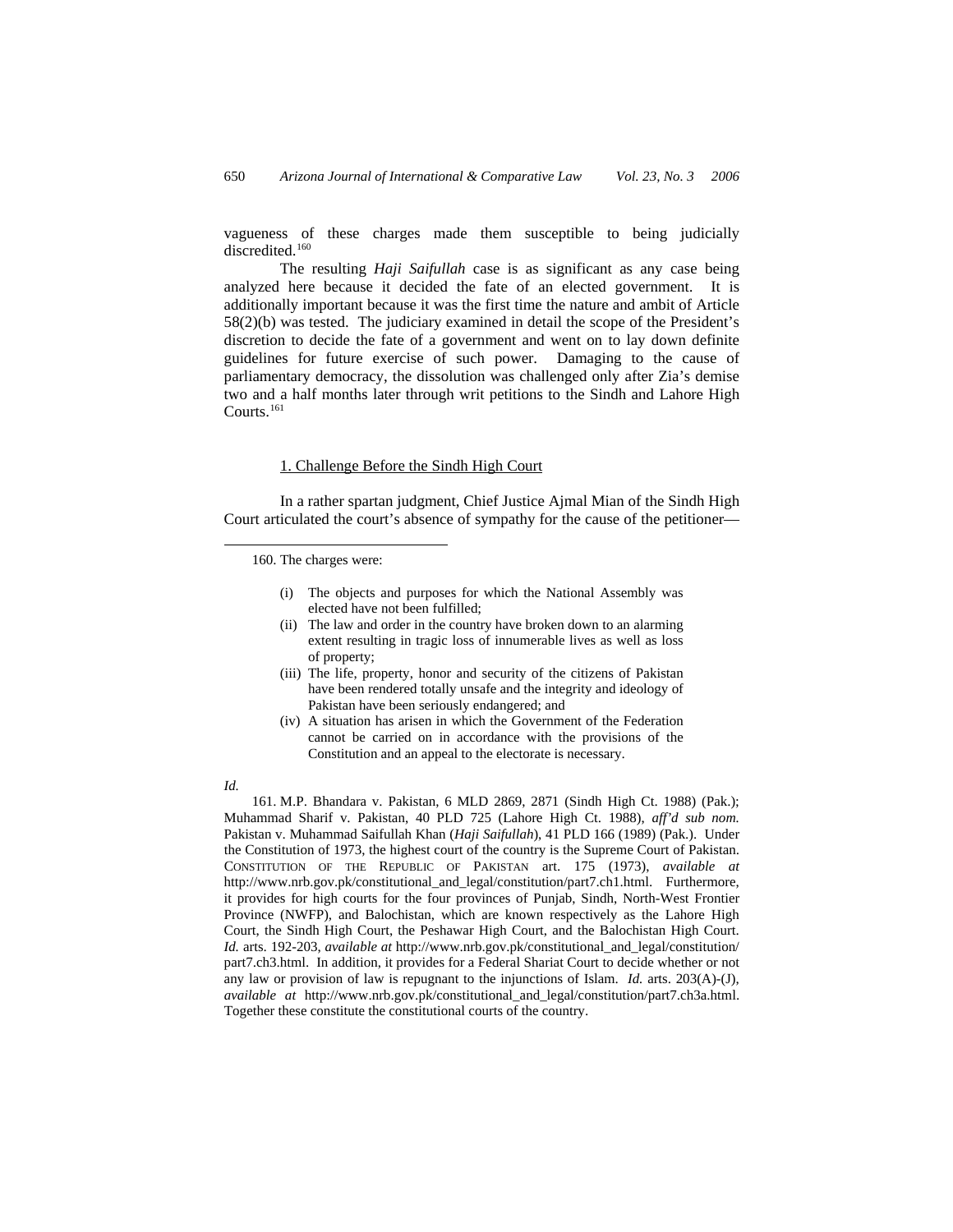a member of the dissolved National Assembly—as he had only approached the court a little more than three months after the act of dissolution, with new elections right around the corner.<sup>[162](#page-36-0)</sup> The petitioner's counsel pleaded that even if the equitable bar of laches applied, since the order being challenged was unjust, improper, and illegal, the higher principle—that "injustice is not perpetuated with the blessings of the Court in its discretionary jurisdiction"—ought to trump any objections.[163](#page-36-1) The court was of the opinion, however, that whether laches applied depended on the facts of each case. Given the importance of the question at stake, it found the delay unforgivable.[164](#page-36-2) It further went on to conclude that the petitioner had thus not approached the court with clean hands,<sup>[165](#page-36-3)</sup> though it did not convincingly substantiate this important observation. However, regardless of these reservations, the Sindh High Court was not convinced that it could even interfere in the case at all. First, the court was unsure whether the President's power was open to judicial review.[166](#page-36-4) And second, given that the constitution required an election within ninety days, the court seemed to think that the sole remedy against the President's action was the holding of new elections.<sup>[167](#page-36-5)</sup>

# 2. Challenge Before the Lahore High Court

The Lahore High Court, on the other hand, found itself in possession of jurisdiction,<sup>[168](#page-36-6)</sup> and declared the grounds for dissolution to be vague, general, or non-existent, and hence not sustainable in law.<sup>[169](#page-36-7)</sup> Of significance is the court's perception of the shifting constitutional balance of power between the President and Prime Minister in view of Pakistan's historical experience as well as the emergence of Article 58(2)(b).

Writing the leading opinion of the court, Chief Justice Abdul Shakurul Salam (with whom one other judge fully agreed and three others concurred) declared that the stakes were much higher than the fate of a political government,

<span id="page-36-0"></span>1

<sup>162.</sup> *M.P. Bhandara*, 6 MLD at 2871.

<sup>163</sup>*. Id*. at 2871. *Muhammad Sharif*, 40 PLD at 758-59.

<sup>164.</sup> *M.P. Bhandara,* 6 MLD at 2872.

<span id="page-36-3"></span><span id="page-36-2"></span><span id="page-36-1"></span><sup>165</sup>*. Id*. The court found that even though the delay in approaching the court was only a little more than three months, it was fatal to the petitioner's cause as the Pakistani nation was mentally ready for new elections. *Id.* While deciding this, the court discounted the uncertainty and chaos that enveloped the country after Zia's sudden demise. *Id.* It also ignored the additional factors that regardless of the delay, the petitioner had a strong case and given the country's tumultuous political history, the fate of Junejo's Assembly was not just an isolated issue but held strong symbolic resonance for the future of parliamentary democracy in Pakistan. The court did not convincingly explain why it found the petitioner as having unclean hands.

<span id="page-36-5"></span><span id="page-36-4"></span><sup>166.</sup> *Id.* at 2872.

<sup>167</sup>*. Id.*

<span id="page-36-6"></span><sup>168.</sup> *See Muhammad Sharif*, 40 PLD at 757-59.

<span id="page-36-7"></span><sup>169</sup>*. Id.* at 751.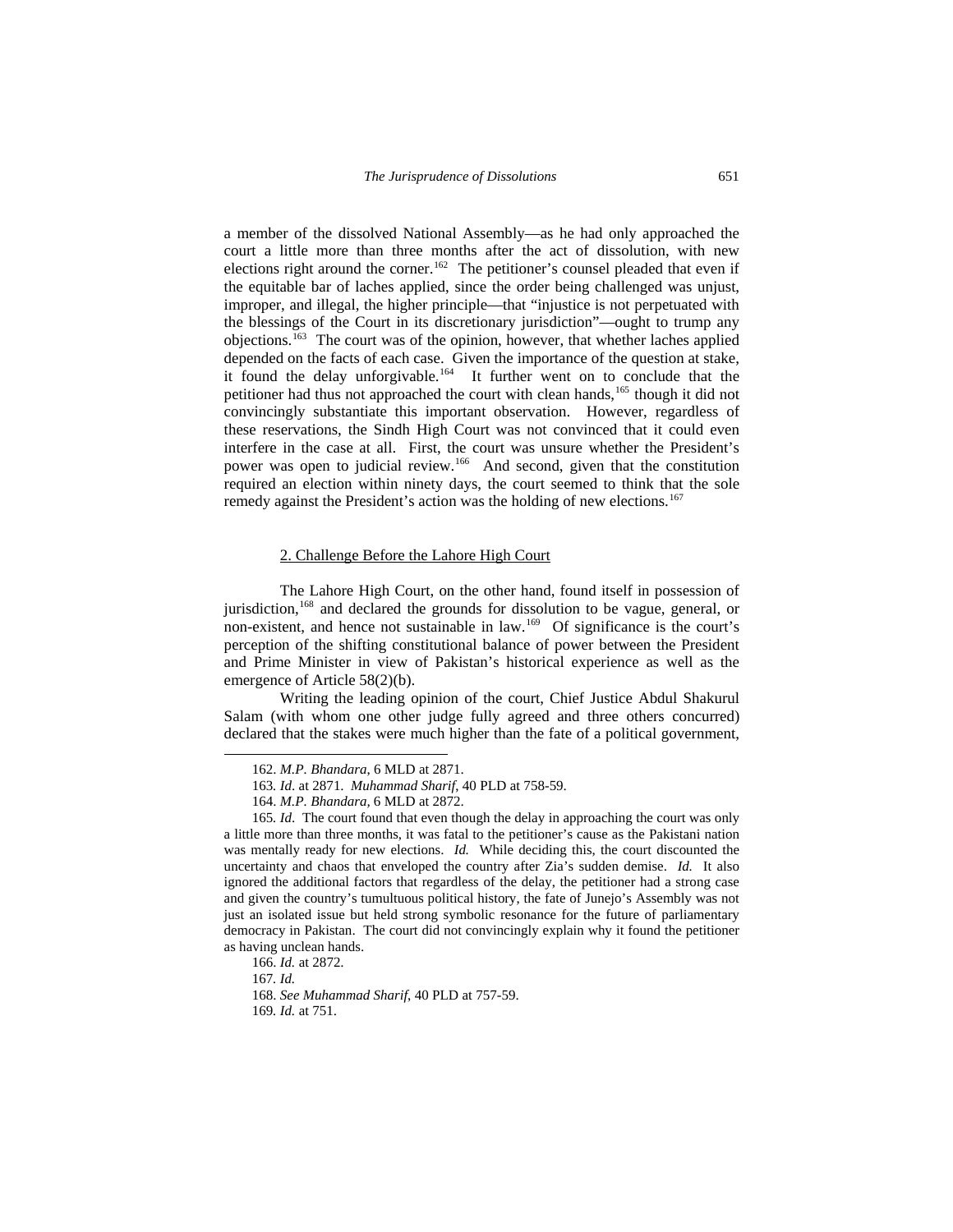since, according to him: "These petitions unfold and unveil the struggle of two principles of constitutionalism of modern times for their supremacy so that a free, liberal and democratic polity comes about in which the people can heave a sigh of relief and get on to improve their lives qualitatively.["170](#page-37-0)

He wrote impassionedly of various failed attempts to graft a presidential system onto what he considered the real constitutional system of the country: the parliamentary system.<sup>[171](#page-37-1)</sup> Unconvinced that Article  $58(2)(b)$  entailed a "subjective" satisfaction of the President that the government ought not to carry on, the Chief Justice was emphatic that the presidential exercise of discretion should be based on facts and circumstances—a decision that is eminently justifiable.<sup>[172](#page-37-2)</sup> In his characteristic style, he declared that Zia was to have "no Caesar-like *carte blanche*" to simply say, "[t]he cause is in my will," but was required to demonstrate reasons "justifiable in the eyes of the people" and "supportable by law in a Court of Justice."<sup>[173](#page-37-3)</sup> He based this conclusion on both a harmonious reading of Articles 48 and 58(2)(b), and the conviction that any other interpretation would be an unacceptable possibility as it would make the President omnipotent.<sup>[174](#page-37-4)</sup>

Chief Justice Salam's judgment is notable for its uncompromising stance against executive abuse of power, with specific emphasis on Zia. He said:

> Who does not know what were the objects and purposes for which Pakistan was created? That it will be an independent free democratic country in which the majority will be Muslims and they will be enabled to lead their lives in the best traditions of Islam? Have these objects and purposes been fulfilled? Has not the country been subjugated by Martial Law or remained under its threat for a large part of its life? Have we not gone more astray from Islam than before? Can anybody in his right senses say that since object and purposes of Pakistan have not been fulfilled, let it be dissolved? It would be the perversity of the highest order.<sup>[175](#page-37-5)</sup>

Nevertheless, he stopped short of reviving the Assemblies (for reasons that will be discussed further in the analysis of the Supreme Court judgment),  $176$ 

<sup>170</sup>*. Id*. at 752.

<span id="page-37-5"></span><span id="page-37-4"></span><span id="page-37-3"></span><span id="page-37-2"></span><span id="page-37-1"></span><span id="page-37-0"></span><sup>171.</sup> *See id.* at 754. Describing the existing shape of the constitution, Chief Justice Salam said, "Per force of circumstances the Constitution of 1973 was revived in 1985 but in the process of resurrection it was padded to submerge the parliamentary form of Government with the Presidential trappings." *Id.*

<sup>172</sup>*. Id.* at 757.

<sup>173</sup>*. Id.* at 758.

<sup>174.</sup> *Muhammad Sharif*, 40 PLD at 758-59.

<sup>175</sup>*. Id.* at 760.

<span id="page-37-6"></span><sup>176</sup>*. Infra* Part III.A.3.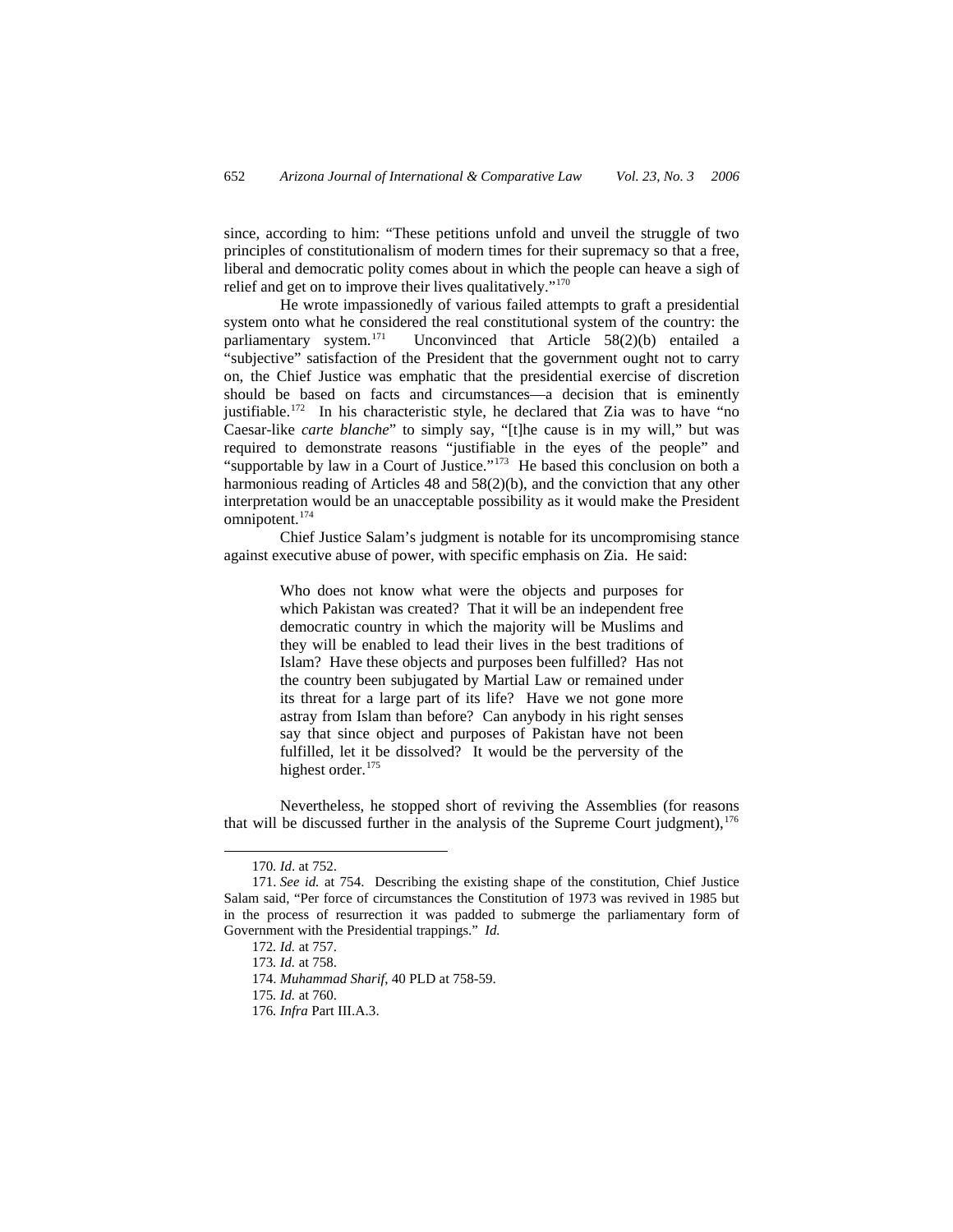instead finding that the dissolution was irreversible. Referring to the dissolved Assemblies, he made a Hamlet-like appeal: "These have died with the stroke. Dead cannot come to life and let the ghosts go and leave the people of Pakistan to choose their own representatives. . . . [T]hey must keep peace and spare the people and the country."  $177$ 

It is interesting to contrast Justice Salam's anti-Zia rhetoric with the more sympathetic view of Zia's politics in Justice Rustam Sidhwa's separate note. For example, Justice Sidhwa said:

> I am not unmindful of the fact that the judgment follows close on the heels of the untimely death of the late President, whose great services to this country, specially in the field of molding its ideology and setting its directions on the path of Islam, and to other Islamic countries, in trying to unite them as a great Islamic Millat, have already earned for him a name in this country and in other Islamic countries and for which he shall be honored for many years to come . . . .<sup>[178](#page-38-1)</sup>

However, Justice Sidhwa too expressed a strong commitment to upholding the ethos of parliamentary democracy.[179](#page-38-2)

Justice Sidhwa's analysis of the ambit of Article 58(2)(b) is incisive, involving a scrutiny of relevant legislative debates.[180](#page-38-3) It became the basis for the interpretation that was eventually adopted by the Supreme Court when it decided the case on appeal.<sup>[181](#page-38-4)</sup> Justice Sidhwa observed that Article  $58(2)(b)$  was intended by the legislators to address the kind of acute emergency that arose in 1977, and he supported the idea of a narrow test to ensure that dissolution is allowable only in such extreme situations.<sup>[182](#page-38-5)</sup> He went on to present some hypothetical scenarios demonstrating where it could be safely said that the government could not be carried on in accordance with the provisions of the constitution. His primary condition for a justifiable dissolution was the impairment of "the functional working of the National Assembly," though in one of his scenarios, the turning of "the national mood" against an otherwise stable government could also justify dissolution.<sup>[183](#page-38-6)</sup> Using this yardstick, he found no political issues or crisis besetting

<span id="page-38-2"></span><span id="page-38-1"></span><span id="page-38-0"></span> $\overline{\phantom{a}}$ 

<span id="page-38-6"></span><span id="page-38-5"></span><span id="page-38-4"></span><span id="page-38-3"></span>183*. Id*. at 777. It is not remarkable that Justice Sidhwa found that failure by a government to effectively carry out the directions and recommendations of the President, or to operationalize any particular policy or program promised by a government in its manifesto, or to satisfactorily enforce the Objectives Resolution or the Principles of Policy, is an abstract matter on which no honest judgment can be formed. *See id.* at 777-78. It is

<sup>177</sup>*. Muhammad Sharif,* 40 PLD at 761.

<sup>178</sup>*. Id*. at 785 (Sidhwa, J., concurring).

<sup>179</sup>*. Id*. at 785-86.

<sup>180</sup>*. See id*. at 771-74.

<sup>181.</sup> *See infra* Part III.A.3.

<sup>182</sup>*. Muhammad Sharif,* 40 PLD at 767-68, 778, 784 (Sidhwa, J., concurring).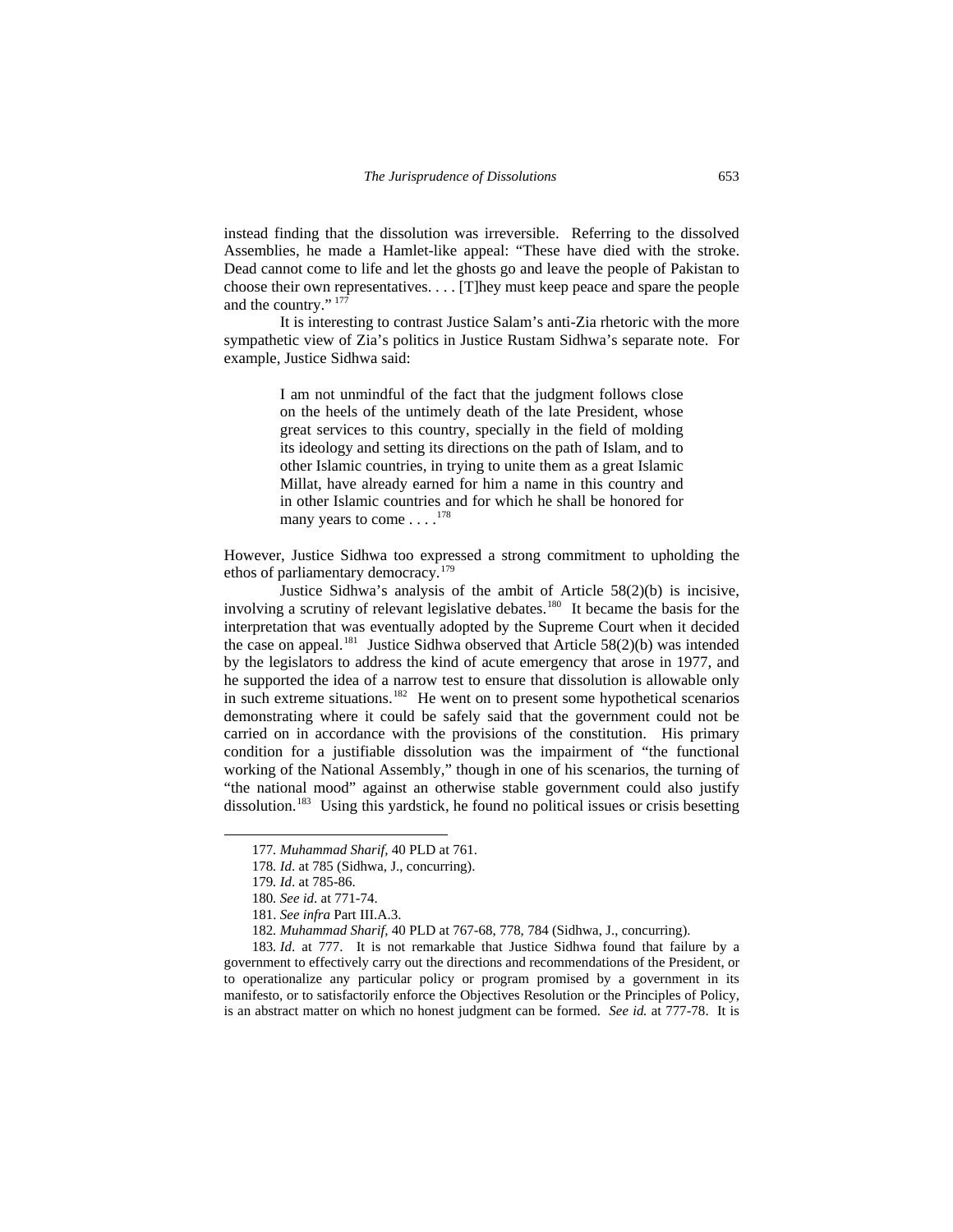the country: "The political scene was stable and placid like a frozen lake, with not a ripple of disturbance on its surface.["184](#page-39-0) Justice Sidhwa concluded that instead of the President acting as a neutral and benign moderator, "[t]he dissolution order appears to have been passed in gross and reckless disregard and disrespect for the mandatory provisions of the Constitution."<sup>[185](#page-39-1)</sup> Other judgments further reveal a consensus on narrowly circumscribing the ambit of Article 58(2)(b). Justice Muhammad Afzal Lone was clear that in "democratic polities . . . the question of its dissolution would arise only in highly exceptional circumstances" as "any provision in derogation of the sovereignty of the Parliament has to be strictly construed."<sup>[186](#page-39-2)</sup>

### 3. Challenge Before the Supreme Court

The Lahore High Court decision was taken up by the Supreme Court on appeal. An eleven-member bench of the Supreme Court found the dissolution order to be illegal, but they did not grant the relief of restoration of the Assemblies.<sup>[187](#page-39-3)</sup>

# a. The Test

After painstakingly reviewing the parliamentary discourse preceding the adoption of the Eighth Amendment and carefully visualizing the results forthcoming from an interpretation that would vest the President with wide powers, Justice Nasim Hasan Shah (writing the leading opinion of the Court with whom nine other judges agreed) held that the President could only exercise this power under very narrowly circumscribed circumstances.<sup>[188](#page-39-4)</sup> In other words, a situation had to exist where "[t]he machinery of the Government has broken down

also not remarkable that he recognized that these failures are dependent on factors which are relatively variable and which have no nexus with the functional working of the National Assembly. *See id.* What is surprising, however, is that by the same token, he did not find the "changing of the national mood" to be as abstract and nebulous a phenomenon as the above-enumerated ones, in addition to having no nexus with "the functional working of the National Assembly." *See id.* It is apparent from his judgment that this last scenario was inspired by the emergency in 1977, where, according to him, even in spite of the change in the national mood, there were no constitutional mechanisms for the President to address the situation. *See id*. at 767-68.

<sup>184</sup>*. Id.* at 781.

<sup>185</sup>*. Id*. at 784.

<sup>186</sup>*. Id*. at 792 (Lone, J., concurring).

<span id="page-39-4"></span><span id="page-39-3"></span><span id="page-39-2"></span><span id="page-39-1"></span><span id="page-39-0"></span><sup>187</sup>*.* Pakistan v. Muhammad Saifullah Khan (*Haji Saifullah*), 41 PLD 166, 190, 194- 95 (1989) (Pak.).

<sup>188</sup>*. Id.* at 188.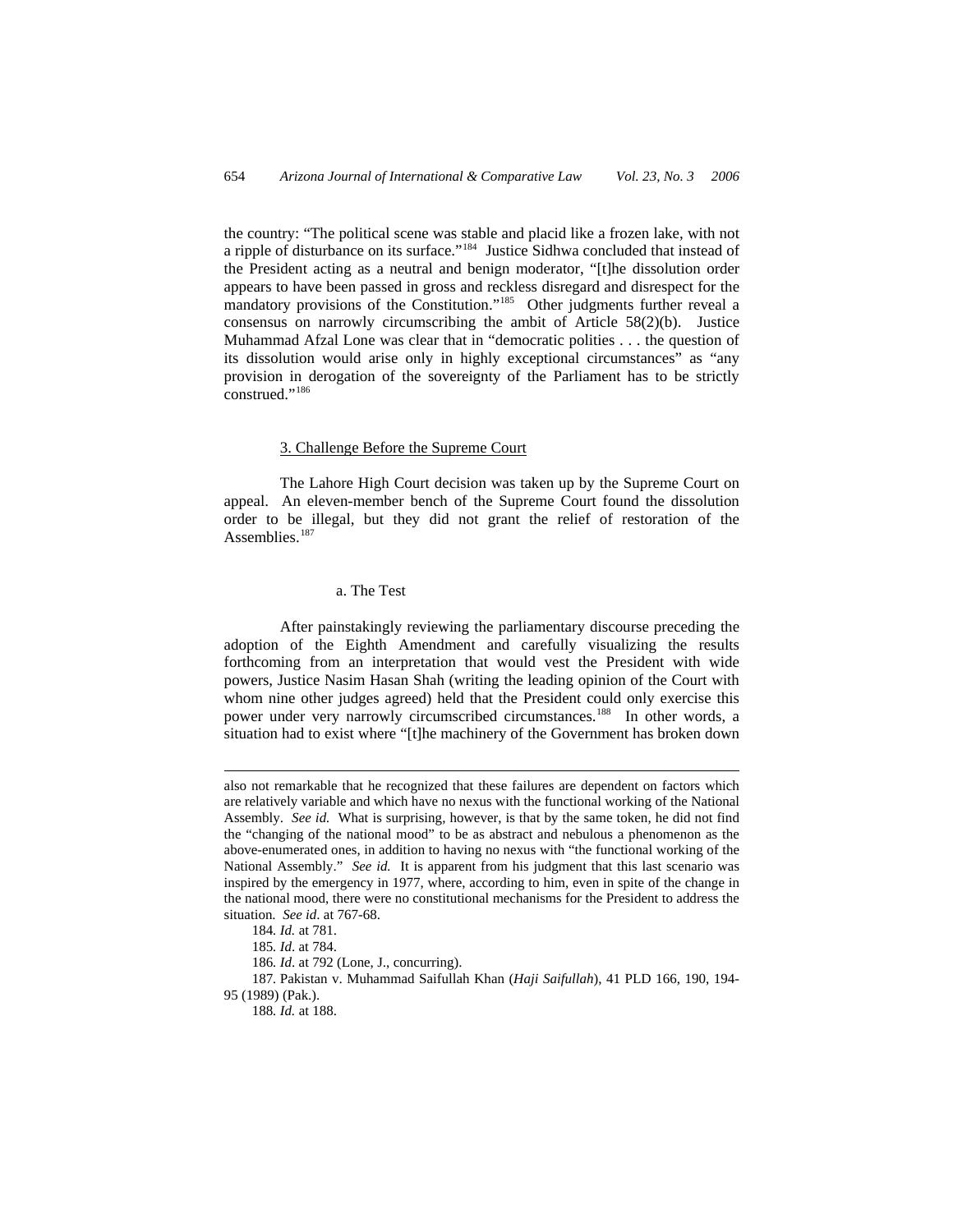completely, its authority eroded and the government cannot be carried on in accordance with the provisions of the Constitution."[189](#page-40-0) The Court was categorical and persuasive in qualifying the discretion conferred on the President. Justice Shah identified a two-step process to be followed by the President while exercising such discretion. First, the President had to form an objective opinion.<sup>[190](#page-40-1)</sup> Second, if his objective opinion was that the government qualified to be dissolved because it met the test, it was within the President's discretion to dissolve it.<sup>[191](#page-40-2)</sup> It was the objective formation of opinion by the President that had to be based on some material and factual grounds, which in turn were judicially reviewable.[192](#page-40-3) The judgment is impressive for its clear and legally sound interpretation of the nature and scope of Article 58(2)(b) and exudes enthusiasm for the restoration of democracy, openly professing faith in a parliamentary system.<sup>[193](#page-40-4)</sup>

In his separate note, Justice Shafiur Rahman (with whom one judge agreed) came up with a different but equally stringent test. He said:

> The expression "cannot be carried on" sandwiched as it is between "Federal Government" and "in accordance with the provisions of the Constitution," acquires a very potent, a very positive and a very concrete content. Nothing has been left to surmises, likes or dislikes, opinion or view. It does not concern itself with the pace of the progress, the shade of the quality or the degree of the performance or the quantum of the achievement. It concerns itself with the breakdown of the Constitutional mechanism, a stalemate, a deadlock in ensuring the observance of the provisions of the Constitution. The historical perspective in which such a provision found a place in our Constitution reinforces this interpretation.<sup>[194](#page-40-5)</sup>

Continuing in the Court's pro-parliamentary democracy vein, Justice Shafiur Rahman stressed the sovereignty—as well as the distinct and separate existence—of elected assemblies. Consequently, he concluded that their utility, efficacy, representative character, and success or failure cannot be gauged by any parameters outside the ambit of the Constitution.[195](#page-40-6) This was in the context of the Federation's argument that the elected Assemblies had not been able to satisfy the President with the pace of Islamization in the country.

<span id="page-40-5"></span><span id="page-40-4"></span><span id="page-40-3"></span><span id="page-40-2"></span><span id="page-40-1"></span><span id="page-40-0"></span> $\overline{\phantom{a}}$ 

<span id="page-40-6"></span>194*. Id.* at 212-13 (Rahman, J., concurring).

<sup>189</sup>*. Id.*

<sup>190</sup>*. Id*. at 189.

<sup>191.</sup> *Id.* at 189-90.

<sup>192</sup>*. Id*.

<sup>193</sup>*. Haji Saifullah*, 41 PLD at 194-95.

<sup>195</sup>*. Id*. at 214.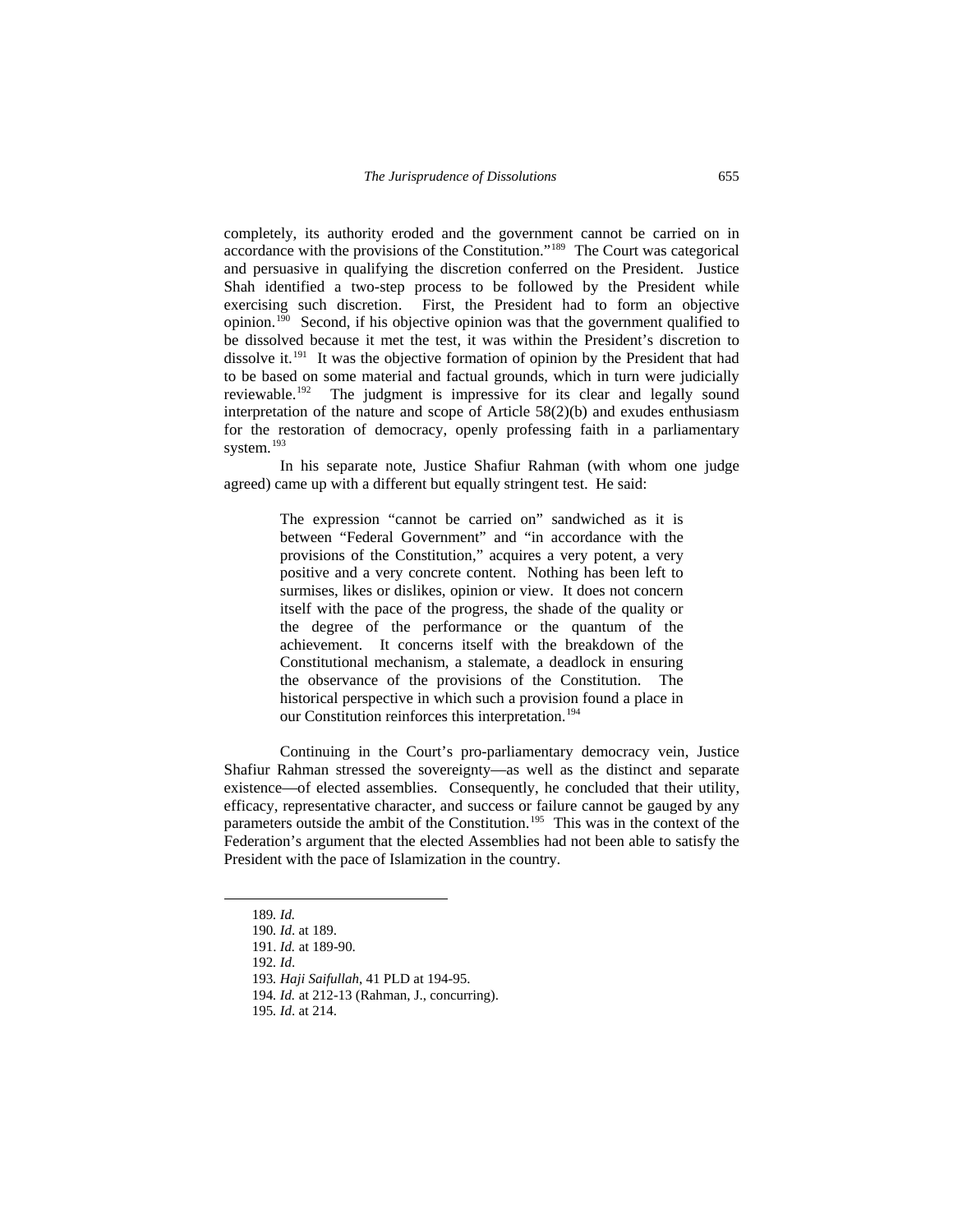# b. Evaluation of Grounds and Supporting Evidence

The Supreme Court, while analyzing the grounds in detail, essentially agreed with the Lahore High Court's rationale for rejecting them, finding them to be vague, nonspecific, or nonexistent. There was not much opportunity for coming up with parameters for admission and evaluation of supporting evidence, as the Federation could not muster much by way of documentary evidence to support Zia's vague and overbroad allegations.<sup>[196](#page-41-0)</sup>

### c. The Outcome

Though it found Zia's act of dissolution to be illegal, the *Haji Saifullah* Court did not order the restoration of the Assemblies. By declining relief, despite its unanimous verdict that the Assemblies had been illegally dissolved, the Court created controversy that is debated to date.<sup>[197](#page-41-1)</sup> The reasons for not granting relief ranged from the technical to the unabashedly political, all of them unpersuasive. While it is true, as the Court observed, that the dissolution was challenged belatedly and not by the main affectees, it is nevertheless difficult to get around the fact that the petitioners were not actually legally barred either by the statute of limitations or by the lack of *locus standi*. [198](#page-41-2) It is also true, as the Court observed, that the political situation on the ground had changed since the dissolution; some members of the ruling party had joined splinter groups, and preparations were also underway for elections.<sup>[199](#page-41-3)</sup> However, there is weight in the criticism that none of these factors definitively ruled out a revival of Assemblies as impractical, unjust,

 $\overline{\phantom{a}}$ 

199*. Id.* at 192-94.

<sup>196</sup>*. Id*. at 178-82 (majority opinion).

<span id="page-41-1"></span><span id="page-41-0"></span><sup>197.</sup> Some disturbing disclosures came later that further fueled the controversy. General (Retd) Mirza Aslam Baig, who was the Chief of the Army at the time of the *Haji Saifullah* decision, made a statement to the press in February 1993. ZIRING, *supra* note 7, at 541-42; Re: Contempt of Court Proceedings against General (Retd.) Mirza Aslam Baig, 45 PLD 310, 314 (1993) (Pak.). The statement was to the effect that he had actually sent a confidential message to the Supreme Court in 1988 urging that in the interest of democracy, it should not reinstate the Junejo government, as the election process had been set into motion. ZIRING, *supra* note 7, at 542. This created a huge controversy and the General was summoned and reprimanded in contempt proceedings by the Supreme Court. *See* Re: Contempt of Court Proceedings against General (Retd.) Mirza Aslam Baig, 45 PLD at 313- 19.

<span id="page-41-3"></span><span id="page-41-2"></span><sup>198.</sup> *See Haji Saifullah*, 41 PLD at 180, 192-95. Though the majority opinion mentioned the delay in the filing of the petition, it steered clear of categorizing the delay in itself or the potential lack of *locus standi* of the petitioner as technical impediments. *See id.* Instead, the majority opinion relied on ostensible public policy reasons such as its assertion that the nation and the state's administrative machinery was all set for fresh elections and that greater "national interest" lay in allowing fresh elections rather than restoring the dissolved assembly. *Id.*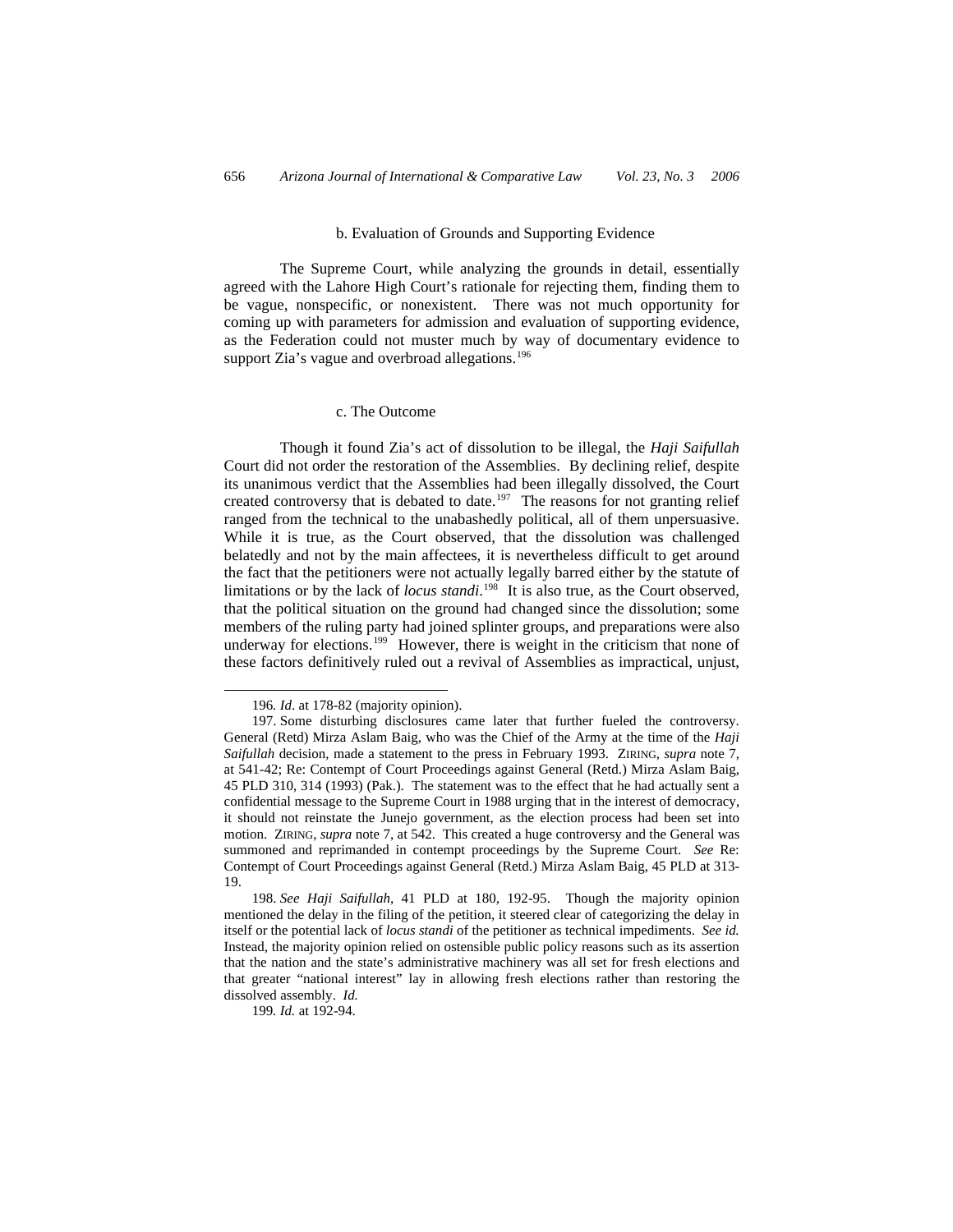or undesirable. On the contrary, it can be validly argued as a matter of principle as well as policy, that it was desirable, even imperative, to restore the Assemblies, both to fully undo the wrong and to set a clear precedent that if Assemblies are wrongly dissolved, they will be brought back to life. It would also have been much more consistent with the Court's own pro-parliamentary democracy rhetoric.

The *Haji Saifullah* Court, however, did not hinge the outcome of the case on purely legal considerations, but chose the slippery slope of attempting to define "national interest." Rather ambiguously, Justice Shah stated that national interests must take precedence over individual interests and that national interest lay in the holding of elections, rather than in reviving the Assemblies.<sup>[200](#page-42-0)</sup> He said that there was a national consensus that regular elections were the panacea for the political malaise in the country.<sup>[201](#page-42-1)</sup> What Justice Shah did not address was the quantum of value attached to the continuity of elected governments and the resultant positive impact on the political environment given the frequent interruptions of the political process in Pakistan. More fundamentally, he did not address whether it was appropriate for judges to engage in this amorphous balancing of alternate political values in the first place. Justice Shah openly lamented this decision in a subsequent dissolution judgment when he said: "On hindsight, I now think that after having found the action of dissolution of the National Assembly was not sustainable in law, the Court should not have denied the consequential relief and ought to have restored the National Assembly."[202](#page-42-2)

Justice Shafiur Rahman, in particular, adopted a radical approach. Not only did he start with the basic premise that in parliamentary systems, dissolutions were regarded as, in essence, appeals from the legal to the political sovereign; he also found the restoration of the Assemblies unpalatable, declaring that "[p]artyless elections are not in consonance with the Scheme of our Constitution."[203](#page-42-3) He got into murkier territory when he started judging the ousted Assemblies' quality of performance, as well as the intentions and credibility of its members—issues that were not at all germane to the case at hand.<sup>[204](#page-42-4)</sup>

As mentioned above, the case's outcome is surprising given the sympathy in the majority view for the ousted Assemblies and the plight of the democratic process in general. For instance, while describing the dissolution of the National Assembly that in turn triggered the dissolution of the provincial assemblies, Justice Nasim Hasan Shah commented: "Thus within a space of few hours the newly-erected edifice of democratic institutions, raised with painstaking care consuming years of toil and labor stood dismantled and demolished."[205](#page-42-5)

<sup>200</sup>*. Id.* at 194-95.

<sup>201.</sup> *Id.* at 195.

<span id="page-42-5"></span><span id="page-42-4"></span><span id="page-42-3"></span><span id="page-42-2"></span><span id="page-42-1"></span><span id="page-42-0"></span><sup>202.</sup> *See* Muhammad Nawaz Sharif v. President of Pak., 45 PLD 473, 565 (1993) (Pak.).

<sup>203.</sup> *Haji Saifullah*, 41 PLD at 220 (Rahman, J., concurring).

<sup>204.</sup> *Id*. at 220-22.

<sup>205.</sup> *Id*. at 179 (majority opinion).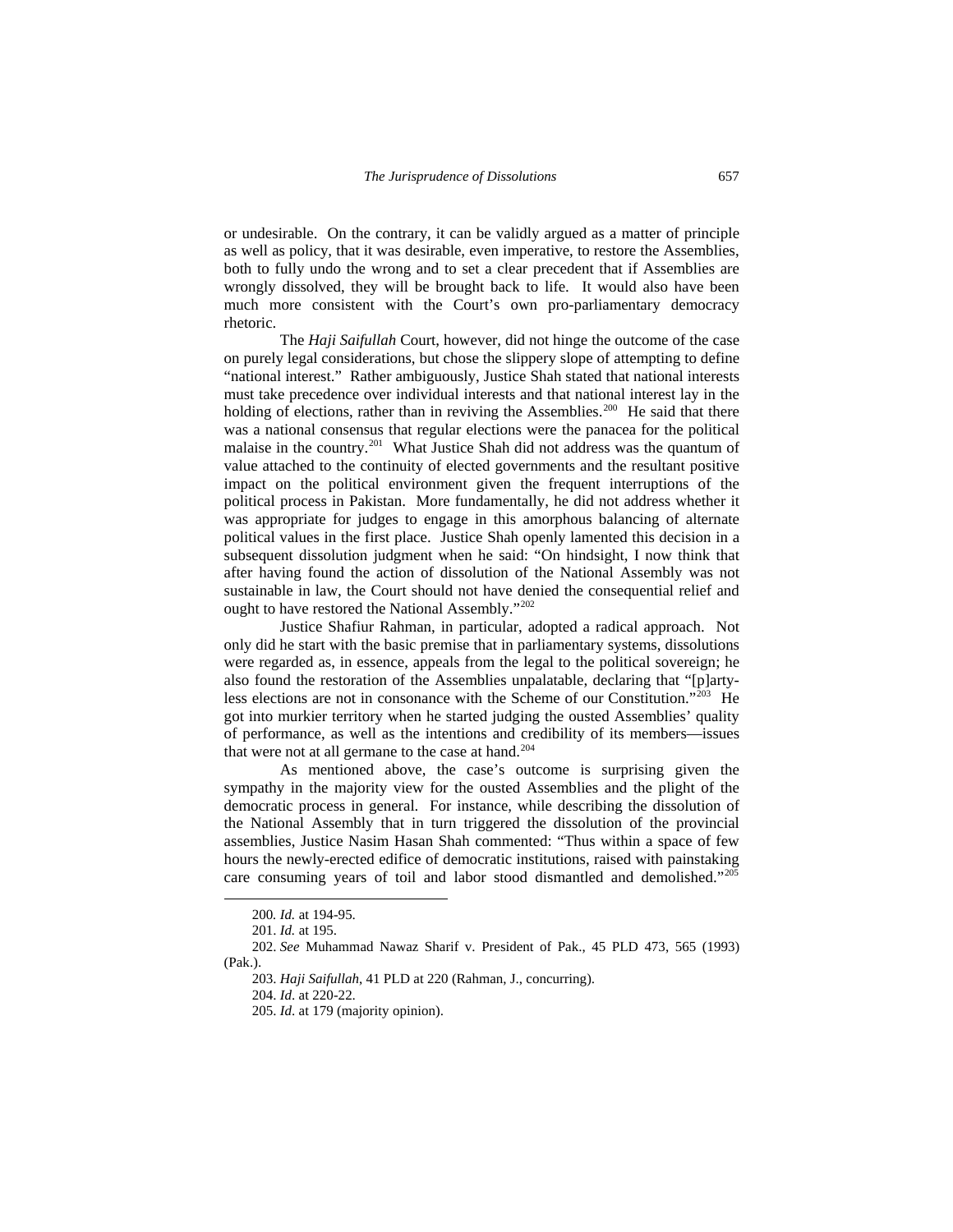However, when the petitioners urged that the duty of the courts was simply to ascertain the legal position, declare it, and allow the law to take its course, pleading passionately: *"Fiat justitia, ruat coelum,*"[206](#page-43-0) the rather sarcastic response from Justice Nasim Hasan Shah was, "We would prefer to take the first part of the maxim '*Fiat justitia'* (let justice be done) and discard the rest namely '*ruat coelum*' (though the heavens should fall) because justice should be done, in such a manner that the heavens should not fall."<sup>[207](#page-43-1)</sup>

# d. Conclusion

Though the actual outcome of the case is highly debatable, the Court's interpretation of Article  $58(2)(b)$  is praiseworthy for faithfully resonating the lawmakers' intent, and for its commitment to upholding the parliamentary character of the Constitution. The Court showed little appreciation for Zia's vague and unsubstantiated grounds for dissolution, finding them to be unconvincing. It gave a stringent and clear test for the justifiable exercise of the presidential dissolution power—one that could conceivably deter its erroneous use or abuse. This raised legitimate expectations that this power was only rarely going to be invoked in the future, and only in circumstances of acute constitutional crisis. Given this precedent, the next dissolution came shockingly soon.

# **B. The Second Dissolution—The** *Tariq Rahim* **Case**

The second dissolution through the invocation of Article 58(2)(b) came against the backdrop of the revival of Bhutto's Pakistan People's Party (PPP) in the late 1980s. One major contributory reason for this was the return of Benazir Bhutto ("Benazir")—Bhutto's daughter and heir-apparent—who led her party to electoral victory in the 1988 elections even though she failed to win an absolute majority.<sup>[208](#page-43-2)</sup> Benazir's short stint was fraught with difficulties. There was much

 $\overline{\phantom{a}}$ 

<span id="page-43-0"></span><sup>206.</sup> This maxim comes from a story in Seneca (Dialogues, III, 18) and is translated as "Let justice be done, though heavens should fall." *Id*. at 194.

<sup>207.</sup> *Id.*

<span id="page-43-2"></span><span id="page-43-1"></span><sup>208.</sup> KHAN, *supra* note 19, at 711. After the 1988 elections, the Pakistan People's Party was the largest single party in the National Assembly, winning 93 out of 207 general seats (with an additional 20 seats reserved for women and 10 seats reserved for minorities), 11 short of the number needed for a majority. *Id.* at 711, 736 n.1. The Islami Jamhoori Ittehad (IJI)—a coalition of various factions of the traditional right-of-center Muslim League (the party that had historically led the movement for the creation of Pakistan), various religious parties, and remnants of Zia's era—was the next largest party, winning 55 seats. *Id.* at 705, 711. Still recovering from a long drought of elections and the de-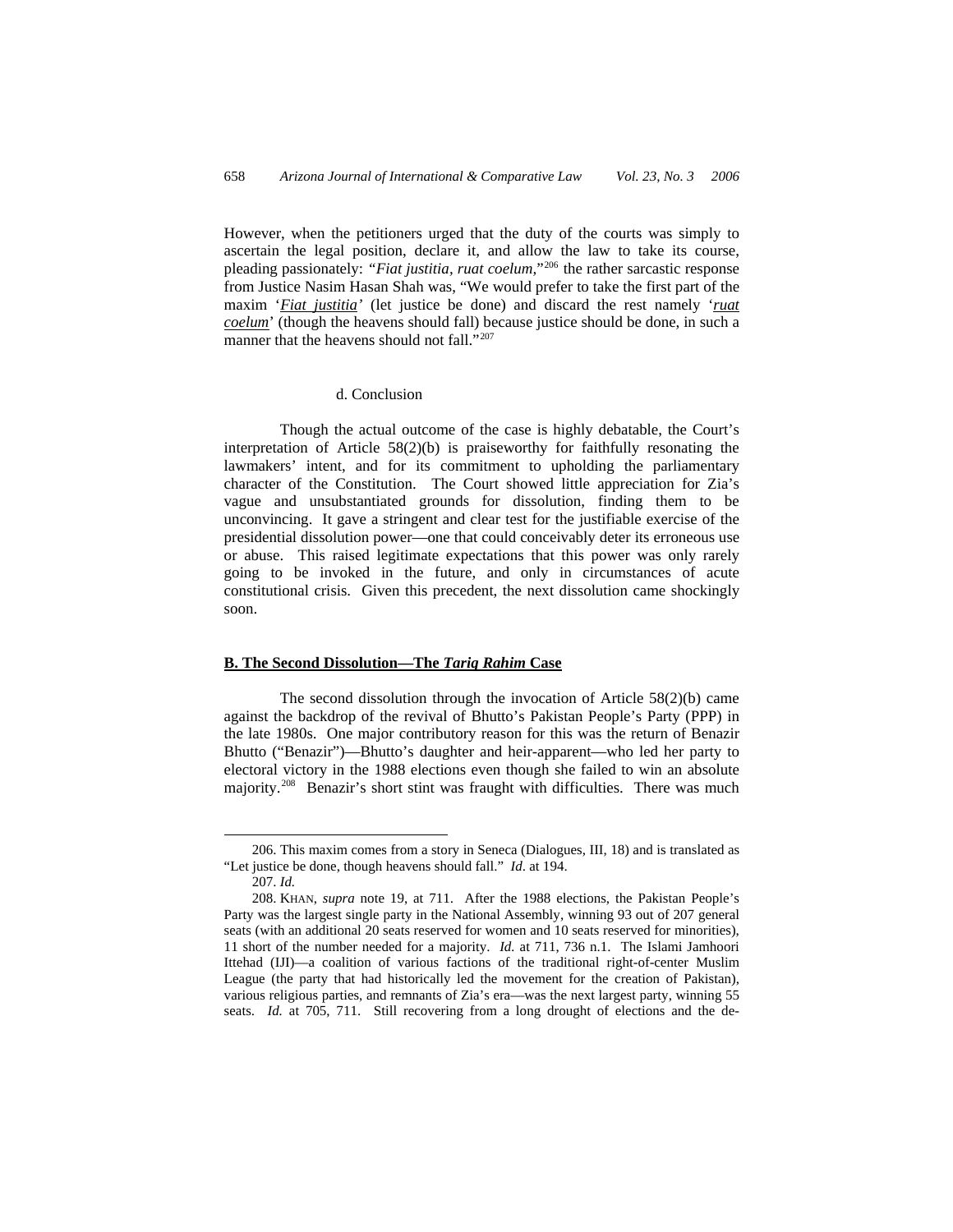bad blood between the PPP and the Islami Jamhoori Ittehad (IJI), as the former regarded various members of the latter to be cohorts of Zia, for whom Benazir had mistrust, as she looked upon them to be her father's executioners. For political and personal reasons, the Treasury and Opposition never managed to reach a harmonious understanding.<sup>[209](#page-44-0)</sup> At the same time, the Independents played their cards in order to be wooed by both sides, as they attempted to consolidate party positions in the Assembly.[210](#page-44-1) Benazir's other challenge was that IJI had managed to form governments in two of the country's four provinces, including the largest and most influential Punjab Province. Meanwhile, the Upper House (the Senate), elected during Zia's time, still had many members of the old guard.<sup>[211](#page-44-2)</sup> The sectarian violence in Sindh—the complex causal factors for which could be traced back to Zia's politics of language in the province during the  $1980s^{212}$  $1980s^{212}$  $1980s^{212}$ —also took on new dimensions as Benazir Bhutto's appeasement strategies failed. Benazir Bhutto had her work cut out and she both saw and imagined Judases in every corner. Eventually, on August 6, 1990, President Ghulam Ishaq Khan invoked Article 58(2)(b) for the second time in the country's history and dissolved the National Assembly.<sup>[213](#page-44-4)</sup> This action was followed, in usual fashion, by the respective chief ministers and governors dissolving the provincial assemblies.<sup>[214](#page-44-5)</sup>

Thus, barely two years after having to sit in judgment over the fate of a dissolved Assembly, the Pakistani courts found themselves adjudicating the legality and legitimacy of another dissolution—this time involving a government that had come to power through the first party-based elections in many years. Here was a nascent elected government being targeted for dissolution by a seasoned politician, through detailed and specific allegations, against a backdrop of complex politicking and personality conflicts between the two highest functionaries in the country. In contrast to Zia's list of allegations, the grounds of

209*. See also* ZIRING, *supra* note 7, at 510-14; *cf.* KHAN, *supra* note 19, at 724-25.

 $\overline{a}$ 

<span id="page-44-4"></span>213. MALUKA, *supra* note 8, at 280. Ghulam Ishaq Khan's career presents a fascinating study. He rose meteorically from the lower ranks of bureaucracy to hold some of the prime portfolios throughout the Ayub, Bhutto, and Zia eras—eventually becoming Chairman of Senate under Zia. *See* ZIRING, *supra* note 7, at 505-06. His credentials as a very influential member of Zia's inner cabinet were common knowledge. Benazir Bhutto was understandably wary of letting him continue as President, given his strong links with the civil and military establishment, but she had to eventually give in. Their relationship was tense and strained throughout Benazir's first term in office. *See generally* MALUKA, *supra* note 8, at 277-82, 321-22.

<span id="page-44-5"></span>214*. See* KHAN *supra* note 19, at 724.

<span id="page-44-0"></span>politicization brought about by the 1985 party-less elections, 27 independent candidates were also elected to the National Assembly. *Id.* at 711.

<sup>210</sup>*. Cf.* KHAN, *supra* note 19, at 715-16.

<sup>211</sup>*. Id*.

<span id="page-44-3"></span><span id="page-44-2"></span><span id="page-44-1"></span><sup>212.</sup> For a discussion of the nature and reasons for the violence in Sindh and the alleged failure of Benazir Bhutto's government in stemming it, see Ahmad Tariq Rahim v. Pakistan, 44 PLD 646, 701-02, 718-19 (1992) (Pak.). For a discussion of the emergence of language and sect-based politics in Sindh, see ZIRING, *supra* note 7, at 485, 487-88, 494-97.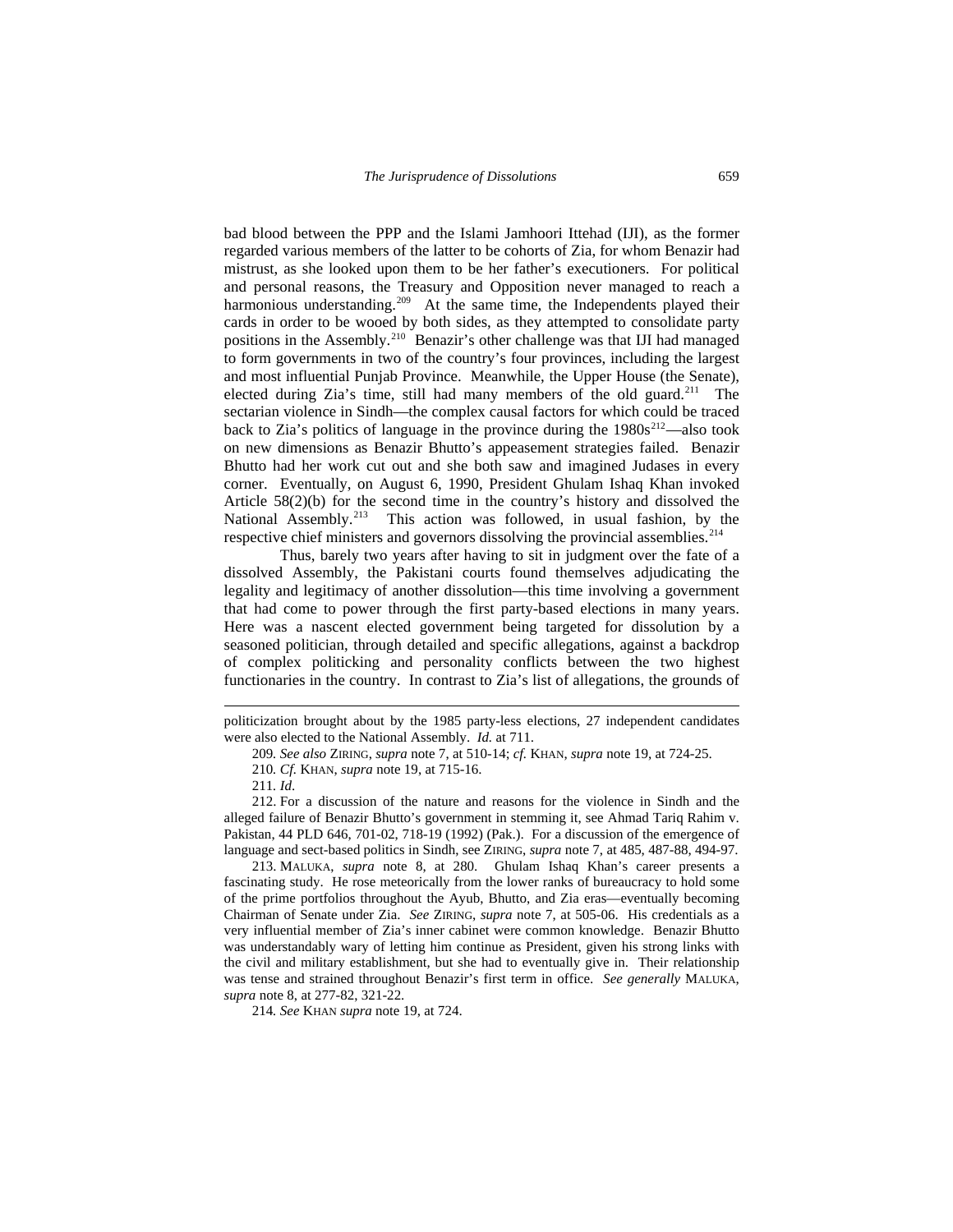Ghulam Ishaq Khan's order of dissolution were precise, varied, and supported by documentary evidence in the form of governmental documents and correspondence, newspaper clippings, and affidavits.<sup>[215](#page-45-0)</sup> At the same time, the courts had the benefit of precise and narrow parameters for the exercise of presidential power that had been laid out in the previous dissolution judgment after an exhaustive interpretive exercise. This time, the legal challenges to the dissolution came much sooner.

- (a) Insufficient legislative work on the part of, and internal dissensions and friction within, the National Assembly. Persistent and scandalous "horse-trading" for political gain and furtherance of personal interests, corrupt practices and inducement, in contravention of the Constitution.
- (b) Willful undermining and impairment of the working of constitutional arrangements and usurpation of the authority of the provinces and of such institutions, by the federal government, resulting in discord, confrontation, and deadlock. Specifically the following acts of the federal government:
	- i. The Council for Common Interest not allowed to function;
	- ii. The National Finance Commission never called to meet;
	- iii. Constitutional powers and functions of the provinces deliberately frustrated; and
	- iv. The Senate ridiculed and its constitutional role eroded.
- (c) Corruption and nepotism in the federal government.
- (d) Failure to protect the Province of Sindh against internal disturbances, resulting in heavy loss of life and property.
- (e) Violation of the Constitution in the following instances:
	- i. Public ridicule of the superior judiciary, attack on its integrity, and attempts made to impair its independence;
	- ii. Misuse of government resources for political ends and personal gains;
	- iii. The undermining of the Civil Services of Pakistan; and
	- iv. Exercise of powers under Article 45 without the President's prior approval.

For details, see *Tariq Rahim*, 44 PLD at 652-54.

<span id="page-45-0"></span><sup>215.</sup> A summarized version of the grounds in the dissolution order is as follows: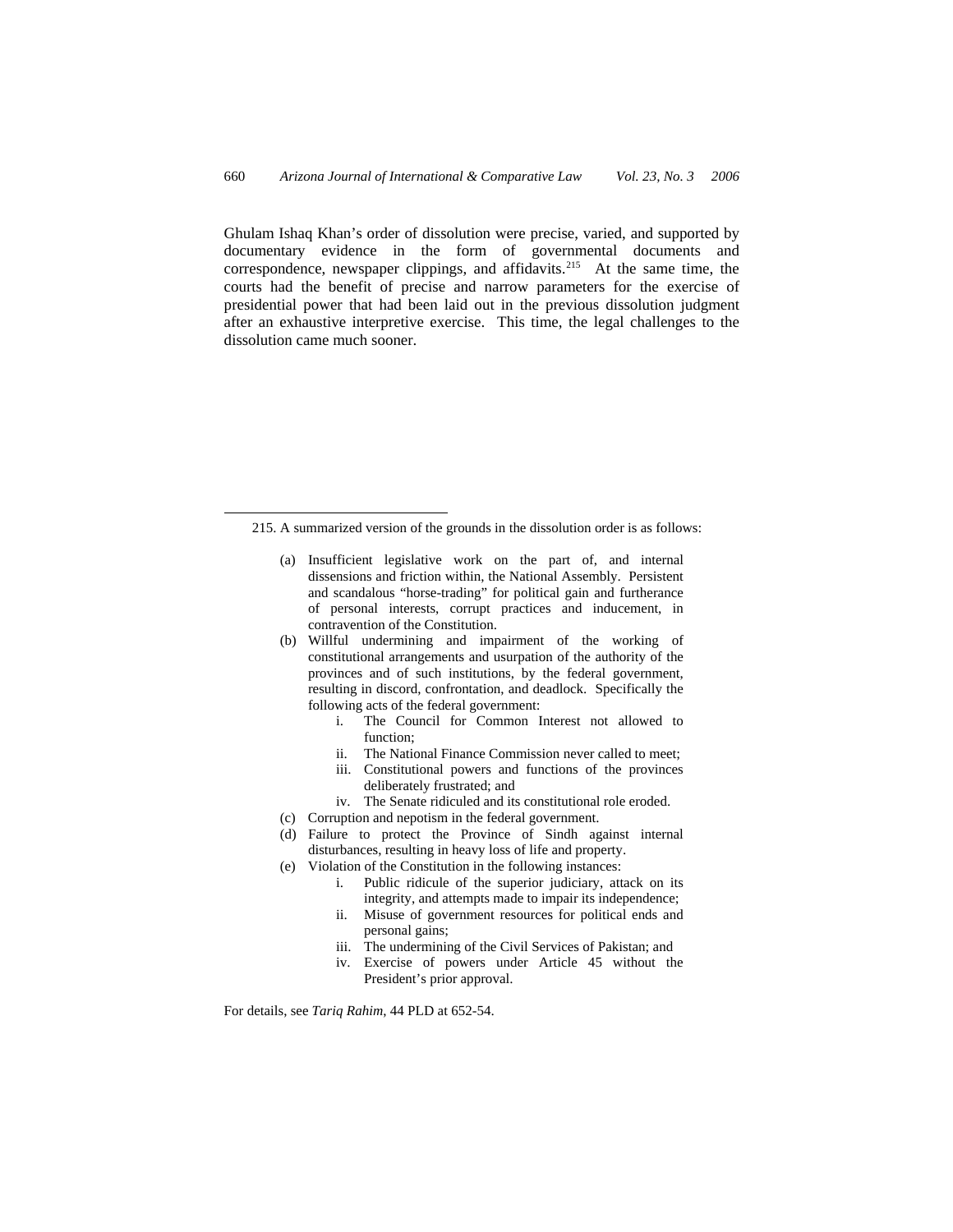### 1. Challenge Before the Lahore High Court

A five-member bench of the Lahore High Court upheld the order of dissolution.[216](#page-46-0) Chief Justice Muhammad Rafiq Tarar (with whom two judges agreed) surmised the task at hand, commenting:

> This Court has to concentrate on the material placed before it, which was taken into consideration by the President for forming honest opinion that the Government of Federation could not be carried on in accordance with the provisions of the Constitution. As to the reasons given in the Order, whether they disclose direct nexus with the preconditions, prescribed in Article 58 of the Constitution, this Court is not to sit in appeal over the impugned Order of the President nor to substitute its own findings for the Order of the President. $217$

This was quite a hands-off approach—highly surprising, as the *Haji Saifullah* judgment had, by narrowly circumscribing the exercise of Article 58(2)(b) powers, necessitated a much more intensive judicial review to ensure that such exercise was not violative of the test. This shift in emphasis from a proparliamentary democratic perspective to a presidential-power-centric one is significant.

Justice Tarar showed marked reluctance to evaluate the possible insufficiency and unreliability of evidence, $218$  which is also surprising considering the potential misuse of the dissolution power, which the *Haji Saifullah* Court was clearly attempting to prevent in the future. While the situation in the previous case was more straightforward, as the grounds for dissolution were broad, vague, and unsupported by any documentary evidence, one could readily visualize situations where a President could present more specific and diverse grounds, supported by documents to comply with the legal test. Yet, theoretically, the dissolution could still be held invalid on application of the strict *Haji Saifullah* test due to persuasive counter-evidence and affidavits, as well as the inherent difficulty of proving broad allegations dealing with nebulous social and political problems, and the possibility of presidential partiality in exaggerating the crisis of government. Surely, a much closer evaluation of evidence and counter-evidence would be necessary in such scenarios. Yet the Chief Justice opined: "The President applied his mind to the facts and accompanying events and recorded reasons in the self-contained Order. The sufficiency and adequacy of the reasons

1

<span id="page-46-2"></span><span id="page-46-1"></span><span id="page-46-0"></span><sup>216.</sup> Ahmad Tariq Rahim v. Pakistan, 43 PLD 78, 116 (Lahore High Ct. 1991) (Pak.), *aff'd*, 44 PLD 646 (1992) (Pak.).

<sup>217</sup>*. Id*. at 103.

<sup>218</sup>*. Id.* at 103-05, 110-15.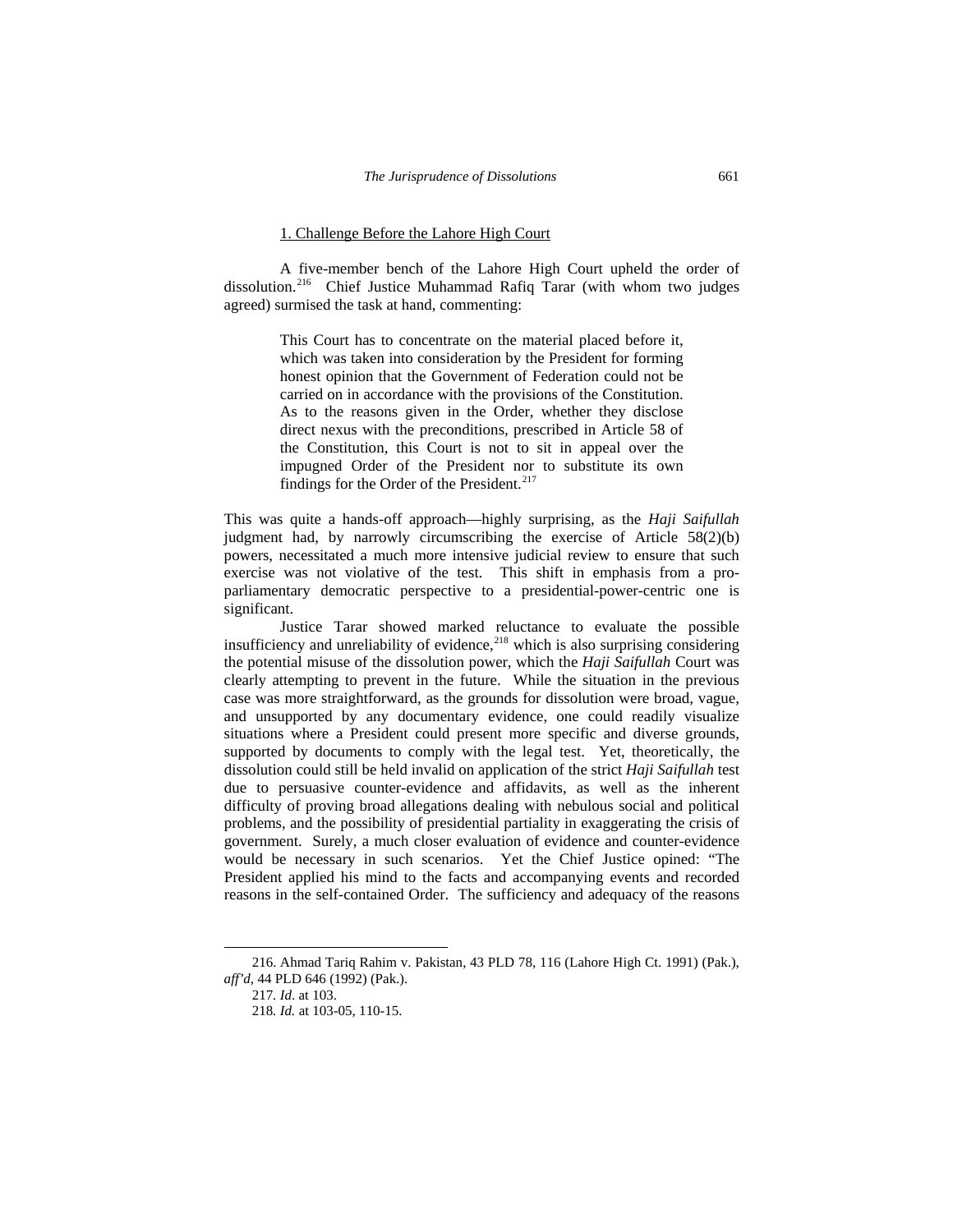are not justiciable  $\ldots$   $\cdot$  <sup>219</sup> The actual existence of the theoretical scenarios enumerated above makes the Lahore High Court judgment unsatisfactory. The Federation's supporting evidence essentially consisted of newspaper clippings and inter-departmental communications of debatable credibility.<sup>[220](#page-47-1)</sup> Furthermore, a clear distinction needed to be drawn between the constraints and failings of an immature fledgling democracy and an actual constitutional deadlock. At the same time, it was important for the court to remain cognizant of the fact that even in mature democracies, highly controversial government policies are not necessarily illegal or unconstitutional. However, the Lahore High Court conducted a rather sparse and, at times, politically partial review of the grounds and accepted all the Federation's evidence on a more or less prima facie basis.<sup>[221](#page-47-2)</sup>

# 2. Challenge Before the Sindh High Court

The Sindh High Court reached the same conclusion as the Lahore High Court.<sup>[222](#page-47-3)</sup> Writing the opinion of the court, Acting Chief Justice Saeeduzzaman Siddiqi declared that:

> The Courts . . . while exercising these powers of judicial review in such cases cannot assume the role of an appellate Court or an authority superior to President. The Court . . . will confine itself to the consideration that the grounds stated by the President . . . bore reasonable nexus to the pre-conditions prescribed under Article  $58(2)(b)$ ... and that there is some material to support the grounds stated by the President in his order . . . .<sup>[223](#page-47-4)</sup>

 $\overline{a}$ 

222. Khalid Malik v. Pakistan, 43 PLD 1, 64-66 (Sindh High Ct. 1991) (Pak.).

<span id="page-47-4"></span><span id="page-47-3"></span>223*. Id*. at 34. This, however, still raises the questions: (1) What if the material is controversial and dubious, and even if the President's opinion is honest, is it based on questionable foundations? (2) Should counter-evidence not be given a lot of importance, given the stakes? (3) In addition, how reliable are newspaper clippings, etc.?

<sup>219</sup>*. Id*. at 110.

<sup>220</sup>*. Id.* at 105.

<span id="page-47-2"></span><span id="page-47-1"></span><span id="page-47-0"></span><sup>221</sup>*. Id.* at 110-16. Very controversially, the Chief Justice conducted an evaluation of the legislative performance of the National Assembly, finding it inadequate, while disregarding the hostile Senate factor. *Id*. at 110-11. The analysis in the other opinions is also sketchy and unpersuasive, and there is use of strong but obscure Islamic rhetoric where a clear and precise analysis would have been more beneficial. *See id*. at 149-51, 162 (Ahmad, J., concurring). At times, the tone of certain opinions is very anti-Bhutto. One presidential allegation pertained to the ridicule of judiciary through a conference arranged by the government to discuss the legal decision that led to the conviction and ultimate execution of Zulfiqar Ali Bhutto. *Id.* at 94 (majority opinion), 162-63 (Ahmad, J., concurring). This raised important free speech issues, which went largely unnoticed. There is much dilation on this ground, despite a promise by certain judges not to dilate, and the comments become personalized. *Id*. at 162-63 (Ahmad, J., concurring).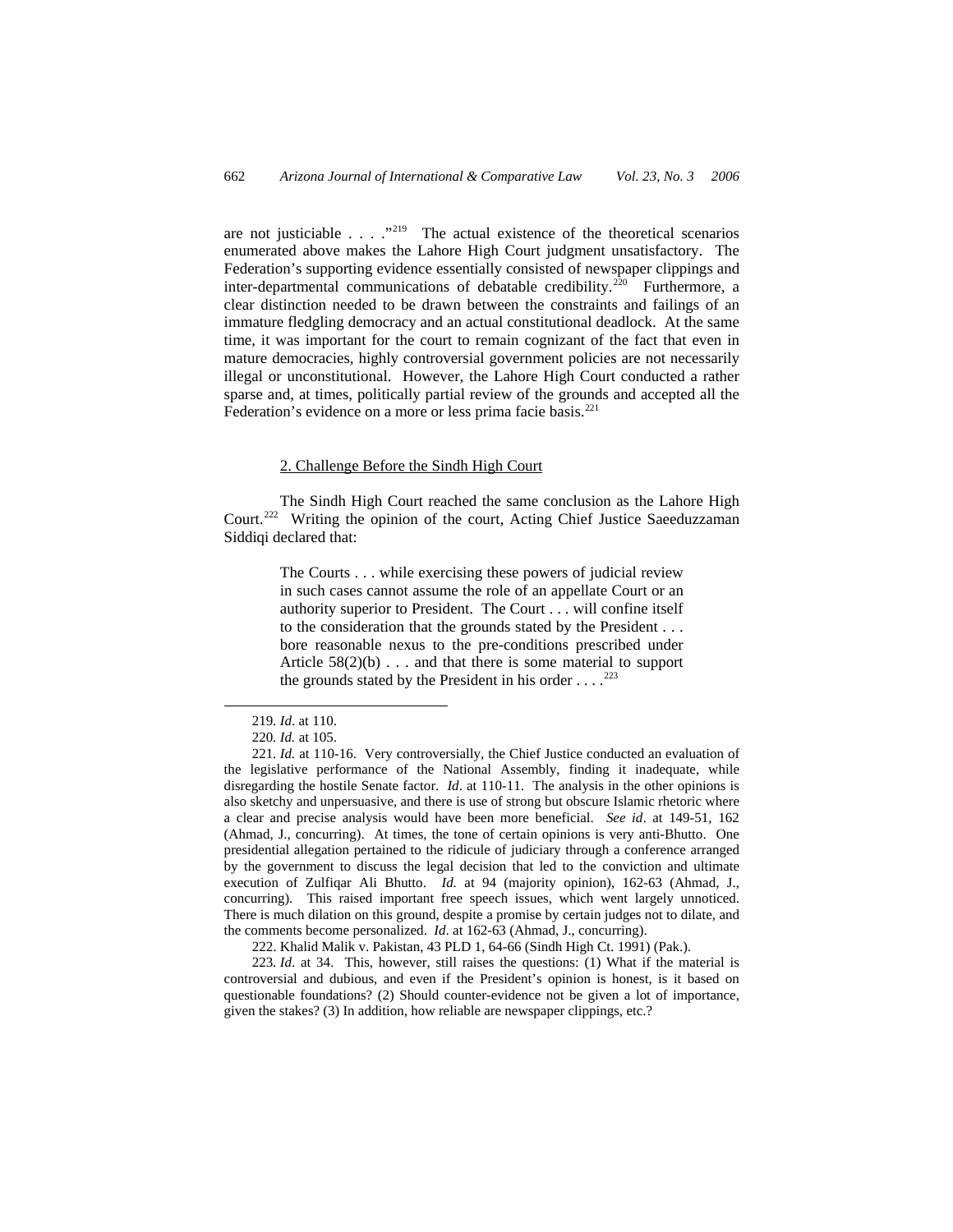This essentially meant that even when the court could see that the supporting material provided was inadequate, it was persuading itself to look for the bare minimum—a "reasonable nexus." Admitting that there is no clear measure to determine when a constitutional breakdown has occurred, the court advocated a case-by-case approach but showed reluctance to lay down any parameters in this regard, "as it may amount to encroachment upon, and whittling down of the discretion of the President vested under Article  $58(2)(b)$ ."<sup>224</sup> Despite all the emphasis in the *Haji Saifullah* case on the need to curtail the use of this strong presidential power, the court was strangely apprehensive of inadvertently whittling down that power, deferring instead to the President's point of view: "The above statement of facts by the President is a judgment on political issues by the highest executive Authority of the country and cannot properly form the subject of judicial review before the Courts."<sup>[225](#page-48-1)</sup> With Justice Saeeduzzaman Siddiqui opining, "I am of the view that existence of any other remedy either under the Constitution or under the law of the land could not fetter the discretionary power of President under Article 58(2)(b) of the Constitution, if exercise of such power was available in the circumstances of the case," the judgment undid the fettering of presidential discretion in the *Haji Saifullah* judgment.<sup>[226](#page-48-2)</sup> In addition, once again, the issue of political undertones made an appearance.<sup>[227](#page-48-3)</sup>

### 3. Challenge Before the Supreme Court

A twelve-member bench of the Supreme Court also upheld the dissolution order. Although two judges dissented with the majority's verdict on its merits, they agreed with the Court's declining the relief of reviving the dissolved Assemblies.<sup>[228](#page-48-4)</sup>

# a. The Test

Justice Shafiur Rahman (with whom eight other judges agreed) wrote the leading opinion. Given that the Supreme Court had devoted a lot of attention in the *Haji Saifullah* case in coming up with a clear and sound interpretation of

<sup>224</sup>*. Id*. at 48.

<sup>225</sup>*. Id*. at 52.

<sup>226</sup>*. Id*. at 61.

<span id="page-48-4"></span><span id="page-48-3"></span><span id="page-48-2"></span><span id="page-48-1"></span><span id="page-48-0"></span><sup>227.</sup> *See id.* at 140-55 (Rehman, J., concurring). For instance, Justice Syed Abdul Rehman adopted a pronounced negative tone when he remarked on Benazir's lack of democratic etiquette and want of respect and concern for the judiciary. *See id*. At times, portions of his judgment read like the dictation of a charge sheet of crimes rather than an evaluation of allegations. *See id*.

<sup>228</sup>*.* Ahmad Tariq Rahim v. Pakistan, 44 PLD 646, 646 (1992) (Pak.).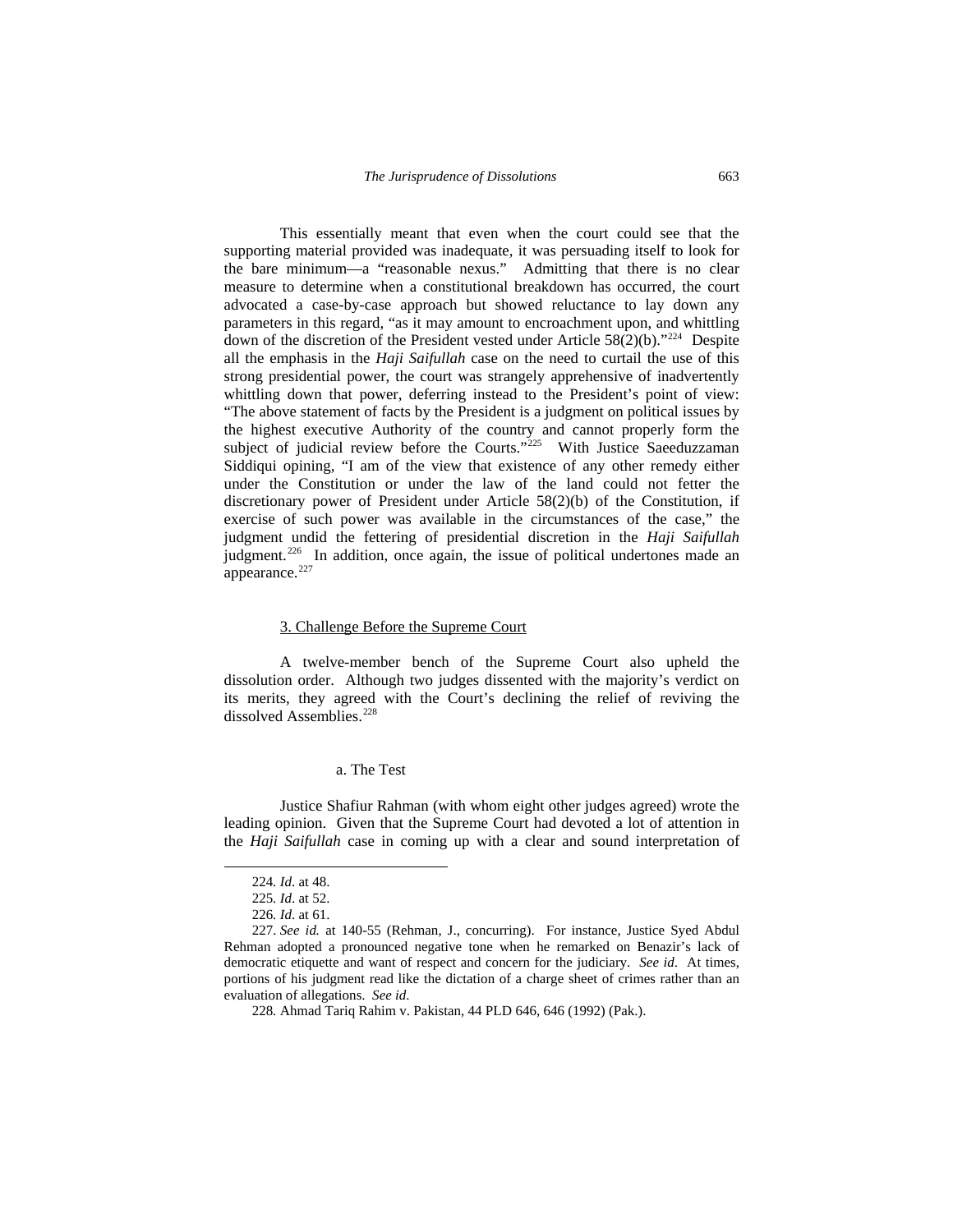Article 58(2)(b) and a fairly categorical test for gauging its legitimate use, the leading opinion dedicated a lot of space and attention to these ostensibly exhausted themes. Justice Rahman reiterated many of the previously visited arguments pertaining to interpretation of Article 58(2)(b), himself acknowledging that in the *Haji Saifullah* case, it "ha[d] received full attention and its meaning and scope authoritatively explained and determined."<sup>[229](#page-49-0)</sup>

Then came a big surprise! Without any preliminary justifications or analysis, Justice Rahman stated a brand-new test. According to Justice Rahman:

> [Dissolution] is an extreme power to be exercised where there is an actual or imminent breakdown of the constitutional machinery, as distinguished from a failure to observe a particular provision of the Constitution. There may be occasion for the exercise of this power where there takes place extensive, continued and pervasive failure to observe not one but numerous provisions of the Constitution, creating the impression that the country is governed not so much by the Constitution but by methods extra-Constitutional.<sup>[230](#page-49-1)</sup>

Justice Rahman did not explain why he had departed from the previous test, which was based on precedent and consensus, and with which he was in full agreement in his previous dissolution judgment. In an earlier part of the opinion, he actually quoted both the test laid down in the majority opinion in the *Haji Saifullah* case, as well as his slightly different formulation of the test in that case, without any critique or mention of any intention of departing from the same. $^{231}$  $^{231}$  $^{231}$ The test adopted by the majority in the *Haji Saifullah* case used the words "the machinery of the Government has broken down completely."[232](#page-49-3)Though Justice Rahman had not used the word "completely" in his separate note, he had also

<sup>229</sup>*. Id*. at 664.

<sup>230</sup>*. Id*. at 664-65.

<span id="page-49-2"></span><span id="page-49-1"></span><span id="page-49-0"></span><sup>231</sup>*. Id*. at 657. This judgment has received strong criticism. For instance, Justice Dorab Patel—an eminent retired judge—finds Justice Rahman's view in the *Tariq Rahim* case to be inconsistent with his earlier view in the *Haji Saifullah* case. Talking specifically of the ground of "horse-trading," which Justice Rahman heavily relied upon, Justice Patel says that it could not be reasonably contended that the defection of a few members of the Assembly constituted a constitutional-breakdown. *See* DORAB PATEL, TESTAMENT OF A LIBERAL 184-85 (Oxford Univ. Press 2004) (2000); *see also infra* note 255 for discussion of "horse-trading." Justice Patel also objects to Justice Rahman's acceptance of the President's claim in one sentence, referring to non-functioning of the Council of Common Interests, and also Justice Rahman's very liberal interpretation of Article 58(2)(b). PATEL*, supra* at 186-88.

<span id="page-49-3"></span><sup>232.</sup> Pakistan v. Muhammad Saifullah Khan (*Haji Saifullah*), 41 PLD 166, 188 (1989) (Pak.).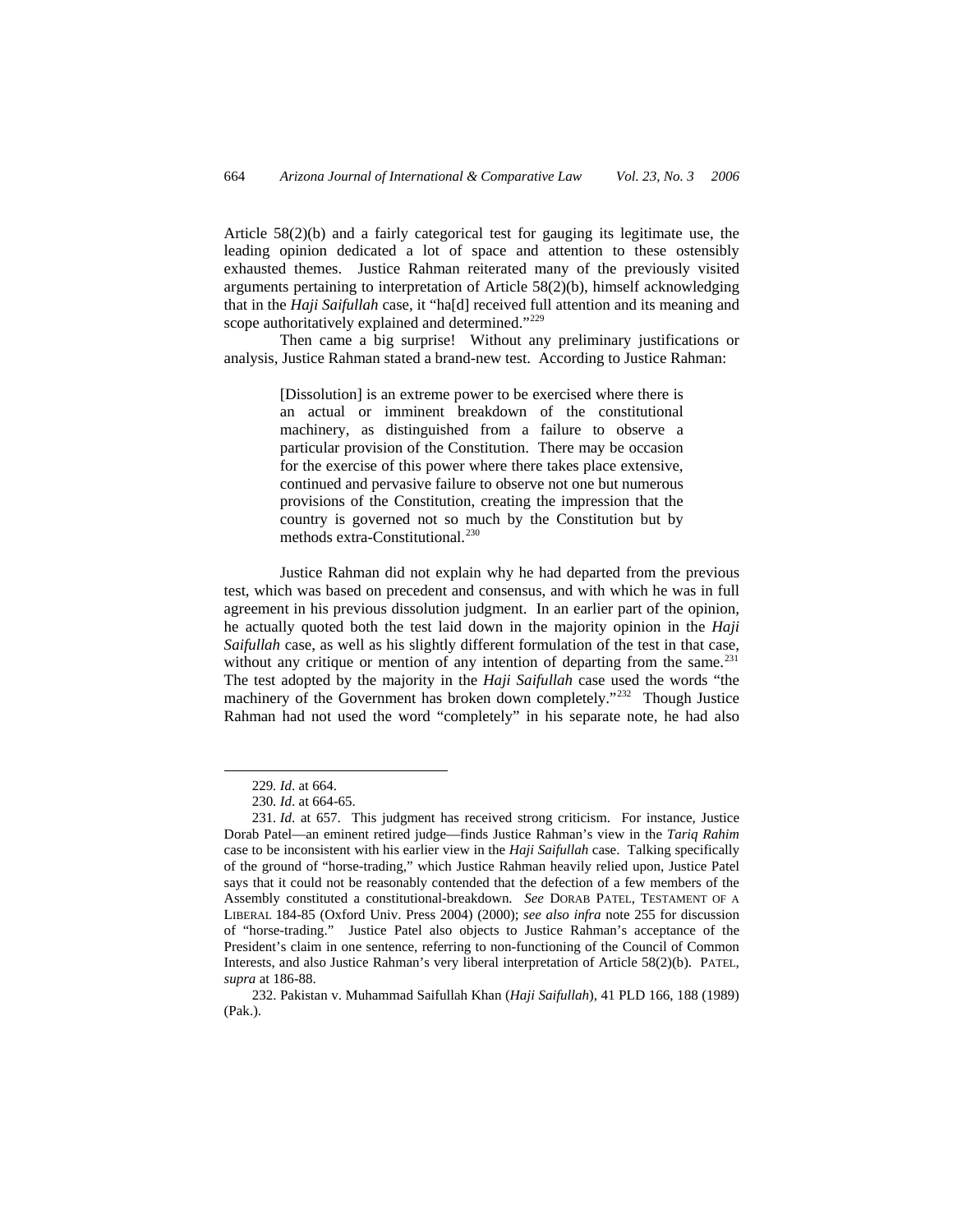visualized an equally drastic "breakdown of the constitutional mechanism" as requisite justification for dissolution.<sup>[233](#page-50-0)</sup>

The new test, introduced by Justice Rahman, was much broader because it legitimized the invocation of Article  $58(2)(b)$  as not just a curative action, but also a preventive one. No justification was offered for deviating from the previous test and increasing the ambit of the President's powers, given all that had been said in the previous judgment about curtailing it. Justice Rahman had clearly warned in his note in the *Haji Saifullah* case that the key formulation of Article 58(2)(b), i.e., "the Government of the Federation cannot be carried on in accordance with the provisions of the Constitution," in his opinion, "does not concern itself with the pace of the progress, the shade of the quality or the degree of the performance or the quantum of the achievement," but rather it "concerns itself with the breakdown of the Constitutional mechanism, a stalemate, a deadlock in ensuring the observance of the provisions of the Constitution."[234](#page-50-1) Yet, by including the words "actual or imminent breakdown of the constitutional machinery" in his new formulation of the test, Justice Rahman made the President's judgment call much more amenable to relying upon a more subjective evaluation of the state of affairs in the country.<sup>[235](#page-50-2)</sup> "Actual breakdown" is hard enough to define. What precisely would be "imminent breakdown"? Justice Rahman did not elaborate and thus ended up presenting a much less precise test than the one in the previous case.

Justice Rustam Sidhwa, in his concurring opinion, also revisited the ambit of the Article. He attempted to come up with helpful hypothetical situations (as he did in his high court judgment on the previous dissolution) that could be regarded as constitutional breakdowns. He went on to assert that it would be improper to lay down parameters or tests to determine the circumstances under which the Court should accept a given scenario as a constitutional breakdown, and he clearly adopted a case-by-case approach, while denying doing so.<sup>[236](#page-50-3)</sup> A caseby-case approach may arguably be a more pragmatic stance, even though: (1) it is a clear departure from the test laid down in the *Haji Saifullah* case, which was expected to act as a deterrent against misuse of Article 58(2)(b) powers; and (2) it creates a much harder task for the judiciary, as well as greater scope for subjective and potentially controversial legal decisions.

At the same time, Justice Sidhwa implored that, given the nascent state of the democratic process, the country's traumatic experience with martial laws, questionable dismissals of government, subversion of the Constitution, constitutional experimentation, rigged and politically influenced elections, and the illiteracy of the electorate, the presidential power ought not to be invoked in a

<span id="page-50-0"></span><sup>233.</sup> *Id.* at 212-13 (Rahman, J. concurring).

<span id="page-50-2"></span><span id="page-50-1"></span><sup>234</sup>*. Id*.

<sup>235</sup>*. Tariq Rahim*, 44 PLD at 664-65.

<span id="page-50-3"></span><sup>236</sup>*. Id*. at 687 (Sidhwa, J., concurring).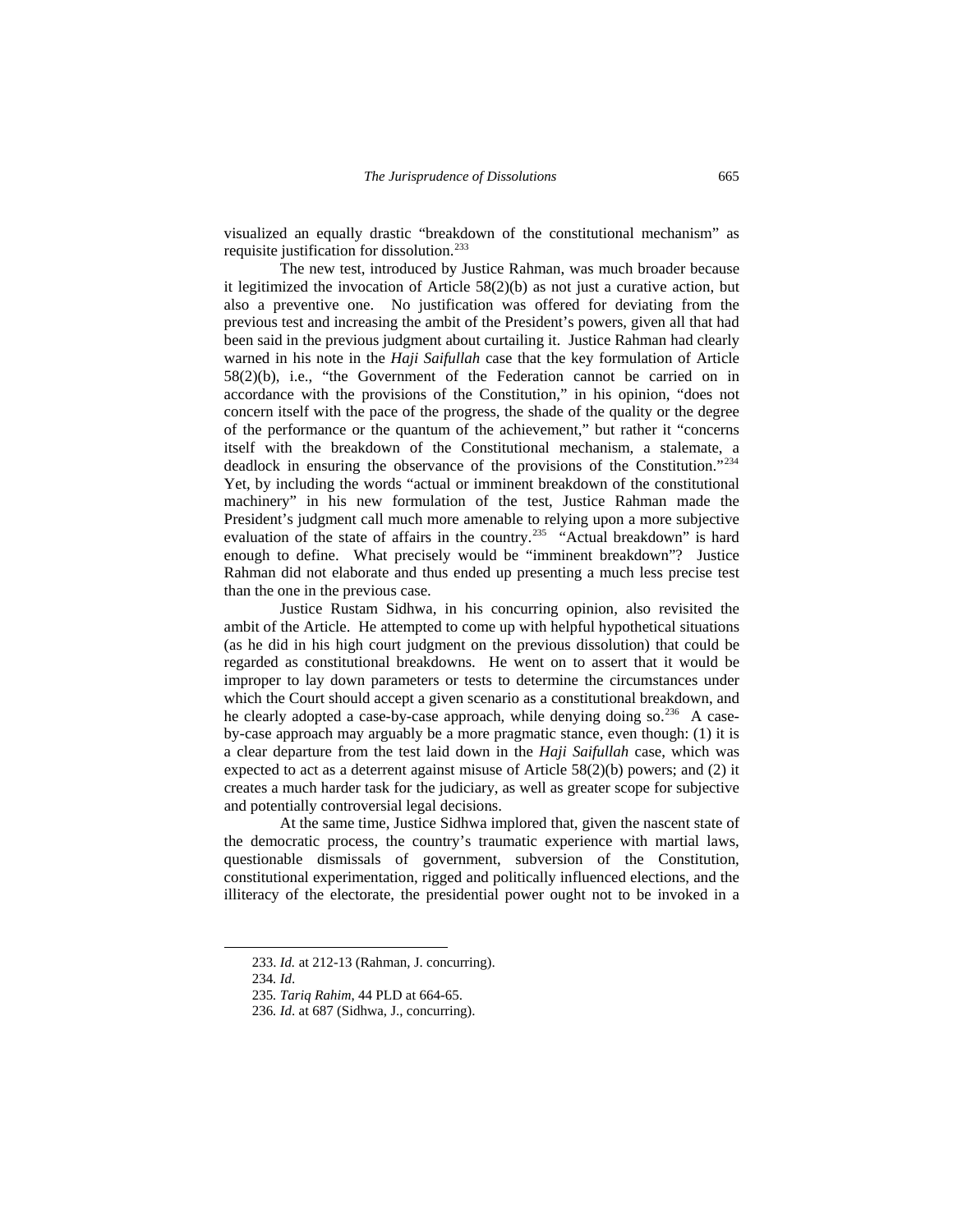sweeping manner so as to avoid a "constitutional autocracy."<sup>[237](#page-51-0)</sup> At a different point in his opinion, he also supported the view that the test of validity should be curative as well as preventive and provided not much more guidance than Justice Rahman as to when the "preventive" dimension of the test would come into play, simply saying: "What is required is that the breakdown is imminent, as partial dislocation has begun, or the breakdown has actually taken place and as a last resort interference is required to ultimately restore representative Government."[238](#page-51-1) Justice Sidhwa, however, exhorted that the presidential power ought to be used only as a last resort, within the norms of established parliamentary process, and showed sympathy for the constraints, errors (even catastrophic ones), and failures to which all political governments are prone.<sup>[239](#page-51-2)</sup> Therefore, he opined, "the functional ability of a ruling party does not merely fail if some provision of the Constitution is violated or not performed or ill performed."<sup>[240](#page-51-3)</sup> He acknowledged how difficult it may be for politically divided parliaments to make even simple decisions and drew a distinction between scenarios presenting complete deadlock or breakdown, and others, which are more general and could only be used as supportive factors.<sup>[241](#page-51-4)</sup>

Justice Abdul Shakurul Salam's pronounced ire for the Eighth Amendment, which found vent in his high court judgment in the previous dissolution case, culminated in his strong dissent in this case. Expressing frustration and disappointment, Justice Salam, in his flamboyant style, traced what he described as the betrayal of Pakistan in its original commitment to a democratic, parliamentary system of government.<sup>[242](#page-51-5)</sup> He candidly declared that the Junejo Assembly only accepted the Eighth Amendment because it had no other option to ensure resumption of democratic rule.<sup>[243](#page-51-6)</sup> Justice Salam then argued that, with Zia's death, the Eighth Amendment had actually become invalid. He argued that: (1) Article 58(2)(b) concentrates tremendous power in an individual, namely the President, who is not a chosen "representative[] of the people," and it is only to chosen representatives of the people (i.e., the elected Parliament and Prime Minister) that the Constitution entrusts the exclusive exercise of the power and authority of the state, and hence, such an aberration goes against the spirit of the Constitution;<sup>[244](#page-51-7)</sup> (2) both Islamic scripture and Article  $\overline{48}$  of the Constitution mandate the President to consult and take advice, which is of a binding nature; $^{245}$  $^{245}$  $^{245}$ and (3) Article 58(2)(b) was accepted by the Junejo Assembly in the context that

<sup>237</sup>*. Id*. at 688.

<span id="page-51-1"></span><span id="page-51-0"></span><sup>238</sup>*. Id*. at 690.

<sup>239</sup>*. Id*. at 690-91.

<sup>240</sup>*. Id.*

<sup>241</sup>*. Tariq Rahim*, 44 PLD at 690-92 (Sidhwa, J., concurring).

<sup>242</sup>*. Id.* at 667-70 (Salam, J., dissenting).

<sup>243</sup>*. Id*. at 670, 673.

<sup>244.</sup> *Id.* at 672-73.

<span id="page-51-8"></span><span id="page-51-7"></span><span id="page-51-6"></span><span id="page-51-5"></span><span id="page-51-4"></span><span id="page-51-3"></span><span id="page-51-2"></span><sup>245</sup>*. Id*. at 672-76, 678*.* Article 48 mandates the advice of the cabinet and the Prime Minister for presidential actions.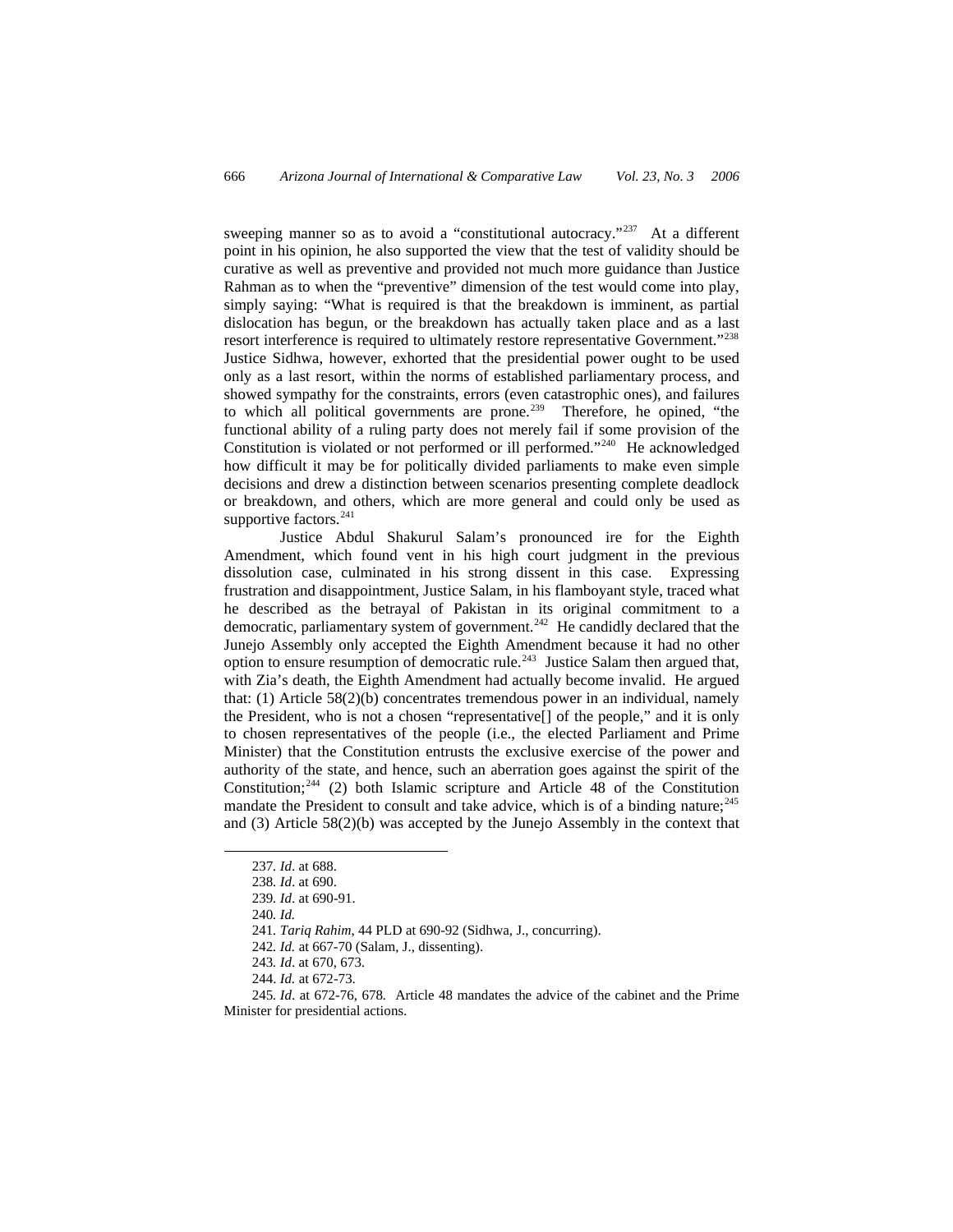Zia linked it to the lifting of the martial law.<sup>[246](#page-52-0)</sup> In sum, Article 58(2)(b) gave Zia powers for which there is no precedent. Other similar amendments introduced by Zia were unique in nature and specific to his continuation in office and to his person.[247](#page-52-1) Hence, they lapsed with his demise. This is a novel line of argument with a strong "framers' intent" emphasis.<sup>248</sup>

Justice Salam's lack of enthusiasm for experimentations with the presidential system was also obvious. He found Article 58(2)(b)'s constitutional balancing drastic because short of sending the Assembly home, the President had not been equipped with less disastrous ways of persuading the Parliament.<sup>[249](#page-52-3)</sup> He also pointed out the potential embarrassment of a dissolved Assembly coming back to power and then impeaching the President.<sup>[250](#page-52-4)</sup> Then, assuming that the Article 58(2)(b) power remained intact after Zia, Justice Salam found the provision unacceptable for many additional independent reasons.<sup>[251](#page-52-5)</sup> His complete lack of enthusiasm for an un-elected President possessing such untrammeled powers was poignantly reflected in his comment that the President dissolving the Assemblies was like "[a] creature condemning the creator," as these very Assemblies had not long ago elected Ghulam Ishaq Khan as President.<sup>[252](#page-52-6)</sup> However, once again, since the judgment took some time coming and elections had already been announced, Justice Salam ruled out restoration as relief.<sup>[253](#page-52-7)</sup>

 $\overline{a}$ 

248*. Id.* at 673-74 (Salam, J., dissenting).

<sup>246</sup>*. Id*. at 670, 673.

<span id="page-52-1"></span><span id="page-52-0"></span><sup>247</sup>*. Tariq Rahim*, 44 PLD at 673-74 (Salam, J., dissenting). The amendments to the Constitution that Justice Salam referred to were the incorporation of Article 41(7), which stated that Zia would be the President of Pakistan (uniquely for constitutional language, the Article actually named him) in consequence of the result of the referendum held on December 19, 1984, for a period of five years, notwithstanding Article 43, which lays down, *inter alia*, that the President shall not hold any other position carrying the right to remuneration for the rendering of services. The notwithstanding clause in Article 41(7) precluded the Article 43 limitation, allowing Zia to remain Chief of Army Staff while holding the office of President. *Id.*

<sup>249</sup>*. Id*. at 674-75.

<sup>250</sup>*. Id*. at 675.

<span id="page-52-5"></span><span id="page-52-4"></span><span id="page-52-3"></span><span id="page-52-2"></span><sup>251</sup>*. Id*. at 675-79. Justice Salam made many persuasive arguments that include, *inter alia*: compliance with the Constitution was the joint responsibility of the President and the Prime Minister and the latter could not be made the sole scapegoat; a nascent democratic government had to be extended a lot of leeway; the problem categorized as "a complete breakdown" could have been resolved in various ways short of a dissolution; if the federal government had faulted, that did not make provincial governments culpable, and similarly if the cabinet and President could not carry on together, the National Assembly ought not to suffer; the ruling government had successfully survived a no-confidence motion; and finally, the appointment of opposition members in the caretaker setup begat *mala fides* on the part of the President. *Id.*

<span id="page-52-7"></span><span id="page-52-6"></span><sup>252</sup>*. Id*. at 679.

<sup>253</sup>*. Tariq Rahim*, 44 PLD at 679-80 (Salam, J., dissenting).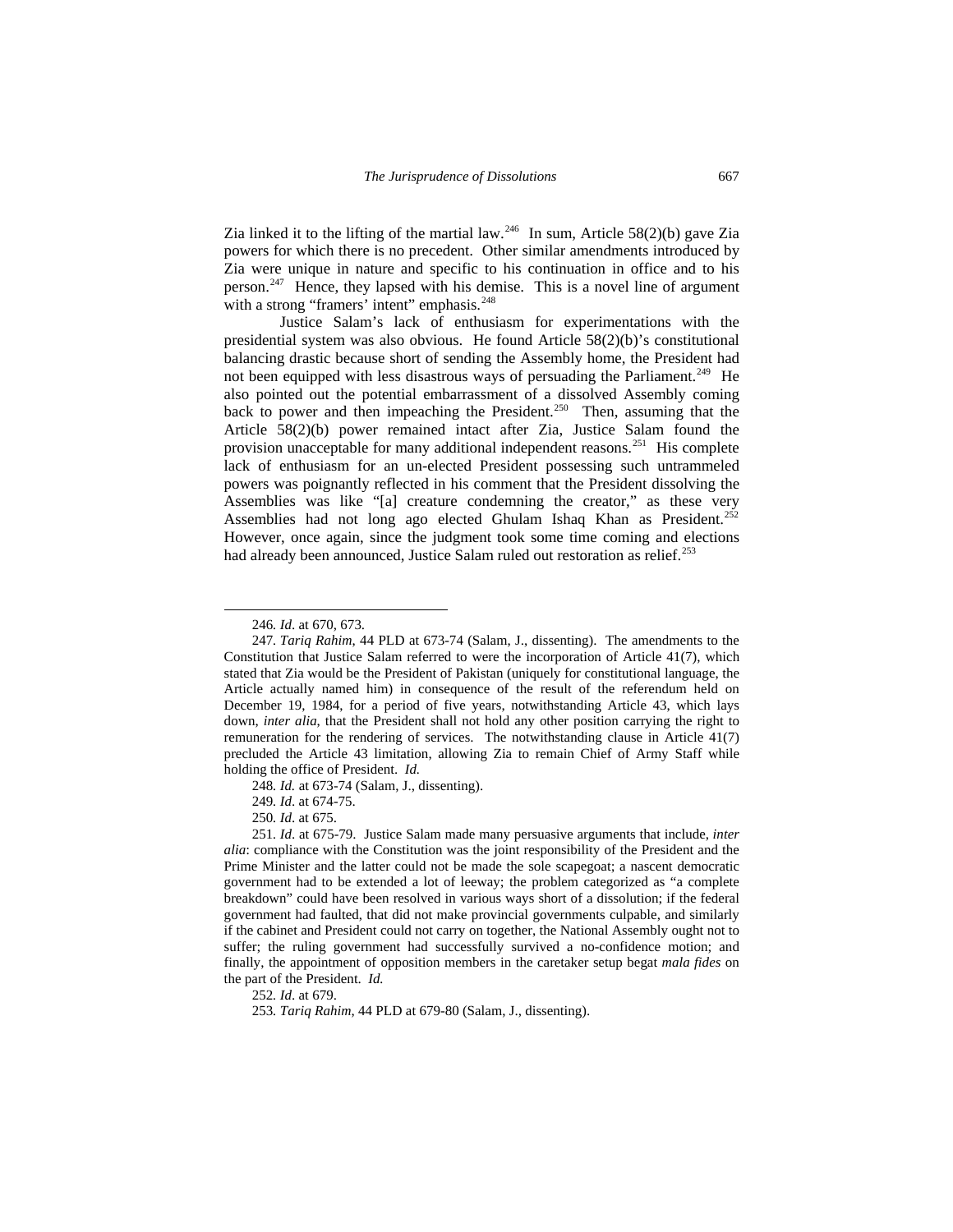It is important to reiterate here that regardless of their individual merit or lack thereof, the tests laid down in both the majority and concurring opinions, as well as the interpretation adopted by Justice Salam's dissenting opinion, are a clear departure from the test laid down only a couple of years before in the exhaustive *Haji Saifullah* judgment. The only judge who strictly subscribed to the test of validity as laid down in the *Haji Saifullah* case was the author of the second dissenting opinion, Justice Sajjad Ali Shah.

Justice Sajjad Ali Shah, like Justice Salam, also found the dissolution illegal and unsustainable. However, Justice Shah's verdict was based on his finding the grounds for dissolution unconvincing, rather than on the view, like Justice Salam, that Article 58(2)(b) was no longer an operative part of the Constitution. In other ways, however, he agreed with Justice Salam's line of reasoning and main conclusions.<sup>[254](#page-53-0)</sup> As to the grounds for dissolution, Justice Shah was not at all convinced by the "horse-trading" allegations<sup>[255](#page-53-1)</sup> nor, for that matter, by any of the other grounds. Justice Shah found that the applicable law on the issue, i.e., the Political Parties Act of 1962, clearly defined "defection" and the mechanism to deal with it, and concluded that the members who had allegedly committed "floor-crossing"[256](#page-53-2) did not come within its mischief, as they had not legally defected or withdrawn from their parties but had only voted or abstained from voting contrary to directions of their parliamentary parties.<sup>[257](#page-53-3)</sup> Justice Shah's first patently political statement, starting an unfortunate trend that continued in subsequent cases, appeared in this judgment when he said: "If horse-trading was not caught within the mischief of law before dissolution order was passed and was

<span id="page-53-0"></span><sup>254.</sup> Justice Shah, however, abstained from commenting on the Eighth Amendment vis-à-vis the parliamentary system debate, saying that he felt constrained to do so, as a legal challenge to the Eighth Amendment was *sub judice*, and an appeal was pending before the Supreme Court. *Id.* at 711-12 (Shah, J., dissenting).

<span id="page-53-1"></span><sup>255. &</sup>quot;Horse-trading" is a term coined in this era to denote the pressuring and/or bribing of parliamentarians to abandon party or independent affiliations and defect to another party. It is important to note that the mere act of switching party affiliations did not entail violation of any applicable law and hence was not an illegality. Justice Rahman relied, instead, on normative, ethical, and public policy justifications for condemning the practice, while omitting to discuss even the factual commission or lack of such acts in the context of the case. *Id.* at 666 (majority opinion).

<span id="page-53-2"></span><sup>256. &</sup>quot;Floor-crossing" is a term coined to describe renegade parliamentarians who did not formally resign from their political parties or formally join another political party. Instead, having been elected on party tickets, they switched loyalties and consistently ignored party discipline and directives in terms of voting in parliament, motivated by ideological or less than moral imperatives.

<span id="page-53-3"></span><sup>257</sup>*. Tariq Rahim*, 44 PLD at 720 (Shah, J., dissenting). Problematically, Justice Shah engaged in a patently political analysis to highlight the political impediments and constraints faced by the PPP. The nebulous nature of certain grounds notwithstanding, in accepting the petitioner's view of the matter, Justice Shah conducted a more or less similar prima facie review, as did his fellow judges, while accepting the Federation's arguments and supporting evidence. *Id.* at 707-21.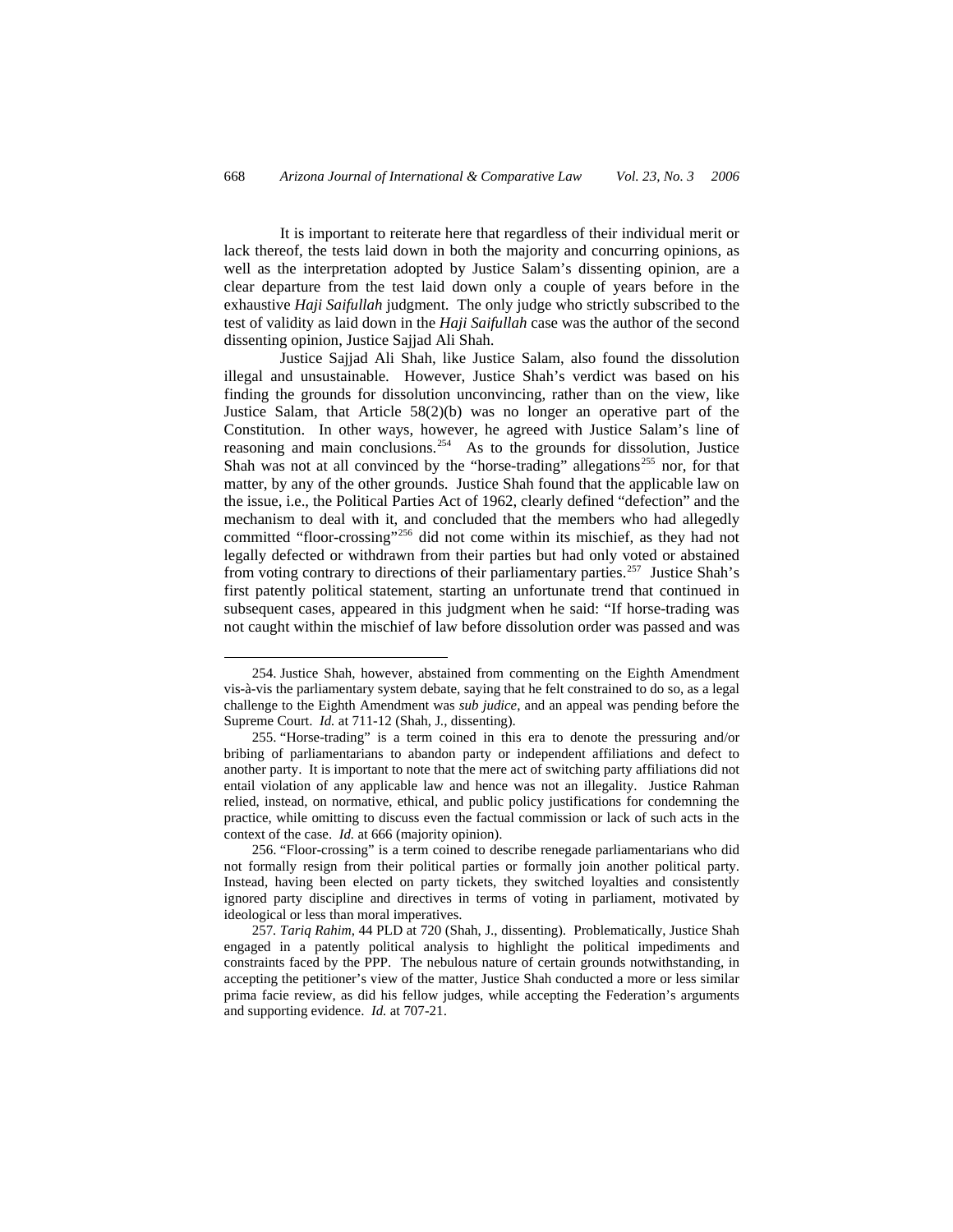considered morally wrong, then judicial notice can be taken to the effect that some horse-trading continues now but is being officially ignored."<sup>[258](#page-54-0)</sup>

Justice Shah's strongly worded opinions, in this and subsequent dissolution cases, were to provide the most obvious insight into the mushrooming political polarizations and pressures that had invaded the chambers of the Supreme Court. Commenting on the possibility of *mala fides* on the part of the President, he opined:

> It is apparent from what is stated . . . and impression is unavoidable that object behind order of dissolution was not only that Government of that time be toppled but there was also motivation with calculated moves to tarnish image of Pakistan Peoples Party in the eyes of the people so that it should be routed in the election and not returned to power again.<sup>[259](#page-54-1)</sup>

# b. Evaluation of Grounds and Supporting Evidence

The other major shortfall of the majority opinion is that while Justice Rahman dedicated a lot of space to reiterating the order of dissolution, the arguments of the respective counsels, the findings of the high court, and the legal interpretation questions pertaining to Article  $58(2)(b)$ ,<sup>[260](#page-54-2)</sup> he dedicated barely a few paragraphs to gauging and evaluating the substantive content and merit of the actual grounds for dissolution.<sup>[261](#page-54-3)</sup> After a repetition of the analysis of the grounds given by the Lahore High Court and a denunciation of the practice of "horse trading,"<sup>[262](#page-54-4)</sup> he accepted all the presidential grounds in a more or less wholesale manner.<sup>[263](#page-54-5)</sup> Though he did add that while some of the grounds may be independently insufficient, they can still be invoked in support of the more potent ones, and he deemed the evidence adduced by the Federation in support of its contention sufficient.<sup>[264](#page-54-6)</sup>

<span id="page-54-0"></span><sup>258</sup>*. Id*. at 714. Justice Shah found it paradoxical for the Leader of the Opposition to be appointed as the caretaker Prime Minister if people had ostensibly lost confidence in the Assembly in its entirety. *Id*. at 715.

<sup>259</sup>*. Id*. at 721.

<span id="page-54-2"></span><span id="page-54-1"></span><sup>260.</sup> Almost fifteen pages are dedicated to these topics. *See id*. at 651-66 (majority opinion).

<span id="page-54-6"></span><span id="page-54-5"></span><span id="page-54-4"></span><span id="page-54-3"></span><sup>261.</sup> This seems very inconsistent when contrasted with Justice Rahman's exhaustive evaluation of the merits of the grounds in the next dissolution case. Furthermore, while grounds (a) and (b) were accepted after a very summary discussion of the evidence and the counsels' arguments to support or negate it; grounds (c), e(ii), and e(iii) were declared independently insufficient; and grounds d, e(i), and e(iv) were not discussed at all.

<sup>262</sup>*. See supra* note 255 and accompanying text for an explanation of "horse-trading."

<sup>263.</sup> *Tariq Rahim*, 44 PLD at 665-67.

<sup>264</sup>*. Id.* at 666-67.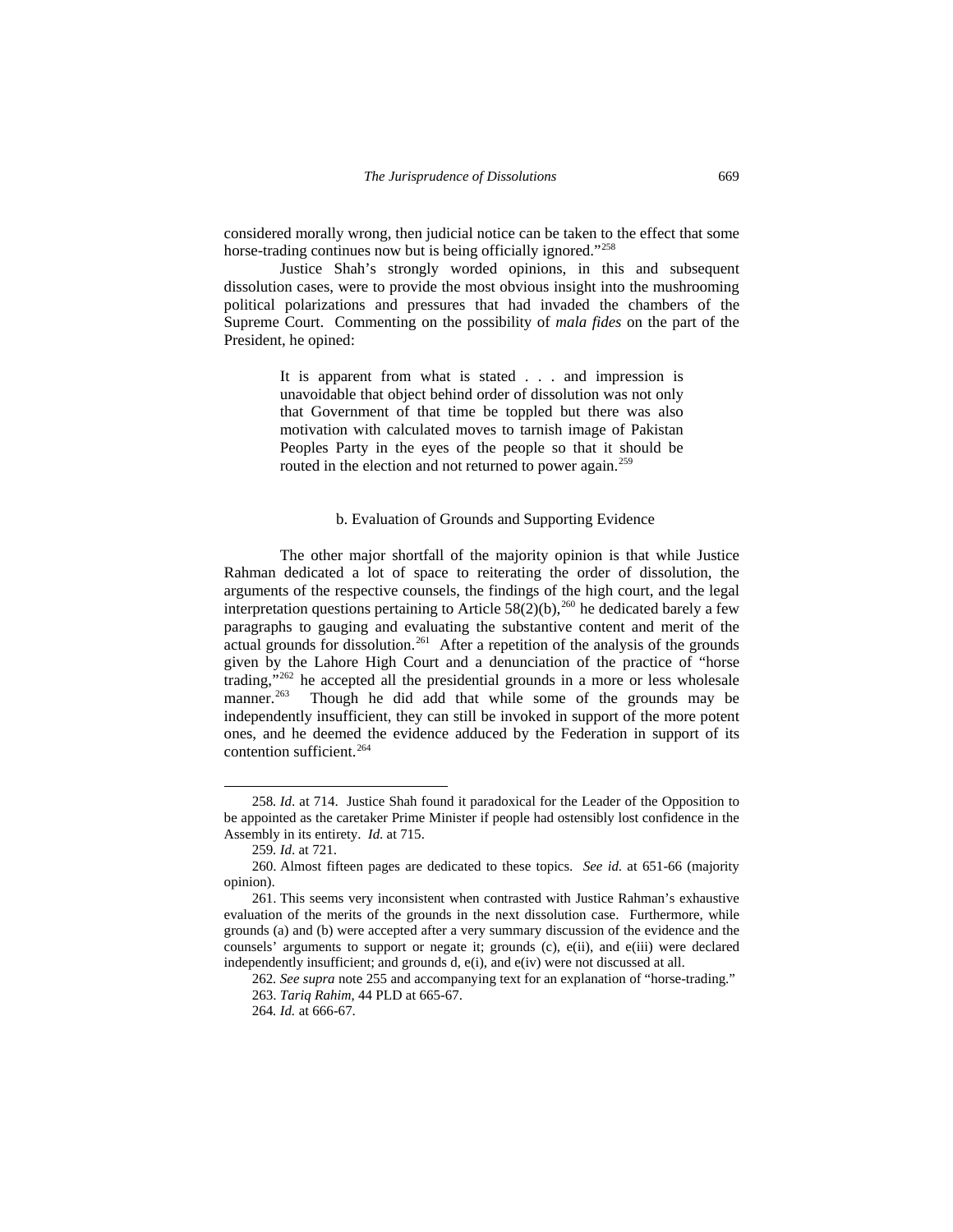Justice Sidhwa's concurring opinion contains a much more detailed evaluation of the actual grounds for dissolution than the leading opinion.<sup>[265](#page-55-0)</sup> His opinion is also significant because he openly engaged in describing and defining Pakistan's state structure. Tracing the evolution of Pakistan's parliamentary system and its various amendments over the years, he concluded: "The basic character of the Constitution is now a mix. It is not Presidential; it was never meant to be. It is not totally Parliamentary; as it was intended."[266](#page-55-1)His apparent dissatisfaction with this new hybrid came through poignantly when he invited an "enlightened Parliament" to determine whether this hybrid system is "inherently defective or intrinsically sound and can be allowed to work."<sup>[267](#page-55-2)</sup>

Having made a concerted attempt to come up with some definitive guidelines, Justice Sidhwa was deeply dissatisfied with the political state of affairs, the difficulty of the task presented to the courts, and the limited timeframe in which to perform it when, invariably, elections had already taken place.<sup>[268](#page-55-3)</sup> His concluding comments showed him to be distraught at the status quo. Referring to the Eighth Amendment, which during the same period had been independently legally challenged, he invited the new elected government to "strike down all such amendments it considers as violating the Parliamentary character of the Constitution"[269](#page-55-4) and resignedly concluded, "We leave behind no decisive judgment, but one dismissing the petition *in limine* and more confusion to confound everyone."<sup>270</sup> This is a most telling confession on the part of a judge who seemed harassed by the pressure put on the judiciary to be a constant pathfinder out of recurrent constitutional crises.

### c. The Outcome

Having found the dissolution to be valid, the majority upheld it with the exception of the two dissenting judges. $271$ 

<sup>265</sup>*. Id*. at 694 (Sidhwa, J., concurring).

<span id="page-55-2"></span><span id="page-55-1"></span><span id="page-55-0"></span><sup>266</sup>*. Id.* at 684. Importantly, he did recognize that the Eighth Amendment was an imposition on the Parliament, which had no choice but to accept the lifting of the martial law and consequent restoration of democracy, on whatever terms that were offered or could be extracted. Nevertheless, he was of the view that it had to be accepted that because of the Eighth Amendment, the President had ceased to be a titular head and had become almost as effective, if not equal in power, as the Prime Minister, should he decide to use his otherwise dormant powers. *Id.* at 683.

<sup>267</sup>*. Id.* at 685.

<span id="page-55-3"></span><sup>268.</sup> *Id.* at 705-07.

<span id="page-55-4"></span><sup>269</sup>*. Tariq Rahim*, 44 PLD at 706 (Sidhwa, J., concurring).

<sup>270</sup>*. Id.* at 707.

<span id="page-55-6"></span><span id="page-55-5"></span><sup>271</sup>*. Id*. at 666-67 (majority opinion).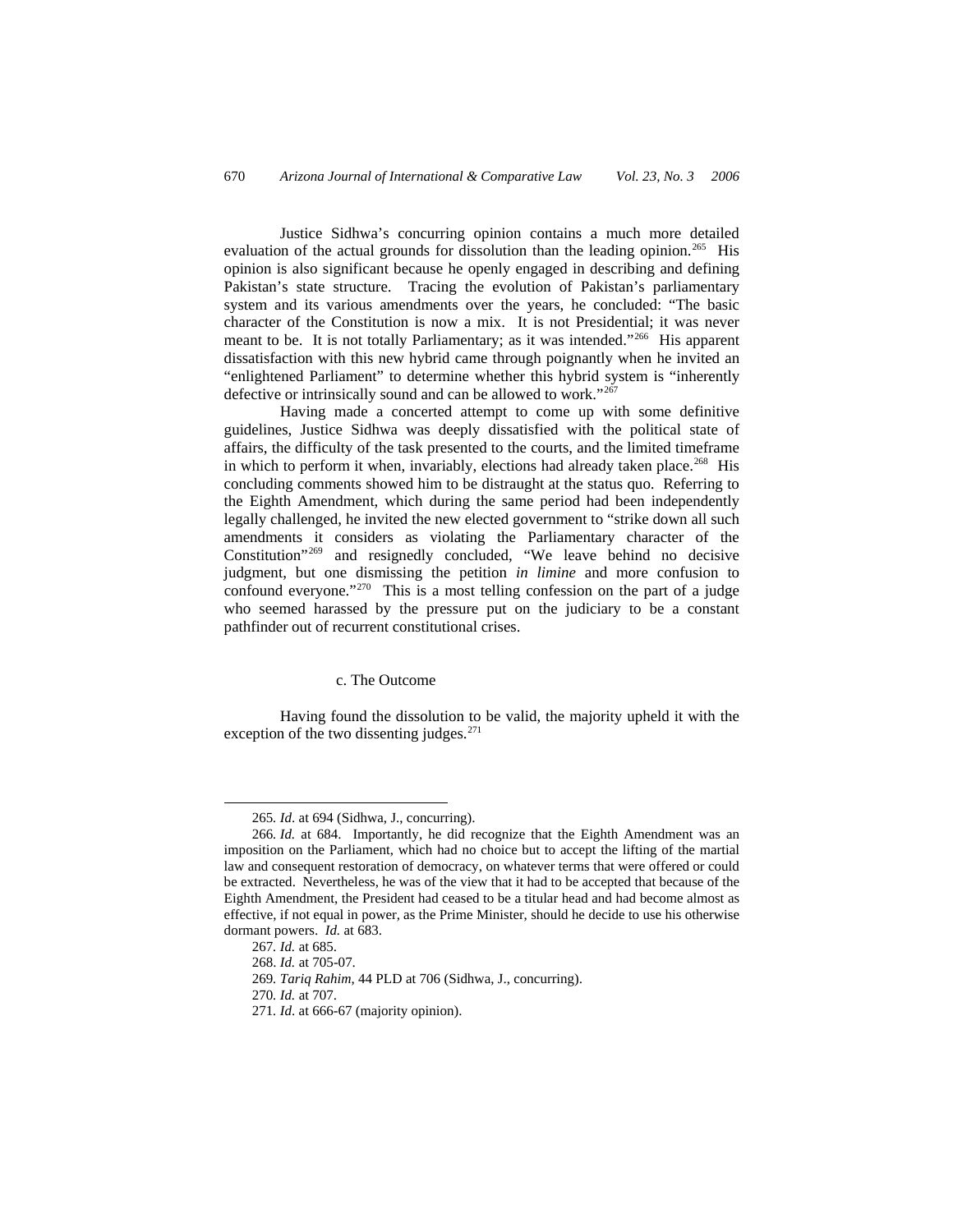### d. Conclusion

By broadening the test laid down in the previous dissolution case, the *Tariq Rahim* judgment managed to open up possibilities for valid dissolutions in situations that were not so drastic as to constitute "a complete breakdown of the constitutional machinery." This was a disturbing development considering that the presidential power had already been exercised twice within a span of barely two years. It was already becoming clear that when the judiciary was entrusted with the task of mediating between confrontational political forces, it was unavoidable for the judiciary to come out looking tarnished. At the same time, the justifications for moving away from the narrow test laid down in the previous case were at worst nonexistent and at best highly unconvincing.

# **C. The Third Dissolution—The** *Nawaz Sharif* **Case**

The November 1990 elections turned the earlier status quo on its head as the Leader of the Opposition, Mian Muhammad Nawaz Sharif, emerged as the new Prime Minister. Sharif won a clear majority in the Center and the Punjab— the largest province—which Benazir's ousted government had failed to do.<sup>[272](#page-56-0)</sup> He then embarked on an ambitious policy of privatization and deregulation of state enterprises.[273](#page-56-1) Being an industrialist himself, as well as a religiously conservative man, he had strong support in the business and commercial sectors in addition to the more conservative strata of society.<sup>[274](#page-56-2)</sup> Since his party was ruling the provinces, it was relatively smooth sailing for the federal government. A political novice, Sharif was a protégé of Zia's era during the time that Zia pursued a policy creating a new political constituency in order to marginalize the old political guard.[275](#page-56-3) Sharif was believed to have close links with the "establishment," which was epitomized in the person of President Ghulam Ishaq Khan—a veteran and a Zia-era icon.<sup>[276](#page-56-4)</sup> However, it soon became obvious that Ghulam Ishaq Khan was perhaps finding his erstwhile political ward too much of a political upstart, and the young Prime Minister was discovering his mentor to be overbearing and intrusive. $277$  It would be simplistic and misleading, however, to overemphasize these personality conflicts. The structural constraints of the state ensured that any meaningful independence in approaching the challenges of governance remained a formidable goal for any new incumbent of the office of Prime Minister.<sup>[278](#page-56-6)</sup> The popular press regularly reported some new dimension of this worsening

<span id="page-56-1"></span><span id="page-56-0"></span><sup>272</sup>*.* KHAN, *supra* note 19, at 738-39.

<sup>273</sup>*. Id*. at 741-46.

<span id="page-56-2"></span><sup>274</sup>*. See* ZIRING, *supra* note 7, at 528-29.

<span id="page-56-3"></span><sup>275.</sup> *See* KHAN, *supra* note 19, at 763-64.

<sup>276</sup>*. See* MALUKA, *supra* note 8, at 282-83; *see also* KHAN, *supra* note 19, at 765.

<span id="page-56-4"></span><sup>277</sup>*. See* ZIRING, *supra* note 7, at 540-41; *cf.* KHAN, *supra* note 19, at 752, 765-66.

<span id="page-56-6"></span><span id="page-56-5"></span><sup>278.</sup> *See* NEWBERG, *supra* note 24, at 217-220.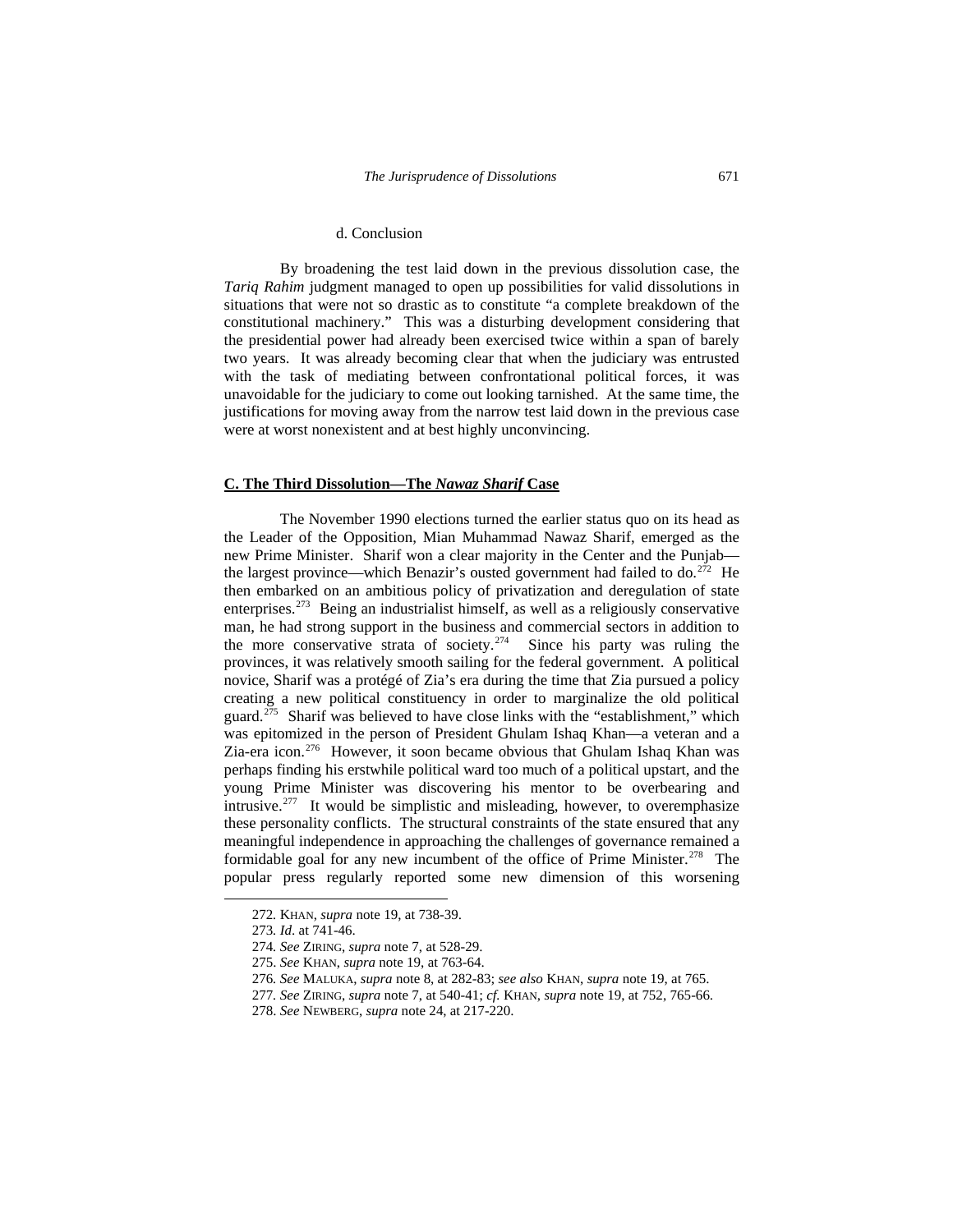relationship, describing it as heading towards a showdown.<sup>[279](#page-57-0)</sup> It was also widely covered in the press how certain members of the opposition, as well as the independently elected candidates from the Junejo era, were attempting to persuade the President to get rid of Sharif.<sup>[280](#page-57-1)</sup> Allegations of "horse-trading" started cropping up again, and the President became more openly critical of Sharif's policies, while Sharif became more openly critical of the presidency as a haven for political dissidents.<sup>[281](#page-57-2)</sup> Thus, the new government's seemingly air-tight majority and strong coalition ties started revealing cracks.<sup>[282](#page-57-3)</sup>

Then came the unprecedented and highly volatile television speeches. Suspecting a possible dissolution of his government, Sharif attempted to conduct a preemptive strike, which proved to be his eventual undoing. He chose to address the nation on April 17, 1993, by making a robust and thinly disguised attack on the allegedly politically partisan and conspiratorial role being played by the President against his government.<sup>[283](#page-57-4)</sup> While highlighting his government's achievements, he announced defiantly, "I will not resign. I will not be coerced into dissolving the Assemblies. I will not take dictation from anyone."[284](#page-57-5) Sharif then called an Assembly session for the following day, but the presidential response was quick and fatal.<sup>[285](#page-57-6)</sup> The next evening, the nation once again looked on aghast, listening this time to the President's rebuttal in which he openly criticized both Sharif's speech as well as his government's performance.<sup>[286](#page-57-7)</sup> He

<span id="page-57-1"></span><span id="page-57-0"></span><sup>279</sup>*. See* Muhmmad Nawaz Sharif v. President of Pak., 45 PLD 473, 692-95 (1993) (Pak.) (Mian, J., concurring.).

<sup>280</sup>*. Id*.

<sup>281.</sup> *Id.* at 583-86, 587-88 (translated from Urdu by the author).

<span id="page-57-3"></span><span id="page-57-2"></span><sup>282.</sup> The exact causes for the falling-out continue to remain a subject of inquiry. It was reported that Sharif's government was seriously contemplating repealing the Eighth Amendment, which would have reduced the President to his benign status under the original Constitution of 1973. *See id*. at 582-83 (majority opinion), 692 (Mian, J., concurring). There were also rumors of the ruling party priming a substitute candidate for President for the next elections. *Id*. at 692-93 (Mian, J., concurring). To add further to the confusion, there were additional rumors of imminent impeachment of the President as well as the impending exercise of the Presidential power of dissolution. *See id*. at 582-83 (majority opinion). Some of these additional developments were actually discussed by Justice Ajmal Mian in his separate note. *See id*. at 692-95 (Mian, J., concurring). Sharif was increasingly asserting his political credentials as being his own man, which he was arguably doing within legal confines, but the mode and manner was apparently not to the President's liking. There were reconciliation attempts, including the Sharif government's widely publicized bid to support Ghulam Ishaq Khan for another term in office, but they were to no avail, as both parties became increasingly mistrustful of each other and started positioning themselves to strike. *Cf. id.* at 693.

<span id="page-57-4"></span><sup>283</sup>*. Id*. at 587-88 (majority opinion) (translated from Urdu by the author).

<sup>284</sup>*. Id*.

<span id="page-57-7"></span><span id="page-57-6"></span><span id="page-57-5"></span><sup>285</sup>*. Nawaz Sharif*, 45 PLD at 585-86.

<sup>286</sup>*. Id.* at 589-91.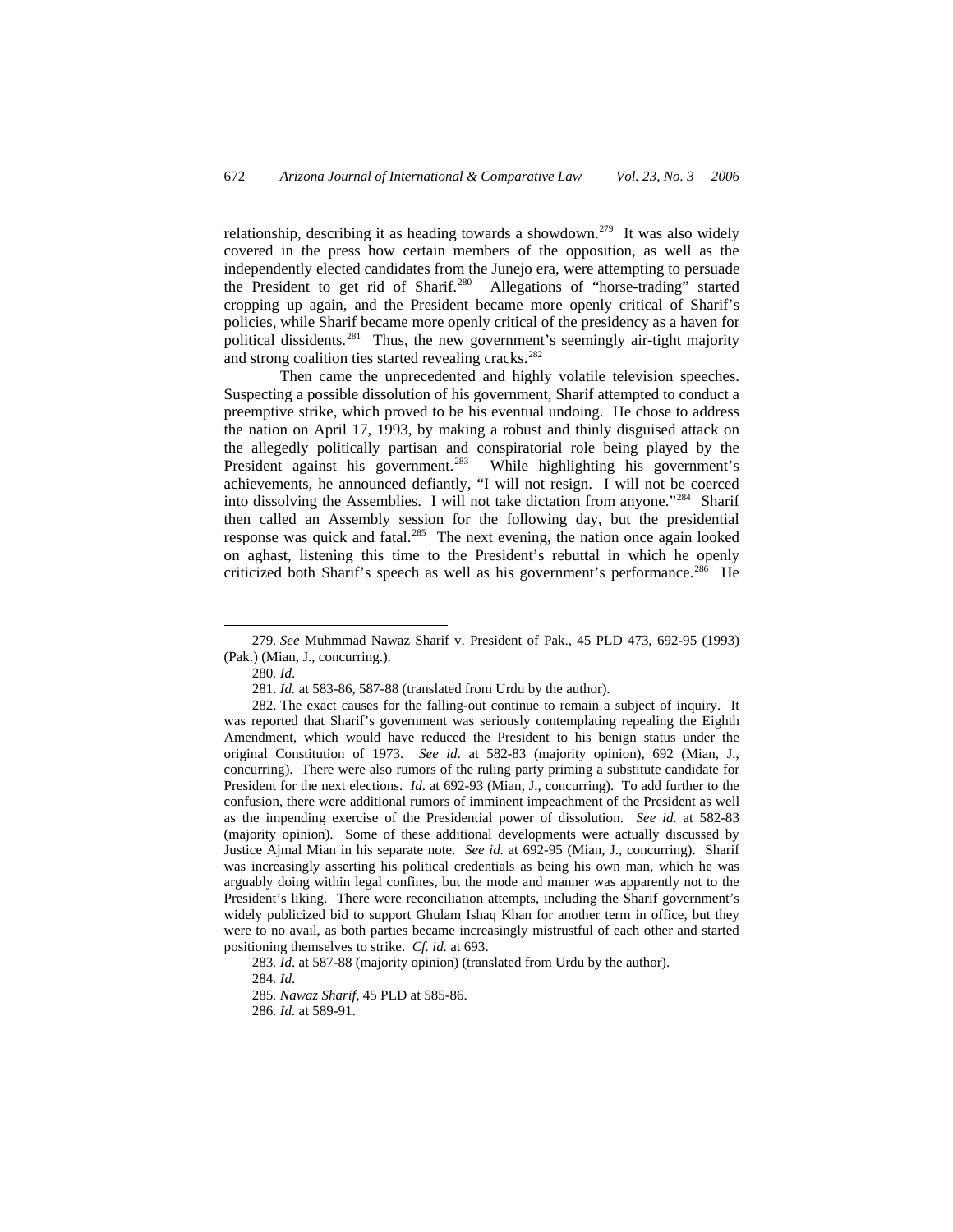then announced that he had decided to invoke Article  $58(2)(b)$  to dissolve the Assemblies.<sup>[287](#page-58-0)</sup>

287. The grounds this time were:

<span id="page-58-0"></span> $\overline{a}$ 

- (a) Mass resignation of members of the Opposition as well as a considerable number from the Treasury bench, showing loss of confidence in the government;
- (b) False and malicious accusations in Sharif's speech, amounting to a call for agitation and subversion of the Constitution;
- (c) Failure of the government to uphold provincial autonomy, and its disregard for: (i) Council for Common Interest; (ii) National Finance Commission; (iii) constitutional powers and functions of the provinces.
- (d) Maladministration, corruption and nepotism. Lack of transparency in the privatization process.
- (e) Persecution of political opponents.
- (f) Instances of constitutional violation: (i) Cabinet not taken into confidence during promulgation of ordinances and policymaking; (ii) Federal Ministers instructed not to meet the President; (iii) Misuse of government resources and agencies for personal gains; (iv) Massive waste of public funds; (v) Disregard of the governing law pertaining to the civil services.
- (g) Allegations made by the widow of the expired Chief of Army Staff about the suspicious circumstances of his demise, and instances of subversion of the armed forces and the Constitution.
- (h) Inability of the government to safeguard security and integrity of the country, and the grave prevalent economic situation.

#### *See id.* at 572-75.

It is interesting to note that quite a few of these grounds are very similar to the ones that formed the basis for the previous dissolution by the same President, even though they were scrutinized and discarded by the Supreme Court (some were regarded, however, as having persuasive value by Justice Rahman, i.e., grounds (d), f(iii), (iv), and (v)). Also, the main ground in the previous dissolution that had found great favor with the judges— "horse-trading"—was missing here, and, instead, it was the "TV Speech" and "mass resignations" that formed the edifice supporting the dissolution. Of the two, the former was arguably of a personal nature and divulges the personality issues between the two highest functionaries of the state. Hence, it cast a shadow over the "objective formation of opinion" leading to the dissolution, and the neutrality of the President. An additional important factor was that Sharif enjoyed a greater House majority, governmental stability, and economic initiative (for which it could quote independent evaluations such as that of the World Bank) than Benazir Bhutto; and much greater cooperation from the provinces. *See generally id*. at 591-93; *see also* KHAN, *supra* note 19, at 763.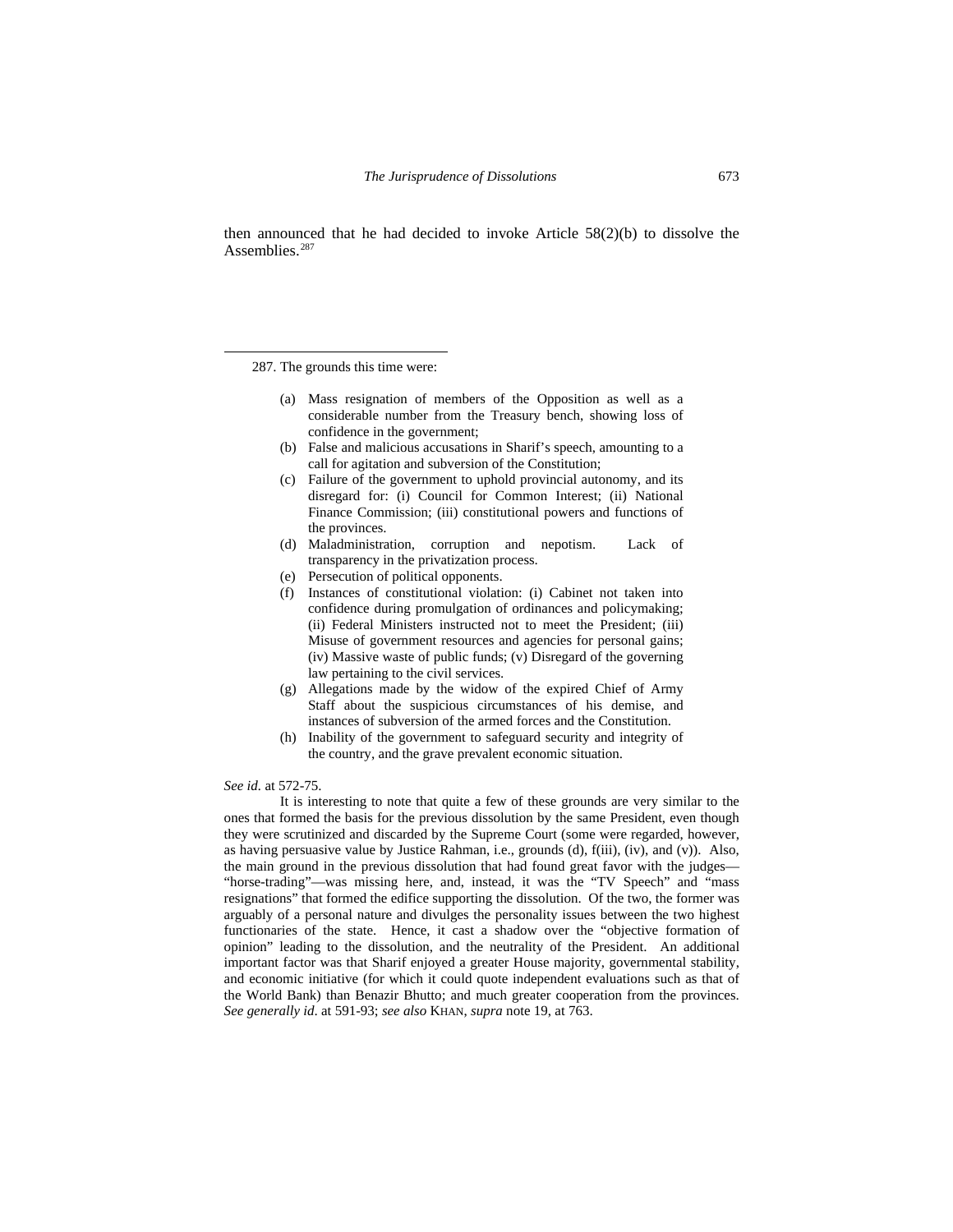### Challenge Before the Supreme Court

In a 340-page magnum opus of a judgment, by a majority of ten to one, the Supreme Court found the presidential order of dissolution illegal and restored the Assemblies.<sup>[288](#page-59-0)</sup>

## a. Direct Hearings in the Supreme Court

It is important to briefly examine some preliminary aspects of the *Nawaz Sharif* judgment, which have been the source of considerable controversy. Invoking its *original* jurisdiction under the Constitution, the Supreme Court took cognizance of the matter to get around the ninety-day time limit for elections, which had proved to be too short a timeframe for final adjudication of previous dissolution challenges.<sup>[289](#page-59-1)</sup> The Supreme Court managed this by interpreting the fundamental right enshrined in Article 17 of the Constitution (which safeguards freedom of association) to be inclusive of not just "the right to form and become member of a political party," but also the right of a political party, winning majority, to form a government and implement its mandate.<sup>[290](#page-59-2)</sup> This was an expansive interpretation and was publicly perceived as a special concession to the petitioners.<sup>[291](#page-59-3)</sup>

### b. Additional Controversies

Another problematic aspect of the case was that during the course of the court proceedings, Chief Justice Nasim Hasan Shah made certain statements to the effect that the Court would reach a result that would be appreciated by the

<sup>288</sup>*. Nawaz Sharif*, 45 PLD at 570.

<span id="page-59-1"></span><span id="page-59-0"></span><sup>289.</sup> Cognizance was taken under Article 184(3) of the Constitution, which gives original jurisdiction to the Supreme Court where a question of public importance with reference to the enforcement of any of the fundamental rights under the Constitution is at stake. *See id*. at 555.

<sup>290</sup>*. Id.* at 555-60.

<span id="page-59-3"></span><span id="page-59-2"></span><sup>291.</sup> The notable exception was Justice Saad Saud Jan (though he joined the majority in allowing the petition), who had been actively involved with the drafting of the 1973 Constitution, as revealed to this author in an interview in 1997, and also mentioned in his judgment. He stressed the original intent limited scope of Article 17(2), with its ambit strictly restricted to the formation and membership of political parties so that it was not a complete charter of political rights or a check against all violations of any such right. *See id.* at 643-44 (Jan, J., concurring). The majority approach, on the other hand, was typified in the following quote from Justice Ajmal Mian: "[There] is a lot of scope for improving upon and expanding the same through legislation and the judicial creativity." *Id.* at 666 (Mian, J., concurring). He prescribed a "dynamic, progressive and liberal" approach for the definition, expansion, and enforcement of fundamental rights. *Id*. at 666, 674.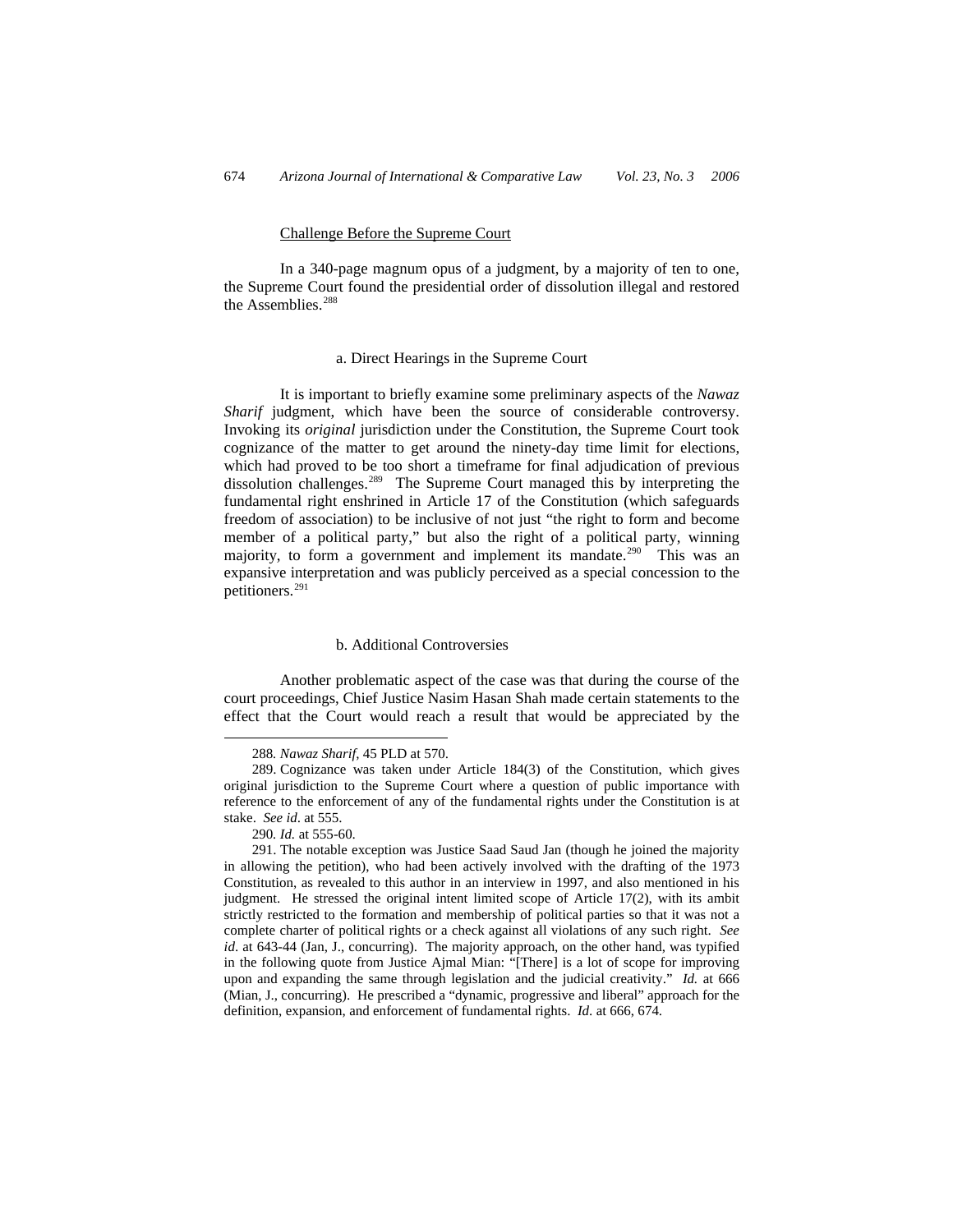public.[292](#page-60-0) He was also reported to have said, "We will not behave like Justice Munir," which was widely perceived to mean that the dissolution order would be overturned—Justice Munir was notorious for upholding dubious dissolution orders in Pakistan's early constitutional cases.<sup>[293](#page-60-1)</sup>

# c. The Test

Justice Shafiur Rahman once again wrote the opinion of the Court, and it is perhaps the single most irreconcilable judicial opinion in all the dissolution cases. For reasons unexplained, Justice Rahman considered the case at hand as posing a "new" judicial problem and prescribed the following cryptic approach:

> To resolve such problems we must have recourse to the deeper recesses of the mind. The facts define the problem. Neither they nor logic can solve it. Imagination furnishes an answer. The answer must be reconcilable with the facts and defensible in logic, but the test of its relevance and adequacy is neither the facts nor logic but purposes and value.<sup>[294](#page-60-2)</sup>

After penning these enigmatic words, he then side-stepped his own holding in the *Tariq Rahim* case, not even mentioning the "test" laid down there as to the ambit of Article  $58(2)(b)$ ,<sup>[295](#page-60-3)</sup> and reverted to the narrow formulation of Article 58(2)(b) as laid down in the *Haji Saifullah* case. He said: "Article 58(2)(b) of the Constitution empowers the executive head to destroy the legislature and to remove the chosen representatives. It is an exceptional power provided for an exceptional situation and must receive as it has in [*Haji Saifullah*] the narrowest interpretation."[296](#page-60-4)

<sup>292</sup>*. See* KHAN, *supra* note 15, at 66 n.78.

<span id="page-60-1"></span><span id="page-60-0"></span><sup>293.</sup> In his dissenting note, Justice Sajjad Ali Shah specifically referred to these statements by the Chief Justice. *Nawaz Sharif*, 45 PLD at 787. It was not clear whether the Chief Justice was merely courting publicity or public approval, or announcing a predetermined result through such statements, or attempting to influence other judges through public responses that appeared in national newspapers in support of his remarks—a question that is still hotly debated. Hamid Khan criticizes another instance where, while addressing a dinner hosted by the Lahore High Court Bar Association in June 1993, the Chief Justice praised the *Nawaz Sharif* judgment, which, according to him, was not received well by lawyers and the press. KHAN, *supra* note 15, at 66 n.78. Khan describes the incident as unbecoming of a seasoned and very senior member of the judiciary and against the established practice of judges not publicly discussing their judgments. *Id.*

<sup>294</sup>*. Nawaz Sharif*, 45 PLD at 602.

<span id="page-60-4"></span><span id="page-60-3"></span><span id="page-60-2"></span><sup>295.</sup> This is important to point out as it logically raised the question as to whether the omission was deliberate. It is otherwise quite unusual to completely overlook a recent and weighty precedent, especially if the person ignoring it was the judgment's primary author.

<sup>296</sup>*. Nawaz Sharif*, 45 PLD at 579.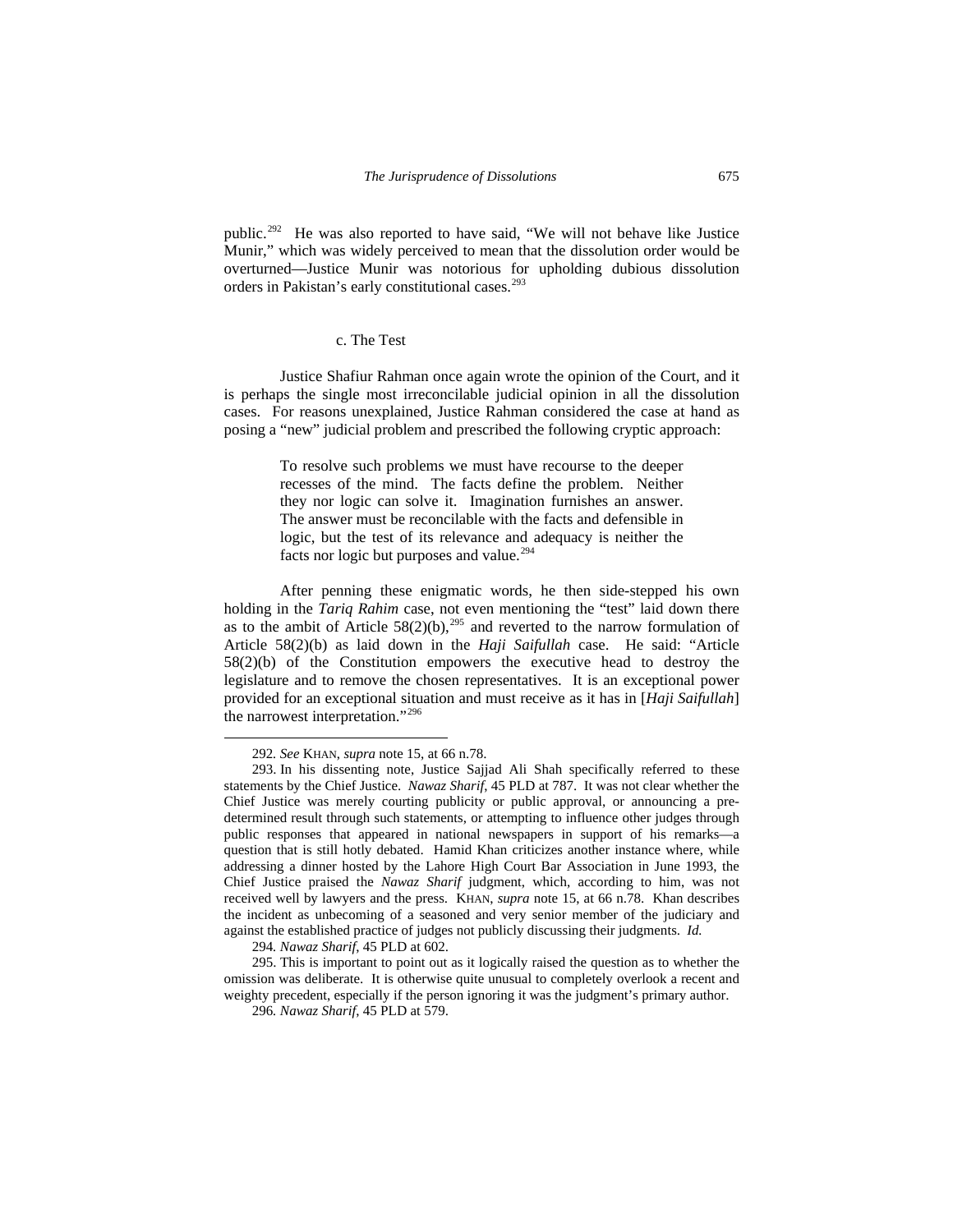#### d. Evaluation of Grounds and Supporting Evidence

Moving on to a review of the grounds, Justice Rahman conducted a much more exhaustive analysis than he conducted in the *Tariq Rahim* case. He rejected the main ground of "mass resignations" by finding that the resignations were technically flawed due to non-observance of the procedure laid out for tendering resignations.[297](#page-61-0) He also pointed out that the manner in which they were tendered supported the petitioner's allegation of *mala fide* intentions on the part of those who were resigning, as well as the President who was harboring them.<sup>[298](#page-61-1)</sup> He declared that resignations are not negotiable instruments, and if they are put to such use, it amounts to a gross violation of the Constitution and a defection from the party.[299](#page-61-2) Similar views were also expressed by other judges while evaluating this ground, but it is interesting to note the contrast here with the earlier emphasis by the judges on "the functional incapacity of the National Assembly" as the fundamental indicator of constitutional breakdown within the meaning of Article 58(2)(b). It would be legitimate to ask whether such large-scale resignations were not a clear indicator of the existence of such "functional incapacity." Justice Rahman further declared that the only valid way to gauge whether the Prime Minister does or does not command the confidence of the majority of the National Assembly is by requiring him to obtain a vote of confidence.<sup>[300](#page-61-3)</sup> This is paradoxical, as such a badge of legitimacy was apparently found to be insufficient for Benazir Bhutto in the previous case. Benazir Bhutto had actually survived a vote of no-confidence soon before her government was dissolved. In addition, if the justification was that Benazir was alleged to have engaged in "horse-trading," there were similar allegations against Sharif, though perhaps, importantly, they were not presented as a formal ground for dissolution.<sup>[301](#page-61-4)</sup>

Rather strangely, there was a lot of emotion in Justice Rahman's opinion when he tackled the next ground pertaining to Sharif's "television address," which the President had described in his own speech as "treasonous."<sup>[302](#page-61-5)</sup> Justice Rahman found this comment very offensive and equated its usage to a violation of Article 14 of the Constitution, which safeguards the "Dignity of Man."[303](#page-61-6) Similarly, he also took strong exception to the use of the word "dismiss" by the President and

<sup>297</sup>*. Id.* at 604-05, 615.

<span id="page-61-3"></span><span id="page-61-2"></span><span id="page-61-1"></span><span id="page-61-0"></span><sup>298</sup>*. Id*. at 615. There were, in all, eighty-eight resignations. *Id.* at 649 (Jan, J., concurring). There was a lot of credence in the allegation that the President had played a strong role in flaming discontent with Sharif's government and adducing resignations. The President, in the post-dissolution caretaker setup, appointed as ministers some of those from the Treasury bench who had resigned. *See* MALUKA, *supra* note 8, at 282-84, 291-96; *see also* KHAN, *supra* note 19, at 758-59.

<span id="page-61-4"></span><sup>299</sup>*. Nawaz Sharif*, 45 PLD at 615.

<sup>300</sup>*. Id.* at 616-17.

<sup>301</sup>*. See id*. at 616.

<span id="page-61-5"></span><sup>302</sup>*. Id.* at 589-91.

<span id="page-61-6"></span><sup>303</sup>*. See id.* at 639.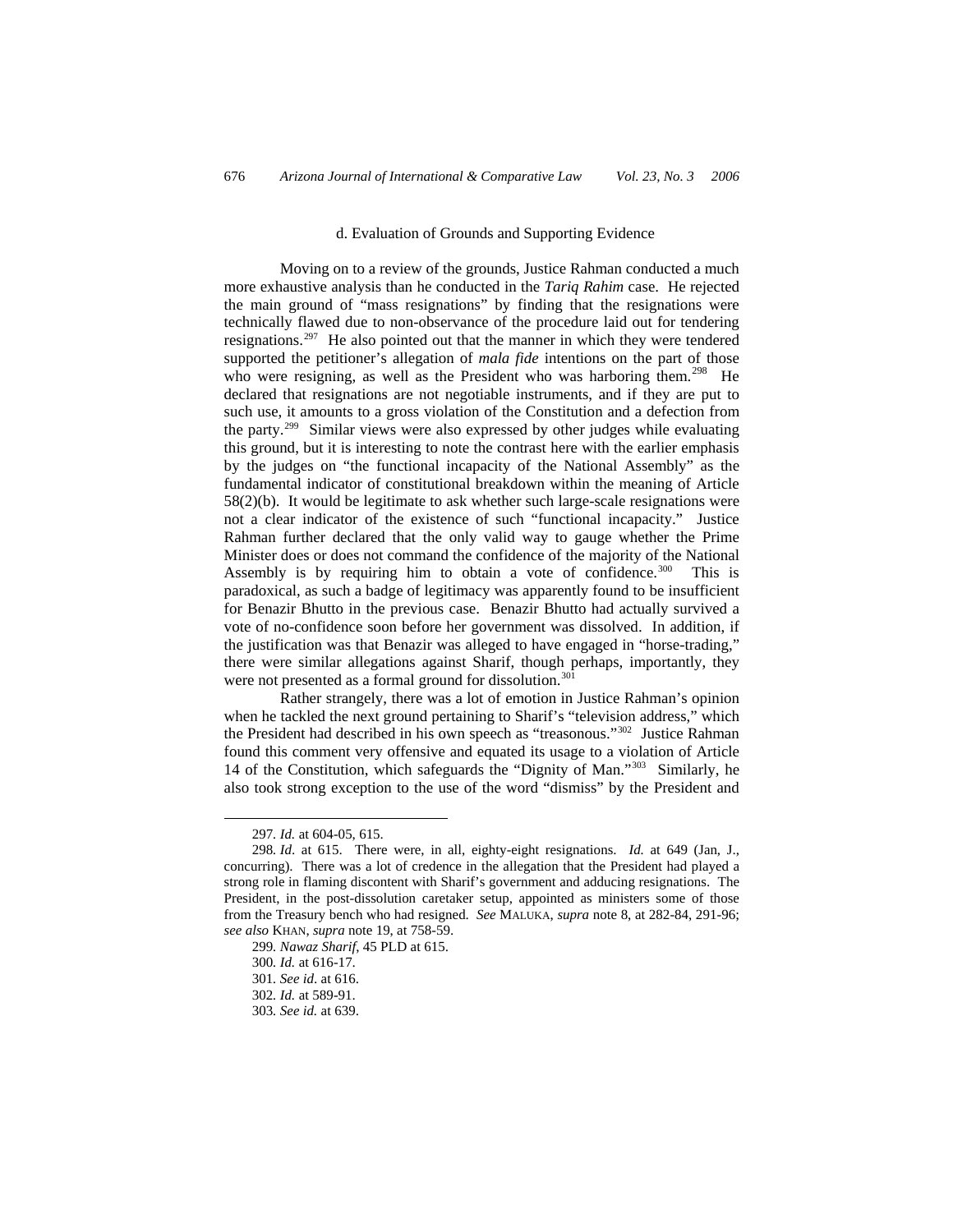condemned such usage at length. He described it at various places as "unnecessary," "hurtful," "out of place," "uncalled for," and "creating an impression of master and servant." $304$  Considering that both speeches were volatile and there were much bigger issues at stake, one finds this fixation on his part rather strange. Having demolished the two main allegations made by the President, Justice Rahman found the rest of the grounds unpersuasive and/or unsubstantiated, and categorized the dissolution order as containing too many subjective elements that were not recognized by the Constitution for exercise of presidential power of dissolution[.305](#page-62-1)

The main thrust of the separate note by Chief Justice Nasim Hasan Shah was towards bringing the case within the confines of Article  $184(3)$ ,  $306$  as he advocated a more progressive interpretation of fundamental rights. As to an analysis of the grounds, he relied mainly on Justice Rahman's judgment. He critiqued the view that Sharif's speech had created a deadlock between the two highest functionaries of the state, describing it as based on an incorrect appreciation of the constitutional role of the President, which, he enunciated, is advisory in an essentially parliamentary system of government.<sup>[307](#page-62-3)</sup> Responding to the argument that the Eighth Amendment had changed the role of the President, he maintained that in a parliamentary system, the Prime Minister is "neither answerable to the President nor in any way subordinate to him."[308](#page-62-4) Thus, a breakdown of their relationship cannot necessitate dissolution.<sup>[309](#page-62-5)</sup> The Chief Justice found himself convinced that the President had ceased to be neutral and was actually complicit in the efforts by political dissidents to destabilize Sharif's government, thus finding Sharif's speech to be the justifiable lament of a traumatized soul.<sup>[310](#page-62-6)</sup>

What is notable is that, in this and many of the other concurring opinions, one can detect a renewed fervor for parliamentary democracy and much less enthusiasm for the President and his powers, which does not enmesh comfortably with the tone and tenor of the Court on these issues in the previous dissolution judgment. There is great emphasis on whittling down the significance and role of Article 58(2)(b) in contrast to the *Tariq Rahim* judgment, which had empowered the status of President.

<span id="page-62-0"></span>Ultimately, the President's widely reported association with dissident elements proved to be his undoing, and the judges came down hard on this aspect of the case, as well as on his lack of exercise of any other constitutional measures before invoking Article 58(2)(b) and his publicly professed satisfaction with the

<sup>304</sup>*. Id*. at 631.

<sup>305</sup>*. Nawaz Sharif*, 45 PLD at 630.

<sup>306</sup>*. See id.* at 555-60.

<sup>307</sup>*. See id.* at 567-69.

<sup>308.</sup> *Id.* at 567.

<sup>309</sup>*. Id*.

<span id="page-62-6"></span><span id="page-62-5"></span><span id="page-62-4"></span><span id="page-62-3"></span><span id="page-62-2"></span><span id="page-62-1"></span><sup>310.</sup> The Chief Justice quoted an Urdu adage, which he himself translated as, "When the mighty strikes you are not permitted to protest." *Id.* at 569*.*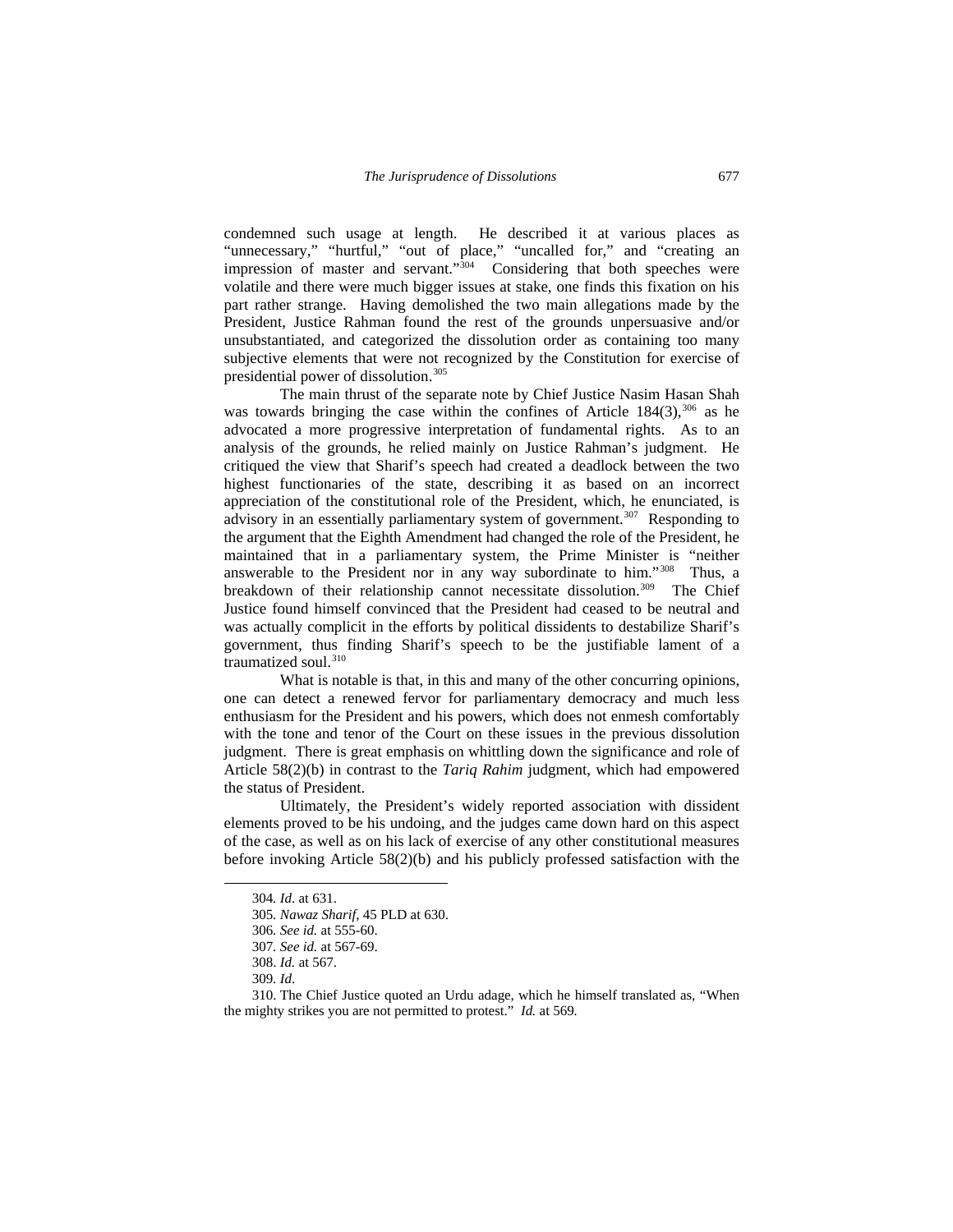government in the immediate period preceding the dissolution. However, these factors were equally relevant in the *Tariq Rahim* case. The Court was also much less generous towards the Federation's reliance on newspaper clippings and correspondence for proving the basis for the President's decision—yet another departure from its previous approach.<sup>[311](#page-63-0)</sup>

## e. Inconsistent Approaches and Political Diatribes

Quite apart from the issues pointed out in the leading opinion and also in the opinion of the Chief Justice, some of the separate concurring notes raised additional questions and cast doubts about judicial consistency and independence—essentially due to discordant stances adopted by certain judges that are irreconcilable with their earlier stances in similar situations. One novel and, on close scrutiny, flawed and self-contradictory interpretation of Article 58(2)(b) came from Justice Muhammad Rafiq Tarar, who admitted that his output did not tally with the test adopted by the majority in the previous judgments as well as the current one.<sup>[312](#page-63-1)</sup> Justice Tarar performed a remarkable vanishing trick to cause the judicially established presidential power of dissolution under Article 58(2)(b) to simply disappear. He declared:

> The upshot of the whole discussion is that the President has no power to dismiss a Prime Minister, directly or indirectly, howsoever illegal, unconstitutional or against public interest his actions might look to him. But if the person holding the office of President pleases to remove a Prime Minister, who enjoys the confidence of the National Assembly, under the cloak of the powers contained in Article 58(2)(b) by dissolving the National Assembly, he may be accused of subverting the Constitution within the meaning of Article 6 of the Constitution  $\dots$ .<sup>[313](#page-63-2)</sup>

Justice Tarar seemed to be postulating that a President, faced with a government whose actions may be illegal, unconstitutional, and contrary to public interest has no option but that of informing the National Assembly of the situation or resigning from office.<sup>[314](#page-63-3)</sup> Having offered no legal reasoning or justification for the leap of faith, Justice Tarar then went many strides further to hold dissolution

<span id="page-63-0"></span><sup>311</sup>*. See Nawaz Sharif*, 45 PLD at 720 (Mian, J., concurring), 818 (Akhtar, J., concurring).

<sup>312</sup>*. See id*. at 793 (Tarar, J., concurring).

<span id="page-63-3"></span><span id="page-63-2"></span><span id="page-63-1"></span><sup>313</sup>*. Id*. at 796-97. Commentators cast further doubts on Justice Tarar's judgment, as after retirement he went on to first become a Senator and was then President during Sharif's second term. *See* KHAN, *supra* note 19, at 832-34.

<sup>314</sup>*. See Nawaz Sharif*, 45 PLD at 794 (Tarar, J., concurring)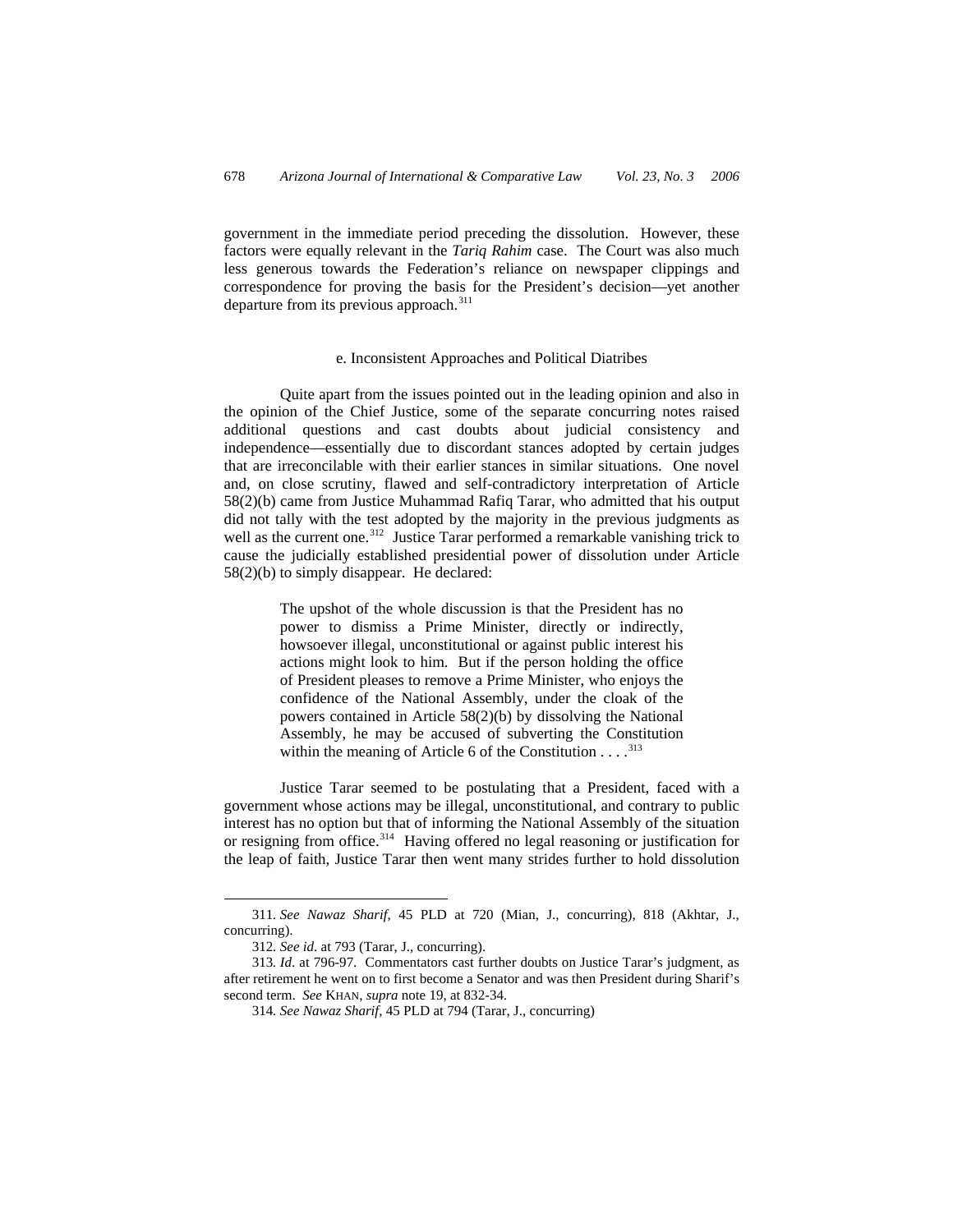of an elected government as tantamount to subversion of the Constitution.<sup>[315](#page-64-0)</sup> It is very hard to imagine how Justice Tarar could reconcile this view with his faithful following of the established interpretation of Article 58(2)(b), while adjudicating the previous dissolution as Chief Justice of the Lahore High Court.

On the other hand, the sole dissenting judgment in this case, given by Justice Sajjad Ali Shah, is conspicuous, as much for highlighting some major contradictions in the Court's approach to similar issues in the *Tariq Rahim* and *Nawaz Sharif* cases, as it is for its political jibes and innuendos.<sup>[316](#page-64-1)</sup> Repeatedly, and at times persuasively, Justice Shah described the nature and substance of the grounds in both the *Tariq Rahim* and the *Nawaz Sharif* cases, finding the grounds and supporting evidence justifying dissolution to be weightier in the latter case.<sup>[317](#page-64-2)</sup> Justice Shah then launched an unveiled attack on his fellow judges:

> Maybe I am wrong and imagining things unnecessarily and I hope that I am wrong but from what it appears to me that there is no difference in the case of Khawaja Ahmad Tariq Rahim and the present case . . . seemingly it so appears that two Prime Ministers from Sindh were sacrificed at the altar of Article 58(2)(b) of the Constitution but when the turn of a Prime Minister from Punjab came, the tables were turned. Indisputably, right at the very outset of the proceedings indications were given that the decision of the Court would be such, which would please the nation. It remains to be seen whether what would please the nation, would be strictly according to law or not. In my humble opinion the decision of the Court should be strictly according to the law and not to please the nation.<sup>[318](#page-64-3)</sup>

<sup>315</sup>*. See id.* at 796-97.

<sup>316.</sup> *See generally id.* at 760-87 (Shah, J., dissenting).

<sup>317</sup>*. See id.* at 783-86.

<span id="page-64-3"></span><span id="page-64-2"></span><span id="page-64-1"></span><span id="page-64-0"></span><sup>318.</sup> *See id*. at 787. At another place in his opinion, he pointed out that seven of the eleven present judges of the Supreme Court were also on the bench of the Supreme Court that decided the previous dissolution case, where six of them had upheld the dissolution by the same President. Furthermore, three of the current Supreme Court bench members had upheld the previous dissolution as judges of the High Court—so in all, according to Justice Shah, nine of the judges on the current bench had upheld the previous dissolution. *Id.* at 783-85. It is obvious that he was highlighting what he considered to be contradictory stances adopted by the judges in the two dissolution cases. To categorize nine Supreme Court judges as being biased along provincial lines is a very grave accusation to make, and bizarre, as three of the judges on the bench were from Sindh, and there were other non-Punjabi judges on the bench as well. Like Justice Tarar's subsequent choice for President by Nawaz Sharif, what is equally discomforting is Justice Sajjad Ali Shah's subsequent appointment as the Chief Justice of Pakistan during Benazir Bhutto's second term, superceding four more senior judges.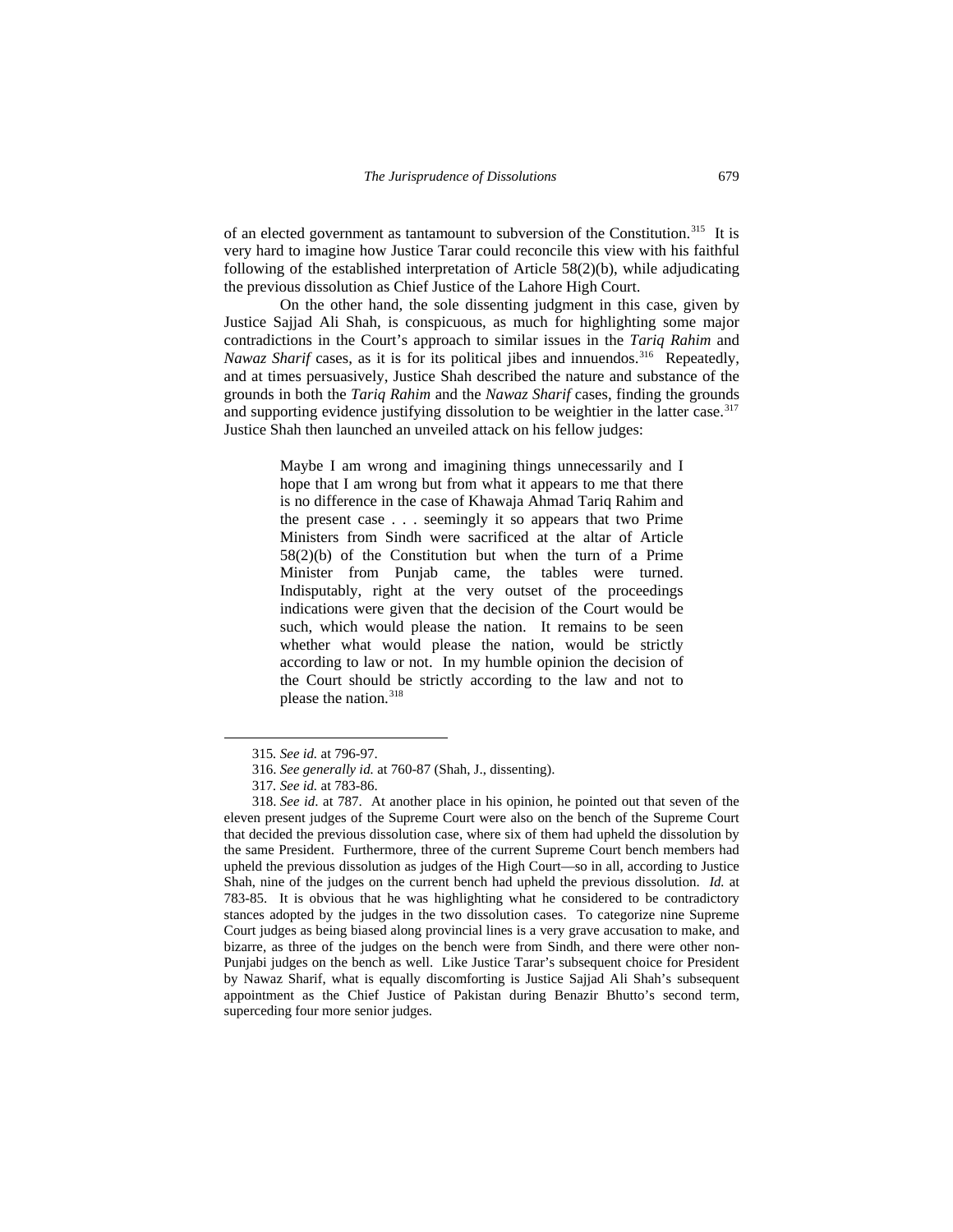His own analysis of the grounds, however, was sketchy and rather unconvincing, with a face-value acceptance of the Federation's version of events. Oftentimes, it seems that Justice Sajjad Ali Shah's opinion was primarily focused on criticizing the *Tariq Rahim* judgment, rather than on adjudicating the case at hand. He disregarded all the objections about the *vires* and *fides* of the resignations and the doubts raised about their intrinsic value.<sup>[319](#page-65-0)</sup> Instead, he found them persuasive material in support of the ground that the Assembly members had lost faith in the government, analogizing it with the "horse-trading" allegation in the previous case.<sup>[320](#page-65-1)</sup> As to the ground pertaining to the "television speeches," Justice Shah speculated that Sharif called for an Assembly session after his speech, possibly to move for impeachment.<sup>[321](#page-65-2)</sup> Even if that were true, though, how does it justify dissolution? For a dissolution brought about to preempt impeachment would patently be an unjustifiable act of self-preservation. Justice Sajjad Ali Shah also said that the strained relations between the President and the Prime Minister showed a clear deadlock,<sup>[322](#page-65-3)</sup> though he did not address whether all such deadlocks should always lead to dissolutions. He also remained completely quiet on the subject of the President's much-discussed conspiratorial role. Several of Justice Shah's comments were essentially accusations that the Supreme Court was deciding two very similar cases in unjustifiably different ways.<sup>323</sup> At the same time, it seems that he was not convinced of his own decision in the *Nawaz Sharif* case, but was simply propounding it in order to make a point against what he thought had been a commission of injustice in the *Tariq Rahim* case.

# f. The Outcome

With the dissolution order struck down, the Court, contrary to its approach in the *Haji Saifullah* case, restored the Assemblies.<sup>[324](#page-65-5)</sup> Interestingly, the Chief Justice expressed regret for not having restored the Junejo Assembly, having found the dissolution order to be unsustainable in law.<sup>[325](#page-65-6)</sup> The jury is out on whether this was an honest afterthought or an attempt to make the Sharif decision look less novel and unprecedented.

<span id="page-65-0"></span><sup>319.</sup> *Id.* at 771.

<span id="page-65-1"></span><sup>320</sup>*. See Nawaz Sharif*, 45 PLD at 771-72 (Shah, J., dissenting).

<span id="page-65-2"></span><sup>321</sup>*. Id.* at 775.

<span id="page-65-3"></span><sup>322</sup>*. See id*. at 775-76.

<span id="page-65-4"></span><sup>323</sup>*. See generally id.* at 770-87.

<span id="page-65-5"></span><sup>324</sup>*. See id.* at 570 (majority opinion).

<span id="page-65-6"></span><sup>325</sup>*. Id.* at 565.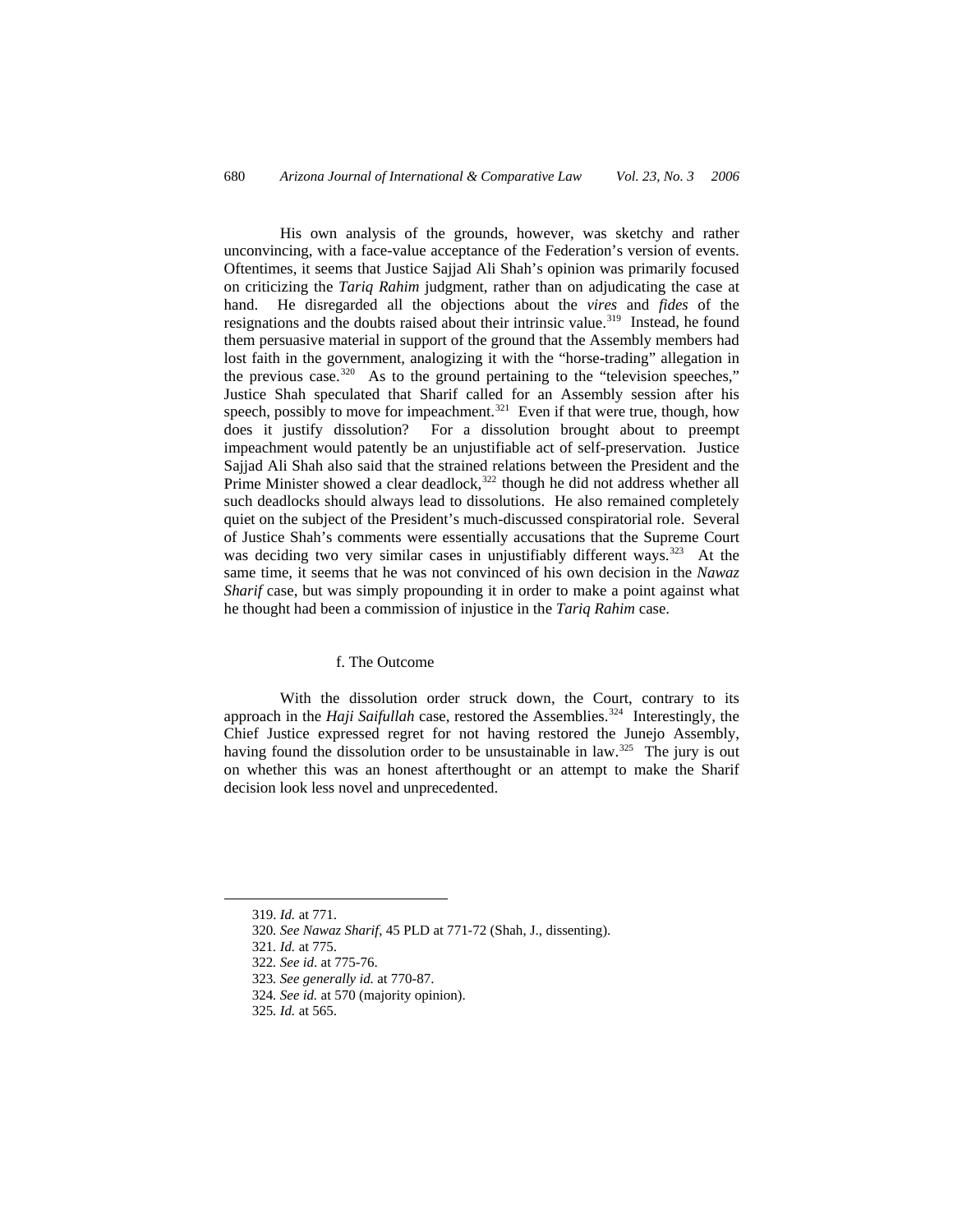### g. Conclusion

1

The outcome of the *Nawaz Sharif* case is arguably satisfactory. President Ghulam Ishaq Khan's unbecoming, conspiratorial role had been exposed; his reliance on the "television speeches" did belie malice and rancor; and it was also a case of "twice bitten" due to two dissolutions in a row at his hands. Refreshingly, the judiciary had finally revived an elected government. And, very importantly, the judgment seemed to have delivered a deathblow to the notion of an overpowerful President who could get away with being trigger-happy.

The *Nawaz Sharif* judgment does not look so good, however, when compared with the judgment in the *Tariq Rahim* case. If anything, President Khan had many more personal gripes with Benazir Bhutto than he had with Sharif, and there was a far greater likelihood of his personal bias playing a big role in the previous dissolution. The judges in the *Tariq Rahim* case, however, had ignored this aspect, though it was highlighted by the petitioner. Additionally, in spite of similar time constraints, the Supreme Court had not exercised its original jurisdiction to take immediate cognizance in the previous case. Furthermore, the tests, both for invocation of Article 58(2)(b), as well as for admission of evidence in support of presidential grounds, were much broader in the *Tariq Rahim* case. Both tests were inexplicably narrowed in the *Nawaz Sharif* case, which greatly benefited the petitioner. Also, instead of a more or less prima facie acceptance of grounds, as in the *Tariq Rahim* case, the presidential grounds were extended much more exacting scrutiny in the *Nawaz Sharif* case.

Individual opinions, such as those of Justices Tarar and Sajjad Ali Shah, show deep political polarizations within the judiciary, while other justices also gave more subtle, though noticeable, indications of personal political preferences. It has to be noted that certain serious allegations against Sharif received very little attention, while Bhutto got more than her fair share of reprimands for lesser crimes.<sup>[326](#page-66-0)</sup> Finally, Chief Justice Nasim Hassan Shah's out-of-court statements pose an independent set of issues.

<span id="page-66-0"></span><sup>326.</sup> Retired Justice Dorab Patel comments that while in the *Tariq Rahim* case, most of the allegations against Benazir Bhutto were based on newspaper and intelligence reports, some of the allegations against Sharif were actually supported by independent evidence. PATEL, *supra* note 231, at 192. The majority view in the *Nawaz Sharif* case as to admission of evidence, however, was based on the principle that "the President had to prove his allegations against the deposed Prime Minister." *Id.* The principle was correct, but Justice Patel finds it unfortunate that the Supreme Court in the *Tariq Rahim* case had not taken the same position. *Id.* He also opines that in the *Tariq Rahim* case, the majority view "had given a blank cheque to the President to dissolve the National Assembly if there was evidence of defections." *Id.* at 193. He is firmly of the view that given this backdrop, the majority in the *Nawaz Sharif* case had only two choices: (1) They could either follow the *Tariq Rahim* decision and dismiss Sharif's writ petition, or (2) they could overrule *Tariq Rahim*. *Id.* However, as it turned out, they did neither. They chose, instead, to not overrule the *Tariq Rahim* case, and yet allowed Sharif's petition. *Id.* Justice Patel finds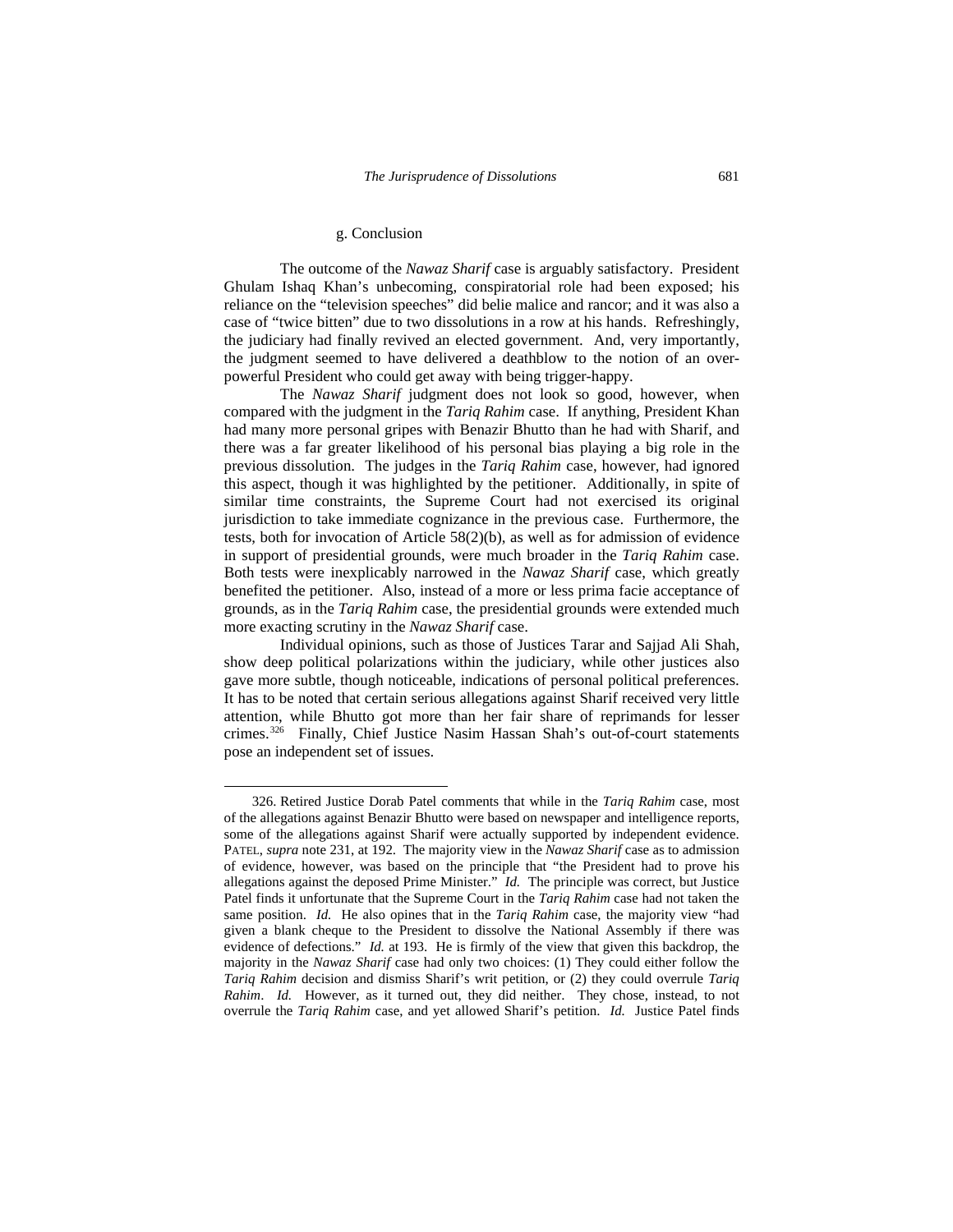Proof of sorts that the deadlock had actually existed came in a highly ironic way. The revived Sharif Assembly only lasted from May 26 to July 18, 1993. Persistent tensions between the President and the Prime Minister led to both men resigning under alleged military pressure.

## **D. The Fourth Dissolution—The** *Benazir Bhutto* **Case**

 $\overline{a}$ 

In another reversal of fortune, Benazir Bhutto, who was reelected to power in 1993, managed to put together a coalition government in Punjab. Things looked much more favorable for her this time, with party veteran Farooq Leghari occupying the office of President and a historically sympathetic Chief Justice, Sajjad Ali Shah, presiding over the Supreme Court. Poor economic performance, growing charges of corruption, mounting ethnic conflict in Sindh, and Benazir Bhutto's progressively strained relationships with the President and the Chief Justice, however, ultimately led to yet another downfall from a seemingly strong position.[327](#page-67-0) As the President tried to assert his constitutional role, albeit timidly, Benazir Bhutto seemed to start ignoring his advice. At the height of their strained relationship, in a veiled attack, Benazir accused him and the military intelligence of involvement in the murder of her brother—Mir Murtaza—who was gunned down in front of his house in mysterious circumstances on September 20, 1996.<sup>[328](#page-67-1)</sup> Meanwhile, the marginalized President started filing Court References against the government's position regarding the role of presidential advice in matters such as the appointment of judges, and the relationship eventually became openly adversarial.<sup>[329](#page-67-2)</sup>

The trouble with the Chief Justice started with a disagreement over a judicial appointment and became progressively worse as the Chief Justice pronounced unfavorably against several Benazir appointments in a significant

that Justice Sajjad Ali Shah was right in pointing out that the majority judges had used one yardstick for upholding the previous presidential order of dissolution and dismissing Benazir Bhutto's government, and a different yardstick for setting aside the Presidential Order for dismissing Sharif's government. *Id.* To him, the result of not overruling the previous judgment was clearly that two irreconcilable decisions held the field. Justice Patel feels that this was going to make it difficult for Presidents in the future to know when they can validly dissolve the Assembly, as the courts had left the situation confused. *Id.*

<sup>327</sup>*. See* Arif Hasan, *Hijacking the Process*, HERALD, Nov. 1996, at 48 (Pak.).

<sup>328.</sup> Benazir Bhutto v. President of Pak., 50 PLD 388, 482 (1998) (Pak.).

<span id="page-67-2"></span><span id="page-67-1"></span><span id="page-67-0"></span><sup>329</sup>*. See* Al-Jehad Trust v. Pakistan, 49 PLD 84 (1997) (Pak.) (discussing Reference No. 2 of 1996 under Article 186 of the Constitution); s*ee also* Zaffar Abbas, *Where Do We Go from Here?*, HERALD, Nov. 1996, at 22 (Pak.). It was also reported that Sharif had met with Leghari to offer his party's support if he decided to invoke Article 58(2)(b). *See* Ahmed Rashid, *What's the Big Deal?*, HERALD, Dec. 1996, at 30, 31 (Pak.). This was very reminiscent of the dubious nexus that had developed between Ghulam Ishaq Khan and certain politicians during Sharif's first stint in power.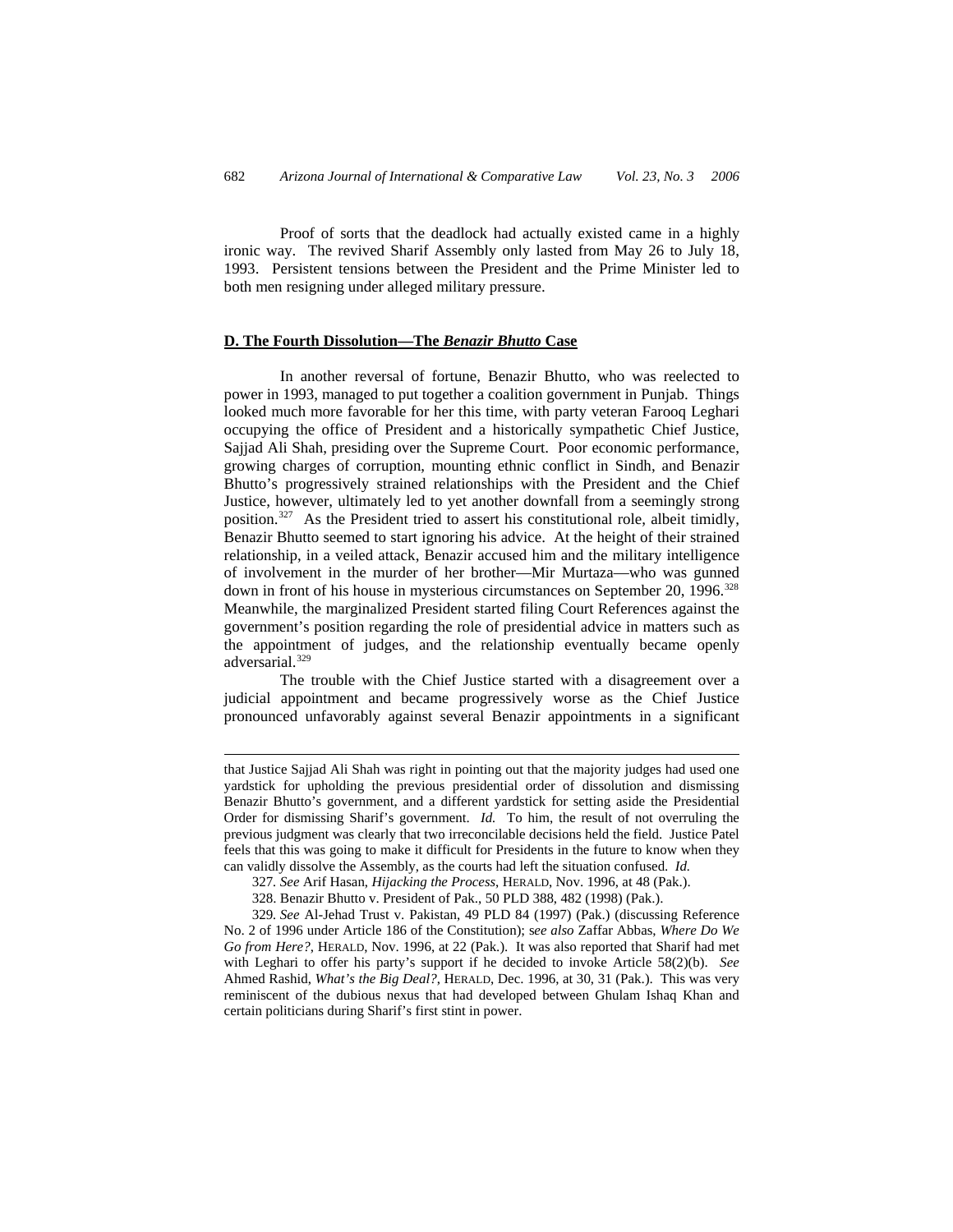judgment that came to be known as the "Appointment of Judges" case.<sup>[330](#page-68-0)</sup> Benazir Bhutto deliberately delayed implementation of the verdict and publicly criticized the Court, $331$  and then tabled a controversial bill for the accountability of judges (the "Accountability Bill").<sup>[332](#page-68-2)</sup> The actual ouster came on November 4, 1996, as troops took over key installations and arrested the Prime Minister and her cabinet. The order of dissolution came the next day.<sup>[333](#page-68-3)</sup>

 $\overline{a}$ 

<span id="page-68-2"></span><span id="page-68-1"></span><span id="page-68-0"></span>332. *See* The Constitution (Fifteenth Amendment) Act, 1998 (Pak.), *reprinted in*  KHAN, *supra* note 19, at 927-29. Section 15 of the Bill allowed the members of the National Assembly (the requirement was at least fifteen percent) to move a motion alleging misconduct against a judge of the high courts or the Supreme Court. While the allegation in the motion was investigated, the accused judge was to be sent on immediate leave until the final disposal of the motion. The Bill visualized the appointment of a special committee and a special prosecutor for investigating the charge of misconduct, and, if they found prima facie guilt, the special committee was to refer back the matter to the National Assembly, which could pass a vote of no-confidence and thereby impeach the judge. Benazir Bhutto did not have the requisite majority in Parliament to successfully push the Bill through, and, given the raging controversy surrounding Benazir Bhutto's judicial appointments and her tussle with the Chief Justice, the Bill was seen by many as a mischievous attempt to embarrass and harass the judiciary. *See* KHAN, *supra* note 19, at 794-95. For a review and analysis of the events of that time, see Editorial, *Ominous Interventionism*, FRIDAY TIMES (Pak.), June 6, 1996, at 1; Muhammad Shan Gul, *Judicial Activism: Good or Bad?*, FRIDAY TIMES (Pak.), June 27, 1996, at 5; Editorial, *Time and Tide Wait for No Man*, FRIDAY TIMES (Pak.), July 4, 1996, at 1; Editorial, *Benazir Bhutto's Fatal Flaw*, FRIDAY TIMES (Pak.), July 11, 1996, at 1; Muhammad Shah Gul, *CJ-SC Cannot Be Removed, Say Jurists*, FRIDAY TIMES (Pak.), July 18, 1996, at 2. *See also Al-Jehad Trust*, (1996) 48 PLD 324; Idress Bakhtiar, *Scoring Points*, HERALD, Sept. 1996, at 16 (Pak.); Zahid Hussain, *Benazir Bhutto: Fall from Grace*, NEWSLINE, Nov. 1996, at 24 (Pak.). For a detailed discussion of the "Appointment of Judges" case, see FAROOQ HASSAN, PAKISTAN: CONSTITUTIONALISM RESTORED? (1997).

<span id="page-68-3"></span>333*. See* KHAN*, supra* note 19, at 793. The grounds for dissolution were as follows:

- (a) Extra-judicial killings and mayhem in Karachi. Federal government ineffective and involved in unwarranted postings, transfers, and appointments of law-enforcing agency members.
- (b) Mir Murtaza's murder and Benazir Bhutto's blaming it on the President. Also, that the widow and friends of the deceased had actually blamed the government.
- (c) Delay in implementation of the "Appointment of Judges" case judgment in violation of Article 190. Benazir Bhutto's televised ridicule of the judgment and the delayed implementation and that too, only on the President's insistence. Violation of independence of the judiciary as enshrined in the Constitution.
- (d) Sustained assault on the judiciary. The controversial Bill for Prevention of Corrupt Practices, presented and approved by cabinet. President not informed as required by Article 46(c) of the

<sup>330</sup>*. See* Al-Jehad Trust v. Pakistan, 48 PLD 324 (1996) (Pak.).

<sup>331.</sup> *See* KHAN, *supra* note 19, at 785-90, 794.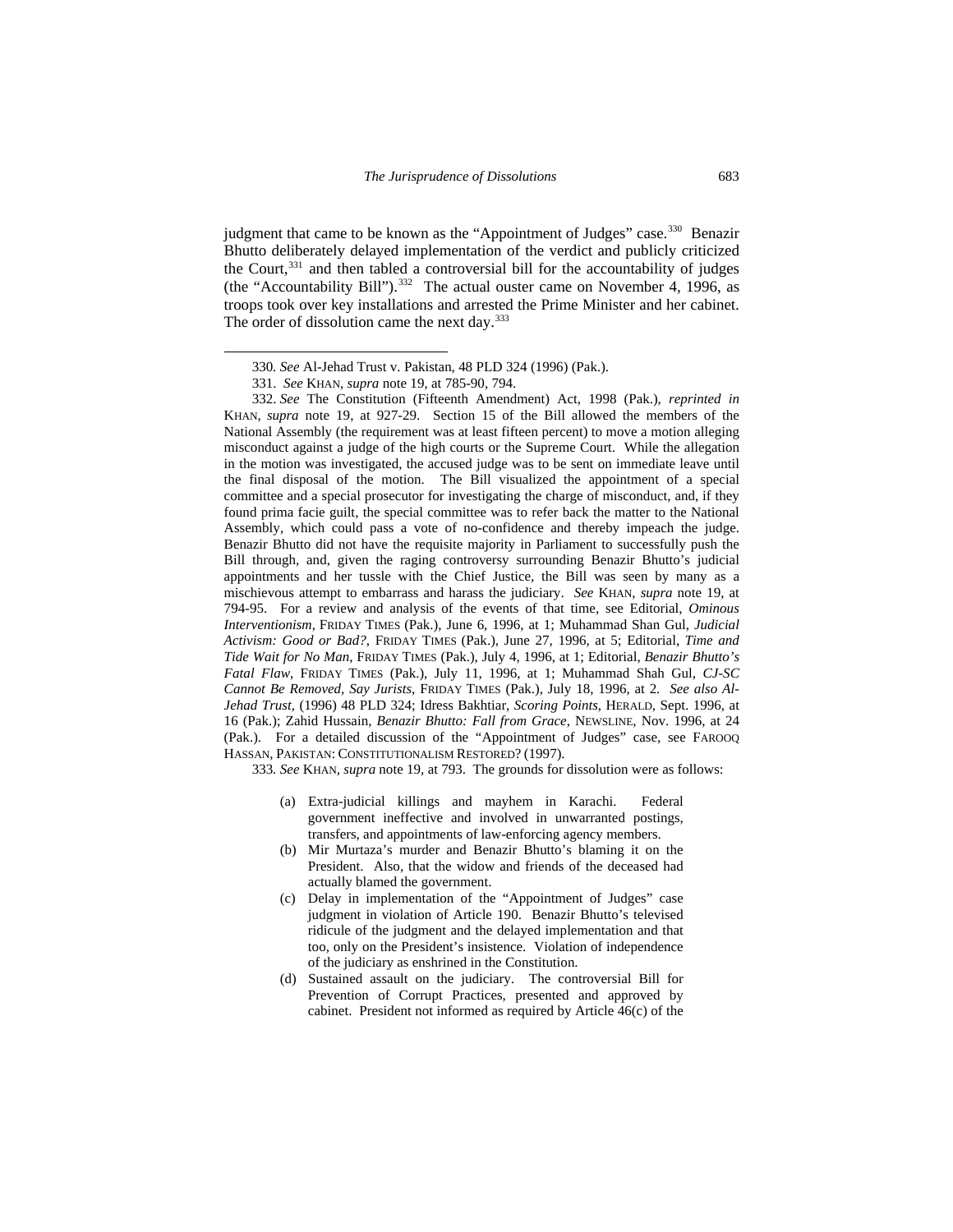Benazir Bhutto's second term was unpopular, evidenced when fresh elections brought back Sharif with resonant success in the Center and Provinces, with Sharif and his party encroaching many traditionally strong PPP areas. It can be fairly suggested that Benazir had antagonistically pushed the judiciary into a corner through her political statements. She also had allegedly victimized the Chief Justice's family, and there was widespread news coverage of a governmentsponsored police raid on the house of the Chief Justice's daughter, with the motive to involve his son-in-law in a corruption case.<sup>[334](#page-69-0)</sup> Benazir introduced the infamous Accountability Bill, though it was never passed as she did not have the requisite majority in Parliament. Though the Bill was meant more to embarrass the judiciary, it had managed to create great controversy and ill-will. Finally, she delayed implementation of the "Appointment of Judges" case. At some level, Chief Justice Shah was rightly resentful and proved to be not above showing it in his judgment. The unfortunate outcome was that, though it had seemed that the *Nawaz Sharif* case had made any future dissolution highly unlikely, the *Benazir Bhutto* judgment made the ambit of dissolution much wider, as shall be discussed shortly.

> Constitution. Since Benazir Bhutto did not have requisite majority to pass the Bill, it was only designed to embarrass and humiliate the judiciary. Violation of independence of judiciary as enshrined in the Constitution.

(e) Judiciary still not separated from executive, as required by Article 175(3) of the Constitution, and the expiry of deadline set by the Supreme Court.

-

- (f) Article 14—Fundamental Right of Privacy—violated through phone tapping of judges, leaders of political parties, and highranking civil and military officers.
- (g) Corruption, nepotism, and violation of rules of administration, endangering orderly functioning of government and national security.
- (h) Induction of a minister into cabinet, against whom criminal cases were pending. Interior Minister had not withdrawn these cases and had earlier threatened to resign if the said person was inducted as minister.
- (i) Questionable sale of public sector oil and gas shares worth billions. President asked that matter be put before cabinet for consideration of decision by EEC. Violation of Articles 46 and 48 of the Constitution, as lapse of four months in following this advice.

<span id="page-69-0"></span>For details*,* see Benazir Bhutto v. President of Pak., 50 PLD 388, 434-38 (1998) (Pak.). 334*. See* KHAN*, supra* note 19, at 787, 799 n.33.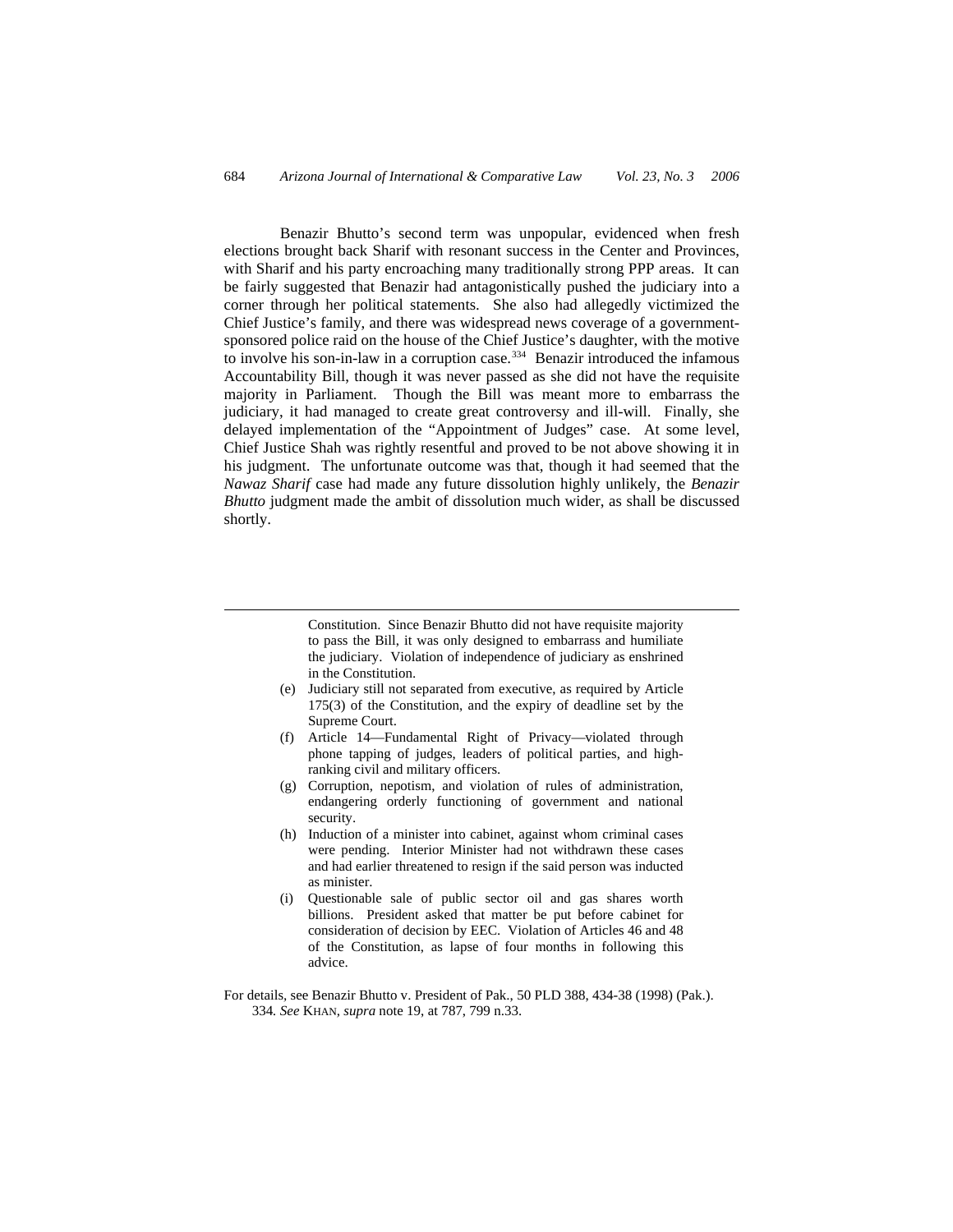# 1. The Eighth Amendment Case

Meanwhile, the Eighth Amendment had been challenged in the Supreme Court.[335](#page-70-0) The timing was interesting, as the case was decided a day before the start of hearings of the challenge to the fourth dissolution.<sup>[336](#page-70-1)</sup> Understandably, all eyes were on the outcome of this case as the mood in the country had visibly changed after the *Nawaz Sharif* case, and the credibility of Article 58(2)(b) was at an all-time low. Given the stakes, it was a highly contested legal battle. The petitioners argued that the Eighth Amendment destroyed the inherent structure of the 1973 Constitution; that it had dubious ethos, as being introduced in lieu of lifting martial law; that it had caused tremendous instability by creating an overpowerful President; and that it had legally ceased to exist after the revival of the 1973 Constitution and party-based elections.<sup>[337](#page-70-2)</sup> The hearings were avidly followed by the public, and the atmosphere was rife with speculation. Chief Justice Sajjad Ali Shah, on occasion, openly condemned the Amendment. He lamented that the Supreme Court had given Zia the powers to amend the Constitution, instead of requiring him to hold elections.<sup>[338](#page-70-3)</sup> He also questioned Zia's inherent legal capacity to amend the Constitution.<sup>[339](#page-70-4)</sup> The Federation's lawyers essentially advocated the "institutional balance" argument in support of Article  $58(2)(b)$ .<sup>[340](#page-70-5)</sup> An additional point of focus for the judges was whether the non-party-based 1985 Assembly could amend a Constitution framed by a consensus of all the political parties in 1973.

The unanimous decision to retain the Eighth Amendment (three judges fully concurred with the majority opinion, while three attached separate notes but agreed with the outcome) came as a surprise. Not only did the Court confirm that the Eighth Amendment was a valid component of the Constitution, $341$  it essentially left its fate to the legislature. The Court opined that the Parliament had had opportunity in the past to decide the Amendment's future and still had opportunity to address this vital issue in the political forum.<sup>[342](#page-70-7)</sup> The Court concluded that as far

<span id="page-70-0"></span><sup>335.</sup> Mahmood Khan Achakzai v. Pakistan, 49 PLD 426 (1997) (Pak.). The case is popularly referred to as the "Eighth Amendment Case."

<span id="page-70-1"></span><sup>336.</sup> Benazir Bhutto v. President of Pak., 50 PLD 388, 432 (1998) (Pak.). The same seven-member bench, which went on to hear the legal challenge to the fourth dissolution, conducted the hearings. *Id.* at 433. Similar petitions had also been filed in 1990 and 1996, and relief was denied in some while others still pended decision. *Mahmood Khan Achakza*i, 49 PLD at 444.

<sup>337</sup>*. Mahmood Khan Achakza*i, 49 PLD at 524-25 (Afrasiab Khan, J., concurring).

<sup>338</sup>*. SC Should Not Have Given Powers to Zia*, NATION (Pak.), Jan. 9, 1997, at 1.

<sup>339</sup>*. Id*. at 7.

<span id="page-70-7"></span><span id="page-70-6"></span><span id="page-70-5"></span><span id="page-70-4"></span><span id="page-70-3"></span><span id="page-70-2"></span><sup>340.</sup> This was essentially the traditional pro-Article 58(2)(b) argument that underlined its importance in ensuring additional checks over potential misuse of prime ministerial powers through the creation of a more empowered President.

<sup>341</sup>*. Mahmood Khan Achakzai*, 49 PLD at 512.

<sup>342</sup>*. Id*. at 480-81.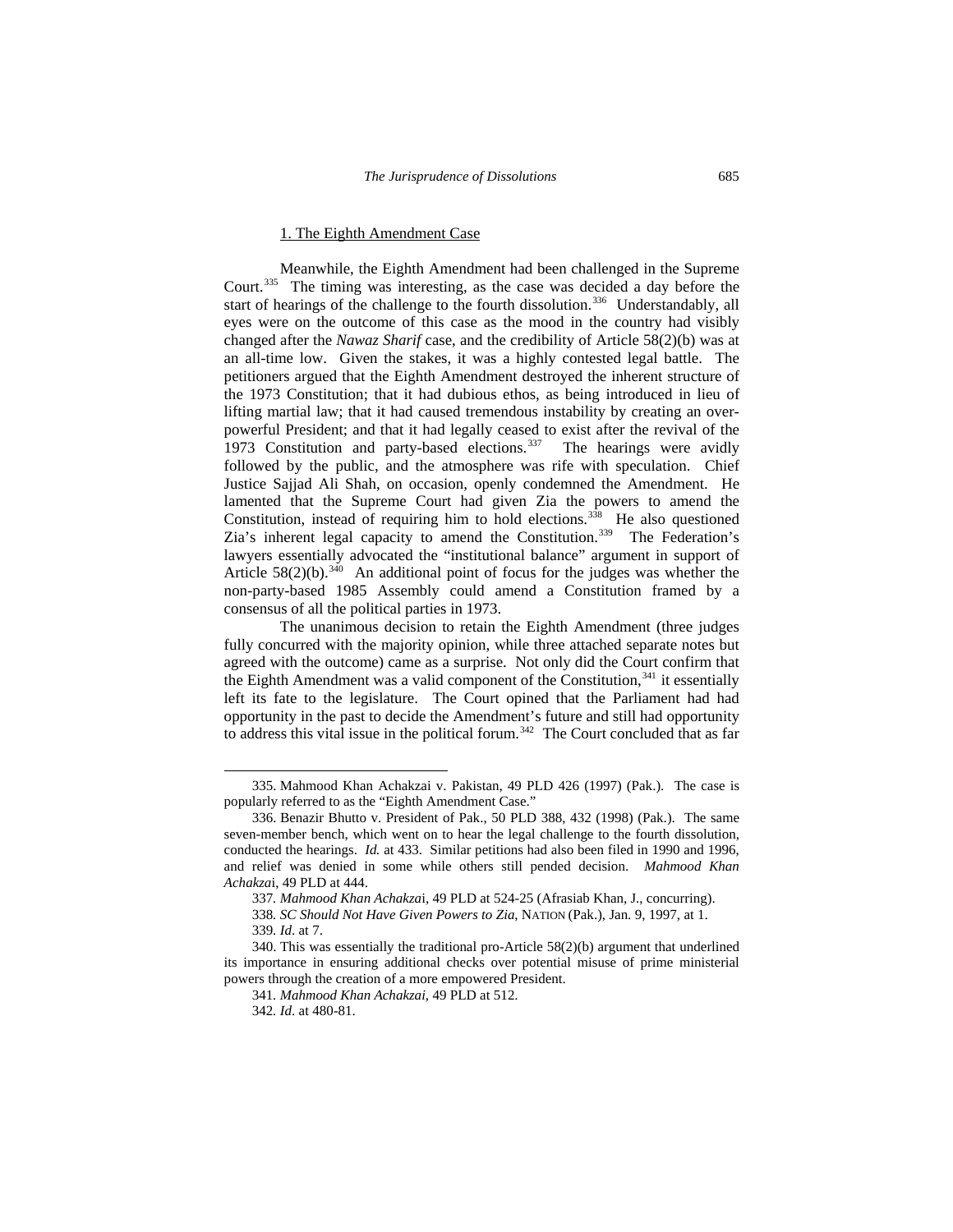as it was concerned, since previous assemblies had not touched the Eighth Amendment, such inaction showed acquiescence, which amounted to "ratification by implication."[343](#page-71-0) While this may be a pragmatic approach to adopt, the even more surprising aspect of the judgment was that the Supreme Court did not just point the petitioners to a legislative solution but felt it necessary, quite against the anti-Eighth Amendment tone and tenor it had adopted during the proceedings, to extol the virtues of the Eighth Amendment in general, and of Article 58(2)(b) in particular. Justice Shah actually claimed, "this provision has only brought about balance between the powers of the President and the Prime Minister in a Parliamentary Form of Government as is contemplated under Parliamentary Democracy. . . . In fact Article 58(2)(b) has shut the door on Martial Law for ever, which has not visited us after 1977."<sup>344</sup> The decision paved the way for the hearings of the challenge to the latest dissolution.

#### 2. Challenge Before the Supreme Court

President Leghari had announced a date in early February 1997 for elections, and hence there was a sense of urgency as to the adjudication of the latest dissolution case.<sup>[345](#page-71-2)</sup> Following the precedent set in the *Nawaz Sharif* case, the Supreme Court took direct cognizance of the matter.<sup>[346](#page-71-3)</sup> On January 29, 1997, a few days before the elections and during a time of great anticipation, by a majority of six to one, the Supreme Court upheld the dissolution of the Benazir Bhutto Assembly through a short order, with the eventual judgment spreading over 395 pages.<sup>[347](#page-71-4)</sup>

## a. Additional Controversies

Before any analysis of the judgment, it is important to note several incidents before and soon after the filing of the petitions, which demonstrated that the hearing of the case was being delayed.<sup>[348](#page-71-5)</sup> Some commentators suggested this was meant as a punishment for Benazir for her allegedly high-handed attitude towards the judiciary, especially the Chief Justice.<sup>[349](#page-71-6)</sup> Benazir Bhutto's petition

<span id="page-71-1"></span><span id="page-71-0"></span><sup>343</sup>*. Id.* at 446. This, however, discounts whether any of these Assemblies had the time, space, and liberty to contemplate a repeal of the said Amendment, given the political turmoil and the constant presence of an over-powerful President.

<sup>344</sup>*. Id.* at 480.

<sup>345.</sup> Benazir Bhutto v. President of Pak., 50 PLD 388, 434 (1998) (Pak.).

<sup>346.</sup> *Id.* at 433.

<span id="page-71-6"></span><span id="page-71-5"></span><span id="page-71-4"></span><span id="page-71-3"></span><span id="page-71-2"></span><sup>347</sup>*. Id.* at 427, 431. The Supreme Court accepted all grounds except that of Mir Murtaza's murder because of that matter being *sub judice. Id.* at 429-31, 565.

<sup>348.</sup> *See* KHAN*, supra* note 19, at 809-10.

<sup>349</sup>*. Id.* at 809-10.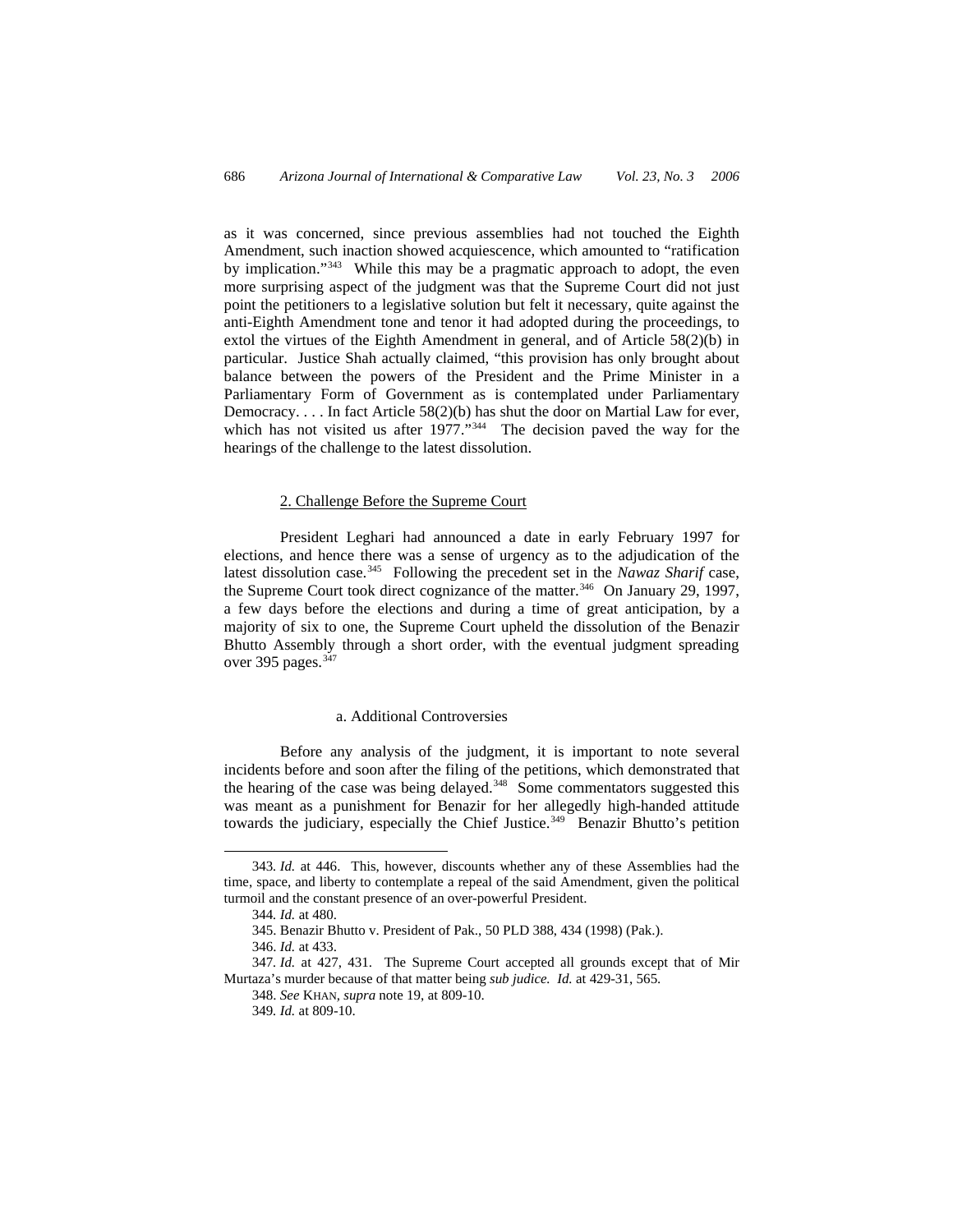was rejected twice by the Supreme Court "on flimsy procedural grounds."<sup>[350](#page-72-0)</sup> Her request for an early hearing was declined as the Supreme Court first took up less urgent petitions.<sup>[351](#page-72-1)</sup> Then the Court took up Eighth Amendment cases for hearing and did not cut short its winter break in spite of the prevailing political crisis. $352$ Eventually, a full month after it was filed, Benazir's petition was finally combined with the Speaker's petition and taken up for hearing, as she had been requesting all along. The press and public opinion largely saw these as unnecessary procedural hurdles to frustrate Benazir.<sup>353</sup>

Chief Justice Sajjad Ali Shah also continued his objectionable practice of identifying Prime Ministers by their regional background.<sup>[354](#page-72-4)</sup> While answering a newsman at a conference, prior to commencement of hearings of Bhutto's challenge to the dissolution, he commented: "The case of the Larkana Prime Minister will be decided on merit but let the petition be taken up for hearing first."[355](#page-72-5) In another departure from past practice in similar cases, Chief Justice Shah constituted a seven-member bench of the Supreme Court. There had been an eleven- or twelve-member bench in all the earlier dissolution cases due to their paramount importance.<sup>[356](#page-72-6)</sup>

<span id="page-72-1"></span><span id="page-72-0"></span>-

<span id="page-72-5"></span>355*. Case of 'Larkana PM' To Be Decided on Merit: Sajjad*, NATION (Pak.), Jan. 11, 1997, at 1. Benazir Bhutto had now been relegated from the earlier title given to her by Chief Justice Sajjad Ali Shah of "the Sindhi Prime Minister" to that of a mere town in that province—an unambiguously belittling comment, considering Benazir had been Prime Minister of Pakistan twice. Her family hailed from Larkana, and this comment was doubly offensive, as it was also the very term her political opponents were using against her to indicate that her popularity had been diminished to her hometown.

<span id="page-72-6"></span>356. *See* KHAN*, supra* note 19, at 809-10. The petitioner requested that a larger bench be constituted, owing to the existence of clear precedence and in view of the principle of consistency. The Chief Justice, in whose prerogative lays the decision as to constitution of benches, however, rejected this request.

<sup>350</sup>*. Id*. at 809.

<sup>351</sup>*. Id*.

<sup>352</sup>*. Id*.

<sup>353.</sup> *Cf. id.* at 809-10.

<span id="page-72-4"></span><span id="page-72-3"></span><span id="page-72-2"></span><sup>354.</sup> Justice Sajjad Ali Shah had earlier referred to Benazir Bhutto and Muhammad Khan Junejo as Sindhi Prime Ministers and Nawaz Sharif as a Punjabi Prime Minister in the *Nawaz Sharif* judgment*. See supra* note 318 and accompanying text. Quite apart from this being objectionable on the ground that national leaders were being categorized by their regional identities, it was particularly uncalled for as Justice Shah was insinuating that his brother judges had regional biases. Furthermore, he was making such statements in a context where Pakistan's national polity is increasingly under pressure due to divisive regional politics.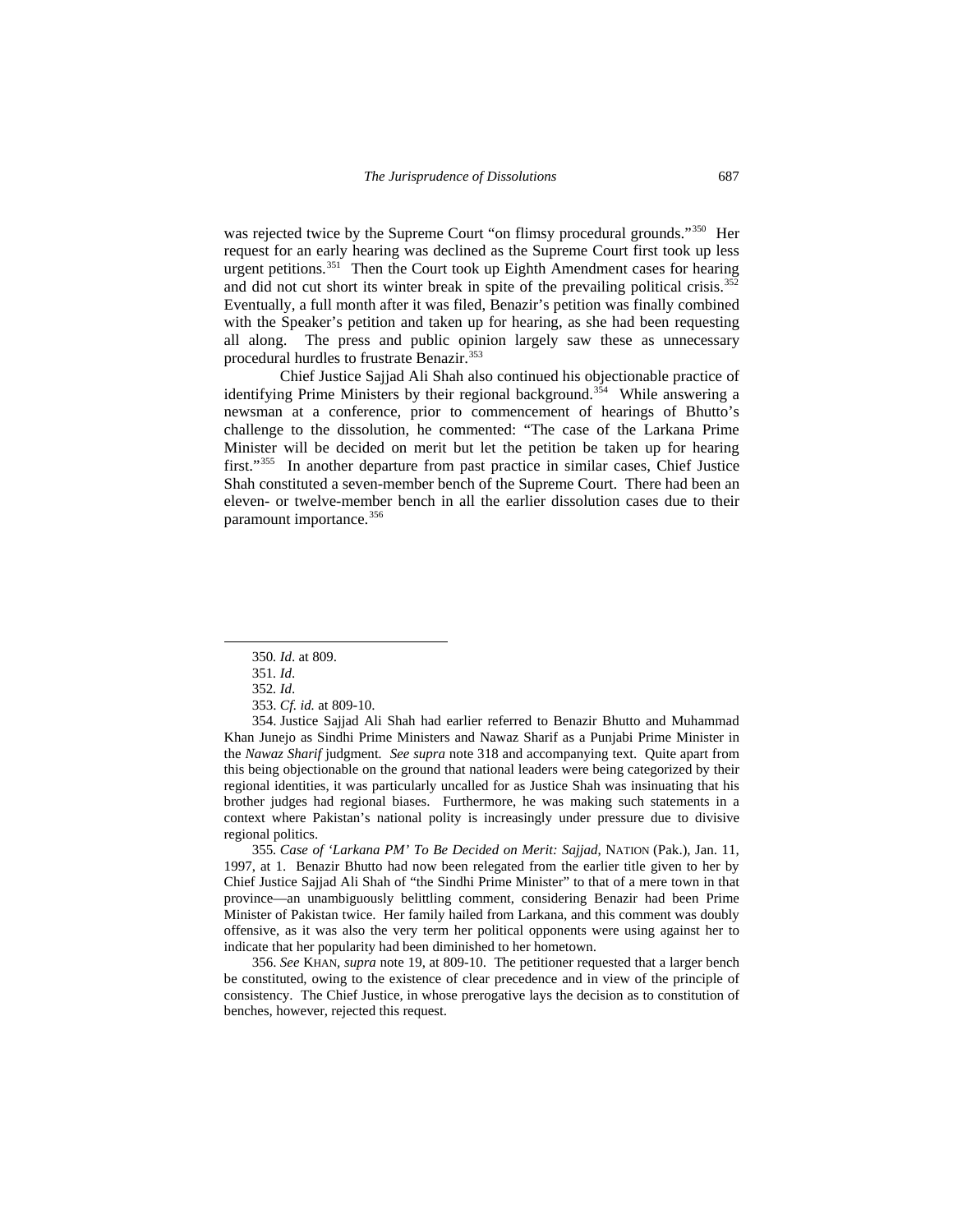## b. The Test

In the course of substantive arguments, the petitioner urged that only a "complete constitutional breakdown" could trigger invocation of dissolution, [357](#page-73-0) and that was indeed the test finally agreed upon in the *Nawaz Sharif* case. However, moving away once again from the consensus in that case, the test laid down by Justice Sajjad Ali Shah, who wrote the leading opinion of the Court, was: "There may be occasion for the exercise of such power where there takes place extensive, continued and pervasive failure to observe not one but numerous provisions of the Constitution. . . . The theory of total breakdown of Constitutional machinery . . . has been rejected in the case of Muhammad Nawaz Sharif v. President of Pakistan*.*"[358](#page-73-1)

Chief Justice Shah made an unpersuasive attempt to reconcile the "strict" and "milder" tests laid out in earlier opinions. He said:

> In Saifullah's case a very strict view has been taken that this provision can be invoked only when there is complete breakdown of Constitutional machinery, while in Tariq Rahim's case somewhat milder view is taken that this provision can be invoked when there is actual or imminent breakdown of Constitutional machinery or there is a failure to observe numerous provisions of the Constitution creating an impression that the country is governed not so much by Constitution but by methods extra-Constitutional. . . . The correct interpretation will be that which is made keeping in view the findings in both cases.<sup>[359](#page-73-2)</sup>

Other judges also veered in favor of a more encompassing test to gauge valid exercise of Article 58(2)(b). Justice Saleem Akhtar's detailed analysis of previous dicta on this point led him eventually to adopt Justice Shafiur Rahman's test in the *Tariq Rahim* case, though he was also tempted to explore the hypothetical scenarios laid out in Justice Sidhwa's opinion in that case.<sup>[360](#page-73-3)</sup> Despite attempts by part of the majority to persuade potential critics that there had actually been no deviation from the *ratio* in the *Nawaz Sharif* case, and that the new test was reconcilable with both the earlier dissolution judgments, the fact of the matter was that the test laid down was clearly different and broader than the one the Court had agreed upon in the *Nawaz Sharif* judgment.

A strong, solitary dissent came from Justice Zia Mahmood Mirza, who found the previous authorities leading unequivocally to nothing but a strict test as

<span id="page-73-3"></span><span id="page-73-2"></span><span id="page-73-1"></span><span id="page-73-0"></span> $\overline{a}$ 

<sup>357.</sup> Benazir Bhutto v. President of Pak., 50 PLD 388, 429 (1998) (Pak.).

<sup>358</sup>*. Id.* at 430.

<sup>359</sup>*. Id*. at 562-64.

<sup>360</sup>*. See id.* at 575-85.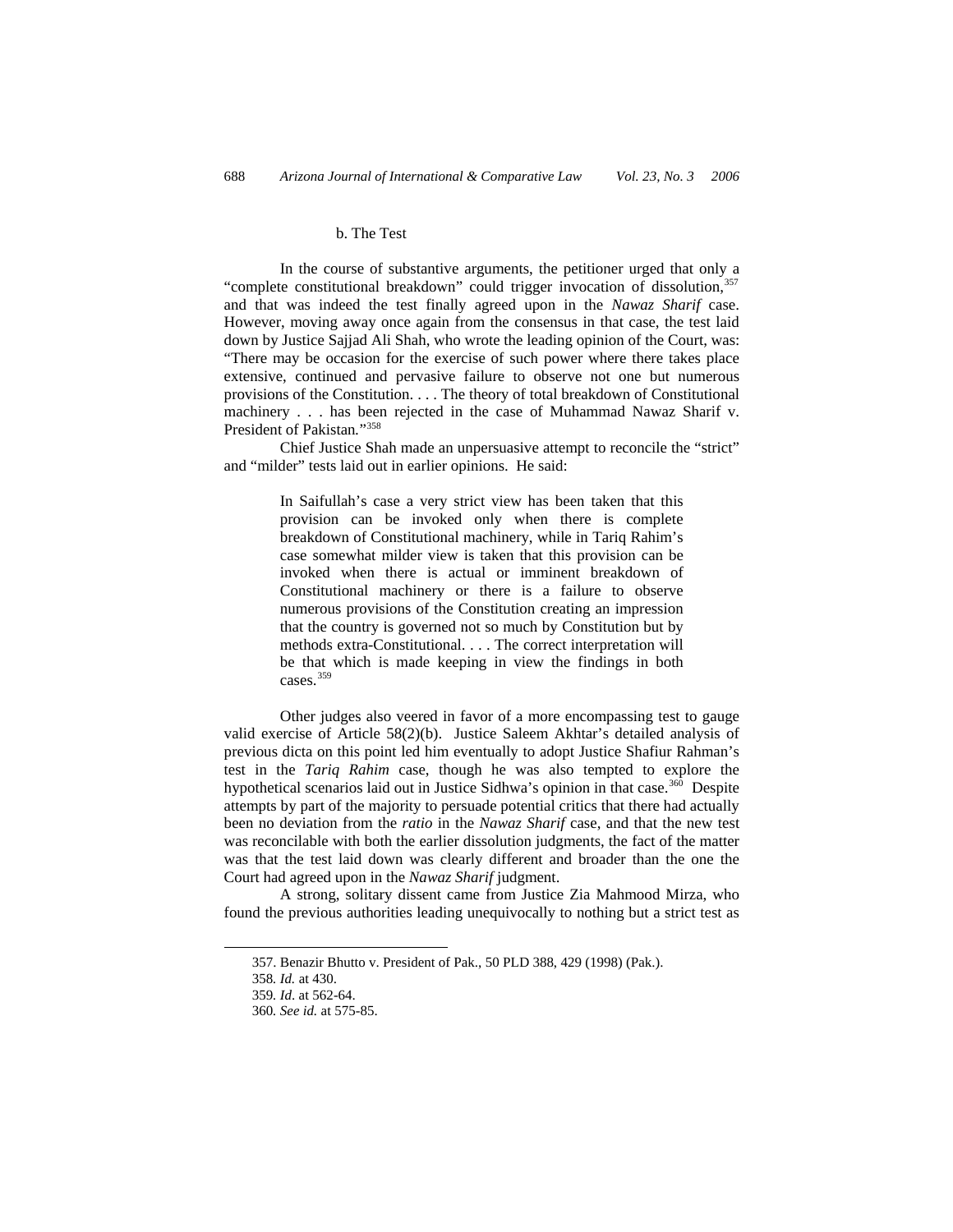laid out in the *Haji Saifullah* case and reaffirmed in the *Nawaz Sharif* case.<sup>[361](#page-74-0)</sup> Not only was he concerned about the further adverse impact of a broad test on the parliamentary form of government, he found the original test as laid out in the *Haji Saifullah* case to be more consistent with the language of the constitutional provision, the objects and purpose of the amendment, and the basic scheme of the Constitution that provided for a parliamentary system.<sup>[362](#page-74-1)</sup> Justice Mirza conducted detailed analysis of the legislative history of Article 58(2)(b) and concluded that a situation like that of the 1977 emergency had to exist for its valid invocation. He found that based on the declared grounds, no breakdown had taken place.<sup>[363](#page-74-2)</sup> To him, the respondent's case at best was the identification and highlighting of the petitioner's disregard and violation of law in certain areas.[364](#page-74-3) This was the third successive time that the Supreme Court, while adjudicating upon the validity of dissolution, had departed from the test it had laid down in the immediately preceding case.

#### c. Evaluation of Grounds and Supporting Evidence

The petitioner's counsel further argued that the charge sheet did not identify any faults with the "functioning of the Government" as such, and the dissolution demonstrated that the real reason behind it was the worsening relationship between the President and the Prime Minister. Borrowing support from the *Nawaz Sharif* case, the counsel argued that the Assembly could not be dissolved because of private likes and dislikes. Counsel also argued that if the allegations made by the President were credible, then the President shared the blame by being an active and historically critical part of the very government that he had toppled (reminiscent of Justice Abdul Shakurul Salam's argument in the *Tariq Rahim* case).<sup>[365](#page-74-4)</sup> The petitioner's counsel strongly opposed the admissibility of the evidence presented by respondents, validly arguing that most of the presented evidence was not before the President when he made the actual decision, quite apart from various additional issues of credibility and admissibility.[366](#page-74-5)

However, once again relaxing the test as to the admissibility of evidence in support of presidential opinion formation, the Court held that it was not necessary for all the material produced in support of the dissolution to be available to the President in its totality or for it to be scrutinized by him in detail.<sup>[367](#page-74-6)</sup> In

<sup>361</sup>*. Id.* at 761 (Mirza, J., dissenting).

<sup>362</sup>*. Id.* at 764.

<sup>363</sup>*. Benazir Bhutto*, 50 PLD at 767-69 (Mirza, J., dissenting).

<sup>364</sup>*. Id.* at 769, 780-81.

<span id="page-74-6"></span><span id="page-74-5"></span><span id="page-74-4"></span><span id="page-74-3"></span><span id="page-74-2"></span><span id="page-74-1"></span><span id="page-74-0"></span><sup>365</sup>*. See id.* at 438-39 (majority opinion), 476-77, 643-49, 757-58 (Mirza, J., dissenting), 770-73.

<sup>366</sup>*. Id.* at 480-81 (majority opinion), 542-43, 608.

<sup>367</sup>*. Id.* at 481-82.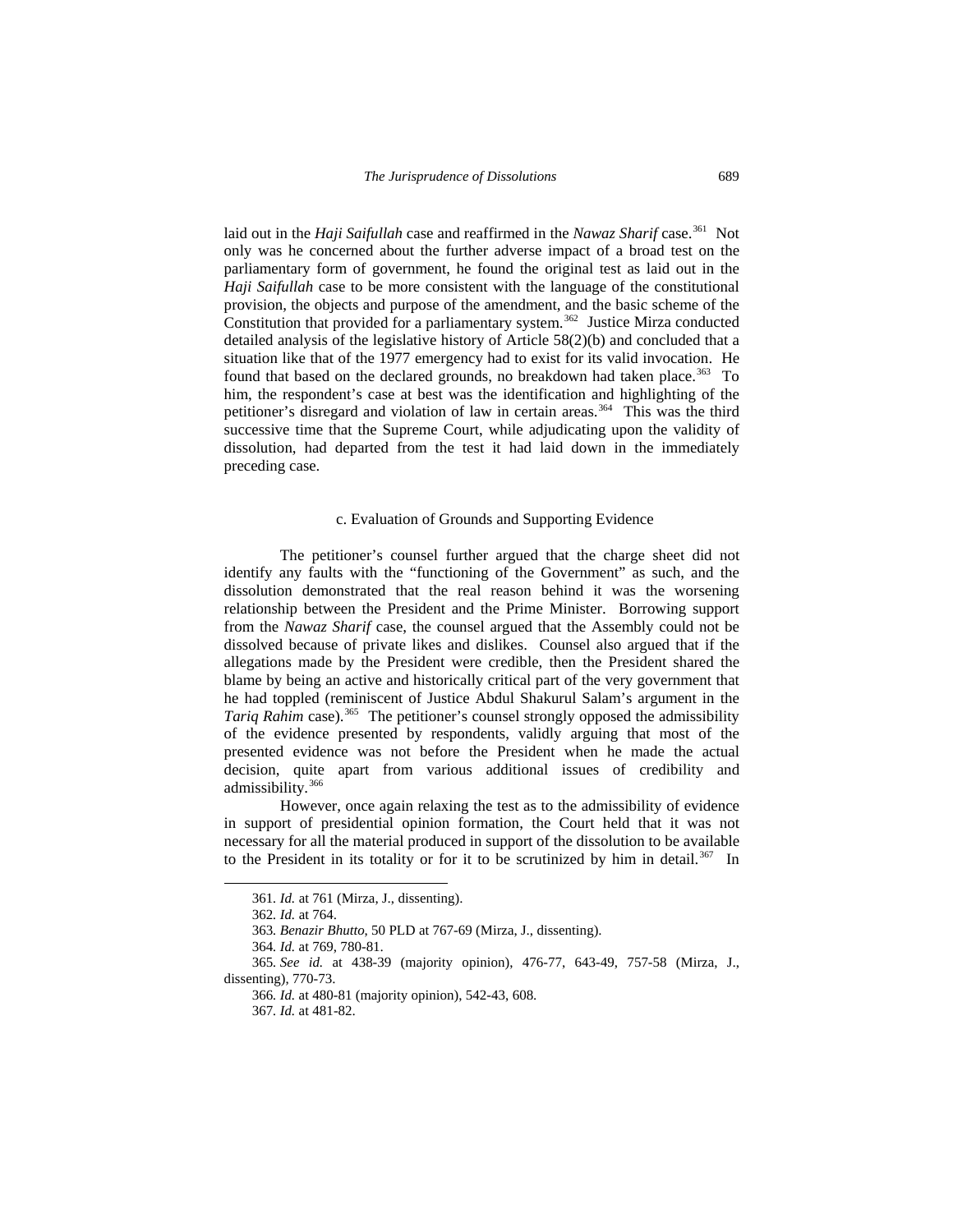other words, it was sufficient for such material to have a nexus with the prerequisites of Article  $58(2)(b)$ , and there was nothing wrong with the production of corroborative and confirmatory material after the date of the order of dissolution (as it only confirmed the facts, which were already known to the President). In a spirited dissent, Justice Mirza critiqued the Court's acceptance of corroborative materials collected *ex-post facto*. He considered it neither safe nor proper to place reliance on press clippings when a drastic issue, such as the fate of the Assemblies, was at stake and witnesses were available for testimony on various matters.<sup>[368](#page-75-0)</sup>

In his analysis of the grounds, Chief Justice Sajjad Ali Shah held that extra-judicial killings (a term used to describe the suspicious deaths of accused in policy custody as well as the killing of accused or criminals in fake/staged police encounters) showed inefficiency on the part of both the Provincial and Federal Governments, "tantamount<sup>[]</sup> to total failure of the Constitutional machinery."<sup>[369](#page-75-1)</sup> Importantly, while deciding with comparative alacrity that sufficient material had been produced to support other grounds, the Court gave maximum attention to grounds relating to the government's allegedly hostile attitude towards the judiciary, which lent an element of personal rancor to the analysis.<sup>[370](#page-75-2)</sup> The other grievously damaging allegation for Bhutto's government was that of phone-tapping of judges and politicians.<sup>[371](#page-75-3)</sup> While the Federation's evidence was far from air-tight, so too were the petitioner's explanatory justifications.

Observers had rather ominously predicted that Benazir Bhutto's marked adversarial stance towards the judiciary had sealed the fate of the case. However, the way the arguments had developed in the proceedings, it seemed that Benazir might get out of jail. After all, there had been a lot of negative press for Article 58(2)(b), and the public mood was palpably against it. The presidential charges were weak. They were weakly argued in Court in an environment where the *Nawaz Sharif* case had seemingly curtailed the ambit of dissolution to a point of no return. The problem with any analysis of the *Benazir Bhutto* judgment, however, is that the acute polarization between Benazir Bhutto and Chief Justice Sajjad makes it very difficult to divorce any analysis from its politicized antecedents and confrontational backdrop.

<sup>368</sup>*. Id.* at 782-84 (Mirza, J., dissenting).

<sup>369</sup>*. Benazir Bhutto*, 50 PLD at 469-70, 478.

<sup>370</sup>*. See id.* at 483-535.

<span id="page-75-3"></span><span id="page-75-2"></span><span id="page-75-1"></span><span id="page-75-0"></span><sup>371</sup>*. Id*. at 502-03. The petitioners found it very hard to repel allegations that authorization for bugging the phones of opposition leaders, judges, and high functionaries of the state had come from Benazir Bhutto herself. *See id.* This was principally because some key officials of the intelligence agency—allegedly involved in this eavesdropping exercise—had made some very incriminating disclosures. *Id.* In addition, Benazir's defense that Benazir herself was wary of the intelligence agencies and feared that they were conducting surveillance over her in cohorts with the army establishment, in spite of her being Prime Minister, fell foul with the judges and made her look like an ineffective leader. *Id.*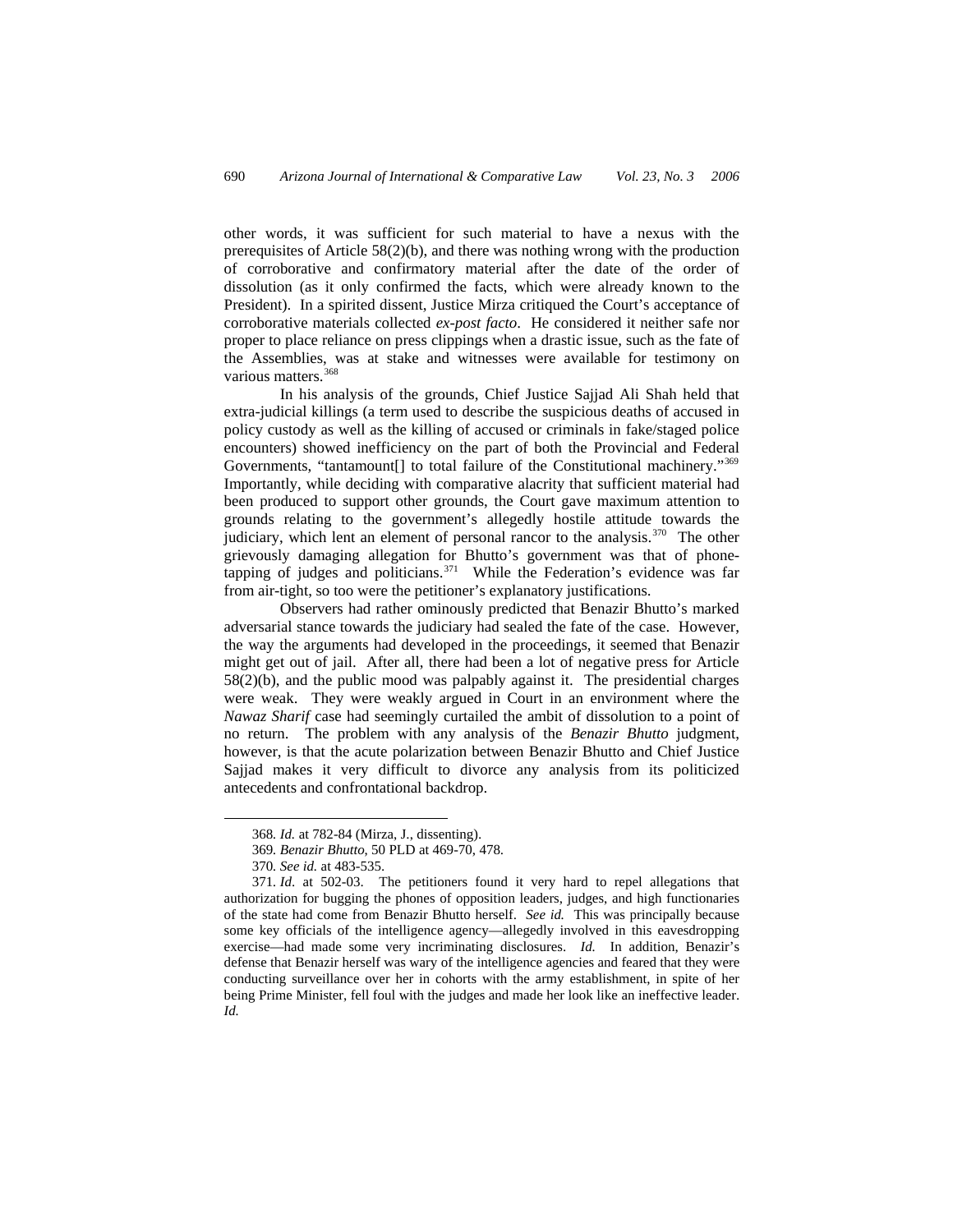The dissenting Justice Mirza, though he had concluded that the grounds had no nexus with the requirements of the Article, still offered to judge their merits and proceeded to do so. He enunciated how the past conduct of the President demonstrated that he had been not only consistently appreciative of the government's performance, but also actively associated and engaged with government policies.<sup>[372](#page-76-0)</sup> He was also very critical of his colleagues' punitive approach to the Benazir Bhutto government on account of the grounds related to her alleged treatment of the judiciary. Justice Mirza declared that an entire Assembly could not be sent off for reasons such as a single offensive speech, the delayed implementation of a judgment, the moving of an undesirable bill in Parliament, or for grounds which were either supported by unreliable press clippings or material collected after the event. $373$  Justice Mirza was also openly critical of Chief Justice Shah's opinion, which he found inconsistent with Justice Shah's earlier opinion in the *Nawaz Sharif* case. Justice Mirza quoted from Justice Sajjad Ali Shah's dissenting note in the *Nawaz Sharif* case, to deduce that Justice Shah had himself said that the majority in that case had narrowed down the scope of Article 58(2)(b) to almost zero, which amounted to declaring that no President would ever be able to dissolve the National Assembly.<sup>[374](#page-76-2)</sup> The reason was that even if the President had substantial supportive material in possession, the Court would unlikely be satisfied with the intrinsic value of such material.<sup>[375](#page-76-3)</sup>

#### d. The Outcome

Eventually the inability to control violence in Sindh, the judiciary-related grounds, and the phone-tapping allegation proved to be persuasive with the judiciary. The order of dissolution was upheld as valid, and the country prepared itself again for new elections.<sup>376</sup>

#### e. Conclusion

A more lenient test and generous admission of evidence on the part of the majority flowed seamlessly into a rather benign acceptance of the presidential grounds for dissolution. The political tone of the judgment as well as its

<span id="page-76-0"></span> $\overline{a}$ 

<sup>372</sup>*. Id.* at 787-89 (Mirza, J., dissenting), 793-94.

<sup>373.</sup> *Id.* at 783, 799, 804-05.

<sup>374</sup>*. Id*. at 773.

<span id="page-76-4"></span><span id="page-76-3"></span><span id="page-76-2"></span><span id="page-76-1"></span><sup>375</sup>*. Benazir Bhutto*, 50 PLD at 773 (Mirza, J., dissenting).Though it has to be pointed out that Justice Shah was actually being critical of the majority's view, rather than condoning it, but, on the other hand, it still showed that Justice Shah clearly recognized what the majority had held, and hence knew that in the *Nawaz Sharif* case, the standards for admission of evidence had been severely tightened and the applicable test narrowed.

<sup>376</sup>*. Id.* at 567 (majority opinion).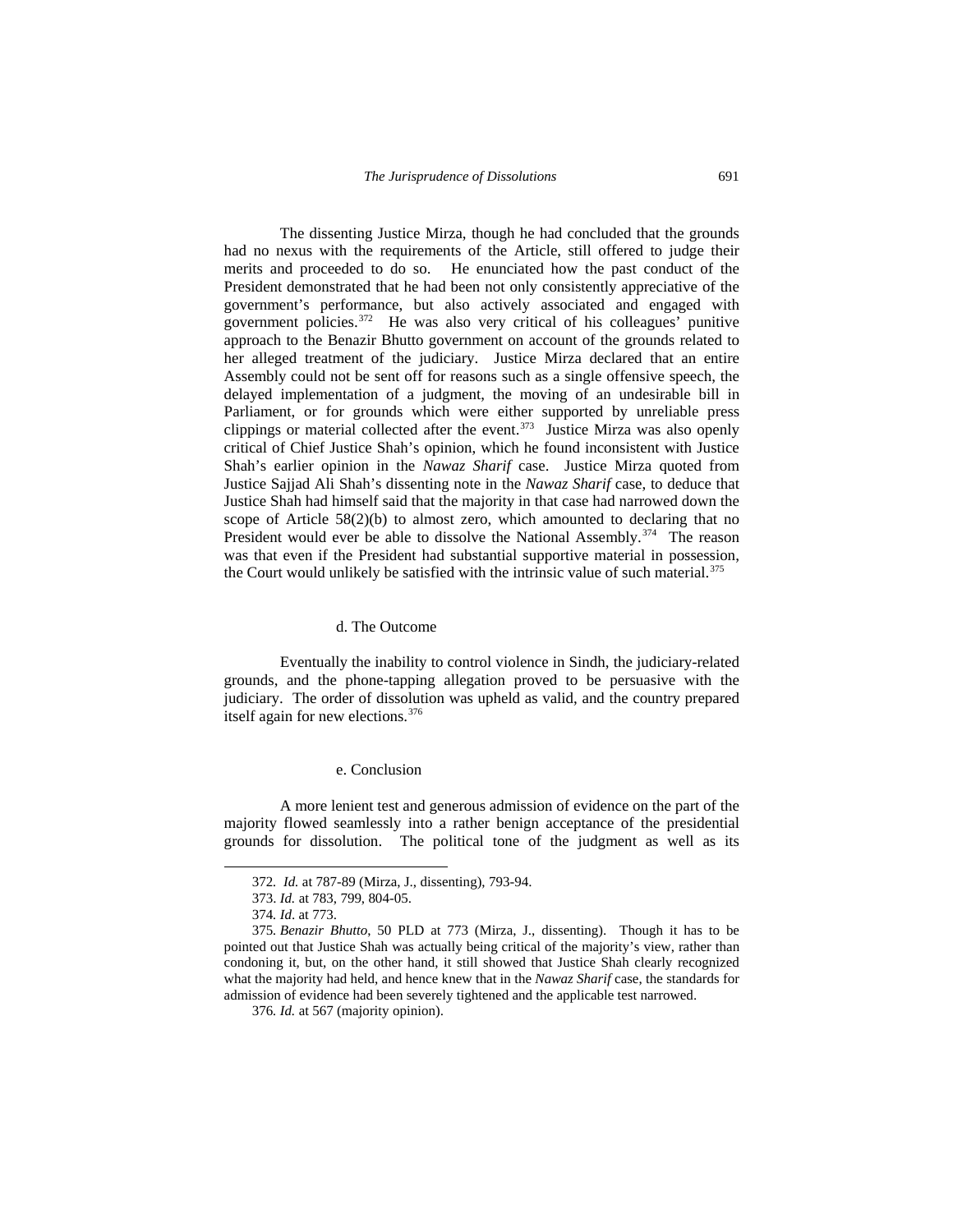backdrop, and the clear departure from the tests of validity and admission of evidence that were laid down in the *Nawaz Sharif* case, make this a less than impressive verdict.

Upon review of all four dissolution judgments at this stage, several issues need to be pointed out. First, the test, as laid out in the *Haji Saifullah* case, came closest to the framers' intentions and was the most restrictive in terms of limiting the presidential power of dissolution. The pro-democracy judicial rhetoric that surrounded it showed a pronounced sympathy for the struggling democratic process and little tolerance for Pakistan's long history of executive excesses. The switch in the *Tariq Rahim* case to a more liberal test, allowing greater leeway for Presidents to dissolve parliaments, is untenable for various reasons. Quite apart from being pro-executive and anti-parliamentary democracy, it lacks merit, as very little time had elapsed since the previous case. Hence, there were really no changes in the ground realities and other relevant factors to justify departure from such recent precedence—i.e., the precedent created by the unanimous decision in the *Haji Saifullah* case, which had exhaustively reviewed and analyzed the entire issue. If anything, compared to the Junejo Assembly, the first Benazir Assembly had come to power through a freer, more participatory process and hence deserved greater nurturing and leeway.

The situation is not helped by the fact that the *Tariq Rahim* judgment sheds no light on the justifications for such departure. As if this was not problematic enough, in the next case of *Nawaz Sharif*, the Supreme Court reverted to the narrow *Haji Saifullah* test, without overruling or distinguishing the *Tariq Rahim* case. That left all those concerned with two discordant judicial views on the extent of the presidential powers. This confusion then manifested itself in the *Benazir Bhutto* case, where the majority, while ostensibly trying to reconcile the previous two conflicting judgments, essentially upheld the more liberal *Tariq Rahim* test. The minority, however, read the past rulings very differently and came to the conclusion that the majority in the *Nawaz Sharif* case had actually crystallized and consolidated the narrow *Haji Saifullah* test. It needs to be emphasized that all these reversals took place in a brief span of eight years—a mere trifle in the realm of constitutional law where weighty pronouncements such as these exhaustive dissolution judgments are expected to hold the field for considerably longer periods of time to promote certainty and stability. But then again, few, if any, jurisdictions have faced such constitutional crises on such a recurring basis as Pakistan.

# **E. Towards Another Martial Law**

Electoral victories for both Sharif and Benazir had culminated in rather quick exits. An important contributing factor was the acute insecurity of office, as shown by the fate of their first governments, which propelled these politicians to try to overcome the actual structural constraints of governance as well as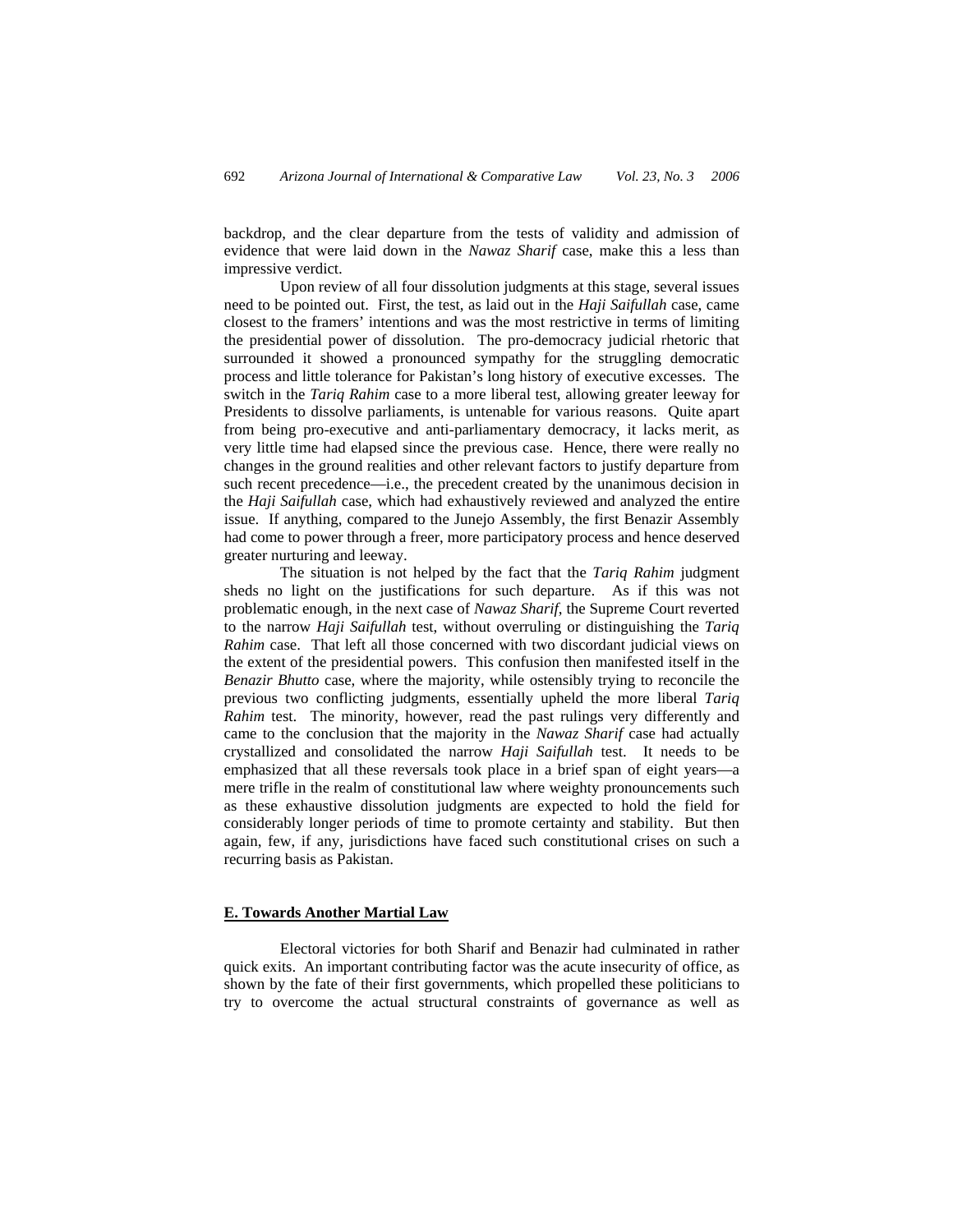perceived threats to their autonomy. The office of the President was also becoming increasingly politicized as the personality conflicts of Ghulam Ishaq Khan and Farooq Leghari, with their counterpart Prime Ministers seemingly influencing their exercise of the Article  $58(2)(b)$  power, lent weight to perceptions of partisanship on the part of these empowered Presidents.<sup>[377](#page-78-0)</sup>

Coming to power for the second time in 1997, Nawaz Sharif once again had the advantage of an absolute majority in Parliament.<sup>[378](#page-78-1)</sup> One of his major achievements was to bring closure to the Eighth Amendment.<sup>[379](#page-78-2)</sup> After spelling doomsday for four successive governments, the entire set of amendments, including Article 58(2)(b), was swiftly repealed on April 4, 1997, through the Constitution (Thirteenth Amendment) Act.<sup>[380](#page-78-3)</sup> However, while endeavoring to entrench his power base, he successively developed differences with the President, the Chief of Army Staff, and the Chief Justice.<sup>[381](#page-78-4)</sup>

The crisis of the judiciary deepened as both Nawaz Sharif and Justice Sajjad Ali Shah openly took up cudgels and used every opportunity to discredit each other.<sup>[382](#page-78-5)</sup> The confrontation culminated in high drama and an unprecedented impasse that saw the judiciary deeply polarized, with rival benches being simultaneously constituted and parallel cause lists being issued. Under the rules and norms of the Supreme Court, the Chief Justice is solely authorized to issue cause lists (the list of cases that are to be taken up for hearing by the Court on any given day) as well as to determine which judges will hear which cases.<sup>[383](#page-78-6)</sup> The rebelling judges flouted this rule by issuing parallel cause lists and forming their own benches for hearing cases, and thus contributed to the creation of an unprecedented situation. The Chief Justice attempted to trump Sharif by summarily suspending the Thirteenth Amendment through a lean three-member bench (to bring Article 58(2)(b) back to life).<sup>[384](#page-78-7)</sup> Such was his reduced popularity and support in the Supreme Court, which had a total strength of seventeen judges (the majority of these judges were in the rebel's camp). The rival benches attempted to block it. Under mounting pressure and with no help forthcoming from the army, the President resigned, and then, in an embarrassing chapter, the

<span id="page-78-0"></span> $\overline{a}$ 

<sup>377</sup>*. See generally supra* Part III.

<sup>378.</sup> KHAN, *supra* note 19, at 817.

<sup>379.</sup> *See id.* at 817-18.

<span id="page-78-3"></span><span id="page-78-2"></span><span id="page-78-1"></span><sup>380.</sup> The Constitution (Thirteenth Amendment) Act, 1997, § 2 (Pak.), *available at* http://www.pakistani.org/pakistan/constitution/amendments/13amendment.html.

<span id="page-78-4"></span><sup>381.</sup> KHAN, *supra* note 19, at 932. One significant episode of this period was Pakistan's misadventure in Kargil on the Indian border, leading to a military and diplomatic fiasco. *Id.* This episode augured very badly for Sharif's peace initiatives with India, raising the tensions on the borders and showing Sharif to either be so inept as to not know what was transpiring under his nose, or duplicitous. *Cf. id.* at 932-33.

<sup>382.</sup> *Id.* at 820-23.

<span id="page-78-7"></span><span id="page-78-6"></span><span id="page-78-5"></span><sup>383.</sup> PAK. SUP. CT. R., PART I, ORDER III(9)-(10) & ORDER XI (1980) (amended up to 2003), *available at* http://www.supremecourt.gov.pk/table\_of\_contents.htm.

<sup>384</sup>*. See* AJMAL MIAN, A JUDGE SPEAKS OUT 235-36, 248-50, 288-89 (2004).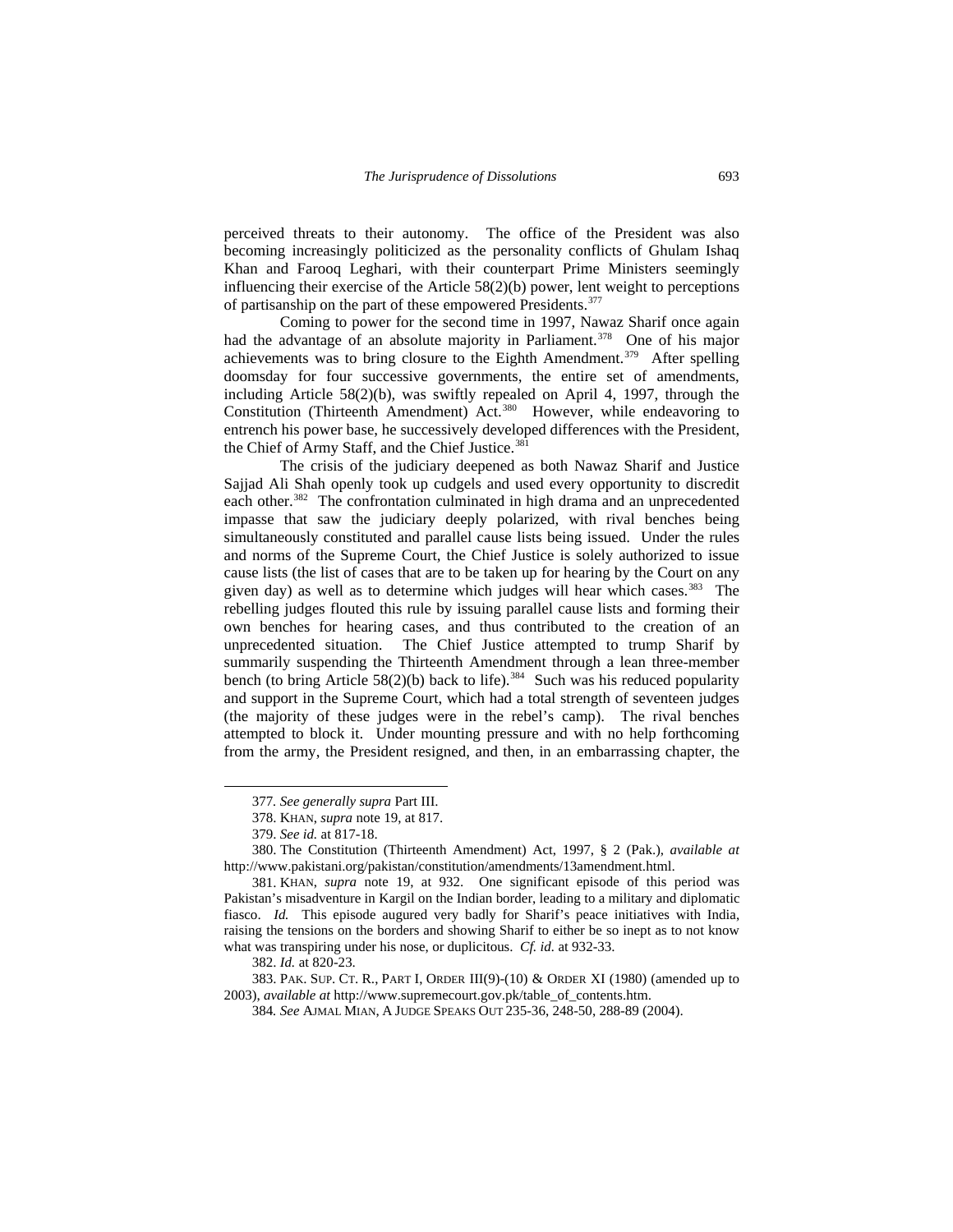dissident judges more or less tried the Chief Justice and had him de-notified through the federal government.<sup>[385](#page-79-0)</sup>

What comes across through an analysis of these troubled times is that: (1) Justice Sajjad Ali Shah increasingly veered away from strict adherence to the expectation attached to his status as Chief Justice, which required him to act as "*primus inter pares*" or "first among equals" and not as an autocratic superior. For a whole host of personality and political reasons, his relationship worsened with his brother judges, alienating and embittering them.<sup>[386](#page-79-1)</sup> (2) There was definitely "something rotten in the state of Denmark," as certain elements in the judiciary openly factionalized and geared up to oust him. This era marks some of the most disturbing and divisive events in the history of the Pakistani judiciary. A series of politically partisan actions and reactions led to a gaping chasm. Subsequently, in a disturbing new trend, the retired judges started telling political tales in highly controversial autobiographies,  $387$  instead of adhering to the timetrusted maxim that "judges should only speak through their judgments."

Having taken on the Chief Justice and the President, Sharif also took on the Chief of Army Staff, even though the latter had publicly refused to get involved in the fray and had reportedly declined to support their idea of reintroduction of Article 58(2)(b), which was being promoted by certain quarters at the alleged behest of the Chief Justice and the President.[388](#page-79-3) In fact, in a move unprecedented for an army chief, instead of using the situation to further entrench the army's role in politics, Chief of Army Staff General Jehangir Karamat resigned over growing differences with Sharif.<sup>389</sup> Sharif then handpicked General Pervez Musharraf for the slot in a manner hauntingly reminiscent of Bhutto's choice of Zia, by superceding other senior generals.<sup>[390](#page-79-5)</sup> This was another unhappy marriage, as the new appointee turned out to be more of a maverick than Sharif had bargained for.<sup>[391](#page-79-6)</sup> Sharif then tried to develop allies within the army and attempted to remove Musharraf while Musharraf was en route from Sri Lanka to Pakistan.<sup>[392](#page-79-7)</sup> However, he completely miscalculated Musharraf's clout in the army

<span id="page-79-0"></span> $\overline{\phantom{a}}$ 

392*. Id.* at 933.

<sup>385.</sup> For a detailed discussion of these events, see KHAN, *supra* note 19, at 817-32. 386. *Id.* at 822-23.

<span id="page-79-2"></span><span id="page-79-1"></span><sup>387</sup>*. See generally* SAJJAD ALI SHAH, LAW COURTS IN A GLASS HOUSE: AN AUTOBIOGRAPHY (2001); MIAN, *supra* note 384.

<span id="page-79-3"></span><sup>388.</sup> *See* ABDUS SATTAR GHAZALI, ISLAMIC PAKISTAN: ILLUSIONS & REALITY, ch. 10, http://www.ghazali.net/book1/Chapter10a/body\_page\_2.html; *see also* F.R. Khan, *The Gentleman Must Go*, Nov. 3, 1998, http://www.chowk.com/show\_article.cgi?aid =00000397&channel=civic%20center.

<sup>389.</sup> *See* KHAN, *supra* note 19, at 931.

<sup>390.</sup> *Id.*

<span id="page-79-7"></span><span id="page-79-6"></span><span id="page-79-5"></span><span id="page-79-4"></span><sup>391.</sup> Though beyond the scope of this paper, this is the period that is characterized by: (1) Pakistan's dramatic nuclear tests; (2) as mentioned before, the Kargil war for which both Sharif and Musharraf blamed each other; and (3) reemergence of the many structural and factional issues of Pakistani politics. *See id.* at 817-45.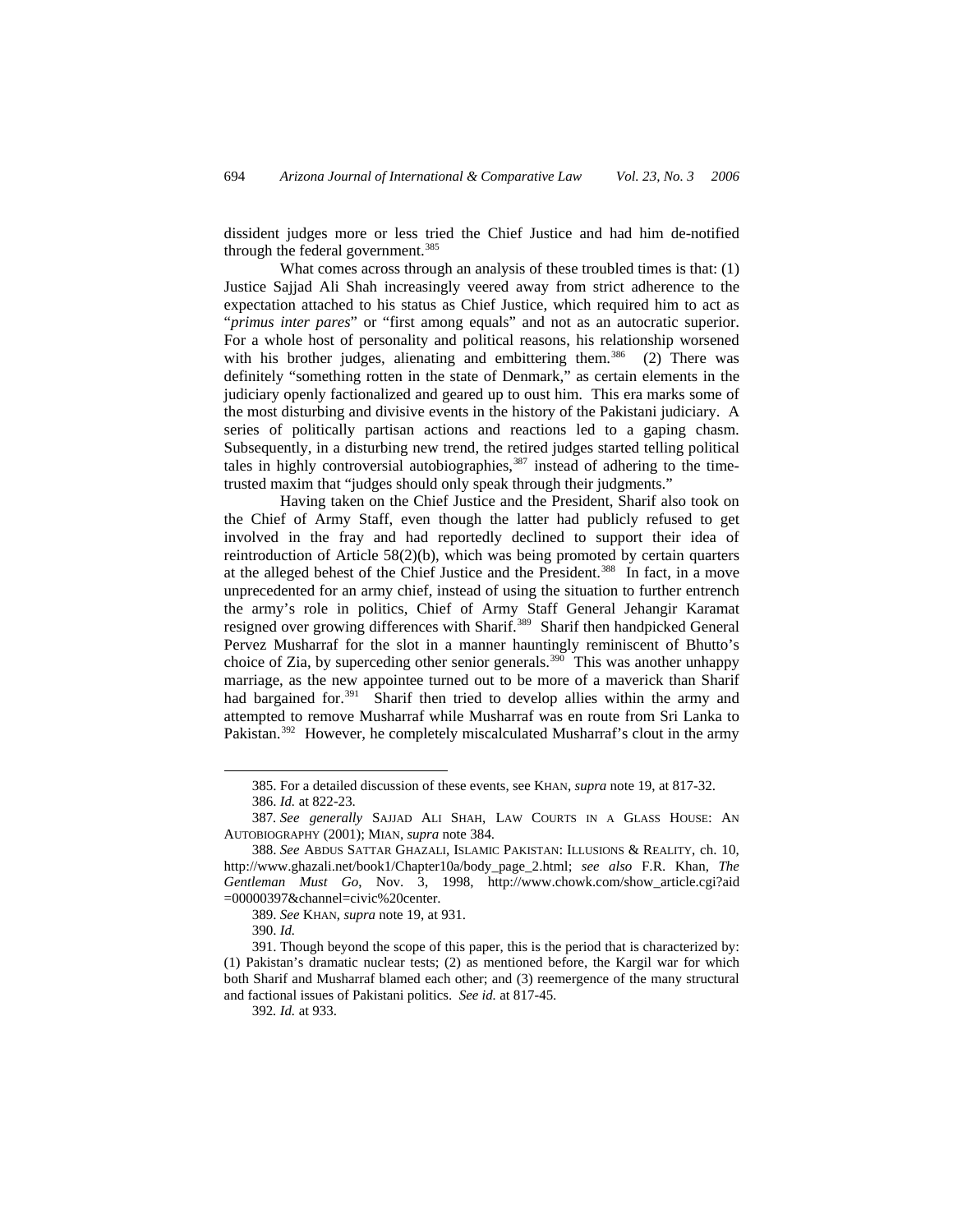top brass, as well as his preparations for outfoxing such a potential move on the part of Sharif. Instead of ousting Musharraf, Sharif became the ousted.<sup>[393](#page-80-0)</sup>

With Musharraf's plane making a safe landing on October 12, 1999, the army yet again dismissed an elected government.[394](#page-80-1) Accused of politicizing and destabilizing the armed forces and trying to create dissension within its ranks, the deposed Prime Minister was put under house arrest and eventually stowed out of the country illegally and under some clandestine arrangement that traded non-prosecution for the above charges for a so-called voluntary exile.<sup>[395](#page-80-2)</sup> A traditional martial law, however, was not imposed, and the military leadership decided upon a more inventive setup. On October 14, 1999, General Pervez Musharraf proclaimed emergency through the Proclamation of Emergency of October 14, 1999, and declared himself the Chief Executive of Pakistan.<sup>[396](#page-80-3)</sup> The Provisional Constitution Order of 1999 (PCO) was promulgated on the same date.<sup>[397](#page-80-4)</sup> The PCO provided that the Constitution would be held in abeyance.<sup>398</sup> The Senate, the National Assembly, and the provincial assemblies were suspended along with their presiding officers. The President of Pakistan was allowed to continue in office; however, the PCO provided that he would act on the advice of the Chief Executive.<sup>[399](#page-80-6)</sup> It further provided that the country, subject to the PCO and other laws made by the Chief Executive, would be governed, as nearly as possible, in accordance with the Constitution of 1973.<sup>[400](#page-80-7)</sup> The judiciary continued to function, but it was prohibited from making any order against the Chief Executive or any person exercising power under his authority.[401](#page-80-8) Fundamental rights were to continue in existence but only as long as they were not in conflict with the PCO.<sup>402</sup> For all practical purposes, it was martial law all over again—but with a deliberately softer image.

<span id="page-80-0"></span> $\overline{\phantom{a}}$ 

<sup>393</sup>*. See id*.

<sup>394</sup>*. Id*.

<sup>395</sup>*. See* Preetam Bora, *The Mysterious Nawaz Sharif Exile Deal*, SAPRA (Pak.), Dec.

<span id="page-80-3"></span><span id="page-80-2"></span><span id="page-80-1"></span><sup>23, 2000,</sup> http://www.subcontinent.com/sapra/research/regional/regional20001223a.html. 396*.* KHAN, *supra* note 19, at 933.

<span id="page-80-9"></span><span id="page-80-8"></span><span id="page-80-7"></span><span id="page-80-6"></span><span id="page-80-5"></span><span id="page-80-4"></span><sup>397.</sup> Provisional Constitution Order No. 1 of 1999 (Pak.), *available at* http:// www.pakistani.org/pakistan/constitution/post\_12oct99/pco1\_1999.html.

<sup>398.</sup> *Id.*

<sup>399</sup>*. Id.* art. 3(1).

<sup>400</sup>*. Id.* art. 2(1).

<sup>401</sup>*. Id.* art. 2(2).

<sup>402</sup>*. Id*. art. 2(3).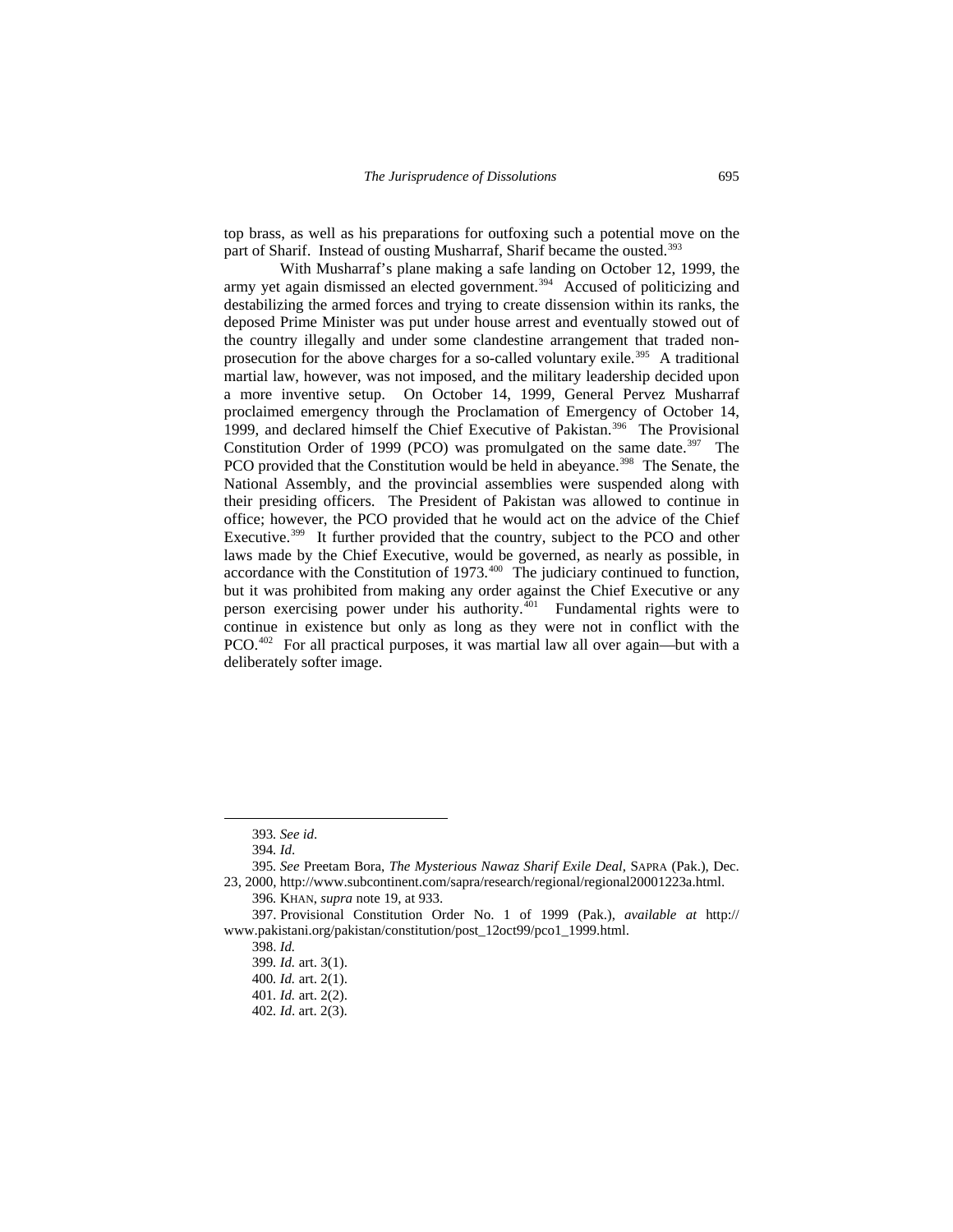#### **IV. THE MUSHARRAF MARTIAL LAW**

#### **A. Legitimization of the Martial Law—The** *Zafar Ali Shah* **Case**

Subject to strict restraints on jurisdiction regarding admissibility of any legal challenges against the Chief Executive and persons acting under his authority, the judiciary was initially allowed to perform its functions. This situation changed, however, when the Supreme Court entertained petitions challenging the army takeover. The hearing was fixed on January 31, 2000. The Government, to ensure that the petitions were not accepted, promulgated the Oath of Office (Judges) Order of  $2000.<sup>403</sup>$  $2000.<sup>403</sup>$  $2000.<sup>403</sup>$  All the judges of the superior courts were required to take oath to the effect that they would discharge their duties in accordance with the Proclamation of Emergency of October 14, 1999, and the PCO. In the tradition of Zia's utilization of such oaths to purge the judiciary of independent-minded judges, it was ordained that if a judge would not take the oath or would not be given the oath, he would cease to hold office. Six judges of the Supreme Court, including the Chief Justice, refused to take the oath. Of the seven judges who took the oath, the senior-most judge, Justice Irshad Hassan Khan, was appointed as the new Chief Justice. Three judges of the Sindh High Court, two judges of the Lahore High Court, and two judges of the Peshawar High Court were not invited to take the oath.<sup>[404](#page-81-1)</sup>

 The petitions were heard by a bench of twelve judges headed by the Chief Justice of the Supreme Court.<sup>[405](#page-81-2)</sup> The judgment was announced on May 12, 2000. In a unanimous 314-page judgment, the Supreme Court extended legitimacy to the army takeover, pointing out that since no constitutional solution

<span id="page-81-2"></span>405*. Id*. at 869.

 $\overline{\phantom{a}}$ 

<span id="page-81-0"></span><sup>403.</sup> Oath of Office (Judges) Order No. 1 of 2000 (Pak.), *reprinted in* ZAIN SHEIKH, THE CONSTITUTION OF THE ISLAMIC REPUBLIC OF PAKISTAN, 1973, at 220-23 (2d ed. 2004).

<span id="page-81-1"></span><sup>404.</sup> The Supreme Court refused to take cognizance of the event, taking refuge under what it described very unsatisfactorily as the doctrine of past and closed transactions. Without elaborating upon the source, ambit and applicability of this doctrine, the Court merely observed that the practical consequence of the said doctrine was the extension of validation to the action of the Chief Executive in refusing oath to these judges. The Court acknowledged that the only valid manner in which judges of the high courts and the Supreme Court could be removed from office was provided under Article 209 of the Constitution, and that in that respect the denial of oath to the judges was a potentially invalid action. However, the Court went on to state that since the removed judges had not taken any remedial steps and had accepted pensions and the right to practice law, they had acquiesced to their removal. The Court then unconvincingly declared that the appropriate course of action was to declare the law so as to avoid the recurrence of such an event in the future, but not to upset earlier actions or decisions taken by the Chief Executive, those being "past and closed transactions." It then concluded that it was a well-settled principle that the courts could refuse relief in individual cases even though the action challenged was flawed; the courts' decisions depended upon the facts and circumstances of each case. *See*  Zafar Ali Shah v. General Pervez Musharraf, 52 PLD 869, 1211-12, 1222 (2000) (Pak.).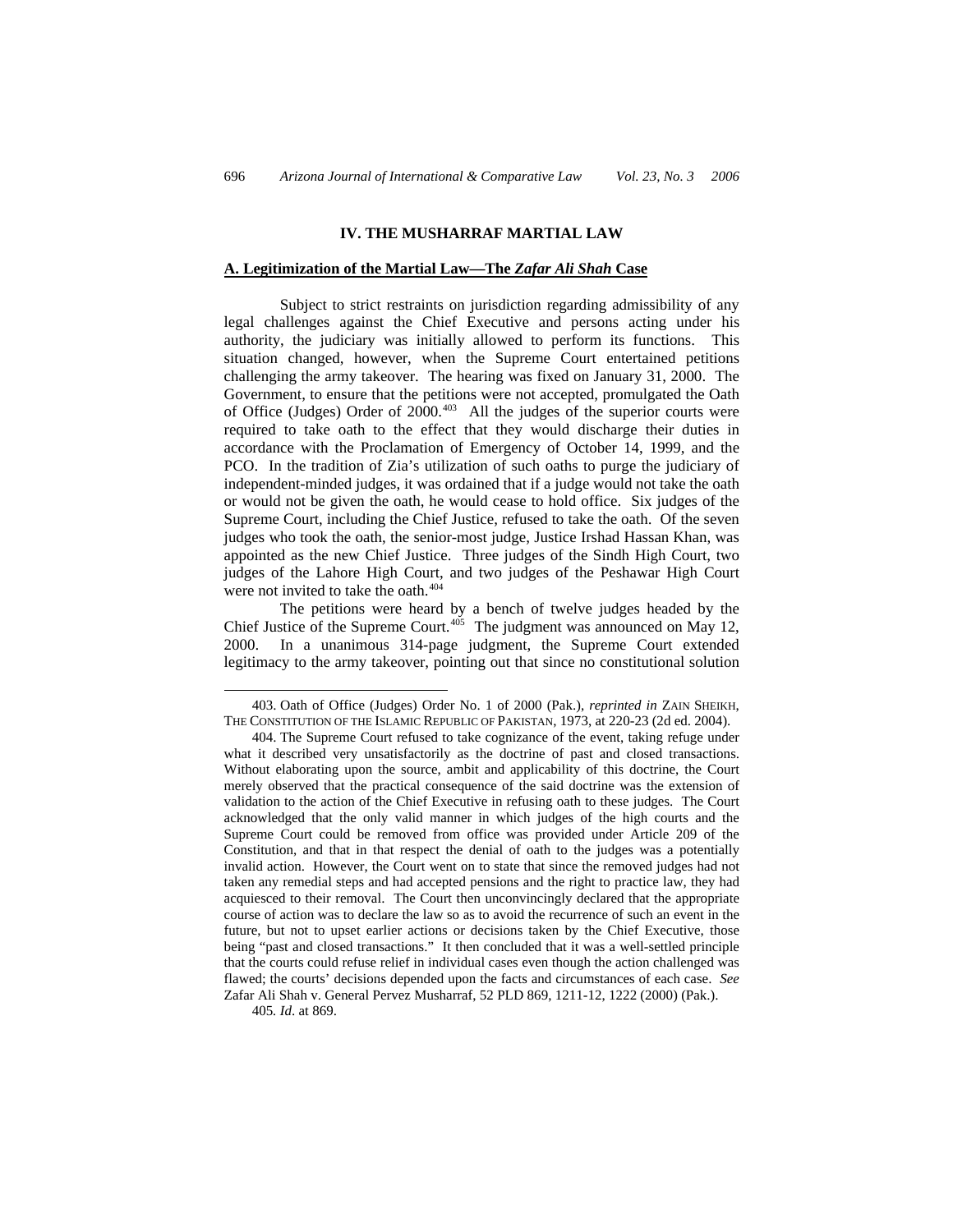existed for the present situation, and "Nawaz Sharif's constitutional and moral authority stood completely eroded,"[406](#page-82-0) the extra-constitutional military takeover was inevitable and justifiable under the "doctrine of state necessity" and the principle of "*salus populi suprema lex*."[407](#page-82-1) The petitioners made valid distinctions between the circumstances that had led to Zia's martial law and the situation in the country under Sharif. They described the situation as calm, stable, and under control before and after the coup, thus negating the existence of any necessity.<sup>[408](#page-82-2)</sup> However, the Court, after reviewing a wide variety of materials (newspaper clippings, writings, television interview transcripts, etc.), found weight in all of Musharraf's allegations, vague as they were.<sup>[409](#page-82-3)</sup> The petitioners also made a strong case to show that the "doctrine of necessity" had no credible international precedent, but the Court responded:

> [T]he precedents from foreign jurisdictions, though entitled to reverence and respect but are not *ipso facto* applicable to the facts and circumstances prevailing on 12th October, 1999. In such matters of extra constitutional nature, in order to save and maintain the integrity, sovereignty and stability of the country and having regard to the welfare of the people which is of paramount consideration for the Judiciary . . . we have to make every attempt to save "what institutional values remained to be saved  $\ldots$   $\ldots$

At a later stage, while rebutting an argument that all the quoted precedents showed that the "doctrine of necessity" was restricted to the area of criminal prosecution alone, the Court explained: "[T]he invocation of the doctrine of State necessity depends upon the peculiar and extraordinary facts and circumstances of a particular situation. It is for the Superior Courts alone to decide whether any given peculiar and extraordinary circumstances warrant the application of the above doctrine.  $\ldots$ <sup>[411](#page-82-5)</sup> This is in stark contrast to the alacrity the judiciary had shown in earlier cases, to consult international jurisprudence to find precedents and support for the "doctrine of necessity." Here, the Court showed disinclination towards foreign jurisprudence, which had been treated like

 $\overline{\phantom{a}}$ 

<span id="page-82-4"></span>410*. Id*. at 1169-70.

<sup>406</sup>*. Id.* at 1218.

<span id="page-82-3"></span><span id="page-82-2"></span><span id="page-82-1"></span><span id="page-82-0"></span><sup>407</sup>*. Id.* at 1219."The welfare of the people is the supreme law." This adage has been regularly used by the Pakistani judiciary while invoking, developing, elaborating upon, and applying the "doctrine of necessity." For an interesting description of the invocation of the "doctrine of necessity" and the "doctrine of revolutionary legality" in a few less-thaninspiring jurisdictions other than Pakistan, see LESLIE WOLF-PHILIPS, CONSTITUTIONAL LEGITIMACY: A STUDY OF THE DOCTRINE OF NECESSITY (1980).

<sup>408</sup>*. Zafar Ali Shah*, 52 PLD at 921, 932.

<sup>409</sup>*. Id*. at 1207, 1219-20.

<span id="page-82-5"></span><sup>411</sup>*. Id.* at 1203.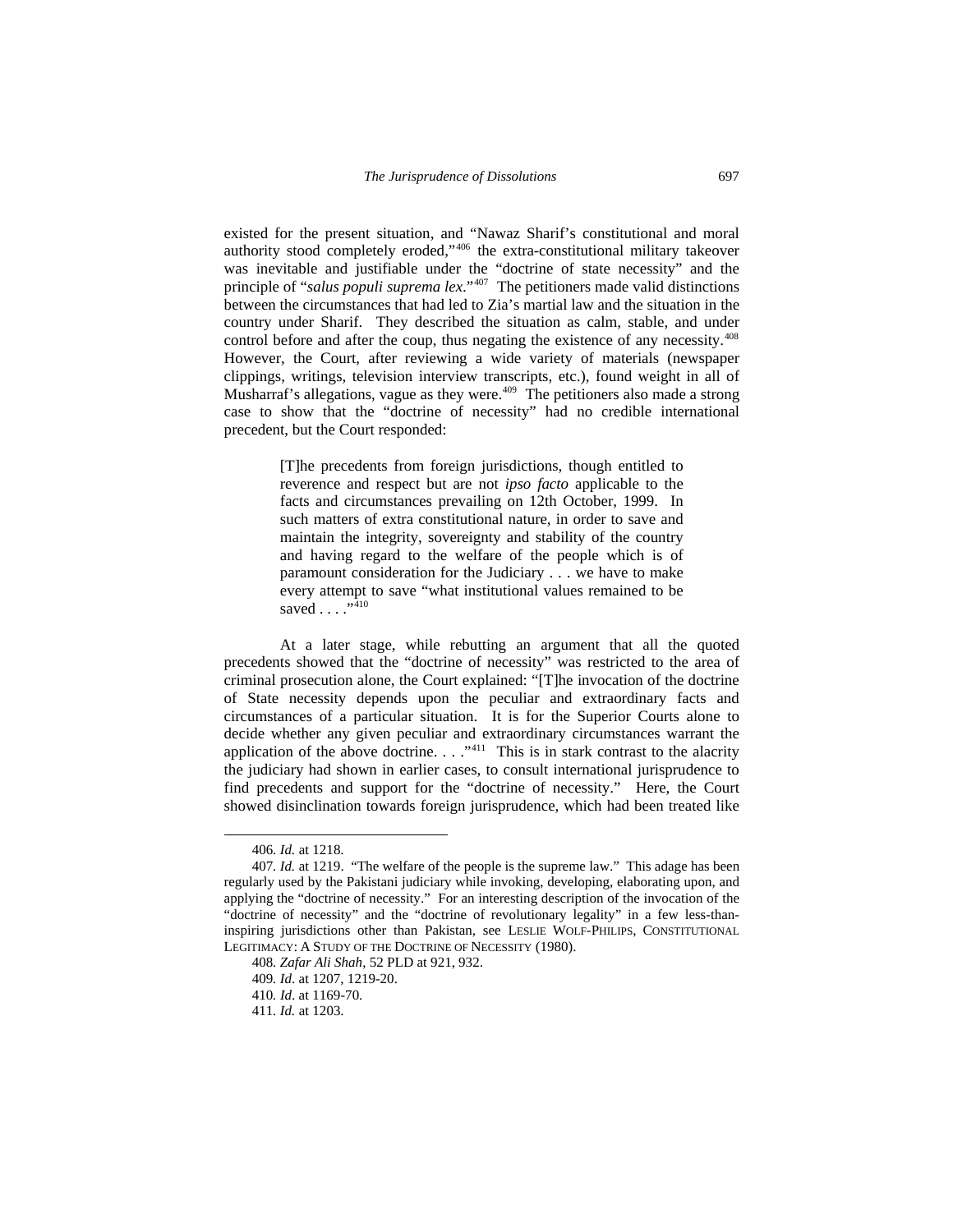scripture by some earlier courts. It was quite content instead to declare that since the Court saw things a certain way, so they must be. Since the Court described the military intervention as "an imperative and inevitable necessity," it refused to see any valid justification for refusing validation, on the basis of what it trivialized as "the technical distinction between 'doctrine of necessity' and the 'doctrine of state necessity."<sup>[412](#page-83-0)</sup>

Attempting to disentangle itself from the accusation that taking the new oath bound the judges to the PCO, the Chief Justice made proclamations of independence, rhetorically quoting *Marbury v. Madison*, Montesquieu, and the *Federalist Papers* to try and assuage critics of the Court, who were expressing skepticism that the Court's powers of judicial review under the Constitution of 1973 were fully intact. $413$  The Court insisted that the martial law was a temporary constitutional deviation and, at the same time, demonstrated very little sympathy for Pakistan's democratic experience post-Zia's martial law:

> It is, thus, to be seen that simply by casting periodic ballots, people do not get a democratic society. Instead, they may wellcreate, what is the case in Pakistan, particularly since 1985, a terrible form of fascism of a group of powerful people. This form of Government, although superficially elected, actually creates an "oligarchy."[414](#page-83-2)

This is quite in contrast to the pro-parliamentary democracy rhetoric of previous Supreme Court judgments. And, most disturbingly, the Court actually lamented the repeal of Article 58(2)(b) by saying:

> Probably, the situation could have been avoided if Article 58(2)(b) of the Constitution had been in the field, which maintained parliamentary form of Government and had provided checks and balances between the powers of the President and the Prime Minister to let the system run without any let or hindrance to forestall the situation in which Martial Law can be imposed. With the repeal of Article 58(2)(b) of the Constitution, there was no remedy provided in the Constitution to meet the situation like the present one with which the country was confronted.  $\dots$ <sup>[415](#page-83-3)</sup>

The *Zafar Ali Shah* judgment, in its unanimous approval of martial law, is a source of despondence for many who regard it as one of the most

<span id="page-83-3"></span><span id="page-83-2"></span><span id="page-83-1"></span><span id="page-83-0"></span>1

<sup>412</sup>*. Id*. at 1172.

<sup>413</sup>*. Id.* at 1117-18, 1122-24.

<sup>414</sup>*. Zafar Ali Shah*, 52 PLD at 1151.

<sup>415</sup>*. Id.* at 1218.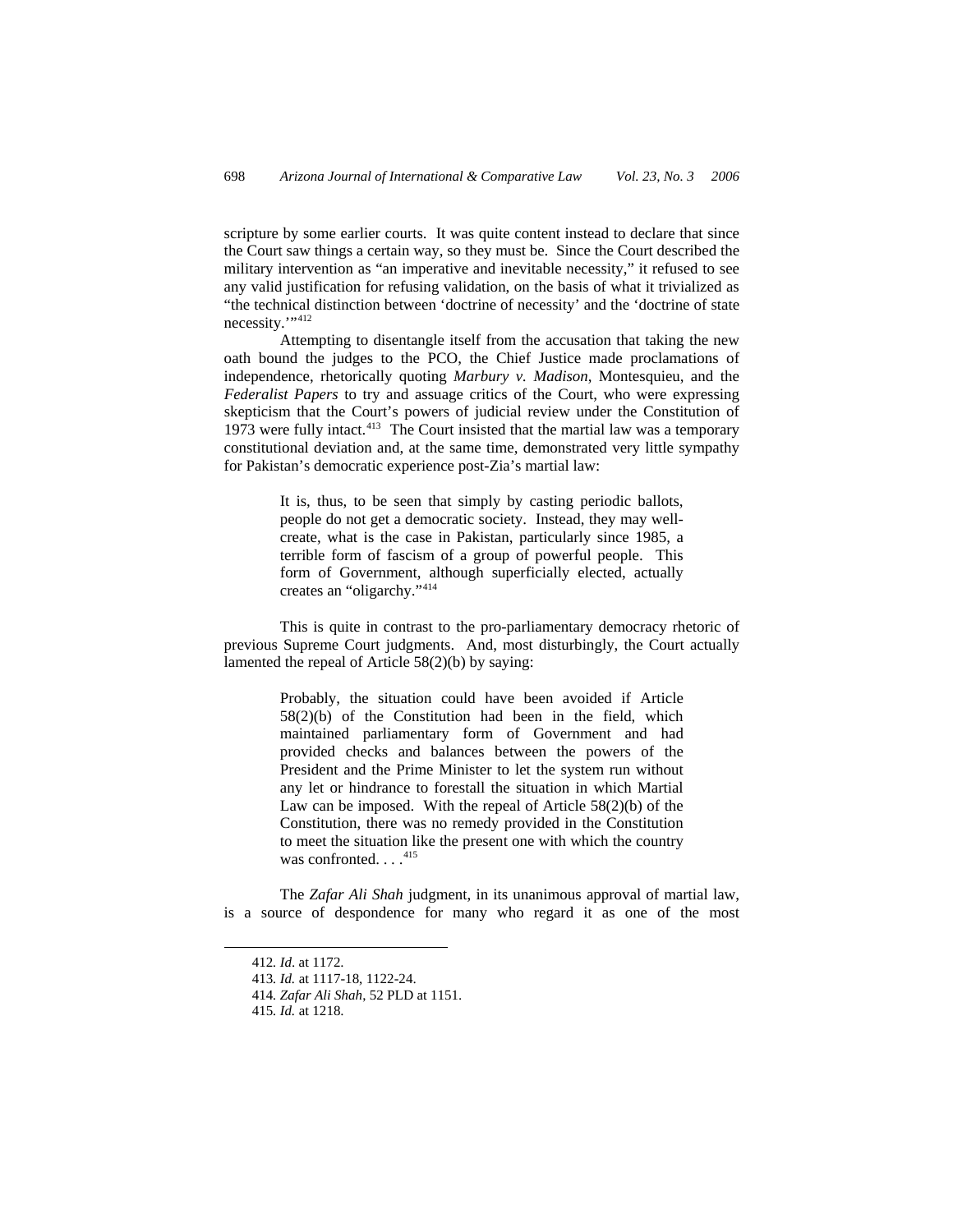retrogressive judicial decisions in Pakistan's history.[416](#page-84-0) Whatever independence and commitment to constitutional ethos had been displayed by the Court in some of the early dissolution judgments seems like ancient, forgotten history. This is as meek and malleable an acceptance of a military intervention as any in Pakistan's early years. Actually, this is probably worse, because at least there were dissenting judges in those landmark cases.

The Musharraf government was allowed a period of three years to accomplish its proclaimed agenda, $417$  as declared in the speech of General Musharraf on October 17, 1999.<sup>[418](#page-84-2)</sup> Musharraf was also allowed to go ahead with his controversial accountability process.<sup>[419](#page-84-3)</sup> Most importantly, the Supreme Court allowed the Chief Executive to amend the Constitution. This was very much *carte blanche*, as the legal limitations imposed on the power to amend were remarkably vague and ineffectual. The Chief Executive was allowed to introduce amendments to the Constitution as long as such steps were dictated by imperatives of promotion of public good, the requirements of ordinary and orderly running of the state, and also for the fulfillment of certain broad declared objectives. $420$  The Court declared that the basic features of the Constitution, which it elaborated as "the independence of *Judiciary*, federalism, parliamentary form of Government blended with Islamic provisions,"[421](#page-84-5) could not be altered even by the Parliament. The Court also made a token statement that the fundamental rights under the Constitution were also to continue in existence.<sup>[422](#page-84-6)</sup> In actuality, the Court went on to allow the state to make laws or take executive actions in deviation of several fundamental rights. $423$ 

<sup>416</sup>*. See* KHAN, *supra* note 19, at 936-39.

<span id="page-84-1"></span><span id="page-84-0"></span><sup>417.</sup> The Court bought the government's argument that electoral rolls needed to be updated, which task and the requisite subsequent delimitation of constituencies and disposal of objections was expected to take two or more years. *Zafar Ali Shah*, 52 PLD at 1213.

<span id="page-84-2"></span><sup>418.</sup> Pervez Musharraf, Chief Executive of Pak., Address to the Nation (Oct. 17, 1999), http://www.fas.org/news/pakistan/1999/991017-mushraf\_speech.htm. Musharraf's broad, ambitious, and patently political "seven-point agenda" included: rebuilding of national confidence and morale; strengthening of the federation, removal of inter-provincial disharmony, and restoration of national cohesion; revival of economy and restoration of investors' confidence; ensuring law and order and dispensing speedy justice; depoliticization of state institutions; devolution of power to the grassroots level; and ensuring swift and across-the-board accountability. *Id.* If one were asked to reduce to one paragraph the military's role in state-formation in Pakistan, this is that paragraph!

<sup>419</sup>*. Zafar Ali Shah*, 52 PLD at 1222.

<sup>420</sup>*. Id*. at 1220-21.

<sup>421</sup>*. Id*. at 1221.

<sup>422</sup>*. Id*.

<span id="page-84-7"></span><span id="page-84-6"></span><span id="page-84-5"></span><span id="page-84-4"></span><span id="page-84-3"></span><sup>423.</sup> *Id.* Essentially, Articles 15, 16, 17, 18, 19 and 24 of the Constitution (pertaining to freedoms of movement; assembly; association; trade, business or profession; speech; and protection of property rights, respectively) allow Musharraf the possibility of invoking Article 233(1) of the Constitution (power of state to suspend fundamental rights during an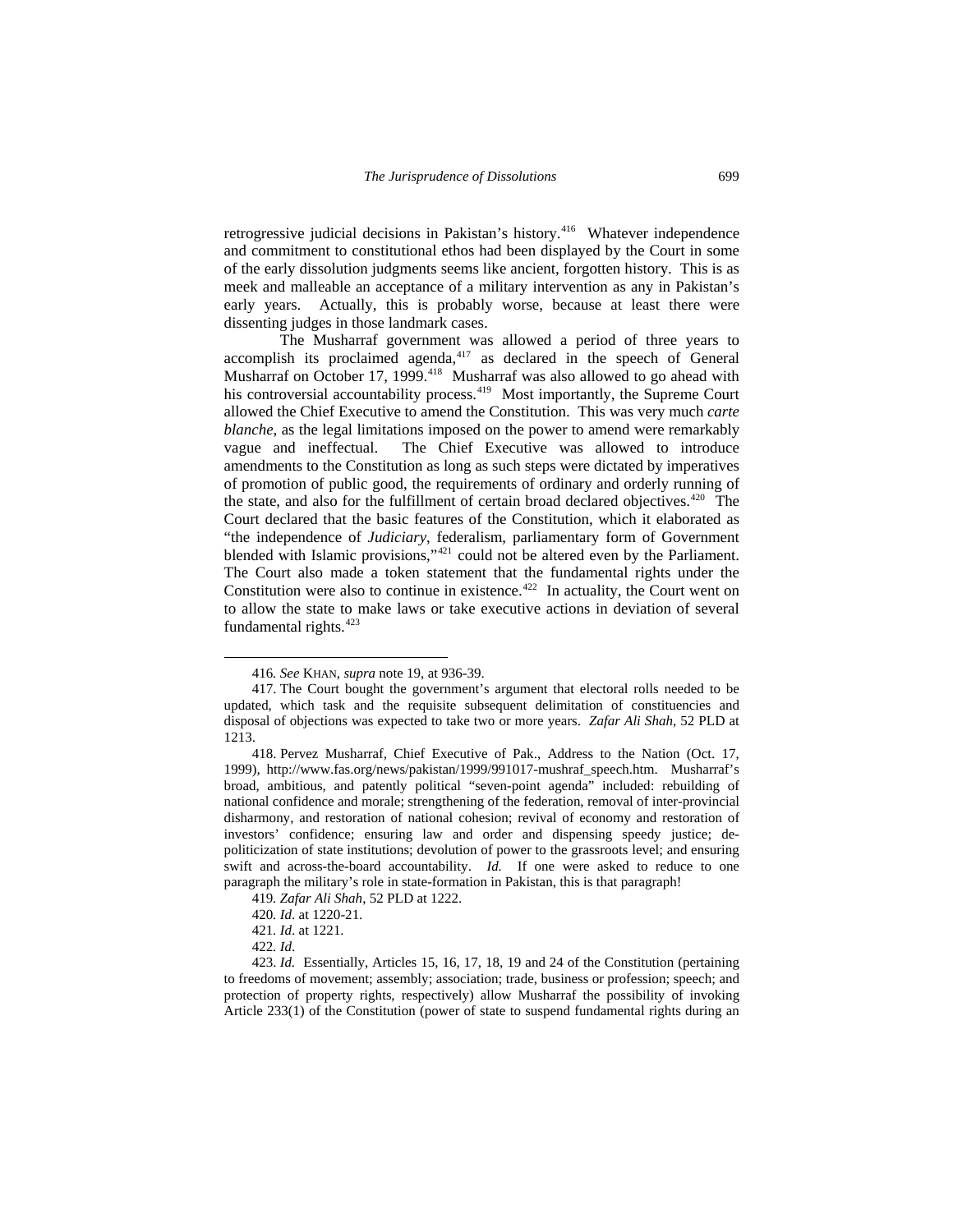# **B. Legal Framework Order—Revival of the Constitution and Reintroduction of Article 58(2)(b)**

General Musharraf eventually took over the office of the President of Pakistan on June 20, 2001, by rather unceremoniously sending the incumbent, Justice (Retired) Tarar, packing. With immediate effect, he dissolved the Senate, the National Assembly, and the provincial assemblies, which had been suspended in October of 1999. $424$  Repeating history to the dot, he followed Zia's recipe for gaining legitimacy and longevity and held a dubious, low-turnout referendum on April 30, 2002. All the main political parties vociferously boycotted this referendum, as did the public, but it allowed Musharraf to orchestrate an overwhelming condonation of his rule.<sup>[425](#page-85-1)</sup>

Musharraf's next major step was to invoke the judgment of the Supreme Court and introduce drastic changes in the Constitution by promulgating the Legal Framework Order 2002 (LFO) on August 22, 2002.<sup>[426](#page-85-2)</sup> Of the various amendments made, the revival of Article 58(2)(b) and the creation of the National Security Council (NSC) were the most contentious ones. The former gave General Musharraf the power to dissolve the National Assembly; the latter gave a constitutional role to the armed forces in state-formation, as all the Service Chiefs were included as members of the NSC.<sup>[427](#page-85-3)</sup> The LFO further provided that after the elections that had been announced for October 10, 2002, Musharraf would relinquish the office of Chief Executive, but it was silent on whether Musharraf would also give up the office of Commander in Chief of the Pakistan Army.<sup>[428](#page-85-4)</sup>

-

<span id="page-85-0"></span>424. *See* Story of Pakistan: A Multimedia Journey, *Pervez Musharraf Becomes President [June 2001]*, http://www.storyofpakistan.com/articletext.asp?artid=A101.

<span id="page-85-1"></span>425. *See* MOHAMMAD WASEEM, DEMOCRATIZATION IN PAKISTAN—A STUDY OF THE 2002 ELECTIONS 24-25, 56, 74-86 (2006).

<span id="page-85-2"></span>426. *See* Press Release, Hum. Rts. Watch, Bush Should Urge Democratic Reforms in Pakistan (Sep. 12, 2002), http://hrw.org/english/docs/2002/09/12/pakist4277\_txt.htm. The concentration of power in the hands of the President, through the reintroduction of Article 58(2)(b) and the creation of the National Security Council (NSC), was severely criticized by the Alliance for Restoration of Democracy (ARD), a fifteen-party alliance, including the Pakistan People's Party (PPP) and the Pakistan Muslim League–Nawaz Group (PML(N)). The Pakistan Muslim League–Quiad-i-Azam Group (PML(Q)), comprising dissident elements from the mainstream political parties that had been wooed by the military, and commonly considered to be the "King's Party," predictably advocated these amendments. *See* S.M. ZAFAR, DIALOGUE ON THE POLITICAL CHESS BOARD 31-33, 35 (2004).

<span id="page-85-4"></span><span id="page-85-3"></span>427. ZAIN SHEIKH, THE CONSTITUTION OF THE ISLAMIC REPUBLIC OF PAKISTAN, 1973, at 28, 243 (2d ed. 2004); Legal Framework Order, Chief Executive's Order No. 24 of 2002, art. 58 (Pak.), *reprinted in id.* at 252.

428. *See* SHEIKH, *supra* note 427, at 17-18; *see also* ZAFAR, *supra* note 426, at 78-108.

emergency period). *See id.* The only caveat added by the Court was that this could only be done by keeping in view the language of Articles 10, 23 and 25 of the Constitution (safeguards as to arrest and detention, provision as to property, and equality of citizens). *Id.*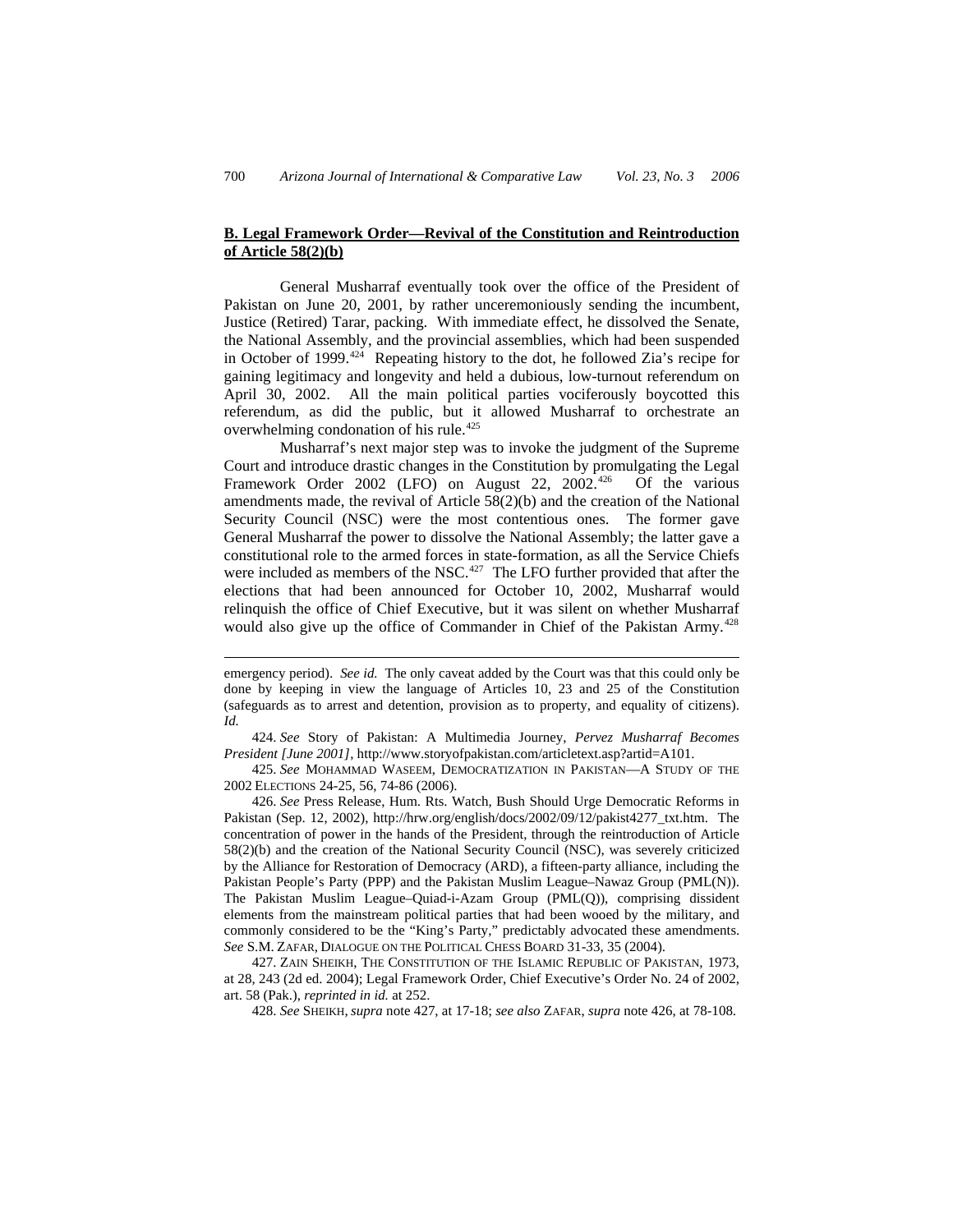This issue remained a huge cause of disagreement in the months to come and was the primary reason behind the disruption of many a session of the newly elected Assemblies, attracting wide-scale public criticism for both Musharraf and, to a lesser, extent his antagonists.<sup>[429](#page-86-0)</sup>

As Zia's RCO had laid the ground for eventual elections, so too did Musharraf's LFO. The elections to the National Assembly and the provincial assemblies, held on October 10, 2002, were regarded by many as stage-managed to bring to power the state-sponsored Pakistan Muslim League–Quaid-i-Azam Group (PML(Q)), though none of the contesting parties got a clear majority.<sup>[430](#page-86-1)</sup> The National Assembly formally came into existence on November 16, 2002.<sup>[431](#page-86-2)</sup> On March 12, 2003, the newly elected members of the Senate also took oath.<sup>[432](#page-86-3)</sup> The event marked the final formal step in the process that had culminated following the October general elections. The Constitution, with the exception of certain provisions, was also revived. $433$  The next year or so saw highly divisive politics, reminiscent of the period after Zia's controlled revival of democracy in the 1980s. Over this period, the legal status of the LFO divided the Assemblies as it did popular debate.<sup>[434](#page-86-5)</sup> The PML(Q) government maintained that it was now part of the Constitution and did not need validation by the Parliament. The Opposition retorted that it had no popular or legal backing and needed to be put before the Parliament.<sup>[435](#page-86-6)</sup> The eventual compromise with certain sections of the Opposition finally paved the way for Musharraf to table a Constitution Amendment Bill before the Parliament.<sup>[436](#page-86-7)</sup> Interestingly, the Bill did not expressly address all the

 $\overline{\phantom{a}}$ 

<span id="page-86-5"></span><span id="page-86-4"></span><span id="page-86-3"></span><span id="page-86-2"></span>434*. See* THE NATIONAL ASSEMBLY OF PAKISTAN DEBATES: OFFICIAL REPORT XI, 36- 37, 60 (2003) [hereinafter OFFICIAL REPORT XI].

<sup>429</sup>*. See* ZAFAR, *supra* note 426, at 66-71.

<span id="page-86-1"></span><span id="page-86-0"></span><sup>430.</sup> The PML(Q) got seventy-six seats; the PPP, sixty-two; the Muttahida Majlis-e-Amal (MMA), fifty-one; the PML(N), fourteen. The PML(Q) managed to form a coalition government under the leadership of Mir Zaffarullah Khan Jamali, with the help of the Mohajir Qaumi Movement (MQM)—a political party drawing strength from languagebased politics in Sindh,—a number of independent members, and ten members of the PPP who had defected. The PPP, the PML(N), and the MMA emerged as the main Opposition parties. It is important to note that both Nawaz Sharif and Benazir Bhutto were out of the country on forced exile.

<sup>431</sup>*. See* ZAFAR, *supra* note 426, at 38.

<sup>432</sup>*. Id*. at 41.

<sup>433</sup>*. Id*. at 38.

<sup>435</sup>*. See* ZAFAR, *supra* note 426, at 62-63, 78-108.

<span id="page-86-7"></span><span id="page-86-6"></span><sup>436.</sup> The whole situation took an interesting turn when the ultra-conservative MMA (brought into power, primarily in the North-West Frontier Province (NWFP), partially due to dissatisfaction with the governance of the previous PPP and ANP government and, to many, primarily because of a strong local reaction to the U.S. invasion of Iraq) and the government made a deal on the LFO. Among other things, their agreement stated that Musharraf would shed his uniform by December 31, 2004; he would give up or restrict some of his powers, particularly the one regarding the dissolution of the National Assembly; the government would present the LFO in the Parliament for approval; the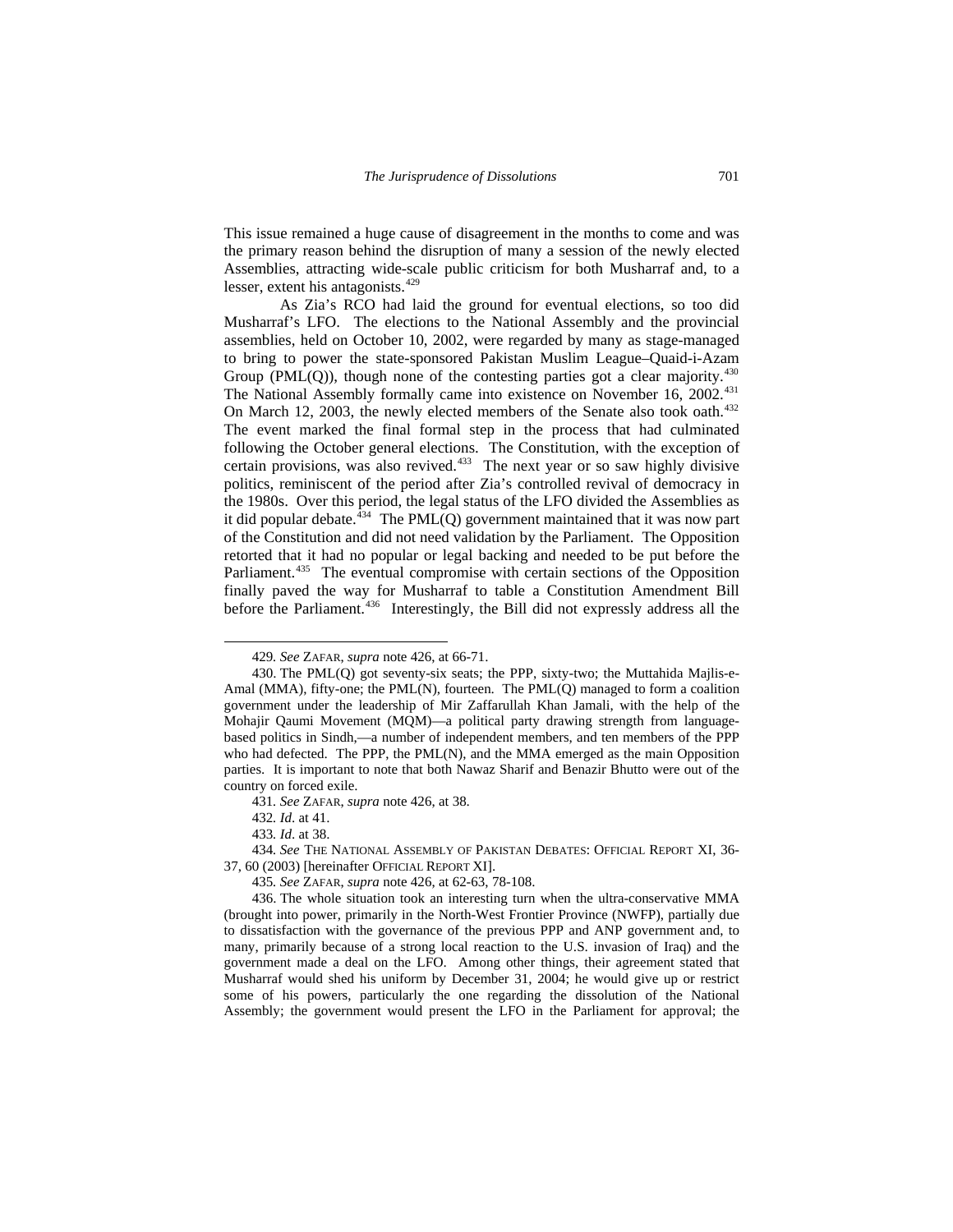provisions contained in the LFO and left untouched as many as twenty-one amendments that it had made to the Constitution. Though the Muttahida Majlis-e-Amal (MMA) accused the government of deviating from certain provisions of the agreement, it did not withdraw its support, and the government had no difficulty in getting the Bill passed by the Parliament on December 30, 2003.<sup>[437](#page-87-0)</sup>

Among other things, the Constitution (Seventeenth Amendment) Act of 2003 granted indemnity to all the actions of General Musharraf since October 12, 1999.[438](#page-87-1) In the letter and spirit of all earlier post-martial-law legal validations, it validated all the laws promulgated by Musharraf and the amendments made to the Constitution. Most importantly, it reintroduced Article 58(2)(b) to the Constitution.[439](#page-87-2) After the approval of the Seventeenth Amendment, General Musharraf went on to get a vote of confidence from the Parliament and the provincial assemblies on January 1, 2004—a vote that was boycotted by the Opposition and from which even MMA abstained. "Go Musharraf Go" remained a popular chant in subsequent Assembly sessions.<sup>[440](#page-87-3)</sup>

On October 8, 2004, the government, contrary to its commitment to the MMA, introduced a bill in the National Assembly that aimed at allowing General Musharraf to retain the office of the Chief of Army Staff until the completion of his tenure as President. The bill was passed through the support of Musharraf loyalists in the  $PML(Q)$ .<sup>[441](#page-87-4)</sup>

Article 58(3). The President in case of dissolution of the National Assembly under paragraph (b) of clause (2) shall, within fifteen days of the dissolution, refer the matter to the Supreme Court and the Supreme Court shall decide the reference within thirty days whose decision shall be final.

# <span id="page-87-4"></span><span id="page-87-3"></span>*Id.* § 3.

National Security Council would not be made a supra-constitutional organization; and the MMA would support the government in all respects to facilitate its functioning. The PPP, the PML(N), and other Opposition groups felt this to be a tremendous betrayal on the part of the MMA, but it meant that Musharraf could finally call upon enough votes to provide a constitutional cover for the LFO. *See* OFFICIAL REPORT XI, *supra* note 434, at 77-80, 185- 90; *see also* ZAFAR, *supra* note 426, at 142-45, 198-200, 255.

<span id="page-87-2"></span><span id="page-87-1"></span><span id="page-87-0"></span><sup>437.</sup> The Constitution (Seventeenth Amendment) Act, 2003, § 2 (Pak.), *available at*  http://www.pakistani.org/pakistan/constitution/amendments/17amendment.html.

<sup>438</sup>*. Id.* § 10.

<sup>439.</sup> The only change has been the addition of a third clause that reads:

<sup>440</sup>*. See* ZAFAR, *supra* note 426, at 224-46.

<sup>441</sup>*. Text of President to Hold Another Office Bill 2004*, NEWS (Pak.), Oct. 15, 2004.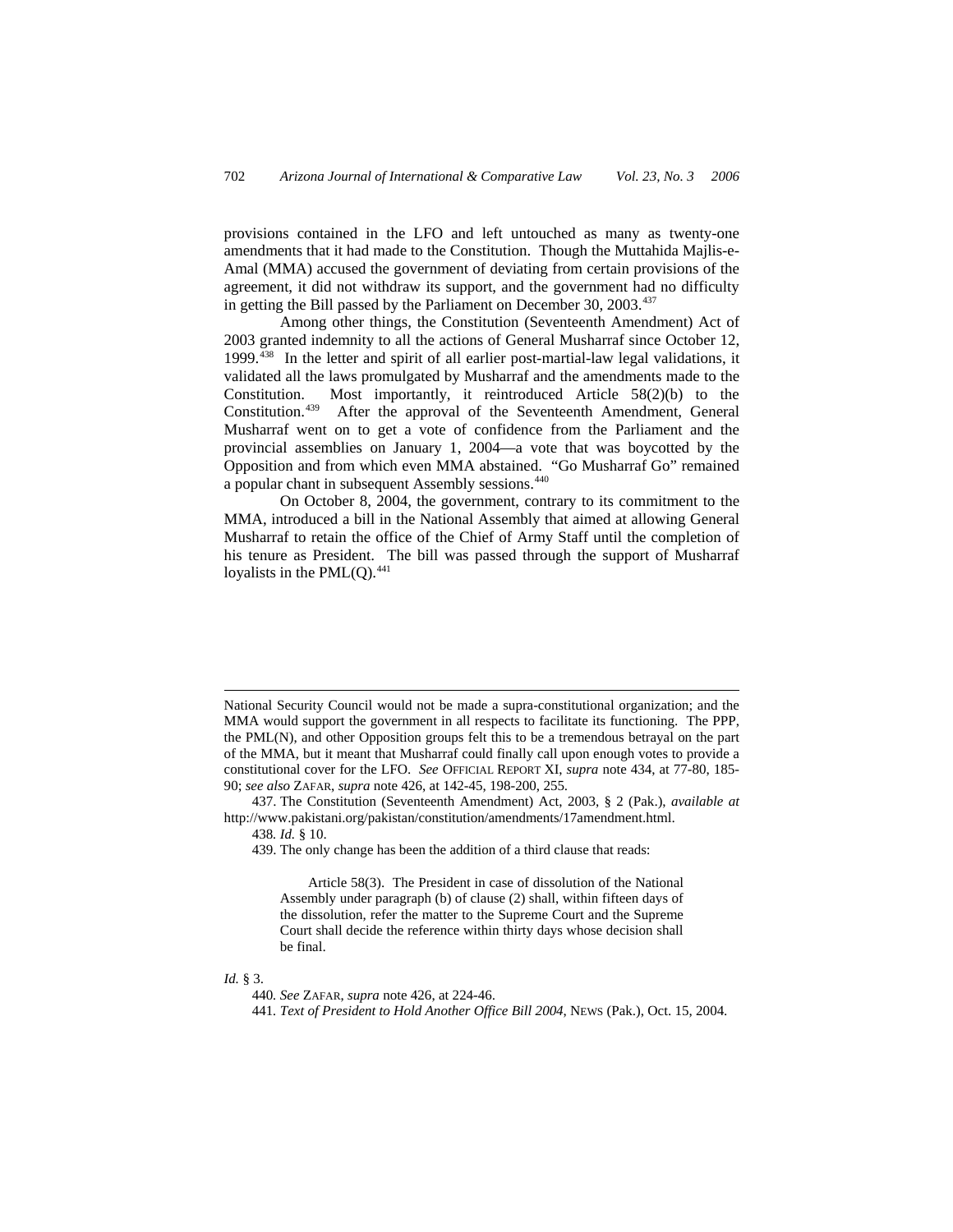# **V. CONCLUSION: TO BE OR NOT TO BE—THE PAST AND FUTURE OF ARTICLE 58(2)(B)**

Reverting to the suggested parameters laid down at the start of Part III, to gauge the consistency and quality of the dissolution judgments, there emerges a wide array of disproportionalities. It transpires that the judiciary did come up with a clear and legally sound interpretation of Article 58(2)(b) that not only faithfully resonated the intention of the lawmakers but also reflected strong adherence to the historically parliamentary character of the Constitution. It also laid out a stringent and clear test to gauge the limits of legally allowable and legitimate use of the presidential power—one that could conceivably preclude all future attempts at its abuse. However, it also transpires that the judiciary was highly inconsistent in applying this test to different cases. In fact, the test kept metamorphisizing into new forms and then reverting to its original shape, with either no explanation whatsoever, or unpersuasive justifications. Given that, and barring the first dissolution, the circumstances and backdrop, the grounds for dissolution, the structural and institutional constraints, and the nature and quality of supporting evidence for dissolution were quite similar in the next three dissolutions; however, the tests applied, and logically, the consequent outcomes, are very divergent. The following comparative table underlines this point.

# **A. Tests Employed by the Supreme Court to Gauge the Validity of Dissolutions Under Article 58(2)(b)**

#### **Table 1**

|            | Tests Employed by the Supreme Court to Gauge the Validity of Dissolutions |                                   |
|------------|---------------------------------------------------------------------------|-----------------------------------|
| $\sqrt{4}$ | THROT                                                                     | $\triangle U T T C \triangle M T$ |

| <b>CASE</b>      | <b>TEST</b>                                              | <b>OUTCOME</b>           |  |  |
|------------------|----------------------------------------------------------|--------------------------|--|--|
| Haji             | The machinery of the government has                      | Dissolution held invalid |  |  |
| <b>Saifullah</b> | broken down completely, its authority                    | but Junejo's government  |  |  |
|                  | eroded, and "the Government cannot be                    | not restored.            |  |  |
|                  | carried on in accordance with the provisions             |                          |  |  |
|                  | of the Constitution." <sup>442</sup>                     |                          |  |  |
| <b>Tariq</b>     | It is an extreme power to be exercised when              | Dissolution upheld as    |  |  |
| Rahim            | there is an actual or imminent breakdown of              | valid and Benazir        |  |  |
|                  | the constitutional machinery, as                         | Bhutto's government not  |  |  |
|                  | distinguished from a failure to observe a                | restored.                |  |  |
|                  | particular provision of the Constitution. <sup>443</sup> |                          |  |  |

 $\overline{\phantom{a}}$ 

<span id="page-88-1"></span><span id="page-88-0"></span><sup>442.</sup> Pakistan v. Muhammad Saifullah Khan (*Haji Saifullah*), 41 PLD 166, 188 (1989) (Pak.).

<sup>443.</sup> Ahmad Tariq Rahim v. Pakistan, 44 PLD 646, 664 (1992) (Pak.).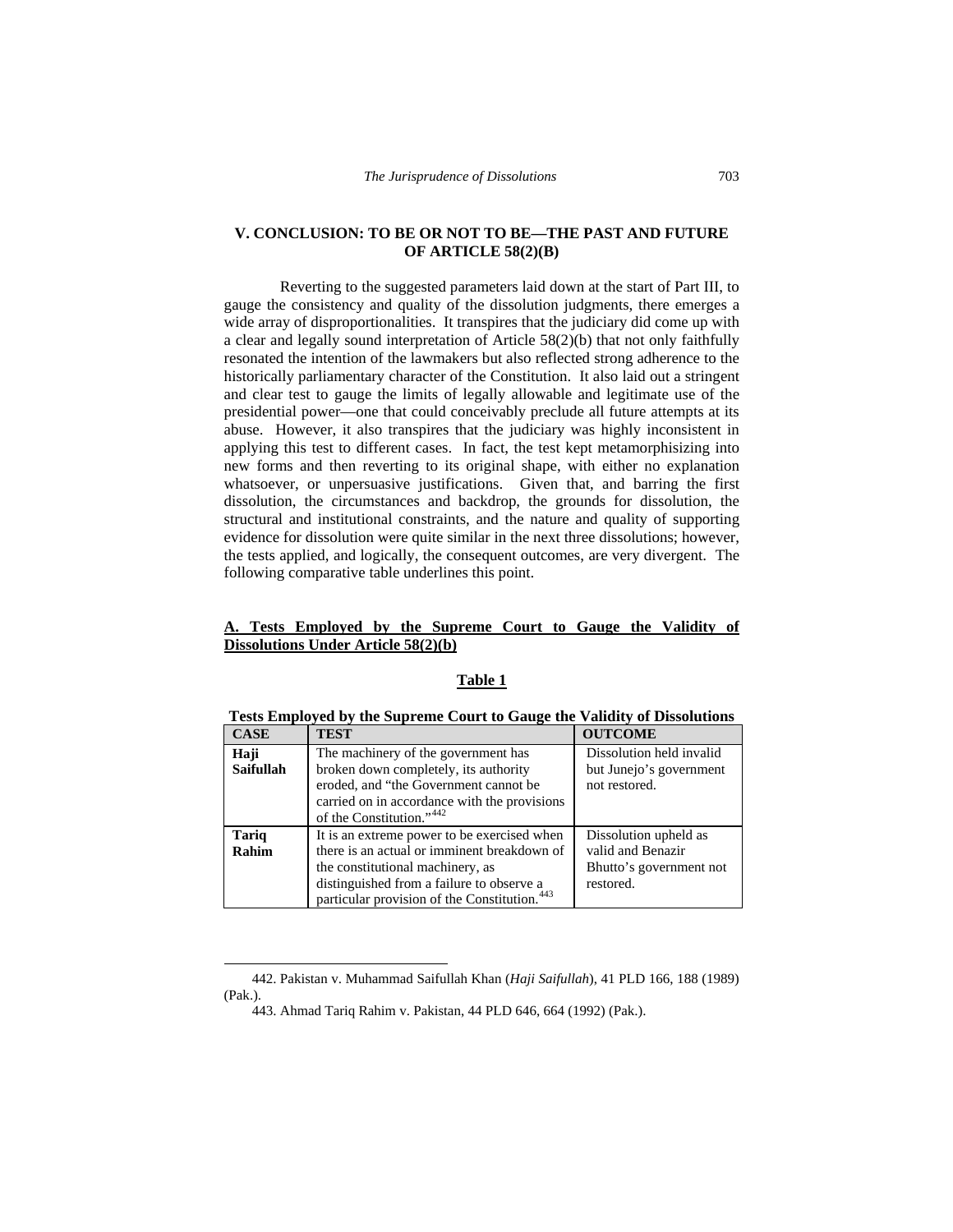| <b>CASE</b>                     | <b>TEST</b>                                                                                                                                                                                                                                                                                                                                           | <b>OUTCOME</b>                                                                     |
|---------------------------------|-------------------------------------------------------------------------------------------------------------------------------------------------------------------------------------------------------------------------------------------------------------------------------------------------------------------------------------------------------|------------------------------------------------------------------------------------|
| <b>Nawaz</b><br><b>Sharif</b>   | It is an exceptional power provided for an<br>exceptional situation and must receive as it<br>has in Federation of Pakistan v.<br>Muhammad Saifullah Khan and others the<br>narrowest interpretation. <sup>444</sup>                                                                                                                                  | Dissolution held invalid<br>and Nawaz Sharif's<br>government restored.             |
| <b>Benazir</b><br><b>Bhutto</b> | "There may be occasion for the exercise of<br>such power where there takes place<br>extensive, continued and pervasive failure<br>to observe not one but numerous provisions<br>of the Constitution, creating the impression<br>that the country is governed not so much by<br>the Constitution but methods extra-<br>constitutional." <sup>445</sup> | Dissolution upheld as<br>valid and Benazir<br>Bhutto's government not<br>restored. |

Individual scrutiny of different judgments reveals a fuzzier and even more contradictory picture. If one compares the tests adopted by individual judges in different cases in order to gauge consistency, little, if any, consistency comes through. Admittedly, the application of the same test by a judge to different facts may produce different outcomes, but the reconfiguration of a test over such short periods of time requires a lot of explaining. In addition, while some judges may have found the challenge overwhelming and vacillated between different formulations of the test, with most of them frequently reaching conclusions that are different from their own recent outputs, the overall matrix is vexing. I have categorized the different interpretations of Article 58(2)(b) and the different "tests" that were developed in these cases, as follows:

> (a) A radical reading of Article  $58(2)(b)$ , which essentially says that this power could not be invoked under any circumstances (*Deathblow Interpretation*);

> (b) A narrow reading of Article 58(2)(b), which only allows its invocation upon "*a complete breakdown of constitutional machinery*" (*Narrow Interpretation*);

> (c) A broad reading of Article  $58(2)(b)$ , which allows its invocation upon both "*an actual*" as well as "*an imminent breakdown of the constitutional machinery*" (*Broad Interpretation*); and

<span id="page-89-1"></span><span id="page-89-0"></span><sup>444.</sup> Muhammad Nawaz Sharif v. President of Pak., 45 PLD 473, 579 (1993) (Pak.) (citation omitted).

<sup>445.</sup> Benazir Bhutto v. President of Pak., 50 PLD 388, 430 (1998) (Pak.).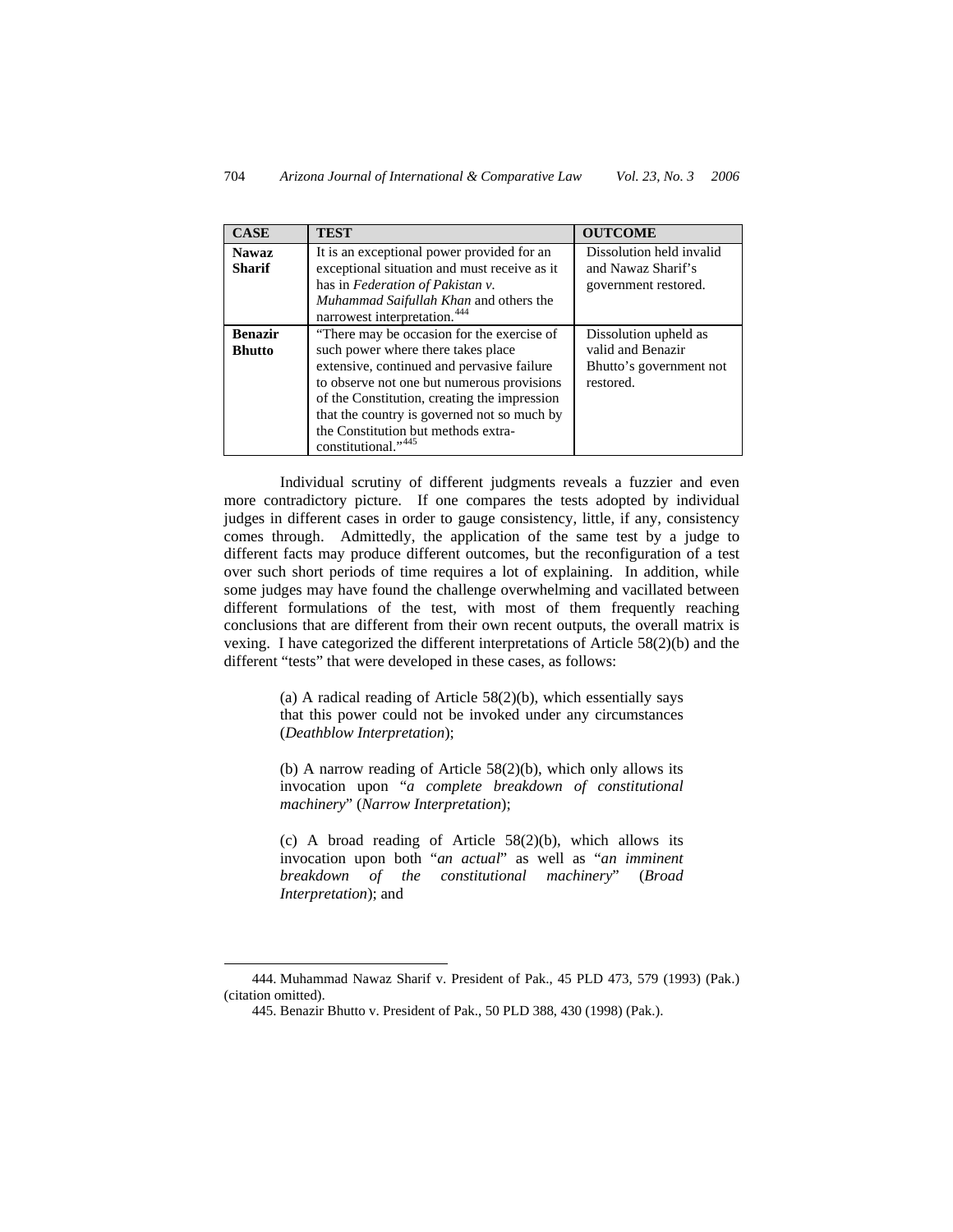(d) An even broader and more flexible reading of Article 58(2)(b), which gives illustrations of various kinds of constitutional breakdowns that may provide justification for a valid dissolution, essentially advocating no restrictive test at all but a case-by-case scrutiny of the facts and circumstances of individual cases (*Case-by-Case Interpretation*).

Thus, the spectrum ranges from essentially no legally valid possibility of invocation of Article 58(2)(b), to multiple potential scenarios where its valid invocation could take place. This wide spectrum can also be seen in another way. While interpretation (a) requires absolutely no judicial review, as the possibility of valid dissolutions has been completely ruled out, interpretation (d) requires maximum judicial scrutiny and review of facts, circumstances, and evidence, as well as heightened judicial interface with political and policy dimensions—thus raising exponentially the possibility of legal errors and, of course, the negative externalities related to such errors.

I will now endeavor to categorize all the individual Supreme Court opinions in the four dissolution cases, as well as all the high court opinions on dissolution where the authors of such opinions had also later adjudicated upon dissolution as Supreme Court judges, under the aforementioned categories.

## 1. *Haji Saifullah* Case—The First Dissolution

In the *Haji Saifullah* case, Justice Nasim Hasan Shah wrote the leading opinion, with which nine other judges agreed. The leading opinion advocated a *Narrow Interpretation* of Article 58(2)(b), thus only allowing its invocation upon "*a complete breakdown of constitutional machinery.*"[446](#page-90-0) Justice Shafiur Rahman wrote a separate note with which one judge agreed, which had a different formulation of the test, but one that was very similar to the test put forward in the majority opinion. Essentially, he also ruled in favor of a *Narrow Interpretation.*[447](#page-90-1)

Thus, the judges who adjudicated the *Haji Saifullah* case were unanimously laying down a *Narrow Interpretation,* with all twelve of them on the bench in agreement.

# 2. *Tariq Rahim* Case—The Second Dissolution

In the *Tariq Rahim* case, Justice Shafiur Rahman wrote the leading opinion, with which eight other judges agreed. They now propounded a *Broad* 

<span id="page-90-1"></span><span id="page-90-0"></span> $\overline{a}$ 

<sup>446</sup>*. Haji Saifullah*, 41 PLD at 188.

<sup>447</sup>*. Id.* at 212-13 (Rahman, J., concurring).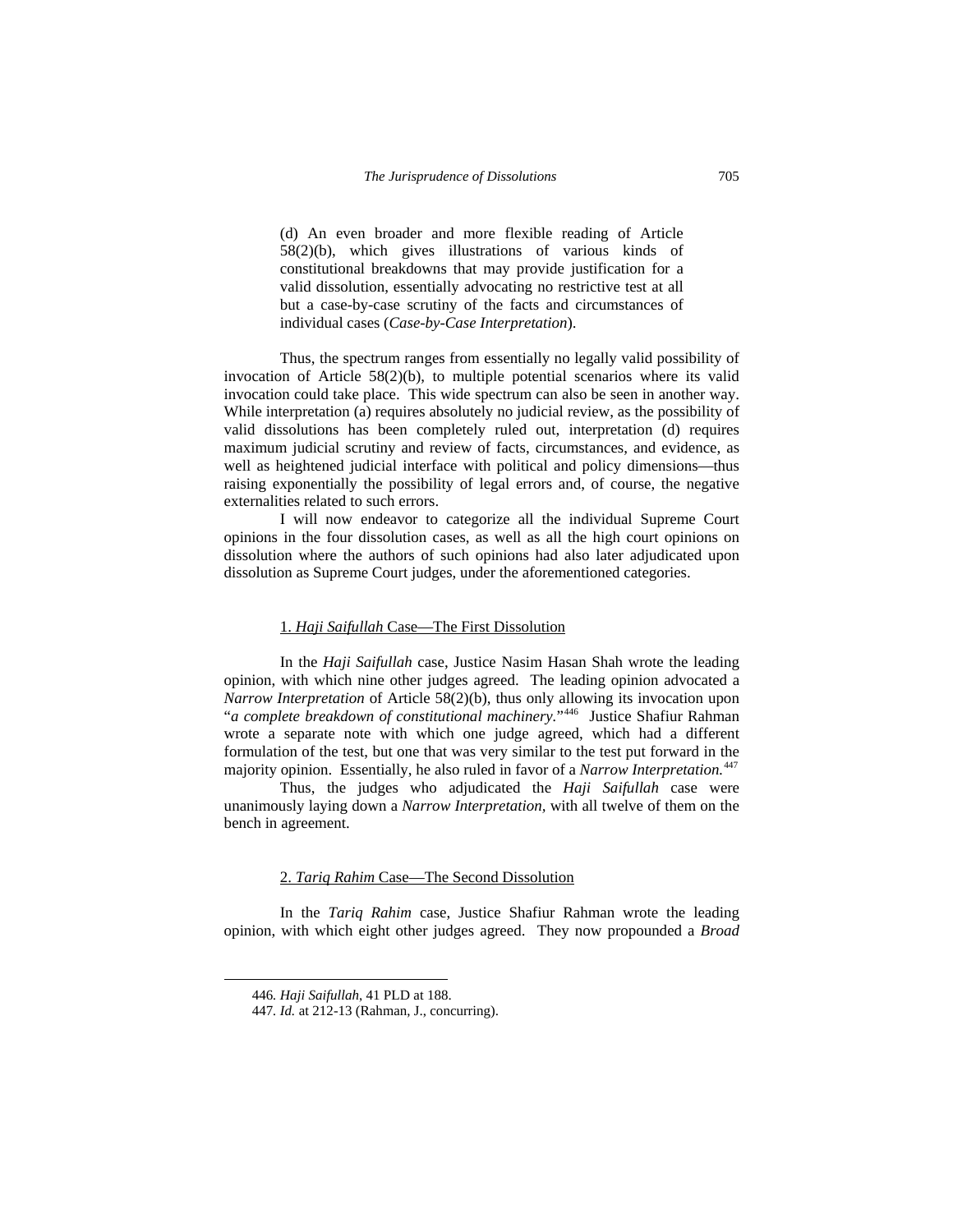*Interpretation* that allowed for both "*an actual or imminent breakdown of the constitutional machinery.*"[448](#page-91-0)

It is interesting to note that of the nine judges who propounded and agreed with a *Broad Interpretation* this time, five, namely, Justice Shafiur Rahman himself, Justice Nasim Hasan Shah, Justice Muhammad Afzal Zullah, Justice Saad Saud Jan, and Justice Naimuddin, had propounded a *Narrow Interpretation* in the *Haji Saifullah* case.

Of the other judges who agreed this time with a *Broad Interpretation*, Justice Ajmal Mian had in the past (while adjudicating the dissolution of the Haji Saifullah Assembly as the Chief Justice of the Sindh High Court) been unconvinced whether the courts could question the legality of a dissolution at all. He was unsure whether the President's power was open to judicial review. Also, the requirement of an election within ninety days seemed to suggest to him that the remedy against the President's action was solely the holding of new elections.[449](#page-91-1)

In similar vein, another exponent of a *Broad Interpretation* this time was Justice Muhammad Afzal Lone, who had propounded a *Narrow Interpretation*, while adjudicating the dissolution of the Haji Saifullah Assembly as a judge of the Lahore High Court.<sup>[450](#page-91-2)</sup>

Apart from the nine judges advocating a *Broad Interpretation* in the *Tariq Rahim* case, the remaining three took different stances. Justice Abdul Shakurul Salam gave a *Deathblow Interpretation*<sup>[451](#page-91-3)</sup> (he had earlier put forward a *Narrow Interpretation*, while adjudicating the dissolution of the Junejo Assembly as the Chief Justice of the Lahore High Court).<sup>[452](#page-91-4)</sup>

Justice Sajjad Ali Shah aligned himself with a *Narrow Interpretation.*[453](#page-91-5)

Justice Rustam Sidhwa advocated a *Case-by-Case Approach.*[454](#page-91-6) In his earlier judgment on the bench of the Lahore High Court while adjudicating the Junejo dissolution, though there was an inclination on his part towards adopting a *Case-by-Case Approach*, he finally seemed to have sided with a *Narrow Interpretation*, [455](#page-91-7) as propounded in the *Haji Saifullah* case.

<sup>448</sup>*. Tariq Rahim,* 44 PLD at 664.

<sup>449</sup>*.* M.P. Bhandara v. Pakistan, 6 MLD 2869, 2872 (Sindh High Ct. 1988) (Pak.).

<span id="page-91-2"></span><span id="page-91-1"></span><span id="page-91-0"></span><sup>450</sup>*.* Muhammad Sharif v. Pakistan, 40 PLD 725, 792 (Lahore High Ct. 1988) (Pak.) (Lone, J., concurring).

<sup>451</sup>*. Tariq Rahim,* 44 PLD at 674.

<span id="page-91-7"></span><span id="page-91-6"></span><span id="page-91-5"></span><span id="page-91-4"></span><span id="page-91-3"></span><sup>452</sup>*. Muhammad Sharif*, 40 PLD at 759. This stance is actually reconcilable as Justice Salam was of the opinion that Article  $58(2)(b)$  was specific to Zia and lost efficacy with his demise. In the earlier case, though Zia was no more when the case was decided, Justice Salam was actually adjudicating upon the fate of an Assembly dissolved by Zia and hence recognized the existence of Article 58(2)(b) for purposes of that case.

<sup>453</sup>*. Tariq Rahim,* 44 PLD at 708, 720.

<sup>454</sup>*. Id.* at 689-90.

<sup>455</sup>*. Muhammad Sharif*, 40 PLD at 767-68 (Sidhwa, J., concurring).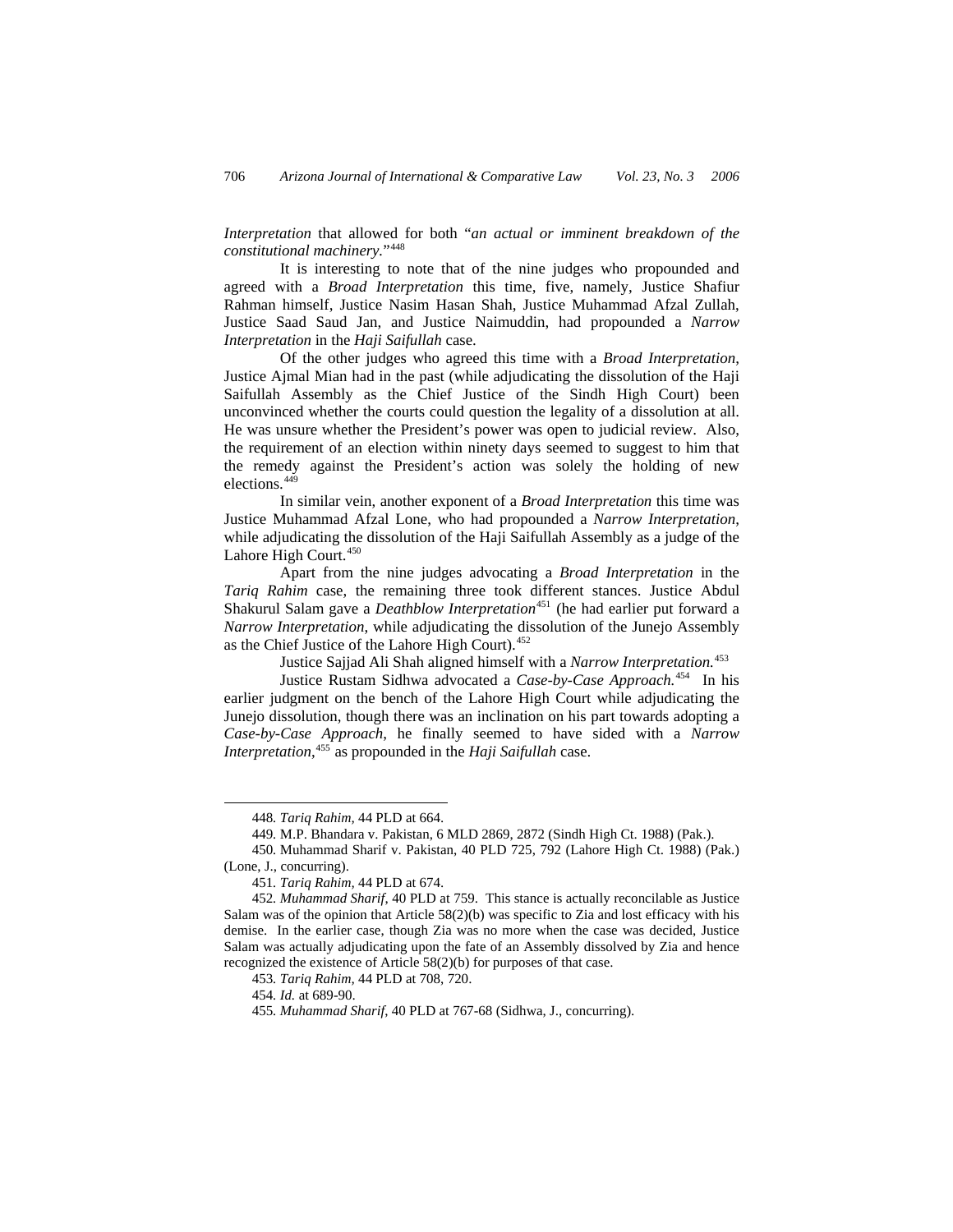The majority, nine out of twelve judges, thus stood by a *Broad Interpretation* in this second dissolution case.

#### 3. *Nawaz Sharif* Case—The Third Dissolution

In the *Nawaz Sharif* case, Justice Shafiur Rahman once again wrote the leading opinion and vacillated this time towards a *Narrow Interpretation.*[456](#page-92-0) So did Chief Justice Nasim Hasan Shah in his concurring opinion, with which two other judges, Justices Abdul Qadeer Choudhry and Fazal Ilahi Khan, agreed.<sup>[457](#page-92-1)</sup> All of them, with the exception of Justice Fazal Ilahi Khan, who was not a Supreme Court judge at the time, had propounded and agreed with a *Broad Interpretation* in the *Ahmad Tariq Rahim* case.<sup>[458](#page-92-2)</sup>

Justice Muhammad Afzal Lone also agreed with a *Narrow Interpretation,*[459](#page-92-3) even though he had agreed with a *Broad Interpretation* in the previous case.

On the other hand, Justice Saad Saud Jan<sup>[460](#page-92-4)</sup> and Justice Sajjad Ali Shah[461](#page-92-5) agreed with a *Broad Interpretation.* Justice Saad Saud Jan had also earlier agreed with a *Broad Interpretation* in the *Tariq Rahim* case.[462](#page-92-6) However, Justice Sajjad Ali Shah had earlier adopted a *Narrow Interpretation* in the *Tariq Rahim*  $case.<sup>463</sup>$  $case.<sup>463</sup>$  $case.<sup>463</sup>$ 

Justice Saeeduzzaman Siddiqui, while quoting both the *Haji Saifullah* and *Tariq Rahim* tests, showed an inclination towards a *Case-by-Case Approach.*[464](#page-92-8) He seemed to be propounding a *Case-by-Case Approach* while adjudicating upon the Bhutto government's first dissolution in the Sindh High Court as well.<sup>[465](#page-92-9)</sup>

Moving on to the other judges, Justice Ajmal Mian seemed to be agreeing this time with a *Narrow Interpretation*, [466](#page-92-10) though in the *Tariq Rahim* case he had also agreed with a *Broad Interpretation.*[467](#page-92-11) Justice Saleem Akhtar also agreed with a *Narrow Interpretation*, [468](#page-92-12) though in the Sindh High Court,

- <span id="page-92-4"></span>460*. See id.* at 647.
- <span id="page-92-5"></span>461*. See id.* at 783-85.
- <span id="page-92-6"></span>462*. Tariq Rahim,* 44 PLD at 664.
- <span id="page-92-7"></span>463*. Id.* at 710, 715, 720.
- 464*. Id.* at 661-62.

<span id="page-92-0"></span><sup>456</sup>*.* Muhammad Nawaz Sharif v. President of Pak., 45 PLD 473, 579 (1993) (Pak.).

<span id="page-92-1"></span><sup>457</sup>*. Cf. id.* at 568.

<span id="page-92-2"></span><sup>458</sup>*. Tariq Rahim,* 44 PLD at 664.

<span id="page-92-3"></span><sup>459</sup>*. See Nawaz Sharif*, 45 PLD at 758-59.

<span id="page-92-11"></span><span id="page-92-10"></span><span id="page-92-9"></span><span id="page-92-8"></span><sup>465</sup>*.* Khalid Malik v. Pakistan, 43 PLD 1, 48 (Sindh High Ct. 1991) (Pak.).

<sup>466</sup>*. See Nawaz Sharif*, 45 PLD at 699.

<sup>467</sup>*. Tariq Rahim,* 44 PLD at 664.

<span id="page-92-12"></span><sup>468</sup>*. Nawaz Sharif*, 45 PLD at 815.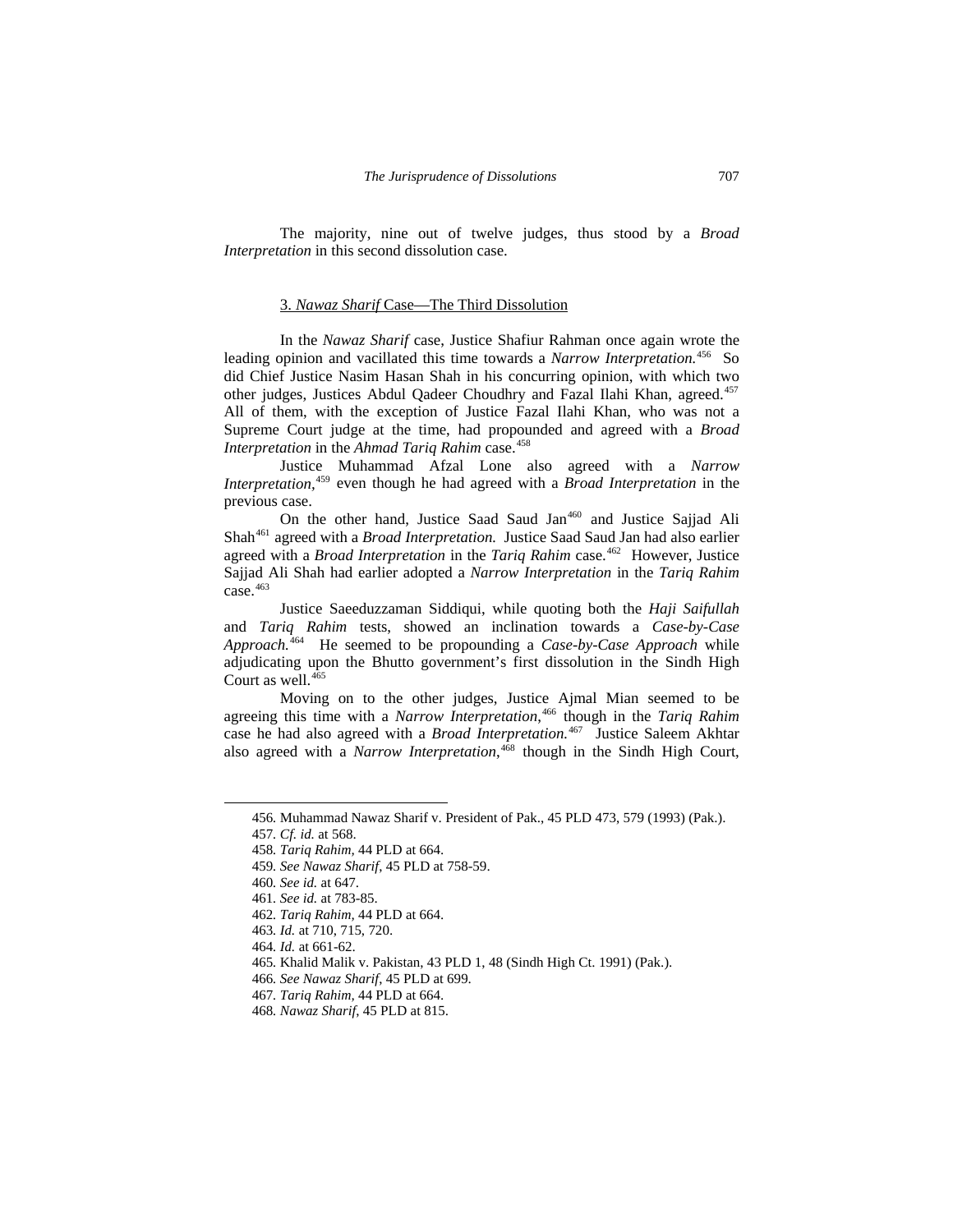while adjudicating upon the Benazir Bhutto government's first dissolution, he had gone for a *Case-by-Case Approach.*[469](#page-93-0)

And most surprisingly, Justice Rafiq Tarar advocated a *Deathblow Interpretation*, [470](#page-93-1) whereas in the high court he had advocated a *Broad Interpretation* while adjudicating the Benazir Bhutto government's first dissolution as the Chief Justice of the Lahore High Court.<sup>[471](#page-93-2)</sup>

Overall, this case stands for a *Narrow Interpretation*, with seven out of the eleven judges adopting that interpretation.

## 4. *Benazir Bhutto* Case—The Fourth Dissolution

In the *Benazir Bhutto* case, Justice Sajjad Ali Shah wrote the leading opinion. Justice Fazal Ilahi Khan, Justice Munawar Ahmad Mirza, and Justice Raja Afrasiab Khan agreed with him. They advocated a *Broad Interpretation.*[472](#page-93-3) Justice Fazal Ilahi Khan had agreed with a *Narrow Interpretation* in the *Nawaz Sharif* case.<sup>[473](#page-93-4)</sup>

Justice Saleem Akhtar went this time for a *Case-by-Case Approach*<sup>[474](#page-93-5)</sup> whereas in the previous case he had gone for a *Narrow Interpretation*.<sup>[475](#page-93-6)</sup> Justice Irshad Hasan Khan also adopted a *Case-by-Case Approach*. [476](#page-93-7) Justice Zia Mahmood Mirza was the only one who subscribed to a *Narrow Interpretation*. [477](#page-93-8) Therefore, this time, four out of seven judges stood behind a *Broad Interpretation*.

## 5. Summary of Tests Adopted in Dissolution Cases

The following table is helpful in capturing the adoption of different tests by the judges in the four high court and four Supreme Court dissolution judgments.

<span id="page-93-0"></span> $\overline{\phantom{a}}$ 

<sup>469</sup>*. Khalid Malik,* 43 PLD at 69 (Akhtar, J., concurring).

<sup>470</sup>*. See Nawaz Sharif*, 45 PLD at 796-97.

<span id="page-93-8"></span><span id="page-93-7"></span><span id="page-93-6"></span><span id="page-93-5"></span><span id="page-93-4"></span><span id="page-93-3"></span><span id="page-93-2"></span><span id="page-93-1"></span><sup>471</sup>*.* Ahmad Tariq Rahim v. Pakistan, 43 PLD 78, 105-06, 116 (Lahore High Ct. 1991), *aff'd*, 44 PLD 646 (1992) (Pak.).

<sup>472</sup>*. See* Benazir Bhutto v. President of Pak., 50 PLD 388, 430, 558-64 (1998) (Pak.).

<sup>473</sup>*. See Nawaz Sharif*, 45 PLD at 568.

<sup>474</sup>*. See Benazir Bhutto*, 50 PLD at 575-85 (Akhtar, J., concurring).

<sup>475</sup>*. See Nawaz Sharif*, 45 PLD at 815.

<sup>476</sup>*. See Benazir Bhutto*, 50 PLD at 662 (Hasan Khan, J., concurring).

<sup>477</sup>*. See id.* at 764 (Mahmood Mirza, J., dissenting).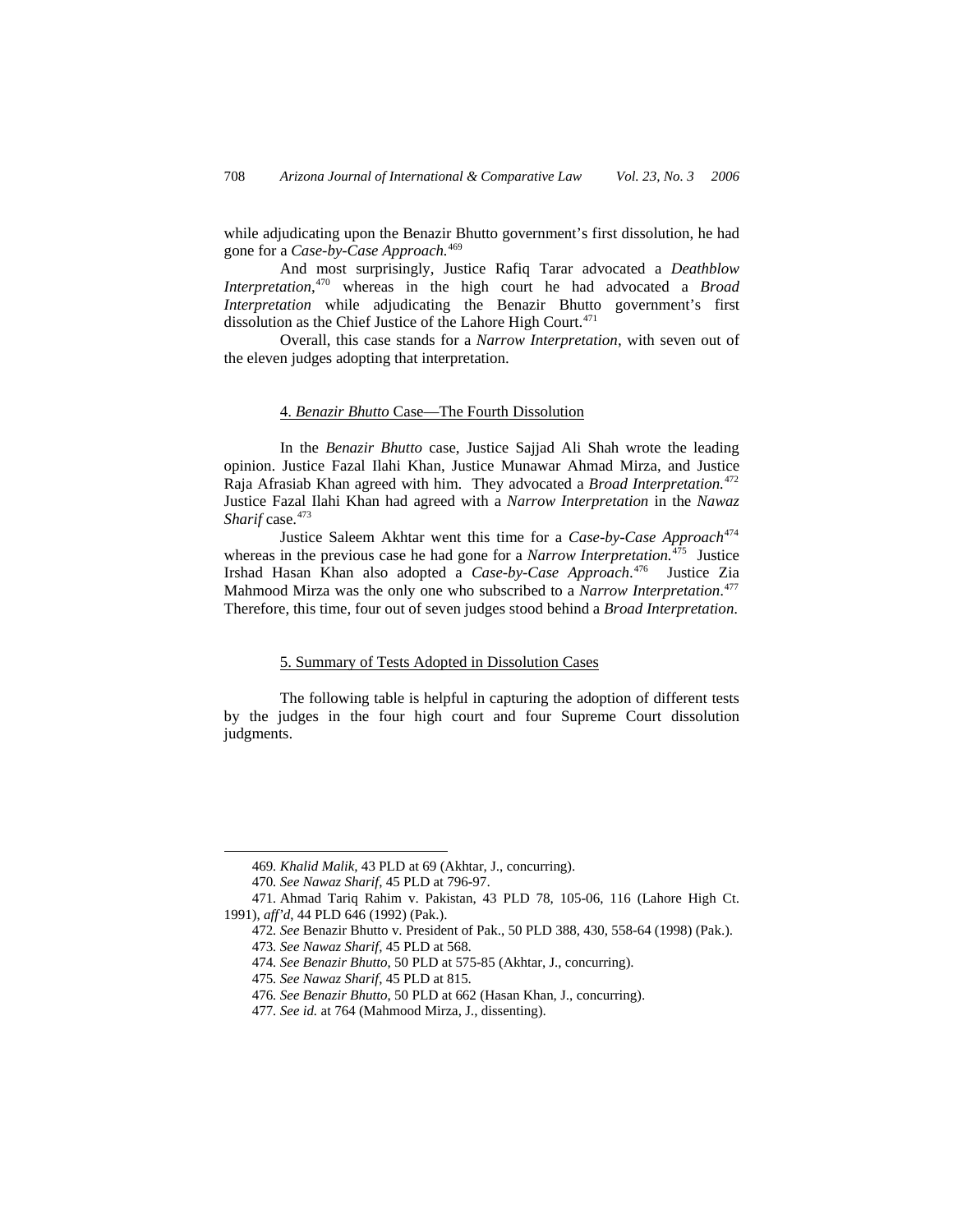# **Table 2**

#### **Adoption of Tests by Individual Judges in the High Courts and the Supreme Court to Gauge the Validity of Dissolutions**

|     | Honorable<br><b>Judges</b>             | <b>Deathblow</b> | <b>Narrow</b>                                              | <b>Broad</b>                                       | Case-by-<br>Case           | <b>No Judicial</b><br><b>Jurisdiction</b> |
|-----|----------------------------------------|------------------|------------------------------------------------------------|----------------------------------------------------|----------------------------|-------------------------------------------|
| 1.  | <b>Muhammad</b><br>Haleem              |                  | Haji Saifullah<br>1989                                     |                                                    |                            |                                           |
| 2.  | <b>Aslam Riaz</b><br><b>Hussain</b>    |                  | Haji Saifullah<br>1989                                     |                                                    |                            |                                           |
| 3.  | <b>Muhammad</b><br><b>Afzal Zullah</b> |                  | Haji Saifullah Tariq Rahim<br>1989                         | 1992                                               |                            |                                           |
| 4.  | <b>Nasim Hasan</b><br>Shah             |                  | Haji Saifullah Tariq Rahim<br>1989<br>Nawaz Sharif<br>1993 | 1992                                               |                            |                                           |
| 5.  | <b>Abdul Qadir</b><br>Shiekh           |                  | Haji Saifullah<br>1989                                     |                                                    |                            |                                           |
| 6.  | <b>Shafiur</b><br>Rahman               |                  | Haji Saifullah<br>1989<br>Nawaz Sharif<br>1993             | <b>Tariq Rahim</b><br>1992                         |                            |                                           |
| 7.  | <b>Javed Iqbal</b>                     |                  | Haji Saifullah<br>1989                                     |                                                    |                            |                                           |
| 8.  | Ghulam<br>Mujaddid                     |                  | Haji Saifullah<br>1989                                     |                                                    |                            |                                           |
| 9.  | <b>Saad Saood</b><br>Jan.              |                  | Haji Saifullah<br>1989                                     | <b>Tariq Rahim</b><br>1992<br>Nawaz Sharif<br>1993 |                            |                                           |
| 10. | <b>Usman Ali</b><br><b>Shah</b>        |                  | Haji Saifullah<br>1989                                     |                                                    |                            |                                           |
| 11. | <b>Ali Hussain</b><br>Qazalbash        |                  | Haji Saifullah<br>1989                                     |                                                    |                            |                                           |
| 12. | <b>Naimuddin</b>                       |                  | Haji Saifullah Tariq Rahim<br>1989                         | 1992                                               |                            |                                           |
| 13. | <b>Abdul Qadeer</b><br>Ch.             |                  | Nawaz Sharif<br>1993                                       | <b>Tariq Rahim</b><br>1992                         |                            |                                           |
| 14. | <b>Ajmal Mian</b>                      |                  | Nawaz Sharif<br>1993                                       | <b>Tariq Rahim</b><br>1992                         |                            | M.P. Bhandara<br>1988                     |
| 15. | Rustam S.<br><b>Sidhwa</b>             |                  | Muhammad<br>Sharif 1988                                    |                                                    | <b>Tariq Rahim</b><br>1992 |                                           |
| 16. | <b>Muhammad</b><br><b>Afzal Lone</b>   |                  | Muhammad<br>Sharif 1988<br>Nawaz Sharif<br>1993            | <b>Tariq Rahim</b><br>1992                         |                            |                                           |
| 17. | Sajjad Ali<br><b>Shah</b>              |                  | <b>Tariq Rahim</b><br>1992                                 | Nawaz Sharif<br>1993<br>Benazir<br>Bhutto 1998     |                            |                                           |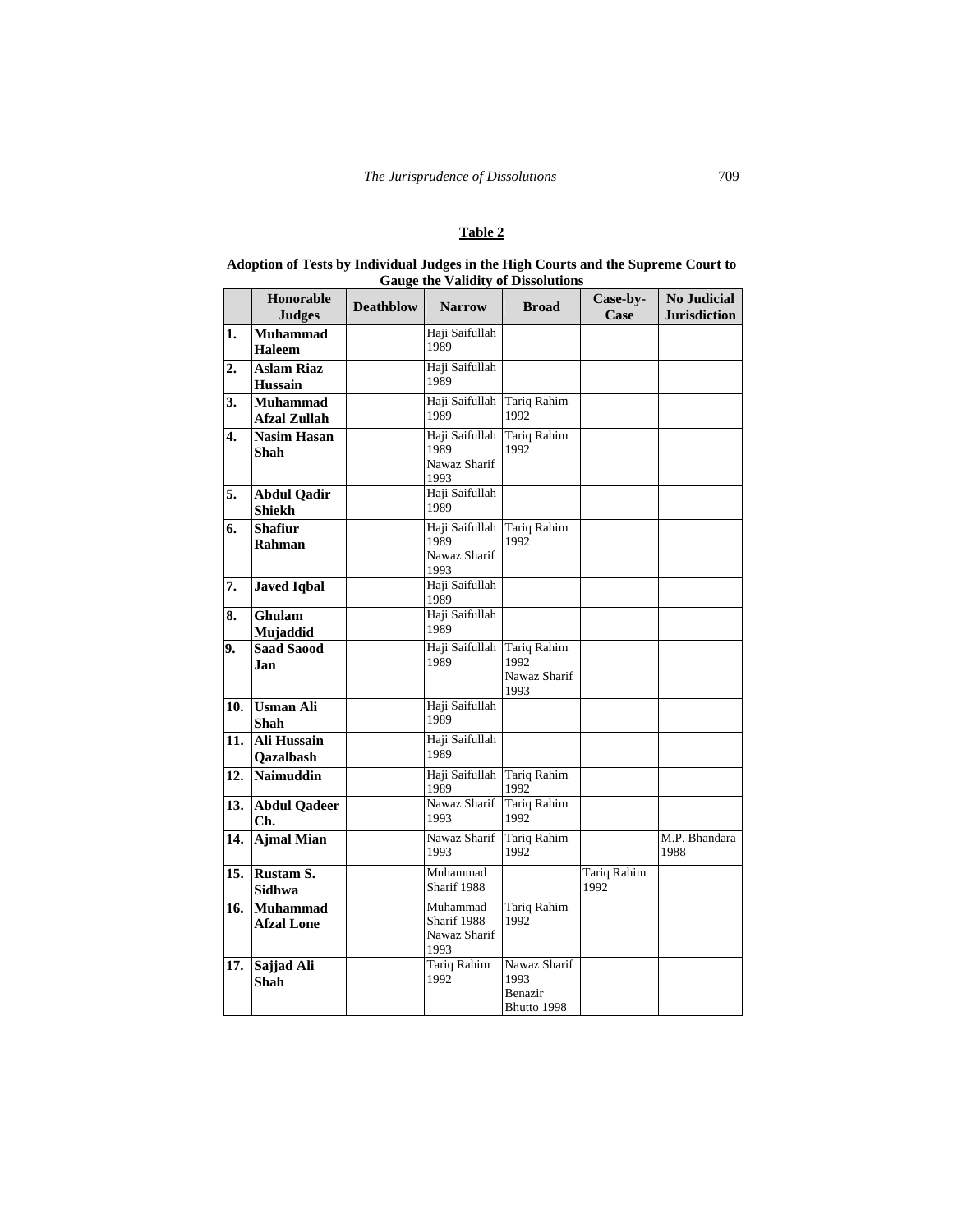|     | Honorable<br><b>Judges</b>        | <b>Deathblow</b>     | <b>Narrow</b>                 | <b>Broad</b>           | Case-by-<br>Case                                      | <b>No Judicial</b><br><b>Jurisdiction</b> |
|-----|-----------------------------------|----------------------|-------------------------------|------------------------|-------------------------------------------------------|-------------------------------------------|
| 18. | Wali<br><b>Muhammad</b><br>Khan   |                      |                               | Tariq Rahim<br>1992    |                                                       |                                           |
| 19. | <b>Fazal Elahi</b><br><b>Khan</b> |                      | Nawaz Sharif<br>1993          | Benazir<br>Bhutto 1998 |                                                       |                                           |
| 20. | Muhammad<br><b>Rafiq Tarar</b>    | Nawaz Sharif<br>1993 |                               | Tariq Rahim<br>1991    |                                                       |                                           |
| 21. | Zia Mahmood<br><b>Mirza</b>       |                      | <b>Benazir</b><br>Bhutto 1998 |                        |                                                       |                                           |
| 22. | <b>Irshad Hasan</b><br>Khan       |                      |                               |                        | Benazir<br>Bhutto 1998                                |                                           |
| 23. | Raja Afrasiab<br>Khan             |                      |                               | Benazir<br>Bhutto 1998 |                                                       |                                           |
| 24. | Munawar<br><b>Ahmad Mirza</b>     |                      |                               | Benazir<br>Bhutto 1998 |                                                       |                                           |
| 25. | Abdul<br>Shakurul<br><b>Salam</b> | Tariq Rahim<br>1992  | Muhammad<br>Sharif 1988       |                        |                                                       |                                           |
| 26. | Saeeduzzaman<br>Siddiqui          |                      |                               |                        | Khalid Malik<br>1991<br>Nawaz Sharif<br>1993          |                                           |
| 27. | Saleem Akhtar                     |                      | Nawaz Sharif<br>1993          |                        | <b>Khalid Malik</b><br>1991<br>Benazir<br>Bhutto 1998 |                                           |

The following statistics are of significance:

# **Judges who sat in three cases:**

- 1. J. Nasim Hasan Shah
- 2. J. Shafiur Rahman
- 3. J. Saad Saud Jan
- 4. J. Ajmal Mian
- 5. J. Muhammad Afzal Lone
- 6. J. Sajjad Ali Shah
- 7. J. Saleem Akhtar

# **Judges who sat in two cases:**

- 1. J. Muhamnmad Afzal Zullah
- 2. J. Naimuddin
- 3. J. Abdul Qadeer Ch.
- 4. J. Rustam S. Sidhwa
- 5. J. Fazal Elahi Khan
- 6. J. Muhammad Rafiq Tarar
- 7. J. Abdul Shakurul Salam
- 8. J. Saeeduzzaman Siddiqui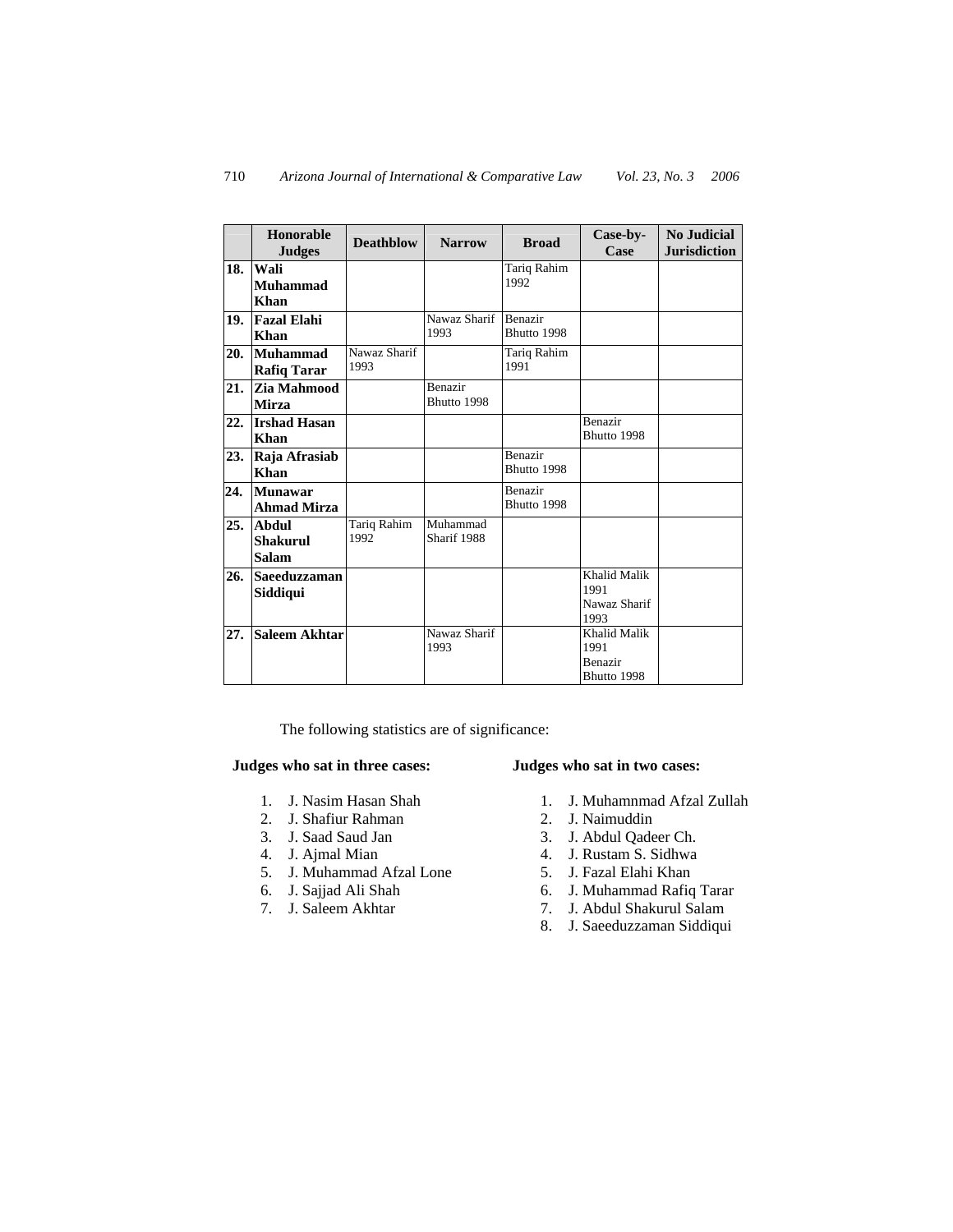## **Judges who changed their test once:**

## 1. J. Saad Saud Jan

2. J. Sajjad Ali Shah

# **Judges who changed their test twice:**

- 1. J. Nasim Hasan Shah
- 2. J. Shafiur Rahman
- 3. J. Ajmal Mian
- 4. J. Muhammad Afzal Lone
- 5. J. Saleem Akhtar

# **Judges who changed their test:**

- 1. J. Muhammad Afzal Zullah
- 2. J. Naimuddin
- 3. J. Abdul Qadeer Ch.
- 4. J. Rustam S. Sidhwa
- 5. J. Fazal Elahi Khan
- 6. J. Muhammad Rafiq Tarar
- 7. J. Abdul Shakurul Salam

Of the seven judges who adjudicated three dissolution cases, two changed their minds once about the test, and the remaining five changed their minds twice about the test.

Of the eight judges who adjudicated two dissolution cases, seven changed their minds about the test.

# **B. Conclusion**

<span id="page-96-0"></span>-

The critics of Article 58(2)(b) in the 1985 legislative debates were prescient in many ways. Pointing out Zia's *mala fides* and the unprecedented nature of this provision, they had predicted the negative fallouts of such concentrated power in an individual. As the *Haji Saifullah* Supreme Court decided, Zia's subsequent dissolution of the Junejo Assembly turned out to be based on *mala fides*, and there is persuasive evidence to suggest that the three subsequent dissolutions were also not fully devoid of bias and partiality. The critics had warned of insecure, non-independent, and unstable governments, constantly wary of a trigger-happy President. The subsequent short and shaky stints in power by Nawaz Sharif and Benazir Bhutto demonstrated this. The critics were wary of the office of President getting politicized and vulnerable to manipulation by vested interest groups. As it turned out, Ghulam Ishaq Khan and Farooq Leghari could not keep their presidencies completely free of such influences. The critics had predicted that instead of creating balance, Article 58(2)(b) would actually bring about constitutional imbalance, and that instead of promoting stability, it would generate instability. Four dissolutions in eight years lend considerable credence to that estimation. Indeed some argue that Article 58(2)(b) has always been used in a partisan fashion, and, given the biased role of the Presidents and the nascent state of democracy in Pakistan, all the dissolved governments should have been allowed to complete their terms.<sup>[478](#page-96-0)</sup> Their

<sup>478.</sup> *Cf.* KHAN, *supra* note 15, at 133-35.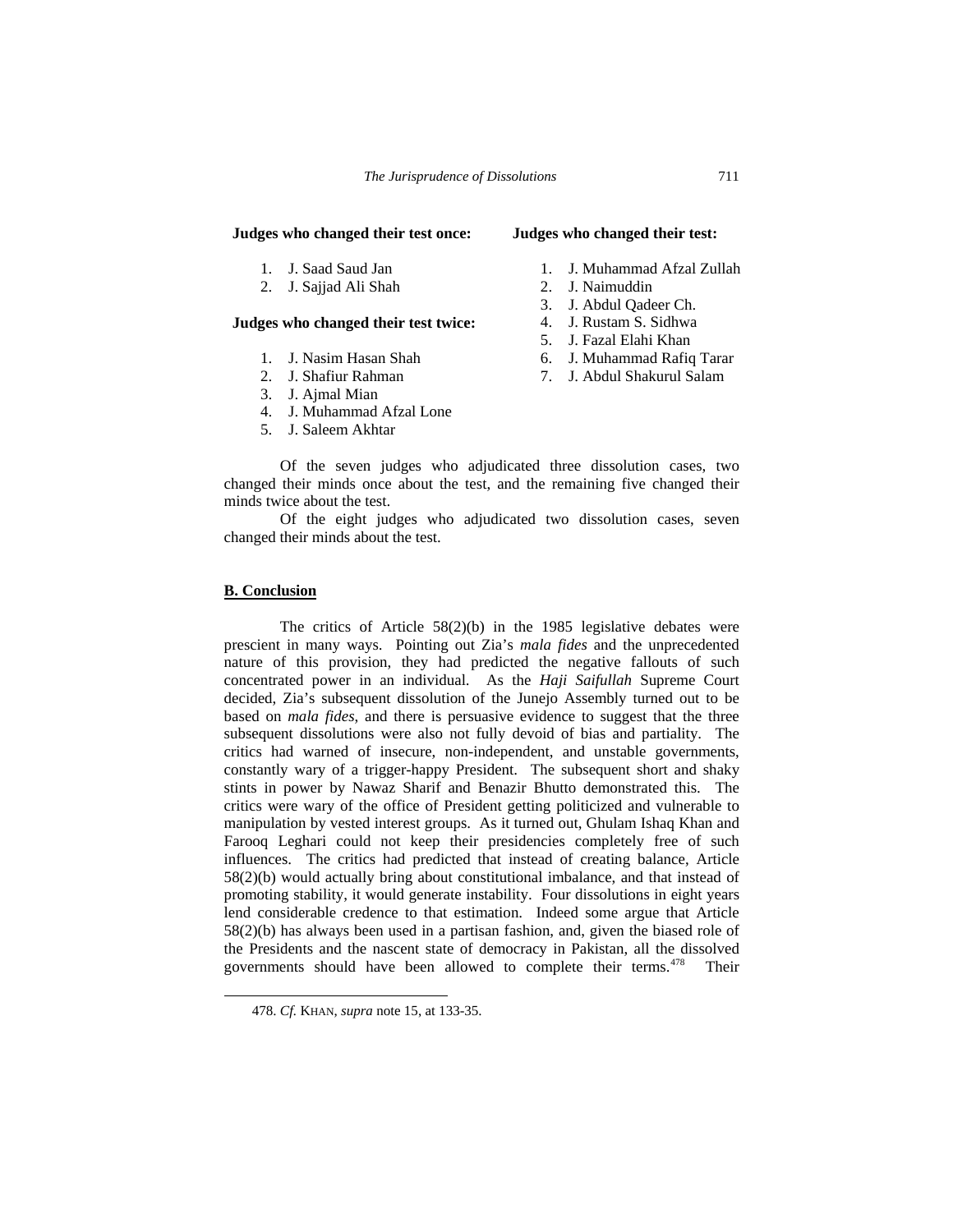continuation would have helped entrench and consolidate a culture of electoral politics and, eventually, a culture of constitutionalism.<sup>[479](#page-97-0)</sup>

Supporters of Article 58(2)(b) continue to describe it as a "safety valve" against martial laws. Although it is true that there was no imposition of martial law while Article 58(2)(b) could be brought into play, it is highly debatable whether the high cost paid for retaining Article 58(2)(b) was worthwhile. If martial laws are undesirable because they create political instability, uncertainty, and regression, Article 58(2)(b) created the same thing but much more frequently. Pakistan has had a bitter historical experience with direct martial laws. It can be argued that given the strong domestic and international condemnation that they have generated due to their patent illegality, it had become much more difficult to impose direct martial laws after Zia's demise. On the other hand, as it turned out, an ostensible constitutional mechanism to oust elected political governments presented itself as a more efficient and less controversial option to traditional perpetrators of martial laws. That the army continued to play a behind-the-scenes role during the Article 58(2)(b) dissolutions era is epitomized in the manner the revived Nawaz government and President Ishaq Khan were ostensibly sent packing by the junta. Ghulam Ishaq Khan's close ties with the army and the remarkable coincidence that every political government that attempted to exercise some independence was quickly shown the exit via Article 58(2)(b) lend further substance to the view that Article 58(2)(b) may have simply been the manifestation of a "soft," constitutionally disguised martial law. It has been discussed in some detail that Zia at least had in all probability visualized it to be so.[480](#page-97-1) Subsequent presidents also discovered it to be a more effective Sword of Damocles for any government wanting to adopt a radical reform agenda detrimental to the establishment's interest.

An overview of the politics surrounding the dissolutions thus bolsters the argument that instead of taking on the brunt and complexities of direct rule through martial law, the army opted for indirect and yet close control through Article 58(2)(b) over prima facie independent civilian frameworks governed by the Constitution. Article 58(2)(b) helped create an unstable hybrid of a presidential and prime ministerial system that lacked the internal integrity and strength of either, wherein both the President and Prime Minister could be pitched against each other to create weak and malleable governments, which could always be shown the door. At the same time, politically weak and immature governments also played into the hands of those who benefited from depicting them as weak and immature. The four inadequately functioning and eventually dissolved governments added to the myth that democracy was perhaps not suited for Pakistan, and popular imagination was tempted to reconsider whether the public really wanted democracy. That is why when Musharraf imposed martial law, his spin-doctors could pontificate that the so-called democracy had done little for the

<span id="page-97-1"></span><span id="page-97-0"></span> $\overline{a}$ 

<sup>479.</sup> *Id*.

<sup>480</sup>*. See generally supra* Parts I.E, II.A.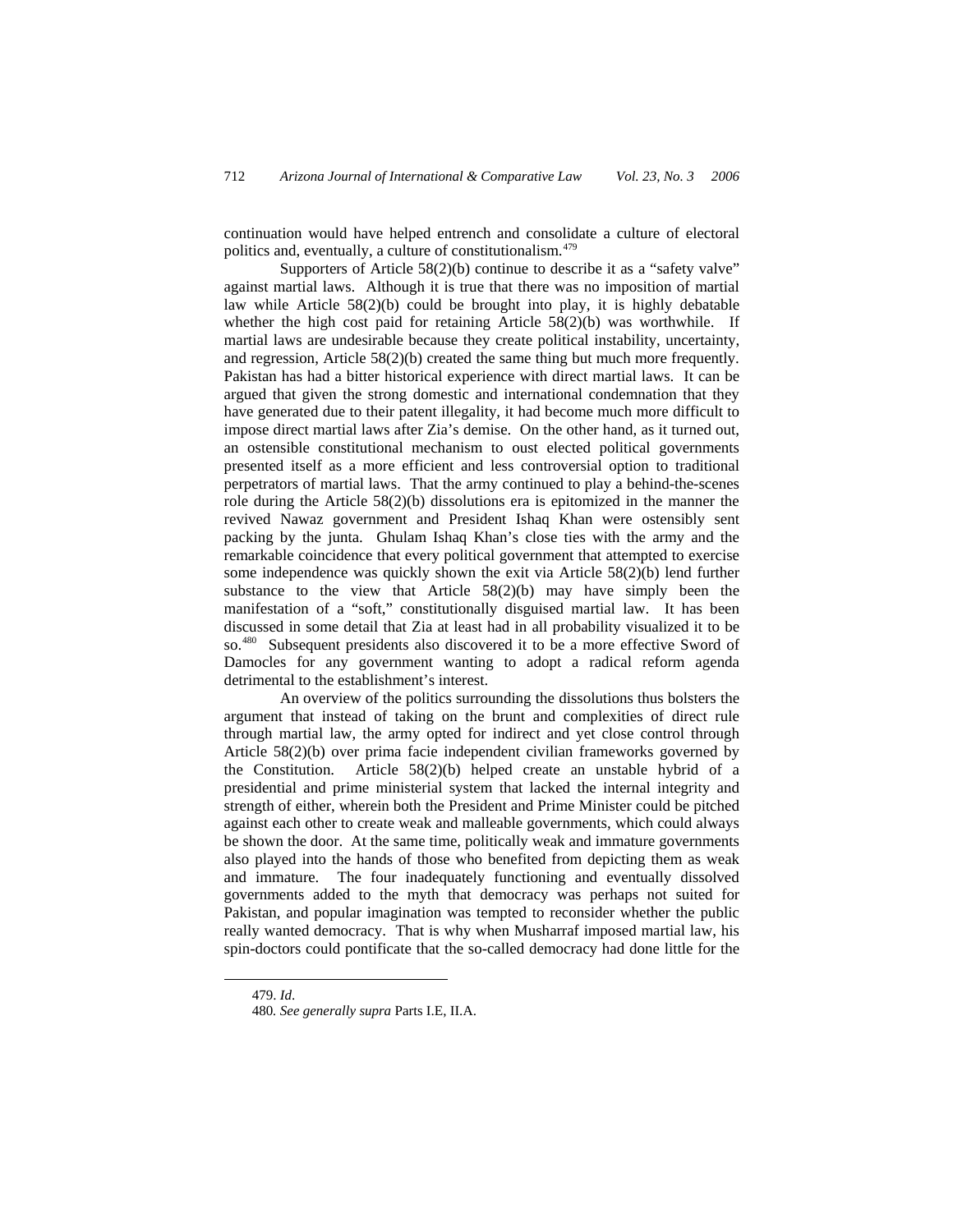people, and the need of the hour was strong, decisive leadership, regardless of its legality. In view of this, a mechanism such as Article  $58(2)(b)$  can be deemed much more insidiously destructive for the democratic and constitutional ethos of the country than a direct martial law.

Direct martial laws are at least blatantly illegal and easy to identify and condemn. Article 58(2)(b), on the other hand, looks and sounds constitutional. Yet, as we have seen, invocation of Article 58(2)(b) has historically impeded democratic rule in the country. At the same time, the lame-duck assemblies that have been ousted through Article 58(2)(b) have been painted by advocates of Article 58(2)(b) as villains rather than victims. Their stilted and lackluster performance in office has been brandished to undermine and discount the idea of parliamentary democracy and to categorize all Pakistani politicians as inept and corrupt. This is obviously done to reinforce the ostensible need for a check such as that provided by Article 58(2)(b). Furthermore, such demonization of popularly elected governments is always conducted while completely underplaying the many significant ways in which none of the four dissolved governments was allowed to be truly independent and to complete its term in office. This strongly suggests that instead of a "safety valve," Article 58(2)(b) has been used in Pakistan as what I would describe as a "control valve."

While the findings of this Article adduce support for the above thesis, it is not really the Article's focal point. The primary queries and findings of this Article pertain to Article 58(2)(b)'s negative externalities in terms of contradictory and inconsistent jurisprudence and the resultant adverse impact on judicial neutrality and its public perception. Having closely examined this dimension of the debate in this Article, the following is a summary of the main conclusions that have already been exhaustively dealt with:

- (a) The Article 58(2)(b) dissolution judgments divulge major inconsistencies in terms of the adoption and application of the test of gauging the legitimacy of an order of dissolution.
- (b) The Article 58(2)(b) dissolution judgments further show disparities in the rigor and depth with which presidential grounds for dissolution were scrutinized for legitimacy. Compare, for instance, Justice Shafiur Rahman's spartan review of the grounds in the *Tariq Rahim* case and his painstaking scrutiny of the same in the *Nawaz Sharif* case. This also holds true for the other judges who adjudicated both these cases.
- (c) The courts have been inconsistent in their approach towards standards of admissibility and level of scrutiny of evidence. Compare, for example, the diligent review of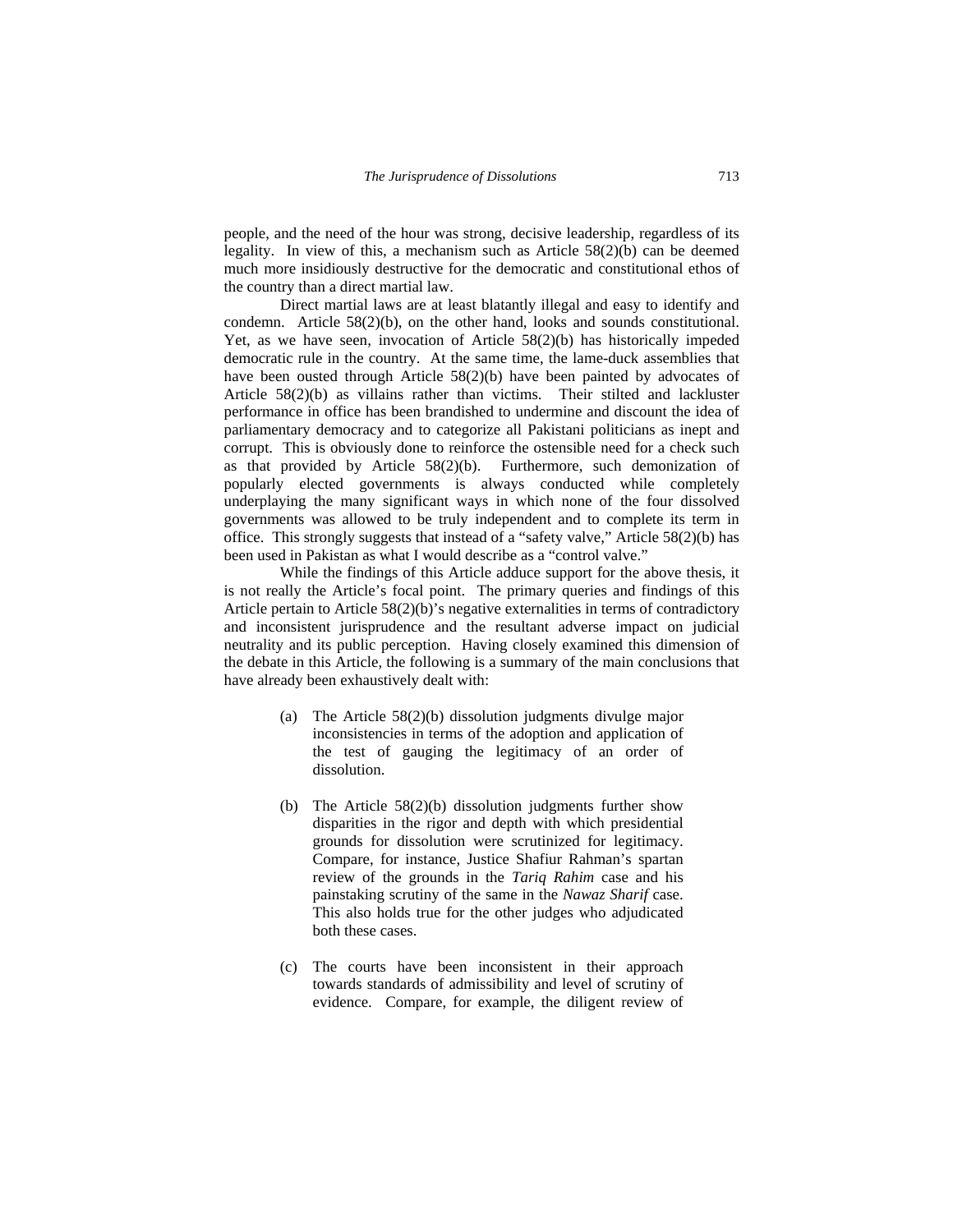evidentiary material required by the *Haji Saifullah* Court, followed by the very different approach of mere prima facie review of evidence that was adopted in the *Tariq Rahim* case at both the high court and Supreme Court levels. Also, compare the marked reluctance of the *Nawaz Sharif* Court to allow the Federation's reliance on newspaper clippings and correspondence to the *Benazir Bhutto* Court's holding that there was nothing wrong with the production of corroborative and confirmatory material—including newspaper clippings and correspondence—after the date of the order of dissolution, and the further holding that the Court was not even required to scrutinize this material in detail.

- (d) As to the outcome of the cases, it has already been discussed that the *Haji Saifullah* case should probably have been decided differently, as the dissolution had been found patently illegitimate. Similarly, while the outcome of the *Nawaz Sharif* case may be commendable, it makes the decision in the *Tariq Rahim* case decision seem, at best, harsh and, at worst, biased. This is because, apart from a close similarity of various grounds, contributing factors, and circumstances, the one important common ingredient was a highly partisan President. It has to be said that Justice Sajjad Ali Shah made some valid observations when he noted a more sympathetic stance on the part of the rest of the judges towards Nawaz Sharif, as compared to Benazir Bhutto, in terms of the tests applied, as well as the detail, tone, and tenor of evaluation of presidential grounds for dissolution. His own bad blood with Bhutto, however, makes it hard to consider the *Benazir Bhutto* decision as completely objective and unbiased. As it turns out, in terms of outcomes, Benazir Bhutto was always the losing party in these cases.
- (e) The argument of growing political polarization and, equally important, the perception of such polarization of the judiciary, finds ample credence in instances such as: Justice Sajjad Ali Shah's patently political observations in the *Tariq Rahim*, *Nawaz Sharif*, and *Benazir Bhutto* cases; Justice Nasim Hassan Shah's expansive interpretation of Article 17 to admit the *Nawaz Sharif* case and his various out-of-court statements divulging the case's eventual outcome; Justice Sajjad Ali Shah's delaying tactics in